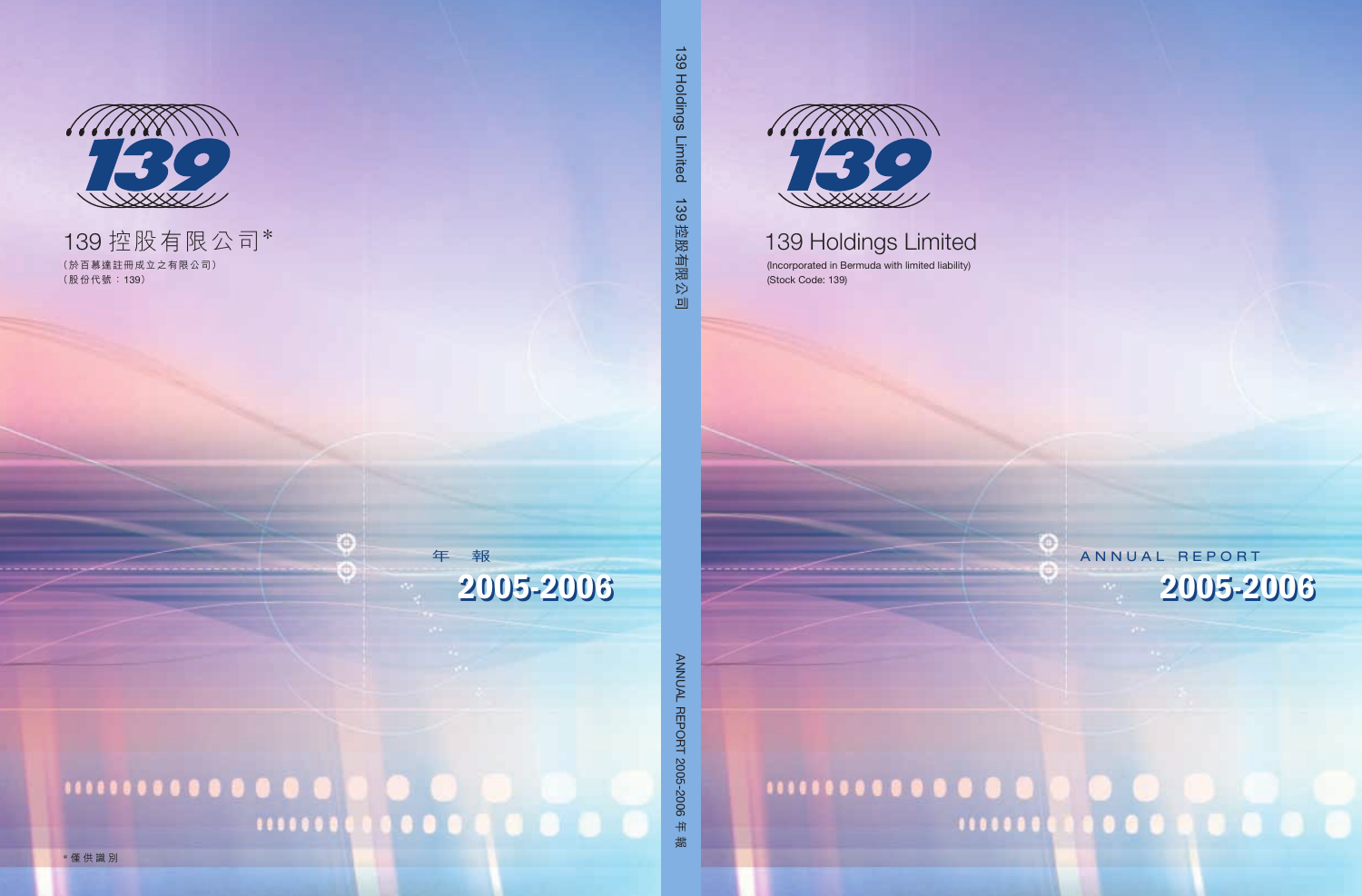## Corporate Information

## EXECUTIVE DIRECTORS

Wong Howard *(Chairman & Chief Executive Officer)* Wong Yat Fai Wu Qing

## INDEPENDENT NON-EXECUTIVE **DIRECTORS**

Tung Tat Chiu, Michael Li Chi Ming Wan Ngar Yin, David

## AUDIT COMMITTEE

Tung Tat Chiu, Michael *(Chairman)* Li Chi Ming Wan Ngar Yin, David

## REMUNERATION COMMITTEE

Li Chi Ming *(Chairman)* Tung Tat Chiu, Michael Wan Ngar Yin, David

## COMPANY SECRETARY AND QUALIFIED ACCOUNTANT

Szeto Pui Tong, Patrick

### **AUDITORS**

Ernst & Young

## PRINCIPAL BANKERS

The Hongkong and Shanghai Banking Corporation Limited Hang Seng Bank Limited

#### REGISTERED OFFICE

Clarendon House 2 Church Street Hamilton HM 11 Bermuda

## HEAD OFFICE AND PRINCIPAL PLACE OF BUSINESS

Room 1603-05 Harcourt House 39 Gloucester Road Wanchai, Hong Kong

## PRINCIPAL SHARE REGISTRAR

Butterfield Fund Services (Bermuda) Limited Rosebank Centre 11 Bermudiana Road Pembroke HM08 Bermuda

## HONG KONG BRANCH SHARE REGISTRAR AND TRANSFER **OFFICE**

Tengis Limited 26th Floor Tesbury Centre 28 Queen's Road East Wanchai Hong Kong

## COMPANY'S WEBSITE

www.139hk.com

## STOCK CODE

139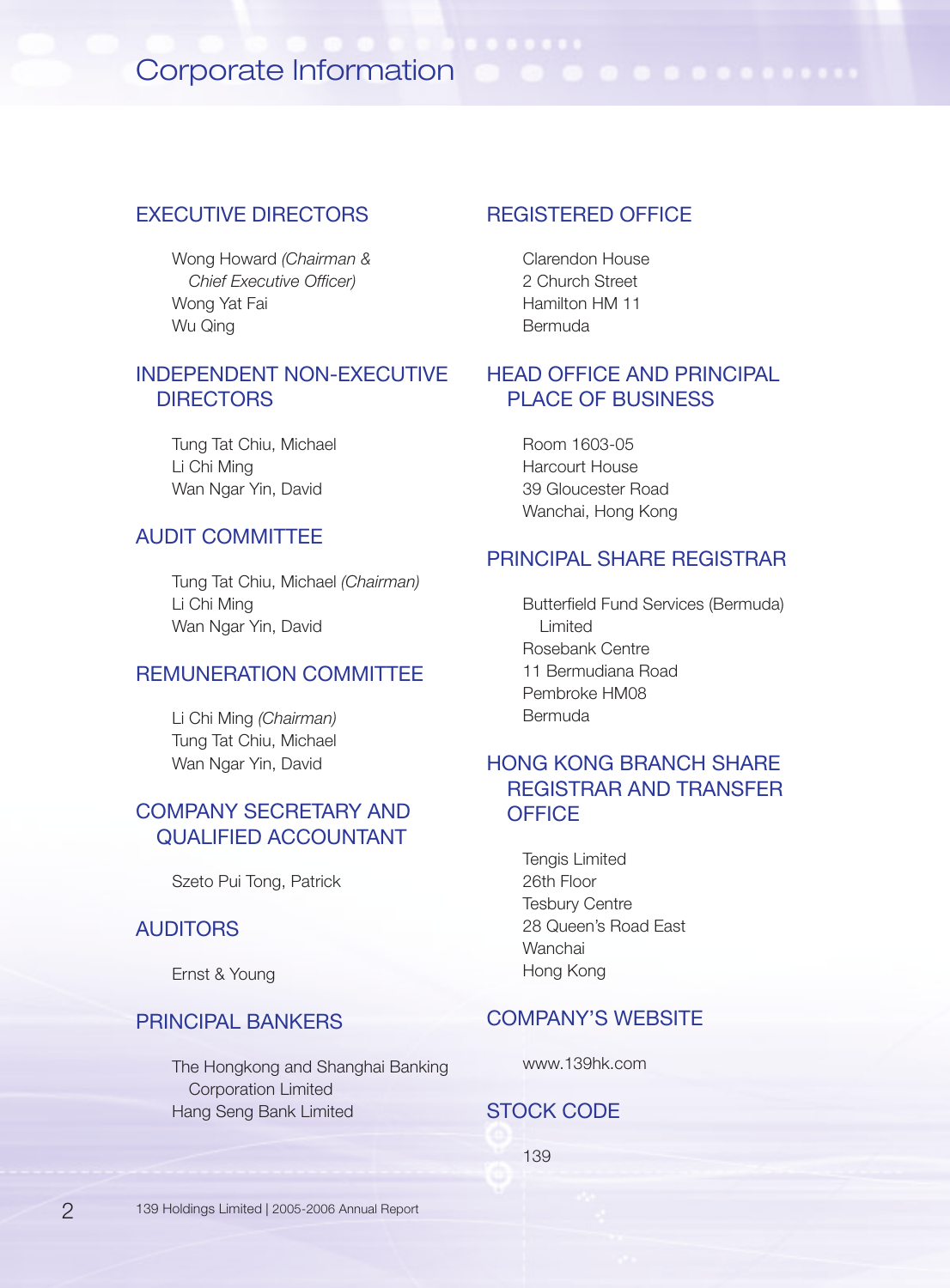## BUSINESS REVIEW

The Group's revenue for the year was HK\$10.3 million, representing a decrease of HK\$29.5 million or 74% compared with last year. This decrease was mainly attributable to the loss of disposal of equity investments at fair value through profit or loss of HK\$24.1 million which was included as part of the Group's revenue. The net loss for the year was HK\$46.5 million, compared to a net profit of HK\$25.1 million last year. The Group's net loss for the year was primarily attributable to the loss on disposal of equity investments at fair value through profit or loss of HK\$24.1 million, a fair value loss on equity investments at fair value through profit or loss of HK\$10.1 million and on conversion option derivative of HK\$1.5 million.

During the year, the revenue from electronic products trading increased by HK\$21.4 million to HK\$29.2 million. The marked increase in revenue was mainly due to the sales of other non-car audio electronic products. With the lean cost structure and the contributions from the broader array of electronic products, the operating loss for this electronic products trading substantially reduced by HK\$12.8 million or 81.5% to HK\$2.9 million.

During the year, the Group's car audio market remained highly competitive in terms of rising raw material costs and the cut-throat price pressures. The costs of memory integrated circuits and plastic resin increased substantially and thus further eroded the profit margin of the car audio products. Coupled with the growing popularity of new digital car audio and video products, the demand for the traditional car audio products were severely affected. In order to compensate for the falling sales volumes and diminishing profit margin of car audio products, the Group has decided to put more efforts on developing the trading of other non-car audio electronic products covering broader spectrum of price points, product ranges and market niches.

During the year, the Group has put more resources and efforts in developing close relationships with large-volume distribution channels, strengthening its after-sales services and value-added services. Through reinforcing the sales and marketing team, cooperation with business partners and active participation in trade fair, the Group has traded a wide range of electronic products and expanded the trading business steadily. As a result, the electronic products trading started to contribute to the results of the Group.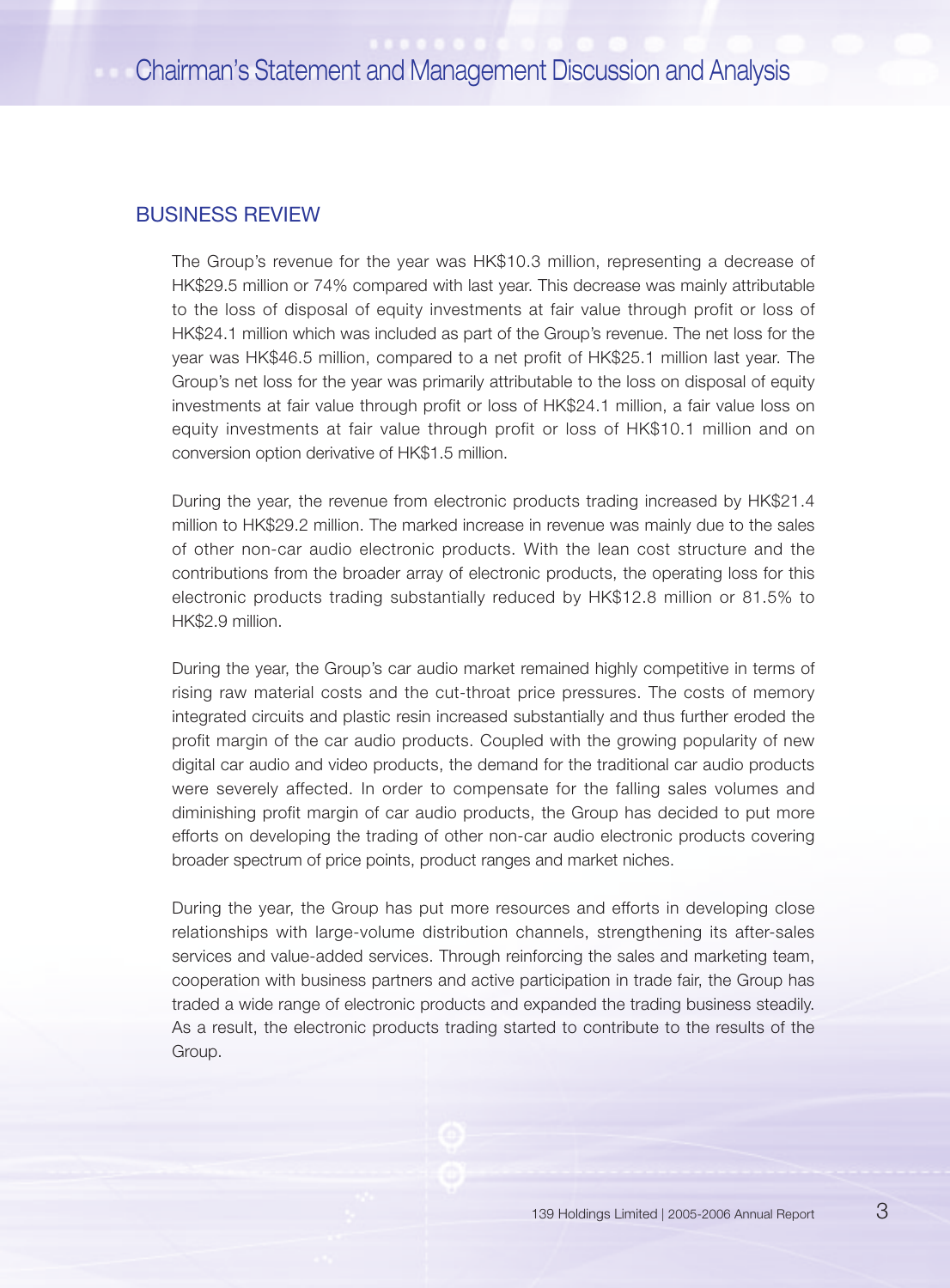The Group has continued to utilise its available fund in treasury investment during the Year. Due to the uncertainty in interest rate and volatile local equity market, this segment incurred a loss on disposal of equity investments at fair value through profit or loss of HK\$24.1 million, a fair value loss on equity investments at fair value through profit or loss of HK\$10.1 million and on conversion option derivative of HK\$1.5 million.

## **PROSPECTS**

The intense price pressure and rising material costs remain the unfavorable factors adversely affecting the electronic products market in the year to come. To be more competitive and flexible in the competitive electronic products market, the Group would continue to put strict cost control in place and secure more distribution and trading business of new and innovative electronic products.

Looking ahead, it is anticipated that the global economic environment is positive and economic growth momentum will continue, in particular in Mainland China. The fast economic growth in Mainland China will boost various business and industries and create enormous investment opportunities throughout the region. With these positive economic trends, the Group will continue to pursue its prudent strategy to explore business opportunities for diversifying its existing business and revenue streams.

## FINANCIAL REVIEW

The Group's revenue for the year was HK\$10.3 million, representing a decrease of HK\$29.5 million or 74% compared with last year. The Group's revenue principally comprised the sales electronic products of HK\$29.2 million and the loss on disposal of equity investments at fair value through profit or loss of HK\$24.1 million. During the year, the revenue of electronic products increased by HK\$21.4 million or 275% to HK\$29.2 million.

The loss for the year was HK\$46.5 million, comparing to profit for last year of HK\$25.1 million. As at 31 March 2006, the Group's net asset value stood at HK\$357.5 million (at 31 March 2005: HK\$315.9 million). The Group maintained a sound financial position in terms of high assets liquidity and nil debt burden.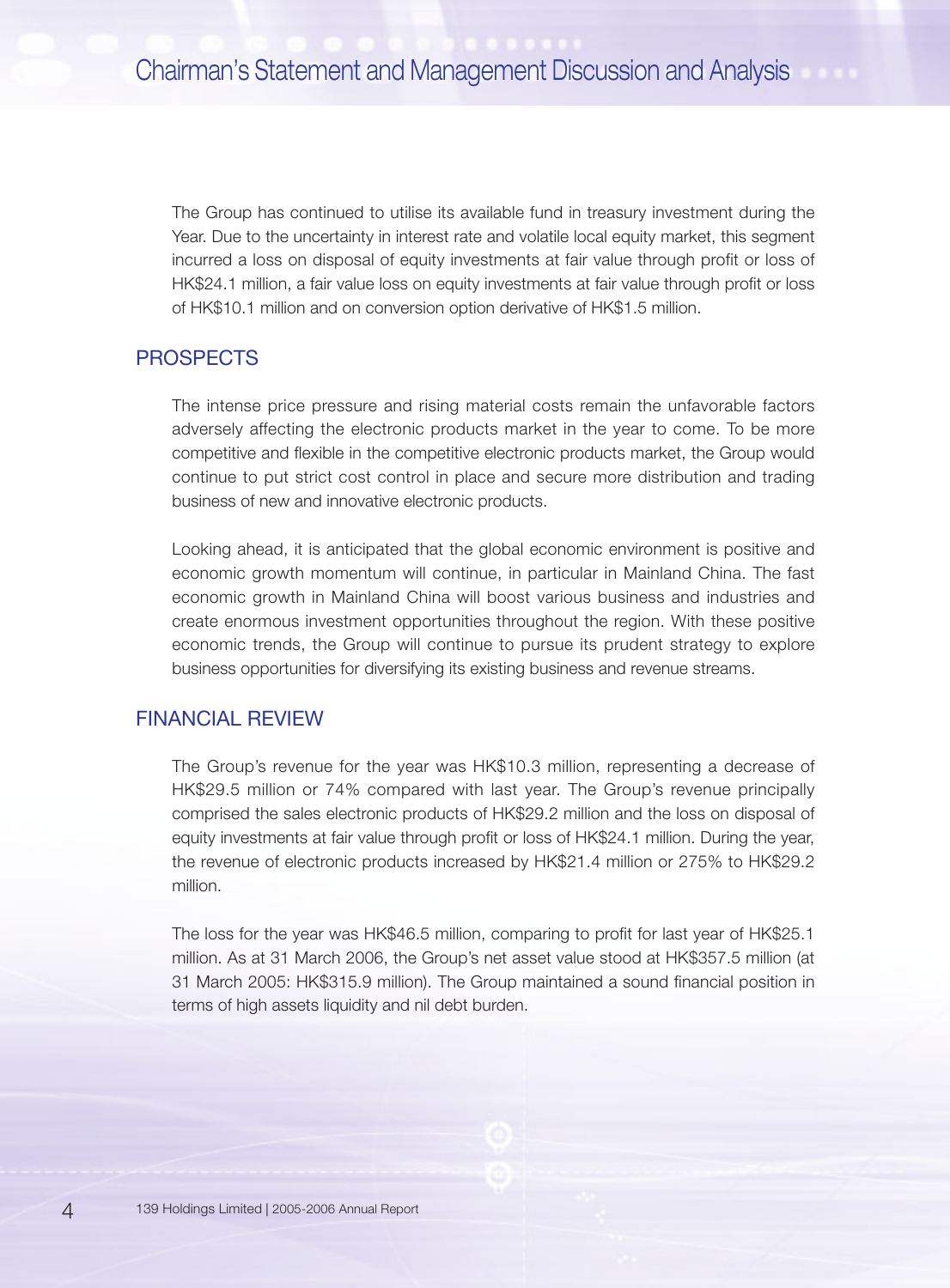## LIQUIDITY AND FINANCIAL RESOURCES

During the year, the Group has generally financed its operation with internally generated cash flow and banking facilities. The Group's cash and bank balances and time deposit as at 31 March 2006 amounted to HK\$25.5 million (at 31 March 2005: HK\$90.0 million).

As at 31 March 2006, there were no bank overdrafts, short and long term interestbearing bank borrowings to the Group (at 31 March 2005: Nil).

As at 31 March 2006, the Group's current ratio was 30.1 times (at 31 March 2005: 34.2 times) based on current assets of HK\$236.3 million (at 31 March 2005: HK\$311.3 million) and current liabilities of HK\$7.9 million (at 31 March 2005: HK\$9.1 million).

As at 31 March 2006, the Group has no contingent liabilities or material commitments for the purchase of property, plant and equipment.

## CAPITAL STRUCTURE

As at 31 March 2006, the Group's gearing ratio, being the total finance lease payables to net worth was 0.04% (31 March 2005: Nil).

The Group's bank deposits and borrowings are mainly denominated in Hong Kong dollars. Most of the Group's sales and purchases are made in United States dollars and Hong Kong dollars. Therefore, the exchange risks exposed to the Group is minimal.

#### SIGNIFICANT INVESTMENTS

As at 31 March 2006, the Group had convertible notes issued by a company listed on The Stock Exchange of Hong Kong Limited with carrying amount of HK\$12.5 million. The related interest for the Year was HK\$0.9 million.

As at 31 March 2006, the Group maintained a portfolio of equity investments (including available-for-sale equity investments and equity investments at fair value through profit or loss) with total carrying amount of HK\$315.3 million. The related dividend income for the Year was HK\$4.3 million.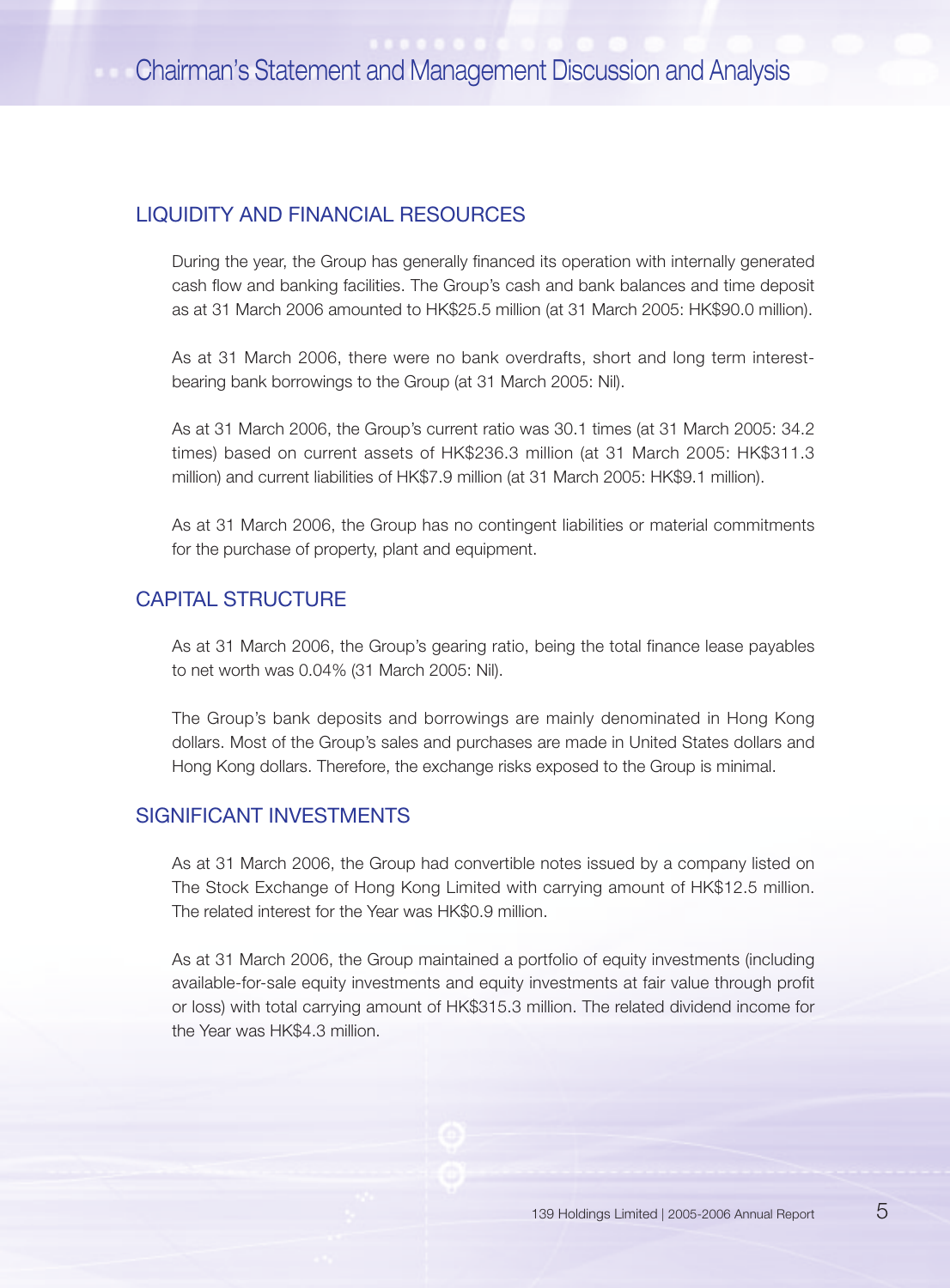## DETAILS OF CHARGES ON ASSETS

At 31 March 2006, a fixed deposit of HK\$6.7 million (2005: HK\$6.6 million) were pledged to secure banking facilities granted to the Group.

## MATERIAL ACQUISITIONS AND DISPOSALS

During the Year, the Company has no material acquisition and disposal of subsidiaries and associate.

### EMPLOYMENT, TRAINING AND DEVELOPMENT

At 31 March 2006, the Group had a total of 45 employees of which 22 are based in Hong Kong and 23 based in Mainland China. The Group has committed itself to its staff training and development and structured training programs for all employees.

Remuneration packages are maintained at competitive level and reviewed on a periodic basis. Bonus and share options are awarded to certain employees according to the assessment of individual performance and industry practice.

## APPRECIATION

On behalf of the Board of Directors, I would like to take this opportunity to express our appreciation to all management and staff members for their contribution during the past year.

**Wong Howard**

*Chairman*

Hong Kong 20 July 2006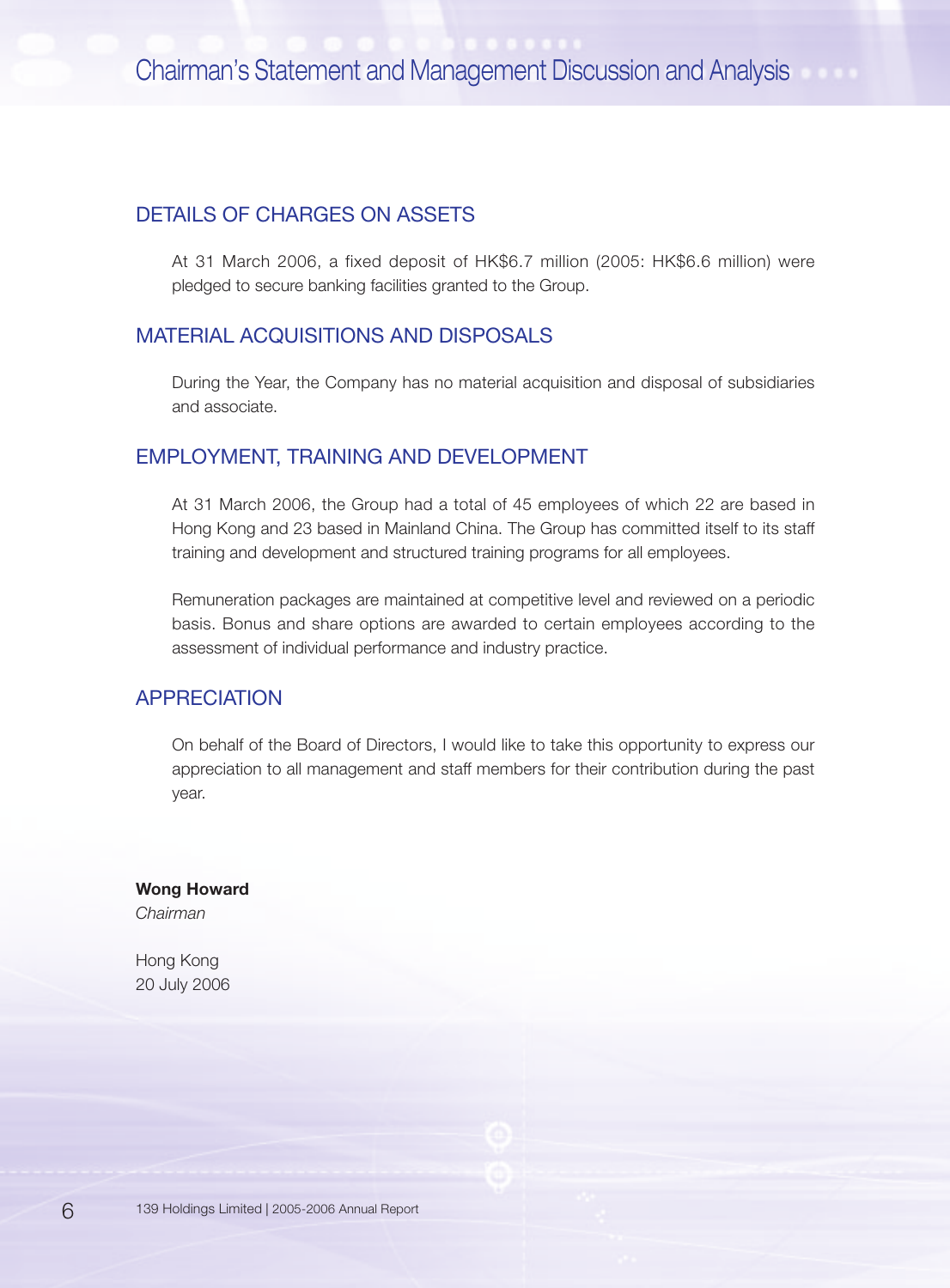## FINANCIAL HIGHLIGHTS

|                                                                                          | 2005/2006        | 2004/2005      |
|------------------------------------------------------------------------------------------|------------------|----------------|
| Revenue                                                                                  | HK\$10,323,000   | HK\$39,858,000 |
| Profit/(loss) for the year attributable to<br>ordinary equity holders of the parent      | (HK\$46,482,000) | HK\$25,125,000 |
| Basic earnings/(loss) per share attributable<br>to ordinary equity holders of the parent | (HK4.10 cents)   | HK2.67 cents   |

#### **Revenue**



#### **Profit/(loss) for the year attributable to ordinary equity holders of the parent**



(For the year ended 31 March)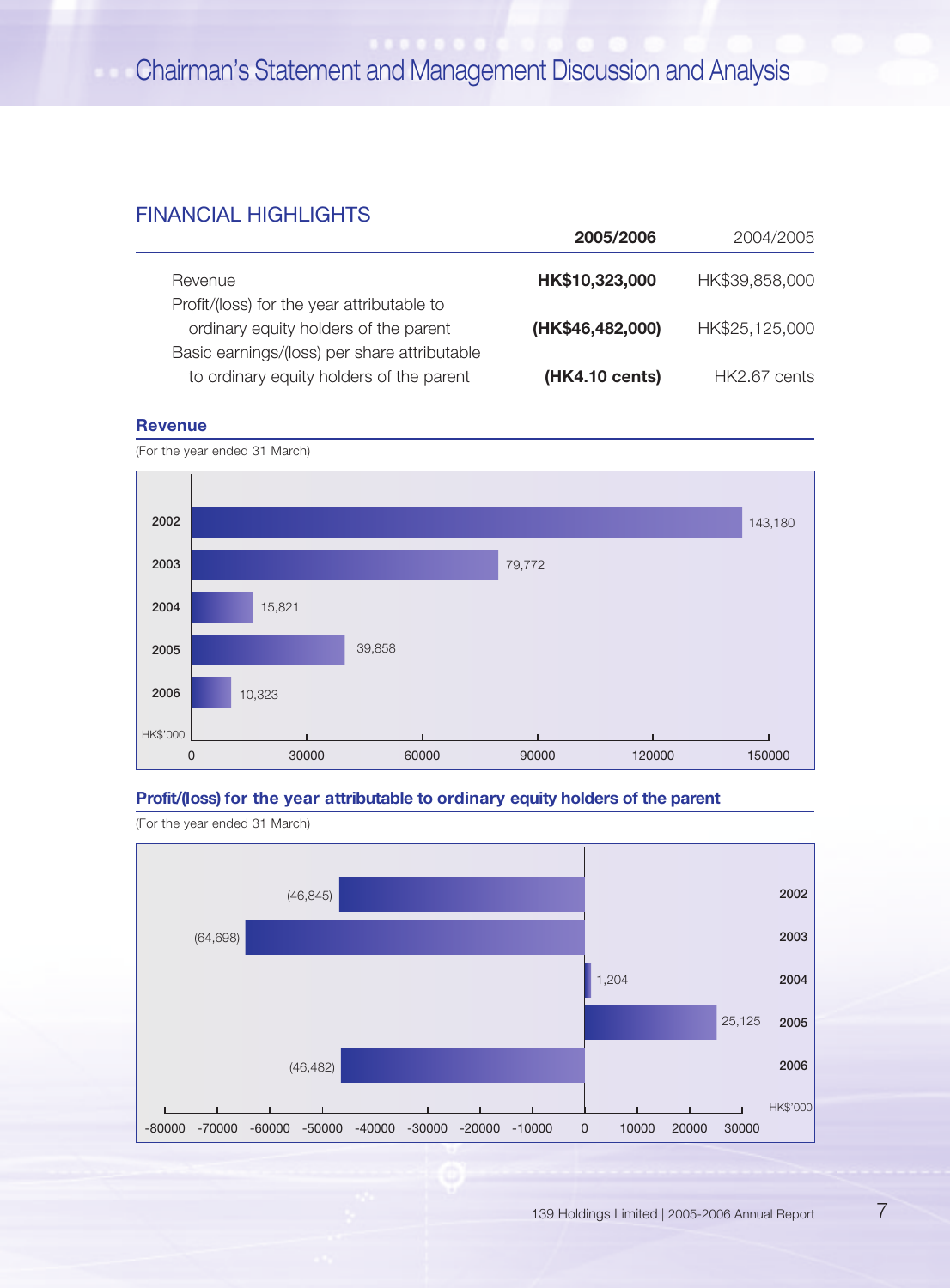## EXECUTIVE DIRECTORS

**Wong Howard**, aged 50, joined the Group in February 2000, has over 20 years of senior management experience in overall strategy, business development and retail chain shops establishment. Mr. Wong had been a Managing Director of a listed Company in Hong Kong for two years before joining the Group.

**Wong Yat Fai**, aged 46, joined the Group in February 2000. Mr. Wong holds a professional diploma in banking from The Hong Kong Polytechnic University. Prior to joining the Group, Mr. Wong had over 13 years' working experience in an international banking group. He is an independent non-executive director of Yugang International Limited, Y.T. Realty Group Limited and The Cross-Harbour (Holdings) Limited.

**Wu Qing**, aged 49, joined the Group in February 2000, holds a Ph.D. degree of computer science from the University Bonn of Germany. In 1994, Mr. Wu joined a holding company as the R & D manager. During that time, he was in charge of the research and development and engaged in the marketing study of application softwares and e-commerce.

### INDEPENDENT NON-EXECUTIVE DIRECTORS

**Li Chi Ming**, aged 48, joined the Group in February 2000, holds an Honorary LL. B, P.C.LL. from Hong Kong University, and L.L.M. from City University. He was being a Partner of Messrs. Poon, Yeung & Li, solicitors over 17 years.

**Tung Tat Chiu, Michael**, aged 44, joined the Group in September 2000 and holds a Bachelor of Arts degree in law and accounting from the University of Manchester. Mr Tung is a practising solicitor in Hong Kong. Mr. Tung is also a non-executive director and an independent non-executive director of two Hong Kong listed companies and the company secretary of various listed companies in Hong Kong.

**Wan Ngar Yin, David**, aged 45, joined the Group in September 2004 and holds a bachelor degree in social sciences from the University of Hong Kong and a master degree in business administration from the University of Sydney (Australia). Mr. Wan is member of the Hong Kong Securities Institute, a member of the CPA Australia, an associate member of the Hong Kong Institute of Certified Public Accountants (formerly the Hong Kong Society of Accountants), an associate member of the Taxation Institute of Hong Kong and a fellow member of the Association of Chartered Certified Accountants. Mr. Wan is also the independent non-executive director of three other listed companies in Hong Kong.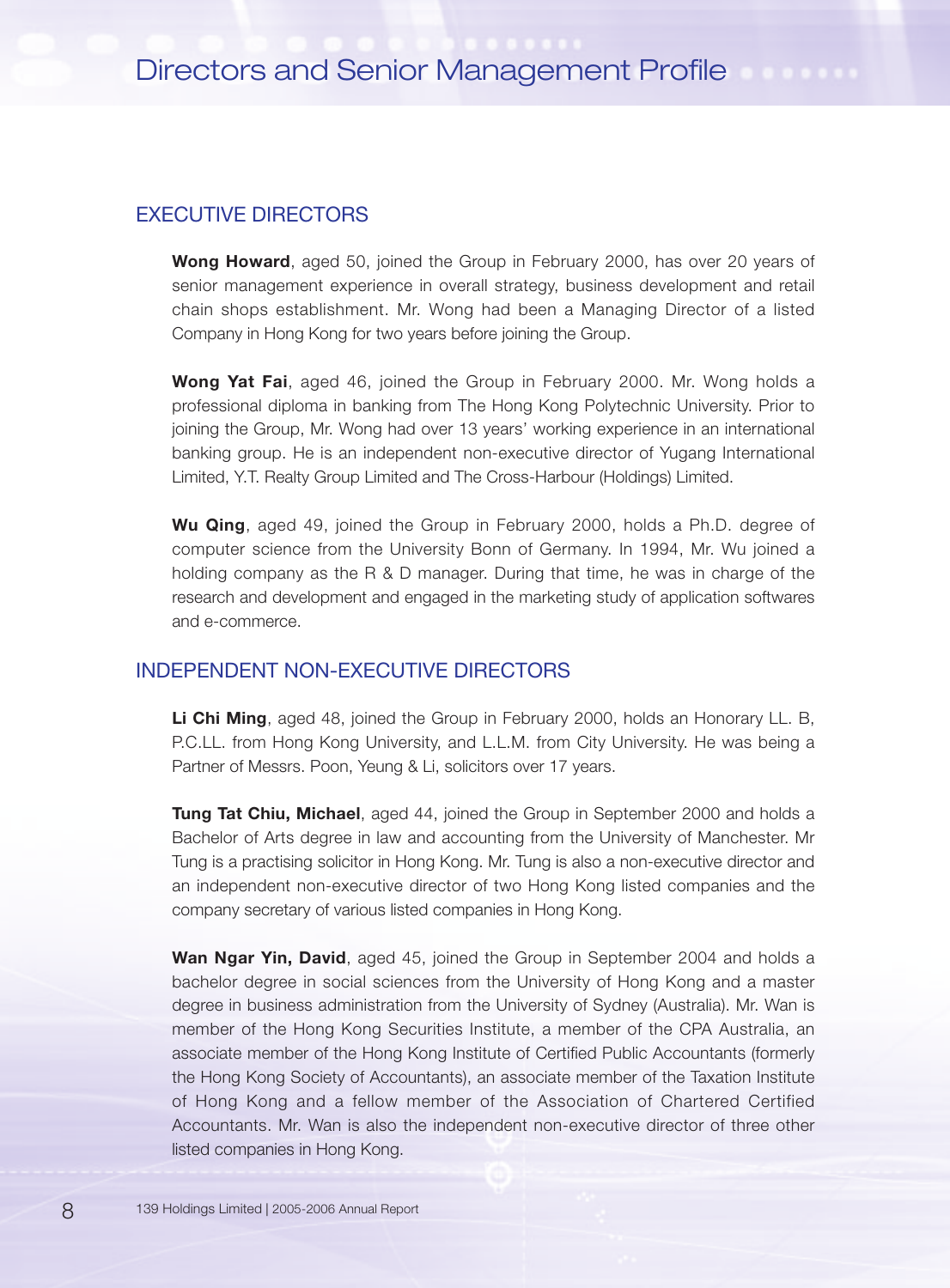## SENIOR MANAGEMENT

**Szeto Pui Tong, Patrick**, aged 46, joined the Group in March 2000, is the Financial Controller and the Company Secretary of the Group. Before joining the Group, he has over 13 years of experience in finance and accounting field. He holds a master degree of business in accounting from Monash University in Australia and is an associate member of the Hong Kong Institute of Certified Public Accountants, the Hong Kong Institute of Company Secretaries, the Chartered Institute of Management Accountants and the Institute of Chartered Secretaries and Administrators.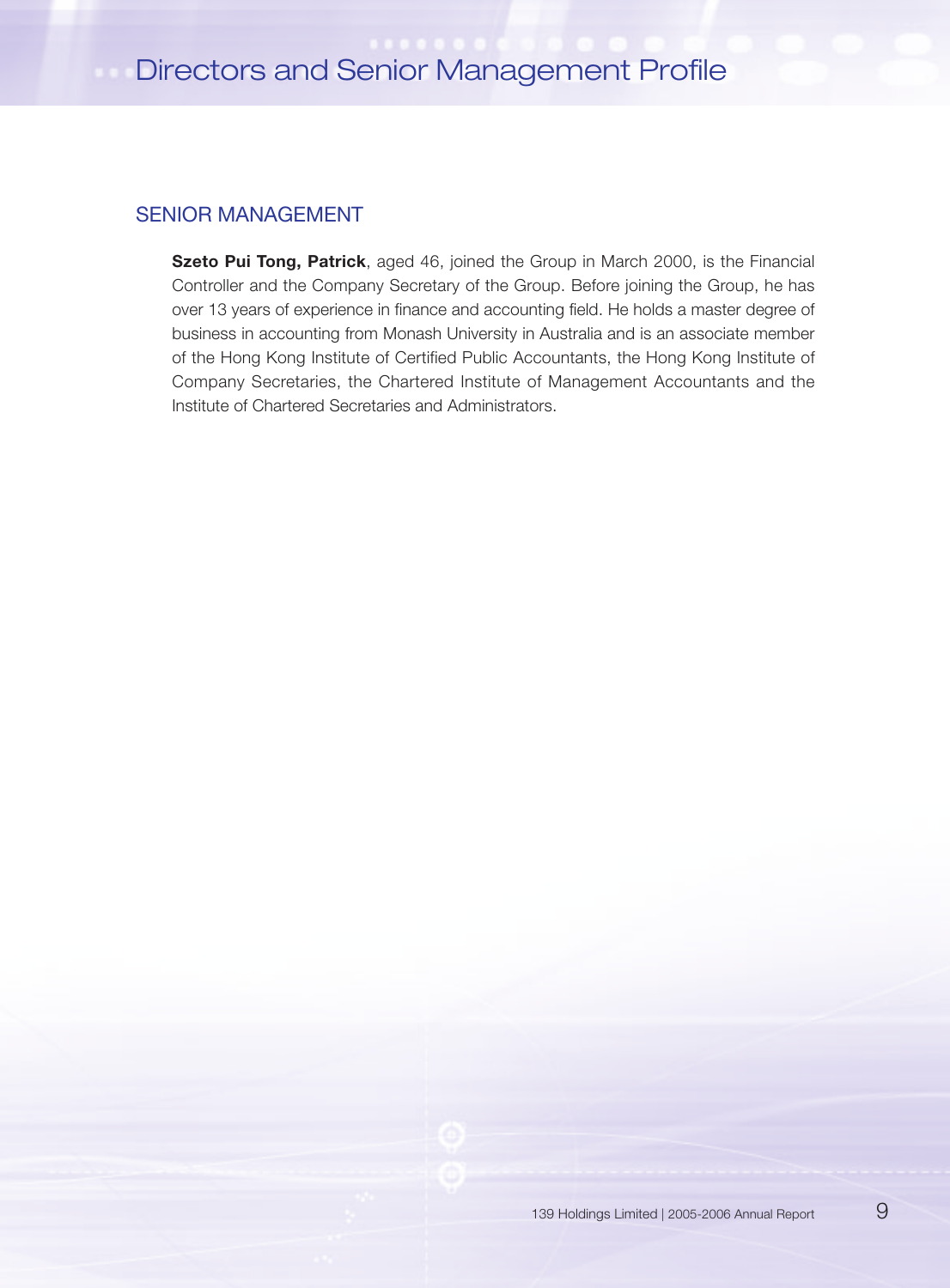The directors present their report and the audited financial statements of the Company and the Group for the year ended 31 March 2006.

## PRINCIPAL ACTIVITIES

The principal activity of the Company is investment holding. The principal activities of the subsidiaries comprise the trading and distribution of electronic products and other merchandise and securities investment and trading. There were no significant changes in the nature of the Group's principal activities during the year.

## RESULTS AND DIVIDENDS

The Group's loss for the year ended 31 March 2006 and the state of affairs of the Company and the Group at that date are set out in the financial statements on pages 34 to 100.

The directors do not recommend the payment of any dividend in respect of the year.

## SUMMARY FINANCIAL INFORMATION

A summary of the published results and assets, liabilities and minority interests of the Group for the last five financial years, as extracted from the audited financial statements and restated/reclassified as appropriate, is set out below. This summary does not form part of the audited financial statements.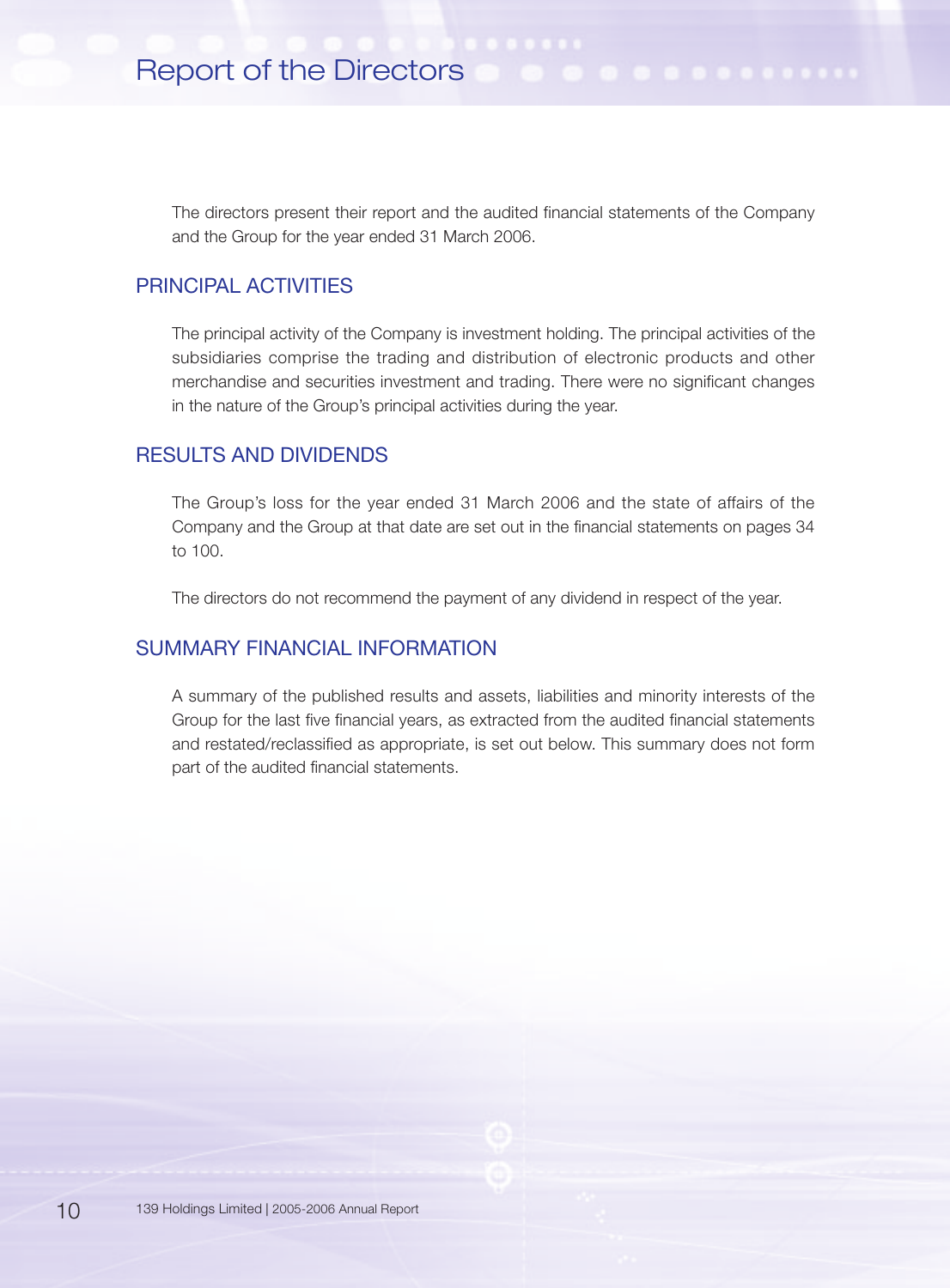# Report of the Directors

### **RESULTS**

|                                                                          |                 |          | <b>Year ended 31 March</b> |           |           |
|--------------------------------------------------------------------------|-----------------|----------|----------------------------|-----------|-----------|
|                                                                          | 2006            | 2005     | 2004                       | 2003      | 2002      |
|                                                                          | <b>HK\$'000</b> | HK\$'000 | HK\$'000                   | HK\$'000  | HK\$'000  |
| Revenue                                                                  |                 |          |                            |           |           |
| Continuing operations                                                    | 10,323          | 39,858   | 15,821                     | (5,061)   | 38,253    |
| Discontinued operations                                                  |                 |          |                            | 84,833    | 104,927   |
|                                                                          | 10,323          | 39,858   | 15,821                     | 79,772    | 143,180   |
| Profit/(loss) before tax                                                 |                 |          |                            |           |           |
| Continuing operations                                                    | (46, 482)       | 25,125   | 1,204                      | (72, 649) | (53, 166) |
| Discontinued operations                                                  |                 |          |                            | 6,241     | 4,870     |
|                                                                          | (46, 482)       | 25,125   | 1,204                      | (66, 408) | (48, 296) |
| Tax                                                                      |                 |          |                            |           |           |
| Continuing operations                                                    |                 |          |                            | 1,600     | 1,420     |
| Discontinued operations                                                  |                 |          |                            |           |           |
|                                                                          |                 |          |                            | 1,600     | 1,420     |
| Profit/(loss) before                                                     |                 |          |                            |           |           |
| minority interests                                                       | (46, 482)       | 25,125   | 1,204                      | (64, 808) | (46, 876) |
| Minority interests                                                       |                 |          |                            | 110       | 31        |
| Profit/(loss) for the year<br>attributable to ordinary<br>equity holders |                 |          |                            |           |           |
| of the parent                                                            | (46, 482)       | 25,125   | 1,204                      | (64, 698) | (46, 845) |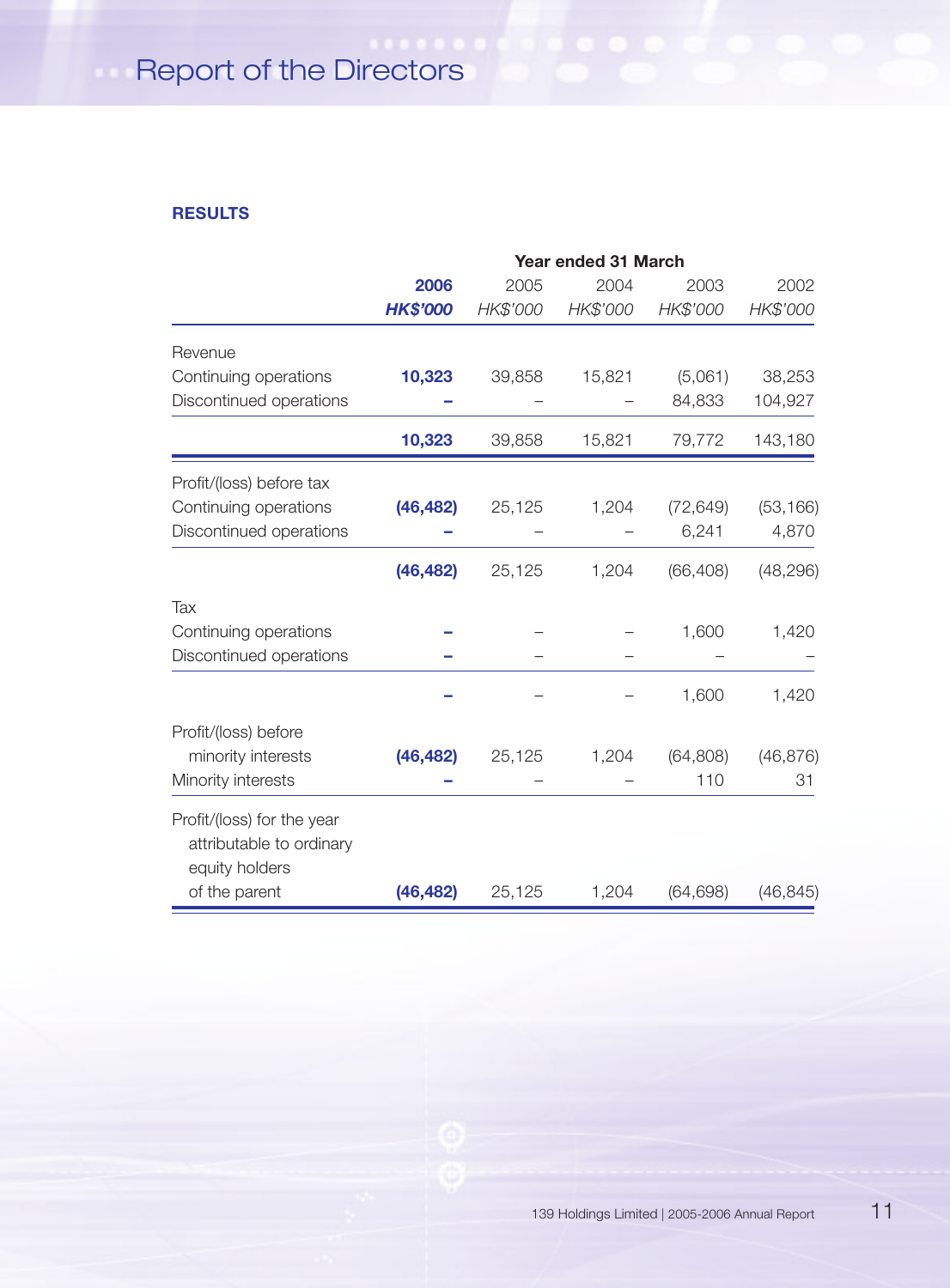|                          | As at 31 March          |                  |                  |                  |                  |
|--------------------------|-------------------------|------------------|------------------|------------------|------------------|
|                          | 2006<br><b>HK\$'000</b> | 2005<br>HK\$'000 | 2004<br>HK\$'000 | 2003<br>HK\$'000 | 2002<br>HK\$'000 |
| Total assets             | 371,921                 | 325,003          | 242,533          | 225,699          | 408,061          |
| <b>Total liabilities</b> | 14,401                  | 9,093            | 14,148           | 18,262           | 145,981          |
| Minority interests       |                         |                  |                  |                  | 110              |
|                          | 357,520                 | 315,910          | 228,385          | 207,437          | 261,970          |

#### **ASSETS, LIABILITIES AND MINORITY INTERESTS**

## PROPERTY, PLANT AND EQUIPMENT

Details of movements in the property, plant and equipment of the Company and the Group during the year are set out in note 13 to the financial statements.

## SHARE CAPITAL AND SHARE OPTIONS

Details of movements in the Company's share capital and share options, during the year are set out in notes 26 and 28 to the financial statements, respectively.

## CLOSURE OF REGISTER OF MEMBERS

The Register of Members of the Company will be closed from Wednesday, 23 August 2006 to Monday, 28 August 2006 (both days inclusive) during which period no transfer of shares of the Company will be registered. In order to qualify for attending the annual general meeting of the Company to be held on Monday, 28 August 2006, all transfers of shares of the Company accompanied by the relevant share certificates and transfer forms must be lodged with the Company's share registrar in Hong Kong, Tengis Limited, at 26th Floor, Tesbury Centre, 28 Queen's Road East, Wanchai, Hong Kong for registration not later than 4:30 p.m. on Tuesday, 22 August 2006.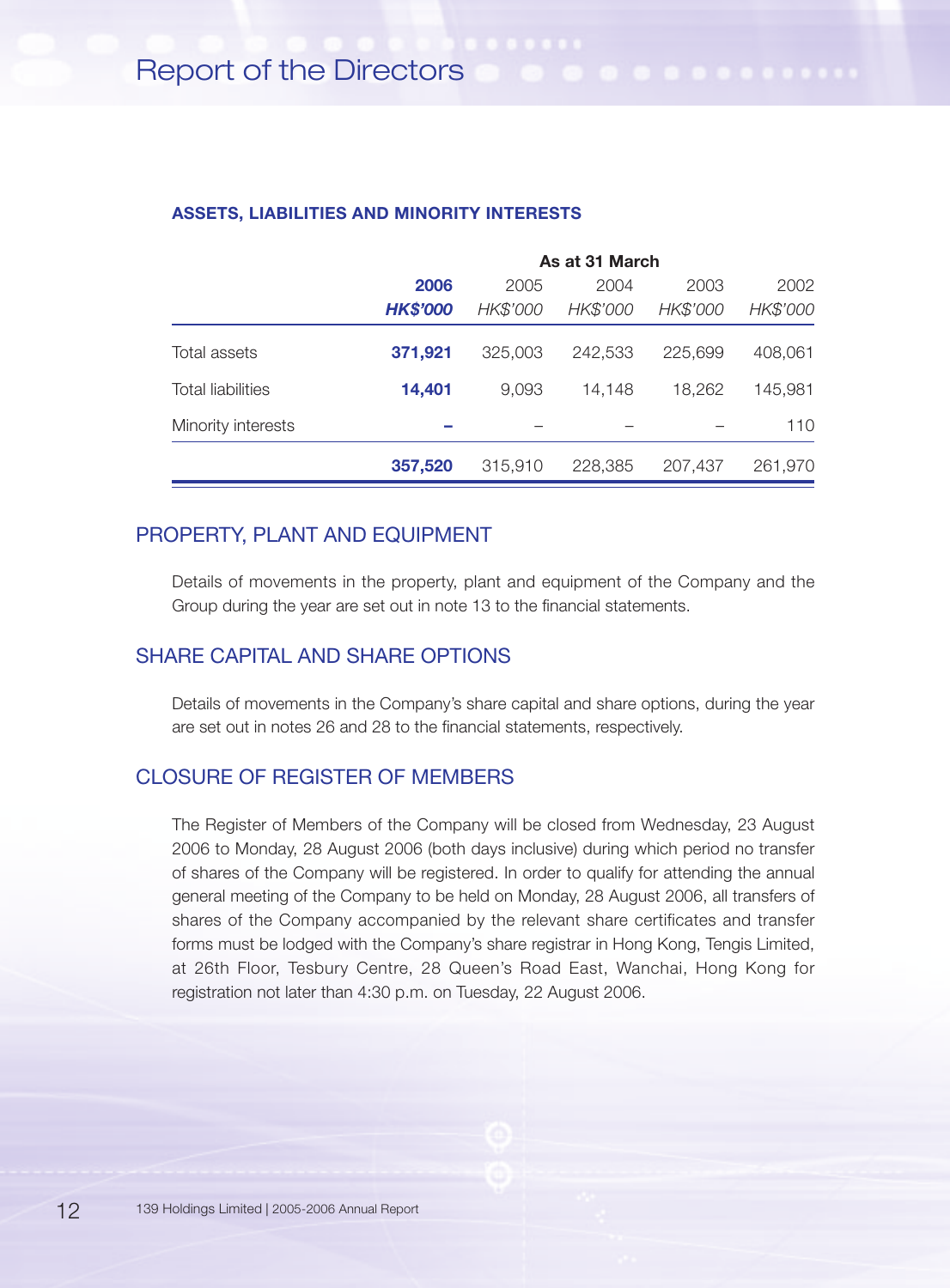## PRE-EMPTIVE RIGHTS

There are no provisions for pre-emptive rights under the Company's bye-laws or the Companies Act 1981 of Bermuda which would oblige the Company to offer new shares on a pro rata basis to existing shareholders.

## PURCHASE, REDEMPTION OR SALE OF LISTED SECURITIES OF THE **COMPANY**

Neither the Company, nor any of its subsidiaries purchased, redeemed or sold any of the Company's listed securities during the year.

#### **RESERVES**

Details of movements in the reserves of the Company and the Group during the year are set out in note 27 to the financial statements and in the consolidated statement of changes in equity, respectively.

## DISTRIBUTABLE RESERVES

At 31 March 2006, the Company had no reserves available for distribution. The Company's share premium account and capital redemption reserve, with an aggregate balance of HK\$310,556,000, may be distributed in the form of fully paid bonus shares.

## MAJOR CUSTOMERS AND SUPPLIERS

In the year under review, sales of electronic products to the Group's five largest customers accounted for 90% of the sales from the electronic products segment for the year and sales to the largest customer included therein amounted to 45%. Purchases of electronic products from the Group's five largest suppliers accounted for less than 91% of the purchases from the electronic products segment for the year.

None of the directors of the Company or any of their associates or any shareholders (which, to the best knowledge of the directors, own more than 5% of the Company's issued share capital) had any beneficial interest in the Group's five largest customers.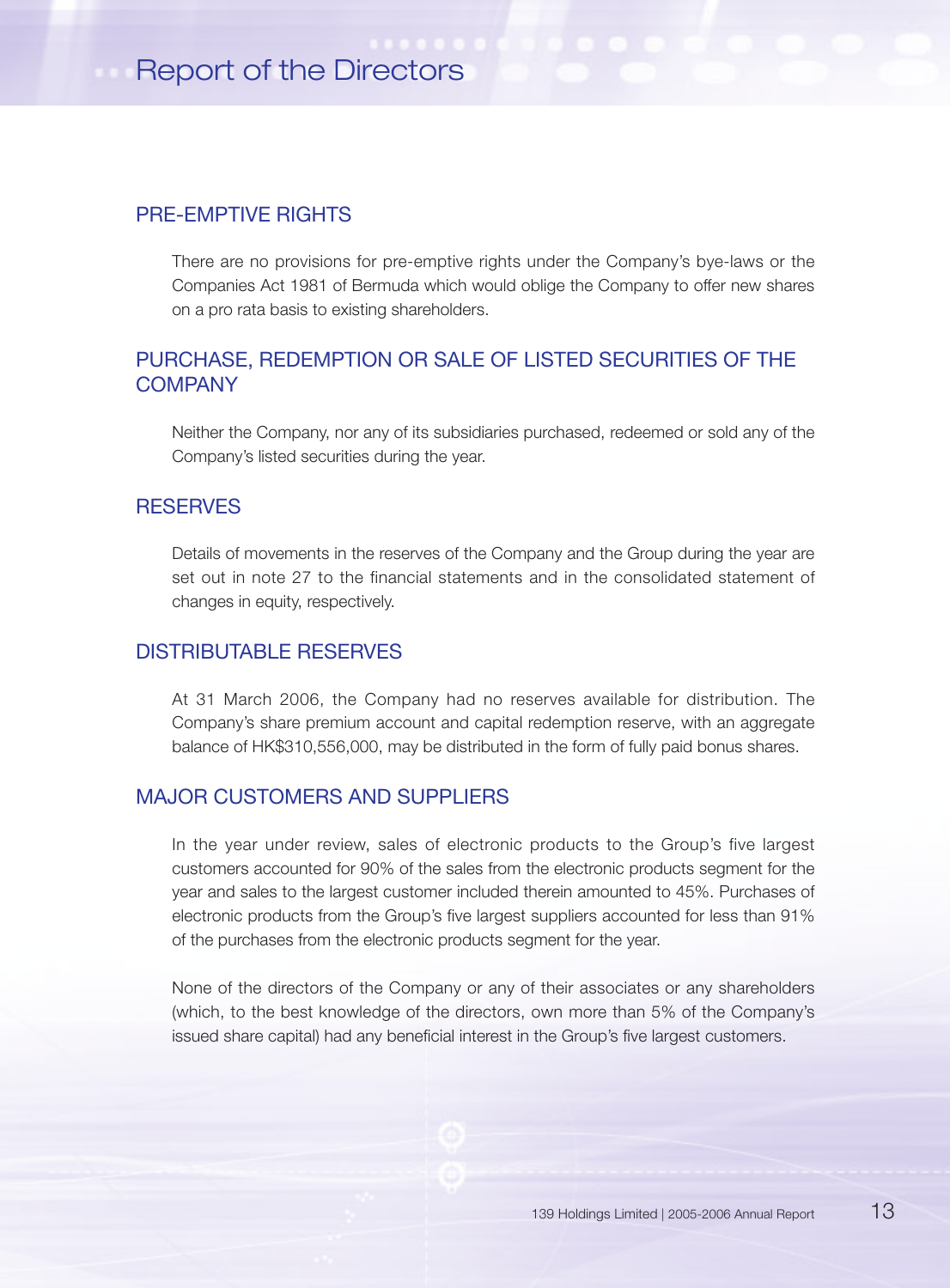# Report of the Directors

### **DIRECTORS**

The directors of the Company during the year were:

#### **Executive directors:**

Mr. Wong Howard Mr. Wong Yat Fai Mr. Wu Qing

#### **Non-executive directors:**

Mr. Li Chi Ming\* Mr. Tung Tat Chiu, Michael\* Mr. Wan Ngar Yin, David\*

\* Independent non-executive directors

The independent non-executive directors are appointed initially for one year and thereafter their appointment is subject to renewal on an annual basis in accordance with their employment contracts.

In accordance with bye-law 98 of the bye-laws of the Company, Mr. Wong Yat Fai and Mr. Wu Qing, the existing directors of the Company, will retire as directors of the Company by rotation at the forthcoming annual general meeting and, being eligible, will offer themselves for re-election at the said meeting.

The Company has received annual confirmations of independence from Mr. Li Chi Ming, Mr. Tung Tat Chiu, Michael and Mr. Wan Ngar Yin, David and as at the date of this report still considers them to be independent.

## DIRECTORS' AND SENIOR MANAGEMENT'S BIOGRAPHIES

Biographical details of the directors of the Company and the senior management of the Group are set out on pages 8 to 9 of the annual report.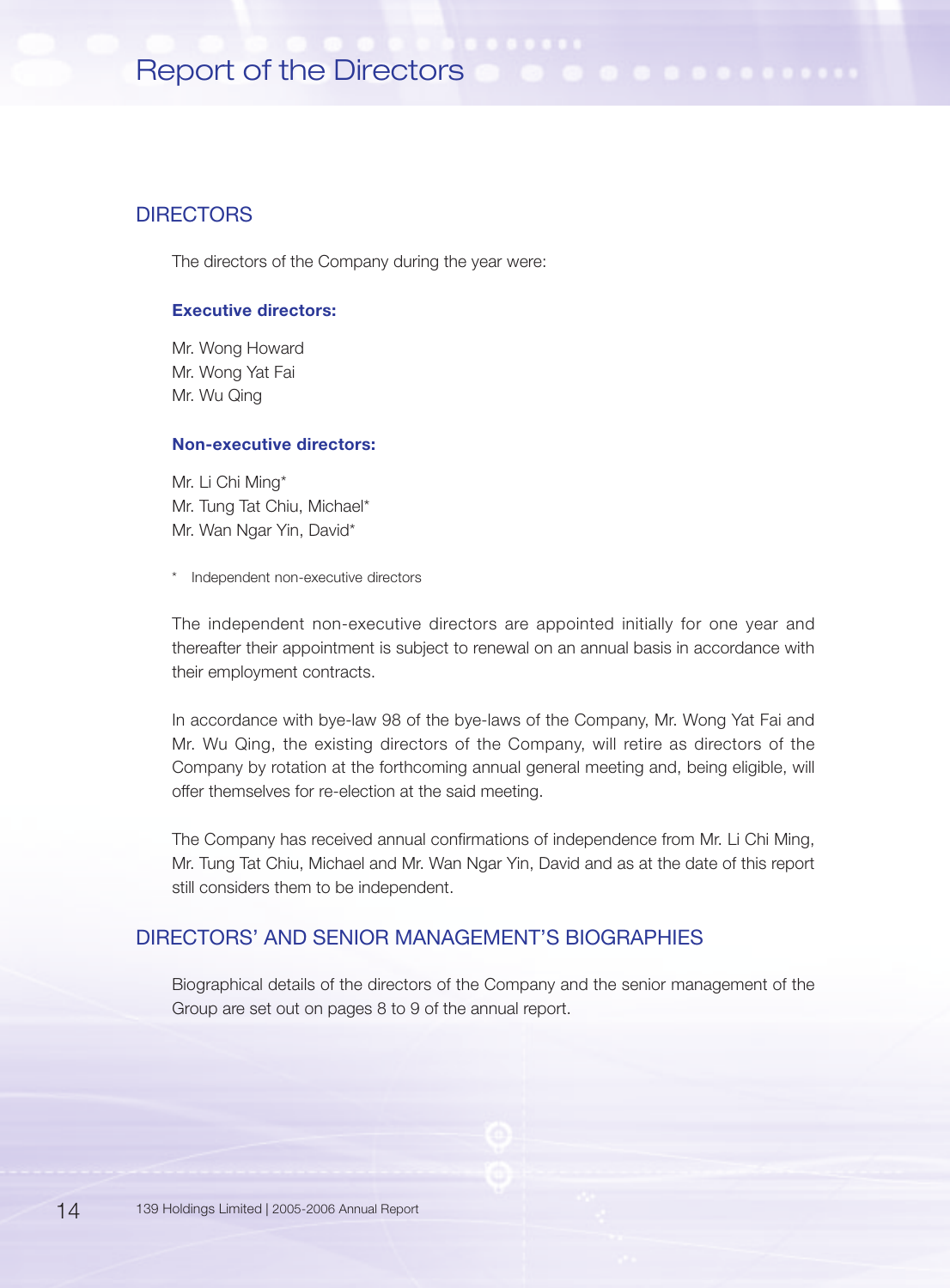## DIRECTORS' SERVICE CONTRACTS

Mr. Wong Howard has a service contract with the Company for a term of two years commencing on 1 February 2005, which is subject to termination by either party giving not less than three months' written notice.

The Company has service agreements with Mr. Wong Yat Fai and Mr. Wu Qing for a term of two years and of 16 months commencing on 1 April 2005 and 1 December 2005, respectively. The agreements are subject to termination by either party giving not less than three months' written notice.

All the independent non-executive directors have entered into letter of appointment with the Company for an initial term of one year and are subject to retirement by rotation and re-election at the annual general meeting in accordance with the bye-laws of the Company.

Apart from the foregoing, no director proposed for re-election at the forthcoming annual general meeting has a service contract with the Company which is not determinable by the Company within one year without payment, other than statutory compensation.

## DIRECTORS' REMUNERATION

The directors' fees are subject to shareholders' approval at general meetings. Other emoluments are determined by the Company's board of directors with reference to directors' duties, responsibilities and performance and the results of the Group.

## DIRECTORS' INTERESTS IN CONTRACTS

Save as disclosed above, no director had a material interest, either directly or indirectly, in any contract of significance to the business of the Group to which the Company, its holding company, or any of its subsidiaries or fellow subsidiaries was a party during the year.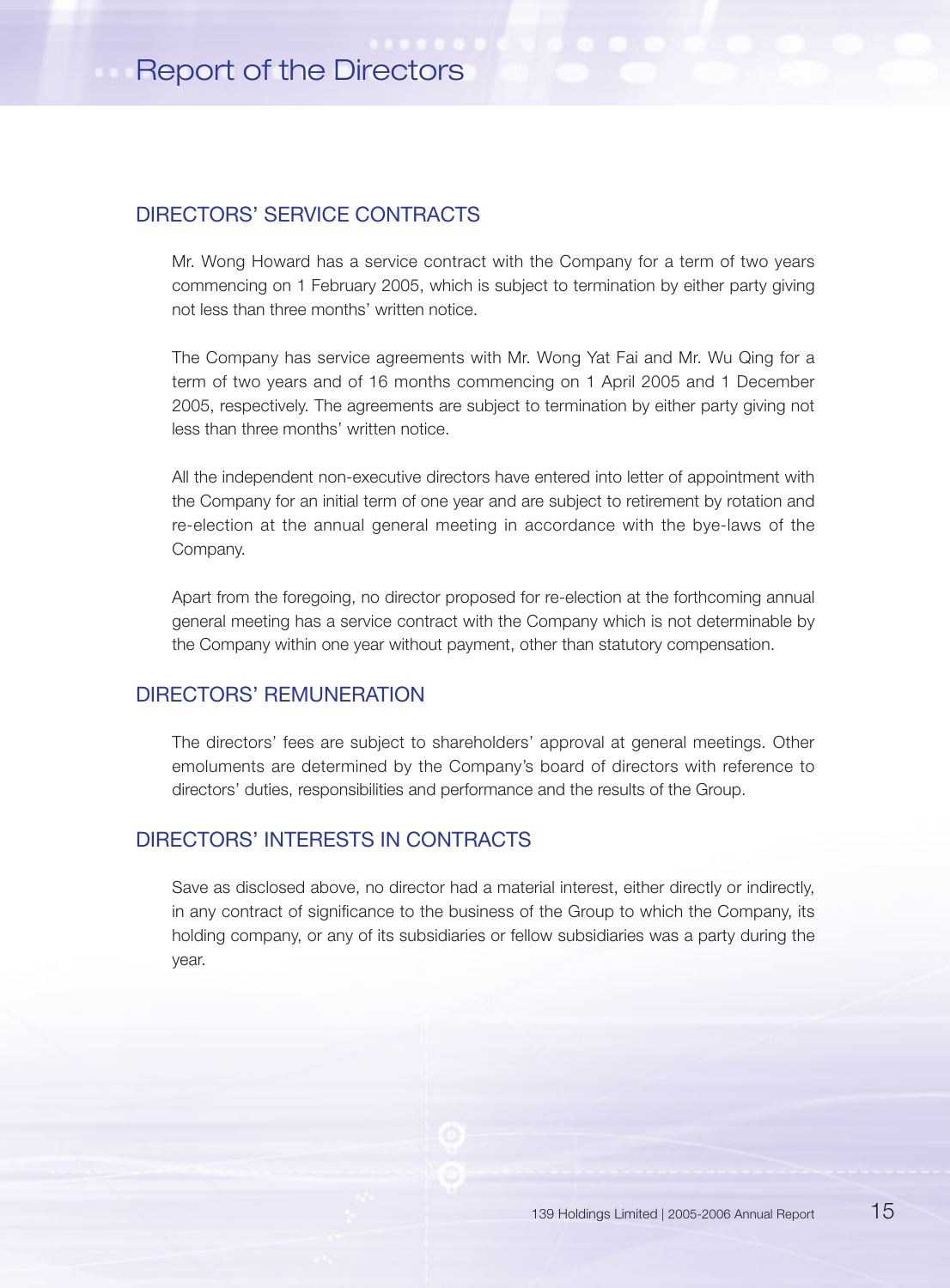Report of the Directors

#### DIRECTORS' INTERESTS IN SHARES

At 31 March 2006, the interests of the directors of the Company in the shares of the Company, as recorded in the register required to be kept by the Company pursuant to Section 352 of the Securities and Futures Ordinance (the "SFO"), or as otherwise notified to the Company and The Stock Exchange of Hong Kong Limited (the "Stock Exchange") pursuant to the Model Code for Securities Transactions by Directors of Listed Issuers (the "Model Code"), were as follows:

Long positions in ordinary shares of the Company:

|                         |                  |                           | Percentage of the       |
|-------------------------|------------------|---------------------------|-------------------------|
|                         |                  | <b>Number of ordinary</b> | <b>Company's issued</b> |
| <b>Name of director</b> | <b>Capacity</b>  | shares held               | share capital           |
| Mr. Wong Howard         | Beneficial owner | 21,299,000                | 1.88%                   |
| Mr. Wong Yat Fai        | Beneficial owner | 21,299,000                | 1.88%                   |
| Mr. Wu Qing             | Beneficial owner | 21,299,000                | 1.88%                   |

In addition to the above, as at 31 March 2006, Mr. Wong Howard and Mr. Wong Yat Fai had non-beneficial personal equity interests in certain subsidiaries held for the benefit of the Company solely for the purpose of complying with the previous requirements of a minimum of two shareholders.

Save as disclosed above, as at 31 March 2006, none of the directors or chief executive of the Company had any interests or short position in the shares, underlying shares or debentures of the Company or any associated corporations (within the meaning of Part XV of the SFO) which were required to be notified to the Company and the Stock Exchange pursuant to Divisions 7 and 8 of Part XV of the SFO (including interests and short positions which he was deemed or taken to have under such provisions of the SFO) or which were required to be entered into the register kept by the Company pursuant to Section 352 of the SFO or which were required to be notified to the Company and the Stock Exchange pursuant to the Model Code.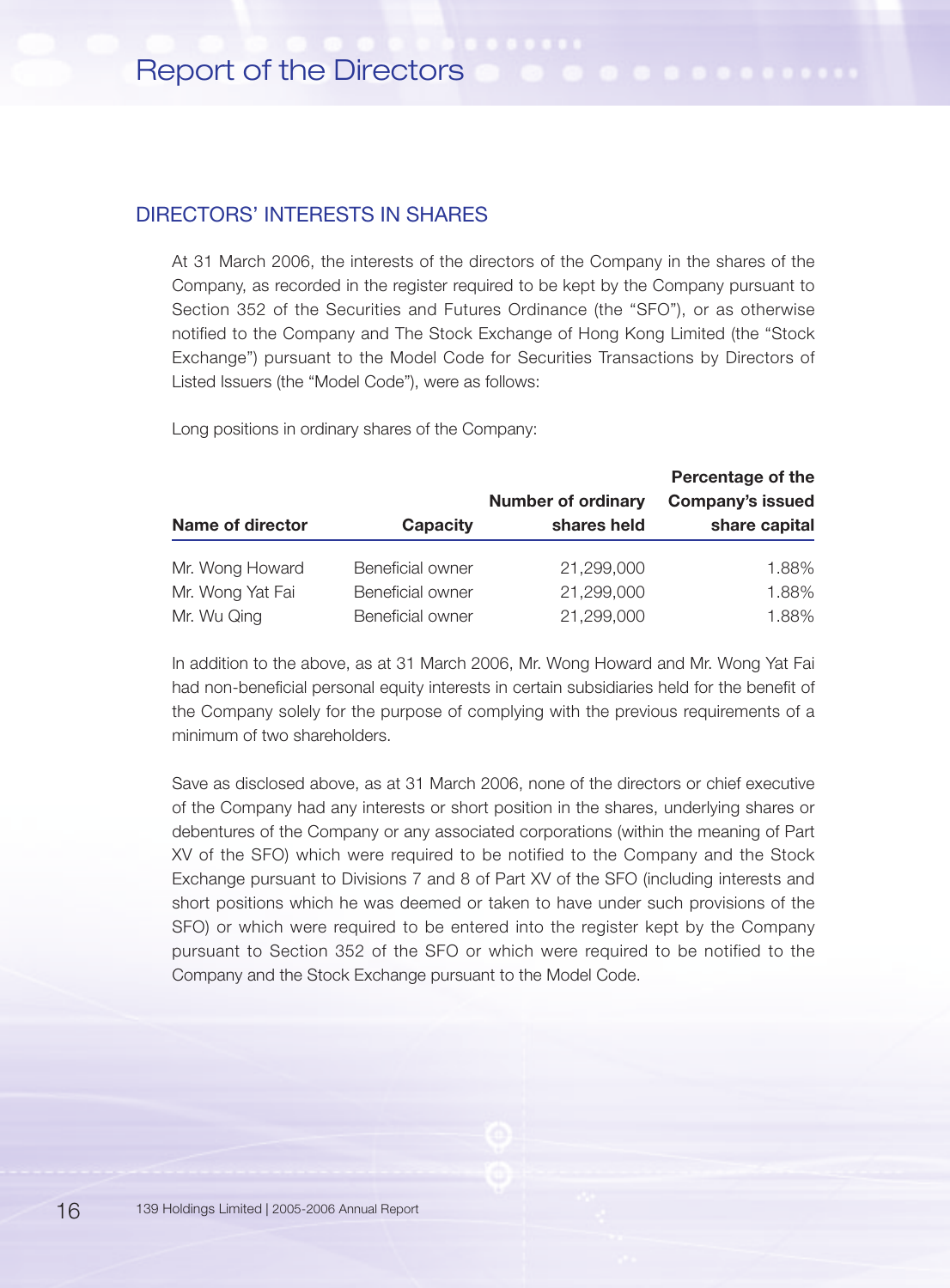## DIRECTORS' RIGHTS TO ACQUIRE SHARES OR DEBENTURES

Save as disclosed under the heading "Directors' interests in shares" above and in the share option scheme disclosures in note 28 to the financial statements, at no time during the year were rights to acquire benefits by means of the acquisition of shares in or debentures of the Company granted to any director or their respective spouse or minor children, or were any such rights exercised by them; or was the Company, its holding company, or any of its subsidiaries or fellow subsidiaries a party to any arrangement to enable the directors to acquire such rights in any other body corporate.

## SUBSTANTIAL SHAREHOLDERS' INTERESTS IN SHARES

At 31 March 2006, the following interests of 5% or more of the Company's issued share capital were recorded in the register required to be kept by the Company pursuant to Section 336 of the SFO:

|                                                |                        |                                               |                              | Percentage of<br>the Company's |
|------------------------------------------------|------------------------|-----------------------------------------------|------------------------------|--------------------------------|
| Name of substantial<br>shareholder             | Long/short<br>position | <b>Capacity</b>                               | Number of<br>ordinary shares | issued share<br>capital        |
| Radford Capital Investment<br>Limited (note a) | Long                   | Interests held by a<br>controlled corporation | 92,782,000                   | 8.19%                          |

*Note:*

a. Radford Capital Investment Limited held the interests in the share capital of the Company via its wholly-owned subsidiary "Winning Horsee Limited".

Save as disclosed above, as at 31 March 2006, no persons had an interest or a short position in the shares and underlying shares of the Company as recorded in the register required to be kept under Section 336 of the SFO.

## SUFFICIENCY OF PUBLIC FLOAT

Based on information that is publicly available to the Company and within the knowledge of the directors, the directors confirmed that at least 25% of the Company's total issued share capital was held by the public as at the date of this report.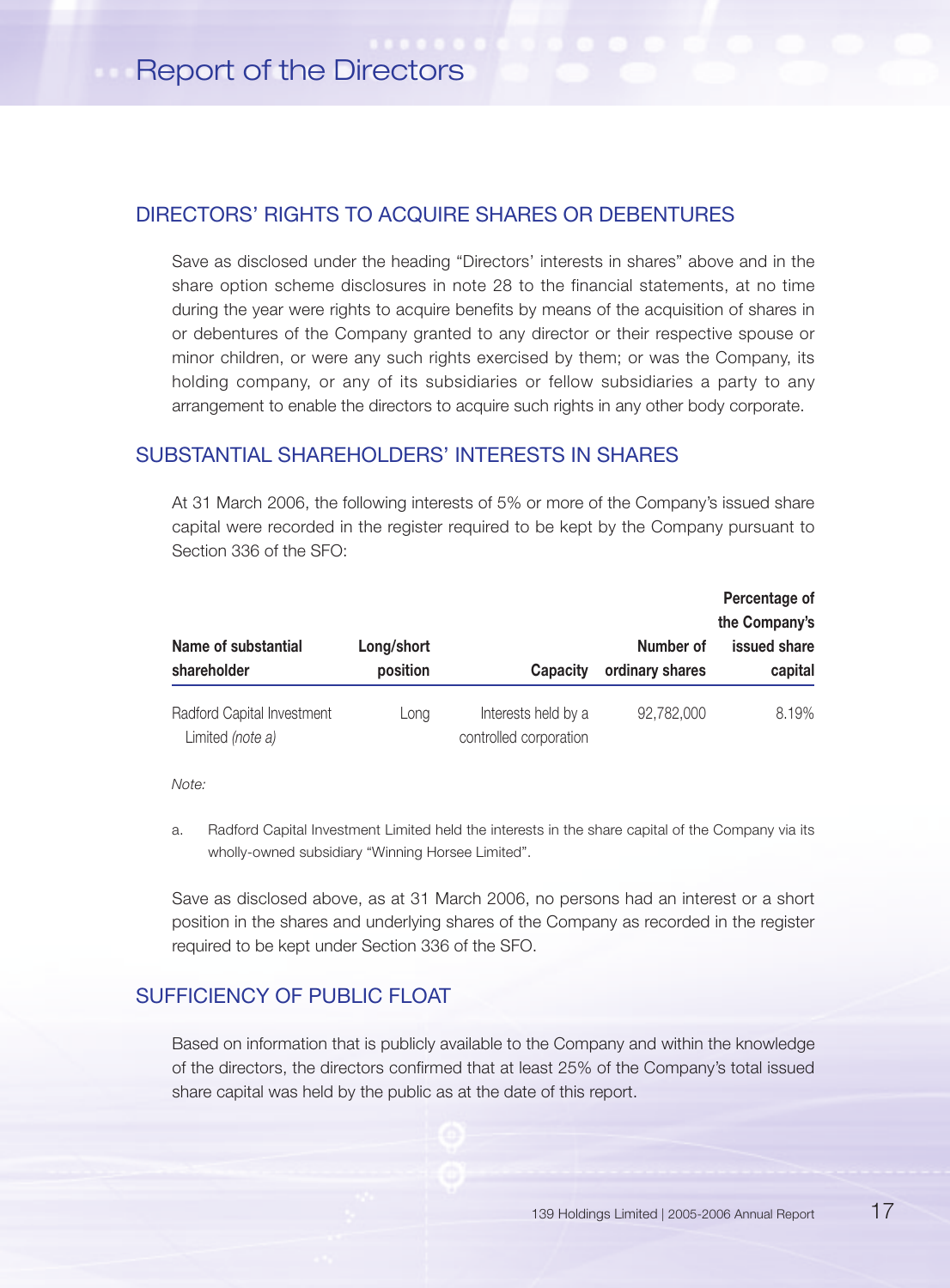## DIRECTORS' INTERESTS IN A COMPETING BUSINESS

During the year and up to the date of this report, the following directors are considered to have interests in a business which competes or is likely to compete, either directly or indirectly, with the businesses of the Group, as defined in the Listing Rules.

## CORPORATE GOVERNANCE

Details of the corporate governance are set out in the section headed "Corporate Governance Report" in this annual report.

## AUDITORS

Ernst & Young will retire and a resolution for their reappointment as auditors of the Company will be proposed at the forthcoming annual general meeting.

ON BEHALF OF THE BOARD

**Wong Howard** *Chairman*

Hong Kong 20 July 2006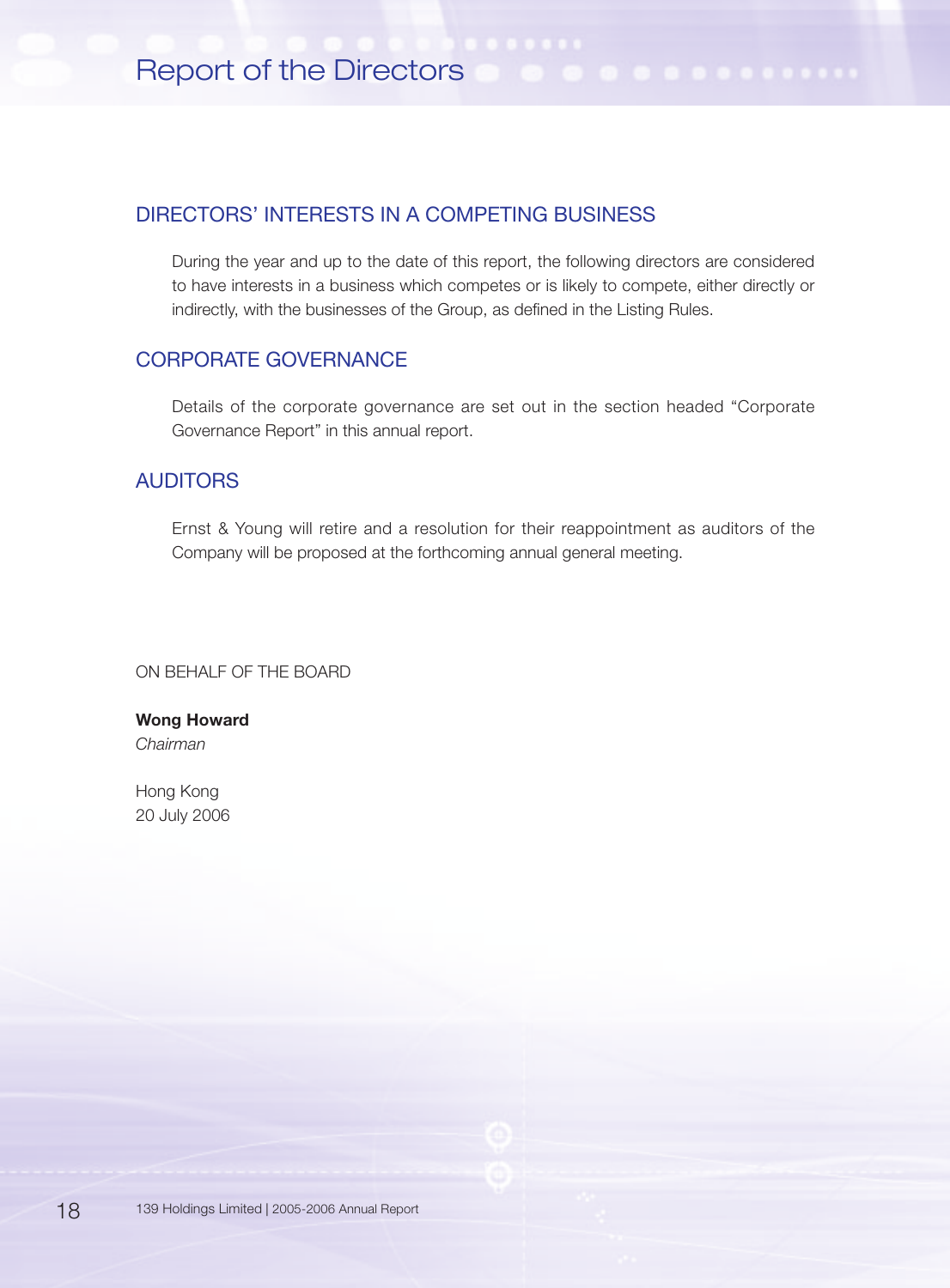The Board of Directors of the Company (the "Board") is pleased to present this Corporate Governance Report of the Company for the year ended 31 March 2006.

Good corporate governance has always been recognized as vital to the Group's success and to sustain development of the Group. The Company is committed to a high standard of corporate governance as an essential component of quality and has introduced corporate governance practices appropriate to the conduct and growth of its business.

The Company has applied the principles of the Code on Corporate Governance Practices (the "CG Code") contained in Appendix 14 of The Rules Governing the Listing of Securities on The Stock Exchange of Hong Kong Limited (the "Stock Exchange") (the "Listing Rules") and complied with all the code provisions of the CG Code (the "Code Provisions") save for (i) the Code Provisions on internal controls which are to be implemented for accounting periods commencing on or after 1 July 2005 pursuant to the CG Code; and (ii) the Code Provision A.2.1 which requires the separation of the roles of Chairman and Chief Executive Officer. The details of such deviation of the Code Provision A.2.1 will be explained below.

The Company periodically reviews its corporate governance practices to ensure that these continue to meet the requirements of the CG Code. The key corporate governance principles and practices of the Company are summarised as follows:–

## A. THE BOARD

#### **(1) Responsibilities**

The overall management of the Company's business is vested in the Board, which assumes the responsibility for leadership and control of the Company and is collectively responsible for promoting the success of the Company by directing and supervising its affairs. All directors should take decisions objectively in the interests of the Company.

The Board reserves for its decisions all major matters of the Company including: the approval and monitoring of all policy matters, overall strategies and budgets, internal control and risk management systems, material transactions (in particular those may involve conflict of interests), financial information, appointment of directors and other significant financial and operational matters.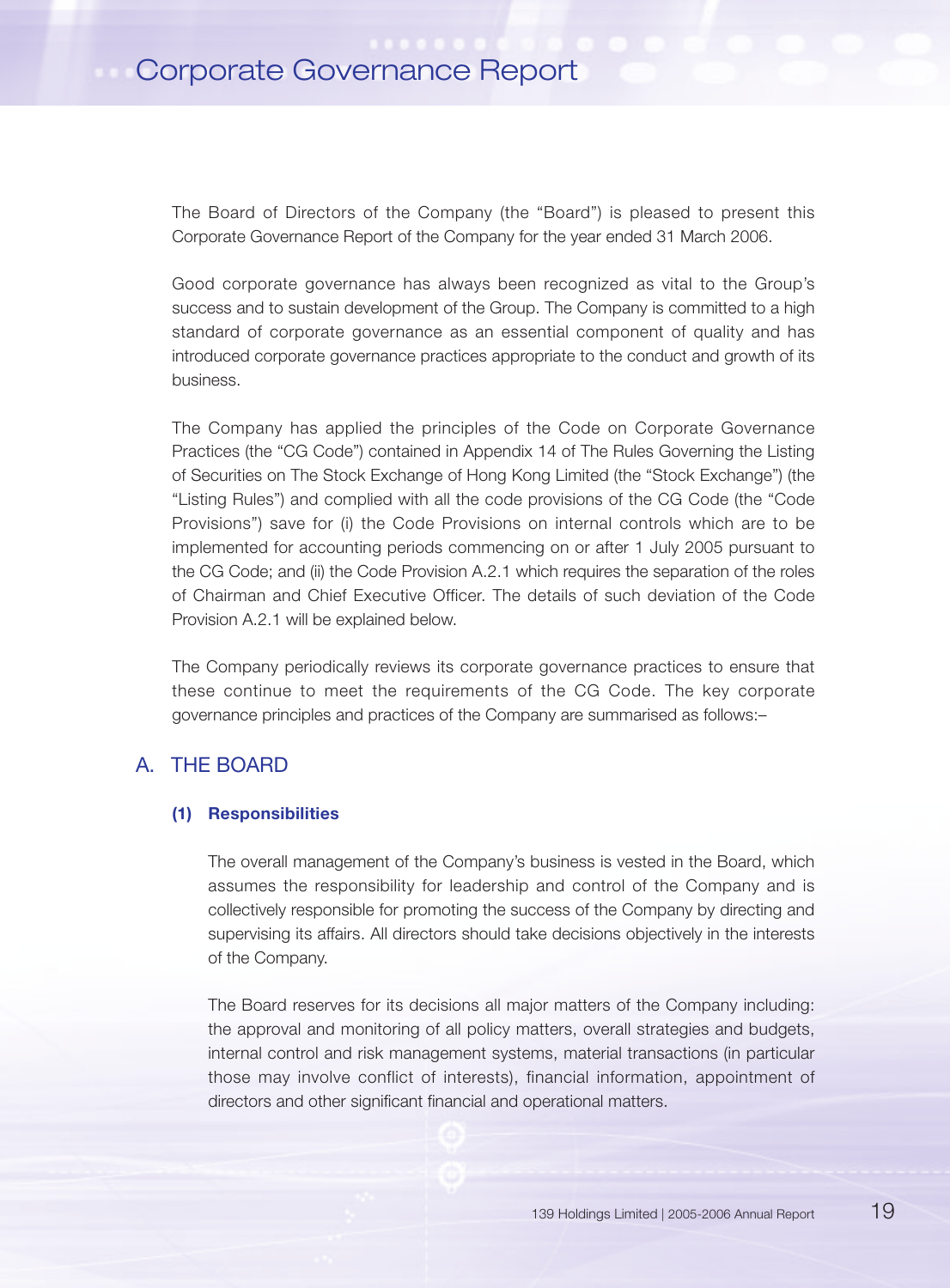The day-to-day management, administration and operation of the Company are delegated to the Executive Committee, the Chief Executive Officer and the senior management of the Company. The delegated functions and work tasks are periodically reviewed. Approval has to be obtained from the Board prior to any decision making or entering into any commitments on behalf of the Company.

All directors have full and timely access to all relevant information as well as the advice and services of the Company Secretary, with a view to ensuring that Board procedures and all applicable rules and regulations are followed. Besides, all directors may seek independent professional advice in appropriate circumstances at the Company's expenses, upon making request to the Board.

#### **(2) Composition**

The composition of the Board reflects the necessary balance of skills and experience desirable for effective leadership of the Company and independence in decision making. The Board currently comprises the following members:–

#### **Executive directors**

Mr Wong Howard, *Chairman of the Board & Executive Committee and Chief Executive Officer* Mr Wong Yat Fai, *member of Executive Committee* Mr Wu Qing, *member of Executive Committee*

#### **Independent non-executive directors**

Mr Tung Tat Chiu, Michael, *Chairman of Audit Committee and member of Remuneration Committee*

Mr Li Chi Ming, *Chairman of Remuneration Committee and member of Audit Committee*

Mr Wan Ngar Yin, David, *member of Audit Committee and Remuneration Committee*

None of the above members of the Board is related to one another.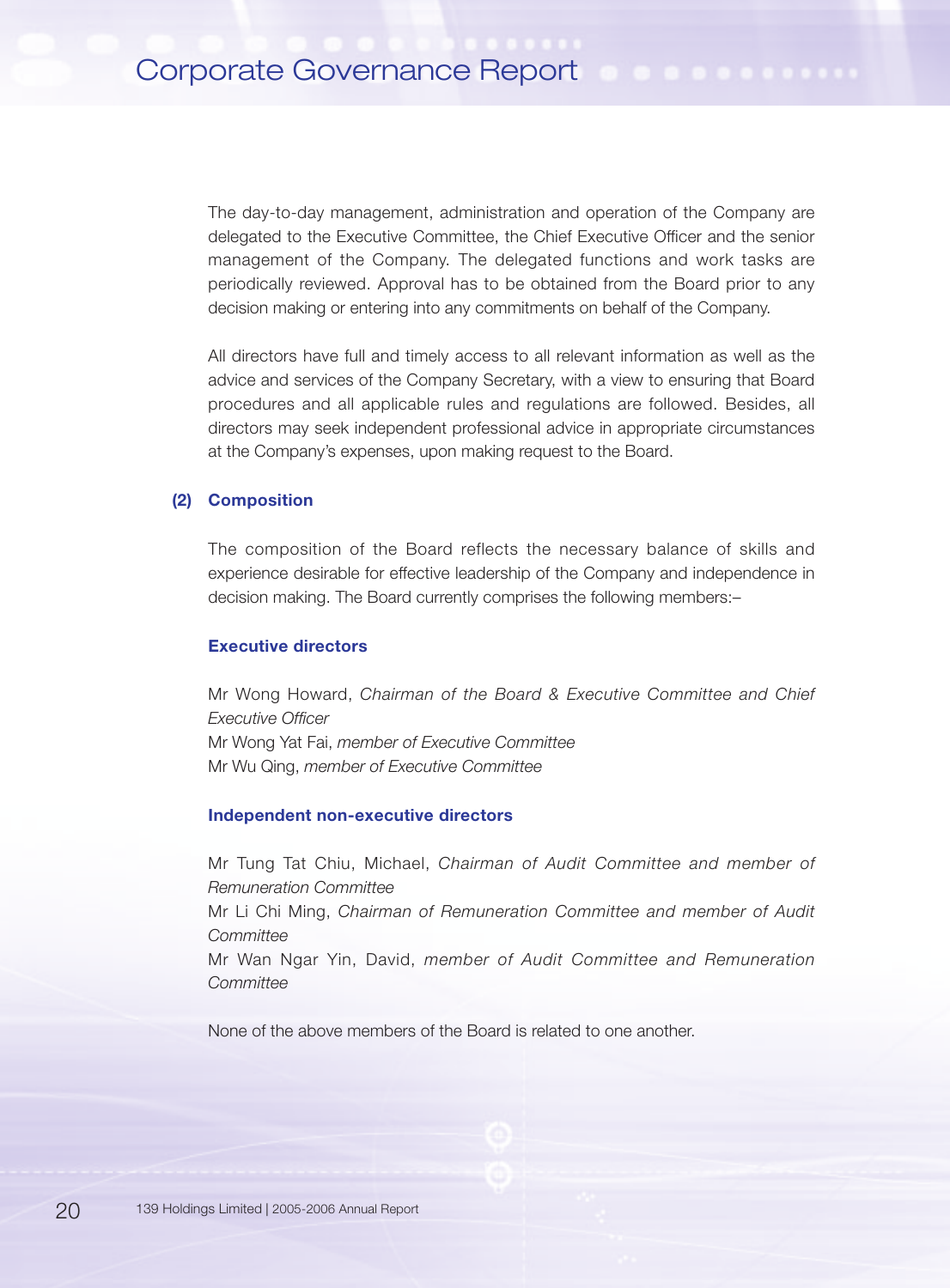During the year ended 31 March 2006, the Board at all times met the requirements of the Listing Rules relating to the appointment of at least three independent nonexecutive directors with at least one independent non-executive director possessing appropriate professional qualifications, or accounting or related financial management expertise.

The Company has received written annual confirmation from all the independent non-executive directors of their independence pursuant to the requirements of the Listing Rules. The Company considers all independent non-executive directors to be independent in accordance with the independence guidelines set out in the Listing Rules.

The non-executive directors bring a wide range of business and financial expertise, experiences and independent judgement to the Board. Through participation in Board meetings, taking the lead in managing issues involving potential conflict of interests and serving on Board committees, all non-executive directors make various contributions to the effective direction of the Company.

#### **(3) Appointment and Re-election of Directors**

The Company has established formal, considered and transparent procedures for the appointment and succession planning of directors.

Each of the independent non-executive directors of the Company are appointed for a specific term. The term of office of Mr Li Chi Ming, Mr Tung Tat Chiu, Michael and Mr Wan Ngar Yin, David is 1 year up to 26 September 2006.

In accordance with the Company's Bye-laws, all directors of the Company are subject to retirement by rotation at least once every three years and any new director appointed to fill a casual vacancy or as an addition to the Board shall submit himself/herself for re-election by shareholders at the first general meeting after appointment.

Though the Company has not set up a nomination committee, the Board as a whole is responsible for reviewing the Board composition, developing and formulating the relevant procedures for nomination and appointment of directors, monitoring the appointment and succession planning of directors and assessing the independence of independent non-executive directors.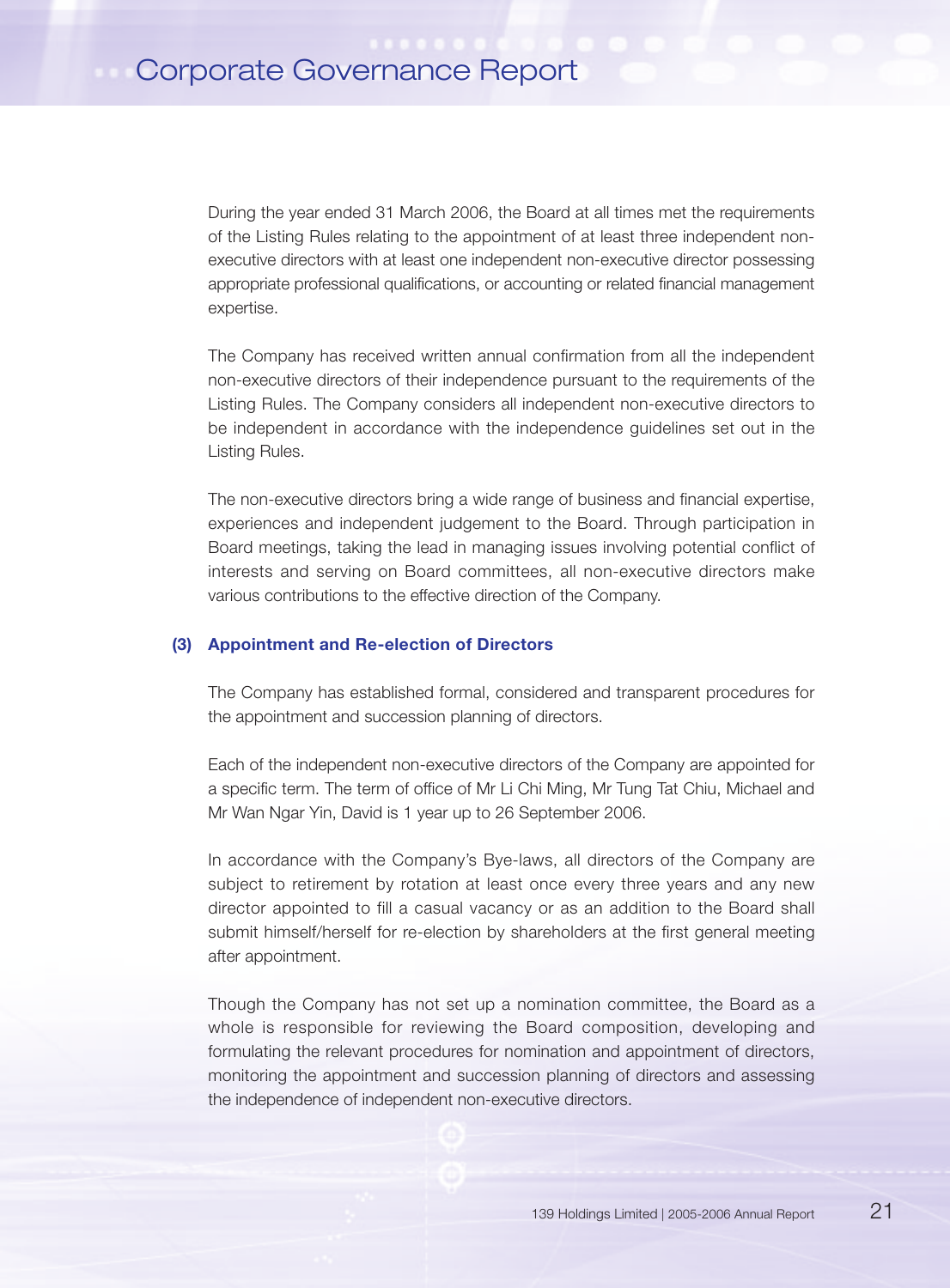Where vacancies on the Board exist, the Board will carry out the selection process by making reference to the skills, experience, professional knowledge, personal integrity and time commitments of the proposed candidates, the Company's needs and other relevant statutory requirements and regulations. An external recruitment agency may be engaged to carry out the recruitment and selection process when necessary.

During the year ended 31 March 2006, the Board met once (with the presence of Mr Wong Howard, Mr Wong Yat Fai, Mr Wu Qing, Mr Li Chi Ming and Mr Wan Ngar Yin, David) and reviewed the structure, size and composition of the Board to ensure that it has a balance of expertise, skills and experience appropriate for the requirements of the business of the Company. In addition, the Company has adopted the Director Nomination Procedures which set out the procedures, process and criteria in nominating directors and re-election of the retiring directors of the Company.

In accordance with the Company's Bye-laws, Mr Wong Yat Fai and Mr Wu Qing shall retire by rotation and, being eligible, offer themselves for re-election at the Company's forthcoming annual general meeting. The Board recommended the reappointment of these directors standing for re-election at the forthcoming annual general meeting of the Company. Detailed information of such directors standing for re-election is contained in the Company's circular to be despatched to the shareholders of the Company.

#### **(4) Training and Continuing Development for Directors**

Arrangements will be in place for providing to the directors a comprehensive, formal and tailored induction on the first occasion of his/her appointment and continuing briefing and professional development when and as necessary.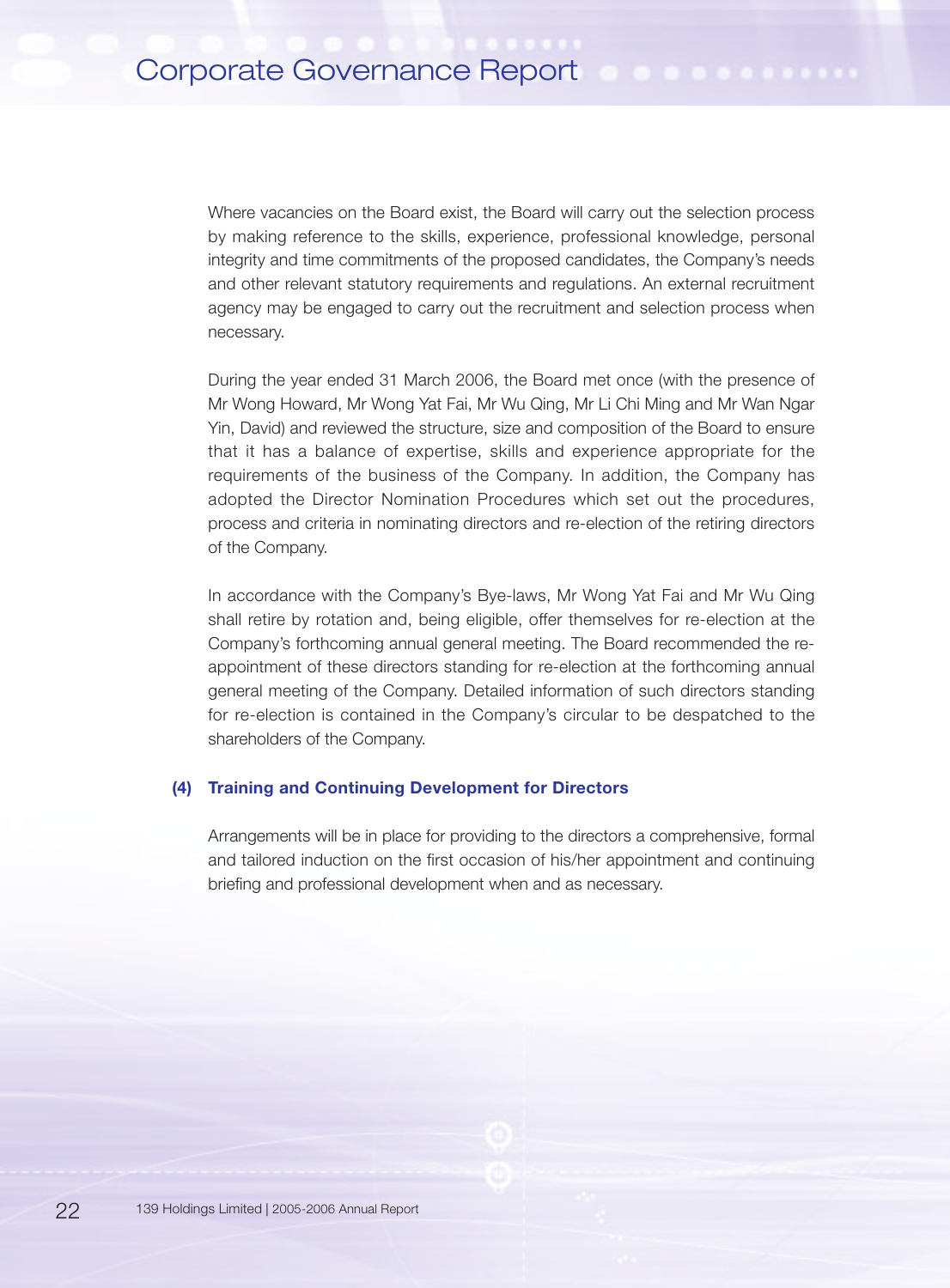#### **(5) Board Meetings**

#### **Number of Meetings and Directors' Attendance**

The Board met regularly for reviewing and approving the financial and operating performance, and considering and approving the overall strategies and policies of the Company as well as on an ad hoc basis, as required by business needs. In respect of the financial year ended 31 March 2006, the Board met five times of which four were regular Board meetings and the individual attendance record of each director at the Board meetings is set out below:–

| <b>Name of Directors</b>  | <b>Attendance/Number of Meetings</b> |
|---------------------------|--------------------------------------|
| Mr Wong Howard            | 5/5                                  |
| Mr Wong Yat Fai           | 5/5                                  |
| Mr Wu Qing                | 4/5                                  |
| Mr Tung Tat Chiu, Michael | 1/5                                  |
| Mr Li Chi Ming            | 4/5                                  |
| Mr Wan Ngar Yin, David    | 4/5                                  |

#### **Practices and Conduct of Meetings**

Annual meeting schedules and draft agendas of the meetings of the Board and the Board committees are normally made available to directors in advance.

Notices of regular Board meetings are served to all directors at least 14 days before the meetings. For other Board and committee meetings, reasonable notice is generally given. Board papers together with all appropriate, complete and reliable information are sent to all directors/committee members at least 3 days before each Board meeting or committee meeting to keep the directors apprised of the latest developments and financial position of the Company and to enable them to make informed decisions. The Board and each director also have separate and independent access to the senior management whenever necessary.

The Company Secretary of the Company is responsible to take and keep minutes of all Board meetings and committee meetings. Draft minutes are normally circulated to directors for comment within a reasonable time after each meeting and the final version is open for directors' inspection.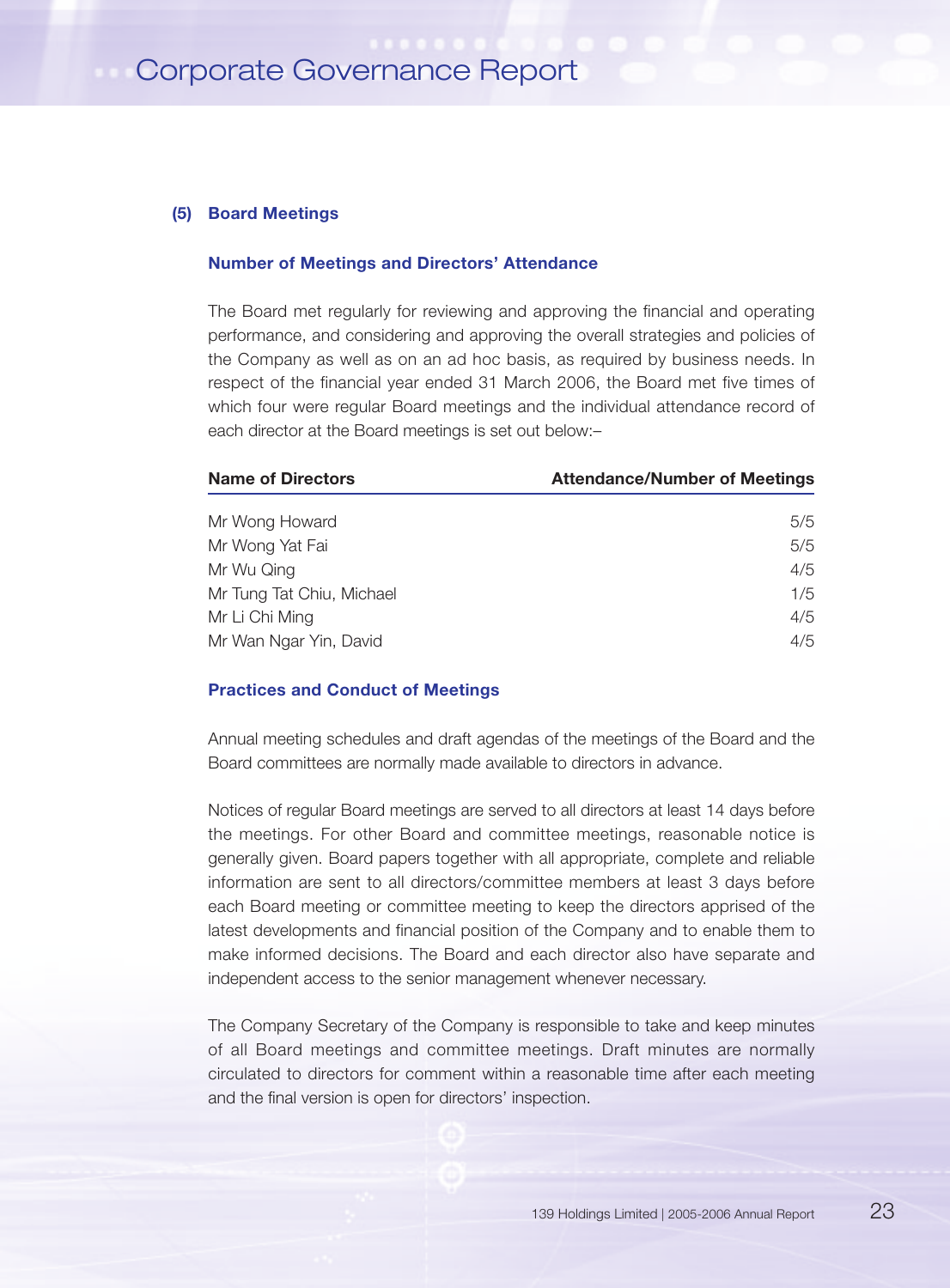According to current Board practice, any material transaction, which involves a conflict of interests for a substantial shareholder or a director, will be considered and dealt with by the Board at a duly convened Board meeting. The Company's Bye-laws also contain provisions requiring directors to abstain from voting and not to be counted in the quorum at meetings for approving transactions in which such directors or any of their associates have a material interest.

## B. CHAIRMAN AND CHIEF EXECUTIVE OFFICER

Code Provision A.2.1 stipulates that the roles of Chairman and Chief Executive Officer should be separate and should not be performed by the same individual.

Though Mr Wong Howard currently assumes the roles of both the Chairman of the Board and the Chief Executive Officer of the Company, the Board is of the view that this structure provides the Group with strong and consistent leadership and allows for more effective and efficient business planning and decisions as well as execution of long term business strategies.

The Board considers that the current structure of vesting the roles of Chairman and Chief Executive Officer in the same person will not impair the balance of power and authority between the Board and the management of the Company.

## C. BOARD COMMITTEES

The Board has established 3 Board Committees, namely, the Remuneration Committee, the Audit Committee and the Executive Committee, for overseeing particular aspects of the Company's affairs. All these Board Committees have been established with defined written terms of reference, as approved by the Board, which set out the committees' major duties. The terms of reference of the Board Committees are available to shareholders upon request and are posted on the Company's website at www.139hk.com.

The Board committees are provided with sufficient resources to discharge their duties and, upon reasonable request, are able to seek independent professional advice in appropriate circumstances, at the Company's expenses.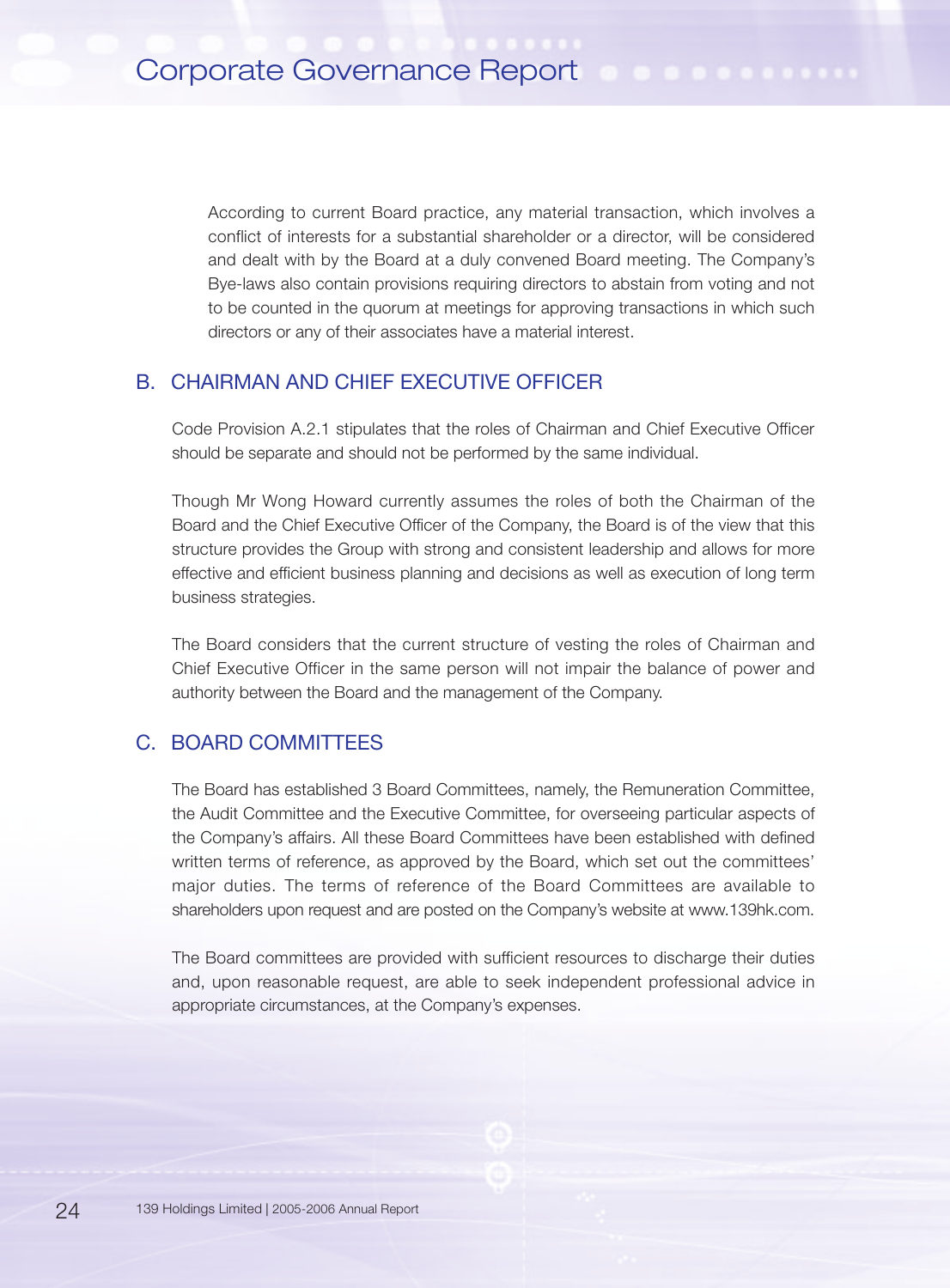#### **(1) Audit Committee**

The Audit Committee comprises the following three independent non-executive directors (including one independent non-executive director who possesses the appropriate professional qualifications or accounting or related financial management expertise). None of the members of the Audit Committee is a former partner of the Company's existing external auditors.

Mr Tung Tat Chiu, Michael *(Chairman of the Committee)* Mr Li Chi Ming Mr Wan Ngar Yin, David

The main duties of the Audit Committee include the following:

- (a) to be primarily responsible for making recommendation to the Board on the appointment, reappointment and removal of the external auditor, and to approve the remuneration and terms of engagement of the external auditor, and to consider any questions of resignation or dismissal of that auditor;
- (b) to review and monitor the external auditor's independence and objectivity and the effectiveness of the audit process in accordance with applicable accounting standard;
- (c) to discuss with the external auditor the nature and scope of the audit and reporting obligations before the audit commences;
- (d) to ensure co-ordination where more than one audit firm is involved;
- (e) to develop and implement policy on the engagement of an external auditor to supply non-audit services and to report to the Board, identifying any matters in respect of which it considers that action or improvement is needed and making recommendations as to the steps to be taken;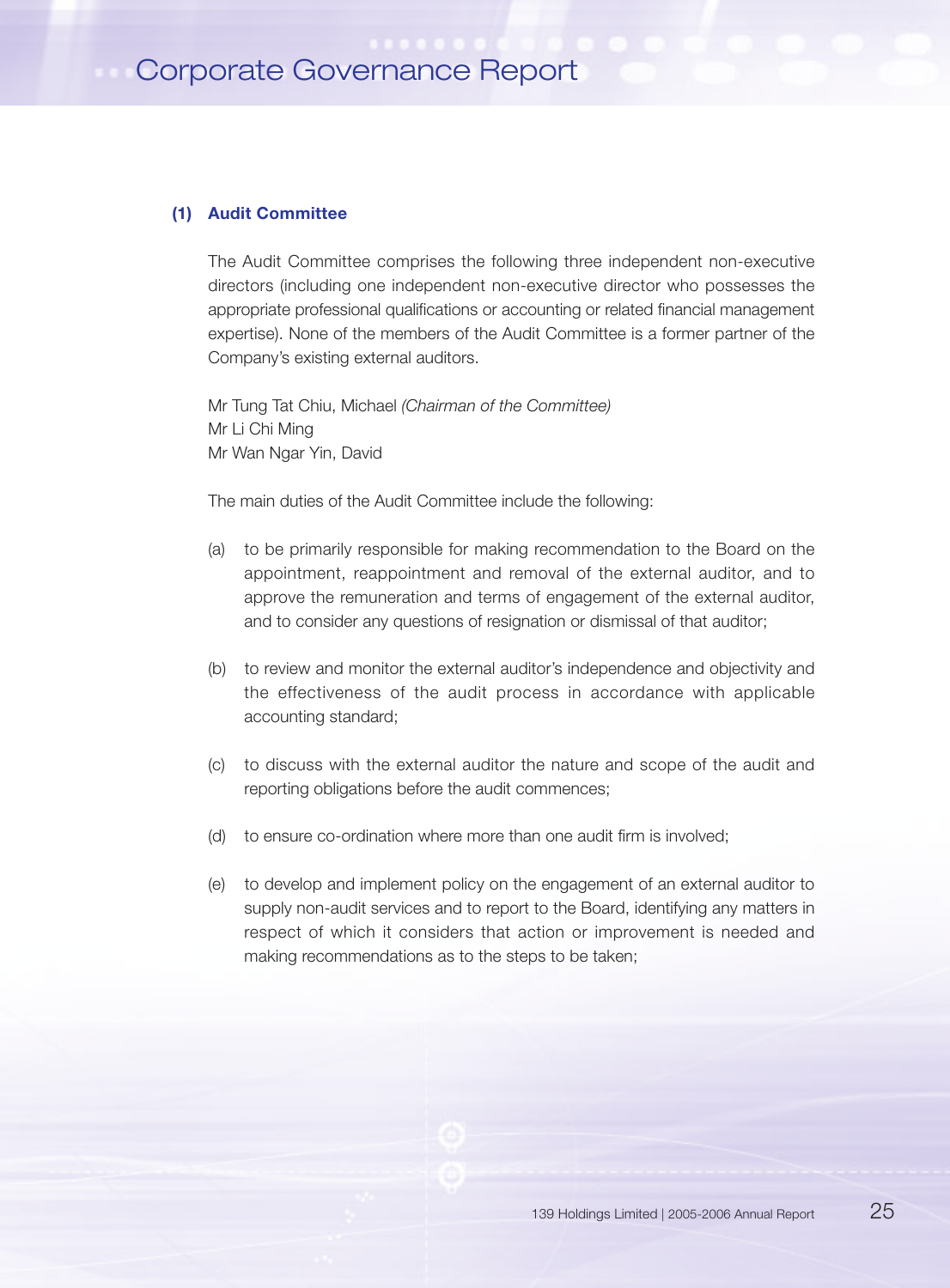- (f) to monitor integrity of financial statements of the Company and the Company's annual report and accounts, half-year report and, if prepared for publication, quarterly reports, and to review significant financial reporting judgements contained in them. In this regard, in reviewing the Company's annual report and accounts, half-year report and, if prepared for publication, quarterly reports before submission to the Board, the Audit Committee shall focus particularly on:–
	- (i) any changes in accounting policies and practices;
	- (ii) major judgmental areas;
	- (iii) significant adjustments resulting from audit;
	- (iv) the going concern assumptions and any qualifications;
	- (v) compliance with accounting standards; and
	- (vi) compliance with the Listing Rules and other legal requirements in relation to financial reporting;
- (g) in regard to (f) above:–
	- (i) members of the Audit Committee must liaise with the Company's Board, senior management and the person appointed as the Company's qualified accountant; and
	- (ii) the Audit Committee shall consider any significant or unusual items that are, or may need to be, reflected in such reports and accounts and must give due consideration to any matters that have been raised by the Company's qualified accountant, compliance officer or auditors;
- (h) to review the Company's financial controls, internal control and risk management systems;
- (i) to discuss with the management the system of internal control and ensure that management has discharged its duty to have an effective internal control system;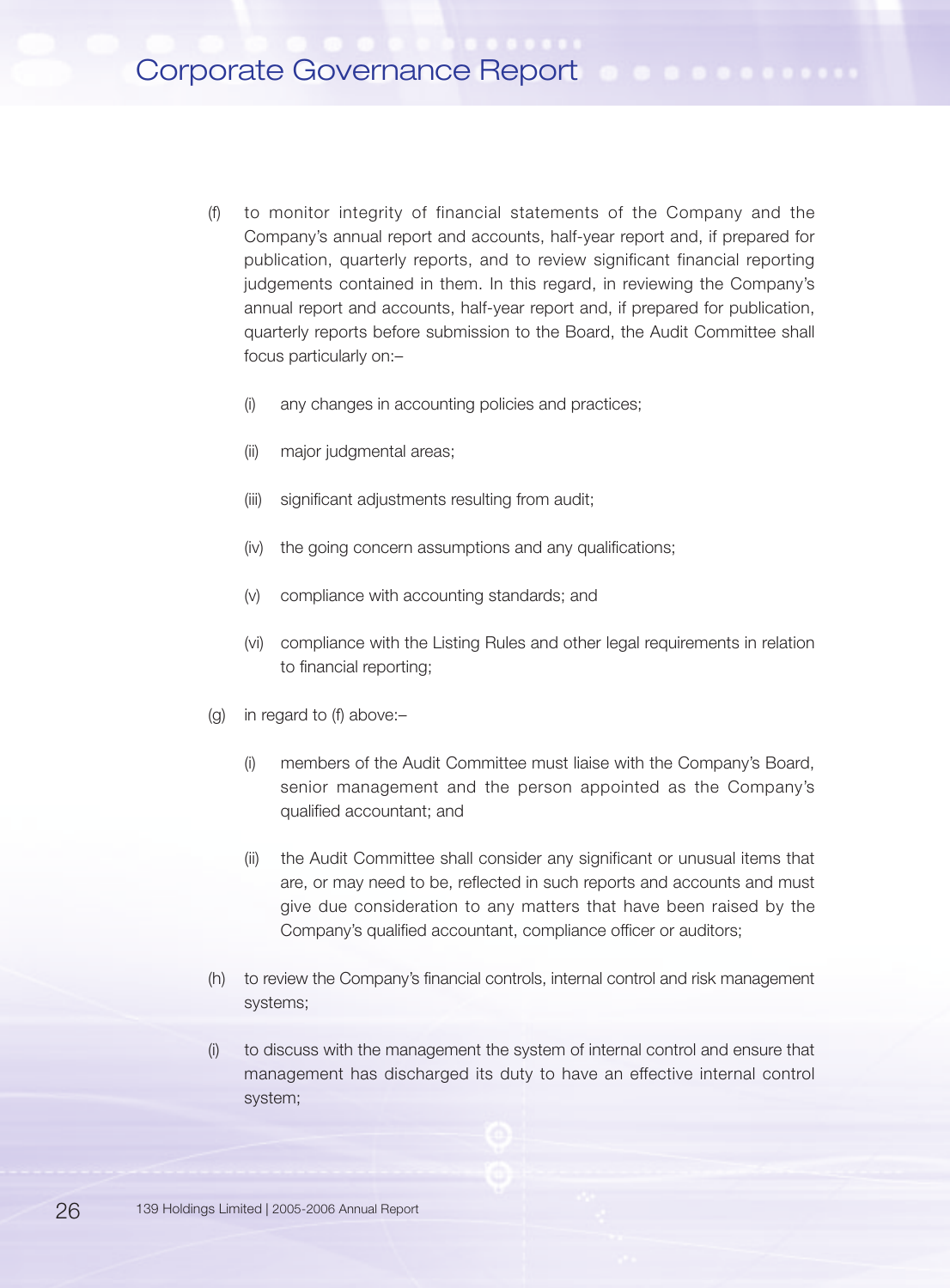- (j) to consider any findings of major investigations of internal control matters as delegated by the Board or on its own initiative and management's response;
- (k) where an internal audit function exists, to ensure co-ordination between the internal and external auditors, and to ensure that the internal audit function is adequately resourced and has appropriate standing within the Company, and to review and monitor the effectiveness of the internal audit function;
- (l) to review the Group's financial and accounting policies and practices;
- (m) to review the external auditor's management letter, any material queries raised by the auditor to management in respect of the accounting records, financial accounts or systems of control and management's response;
- (n) to ensure that the Board will provide a timely response to the issues raised in the external auditor's management letter;
- (o) to report to the Board on the matters set out herein and, in particular, the matters required to be performed by the Audit Committee under the CG Code; and
- (p) to discuss problems and reservations arising from the interim and final audits and any matters the auditor may wish to discuss (in the absence of the management where necessary).

During the year ended 31 March 2006, 2 Audit Committee meetings were held to review the financial results and reports for the year ended 31 March 2005 and for the six months ended 30 September 2005, financial reporting and compliance procedures, risk management review and processes and the appointment of the external auditors. The individual attendance record of each member at the Audit Committee meetings is set out below:

| <b>Attendance/Number of Meetings</b><br><b>Name of Directors</b> |     |
|------------------------------------------------------------------|-----|
| Mr Tung Tat Chiu, Michael                                        | 1/2 |
| Mr Li Chi Ming                                                   | 2/2 |
| Mr Wan Ngar Yin, David                                           | 2/2 |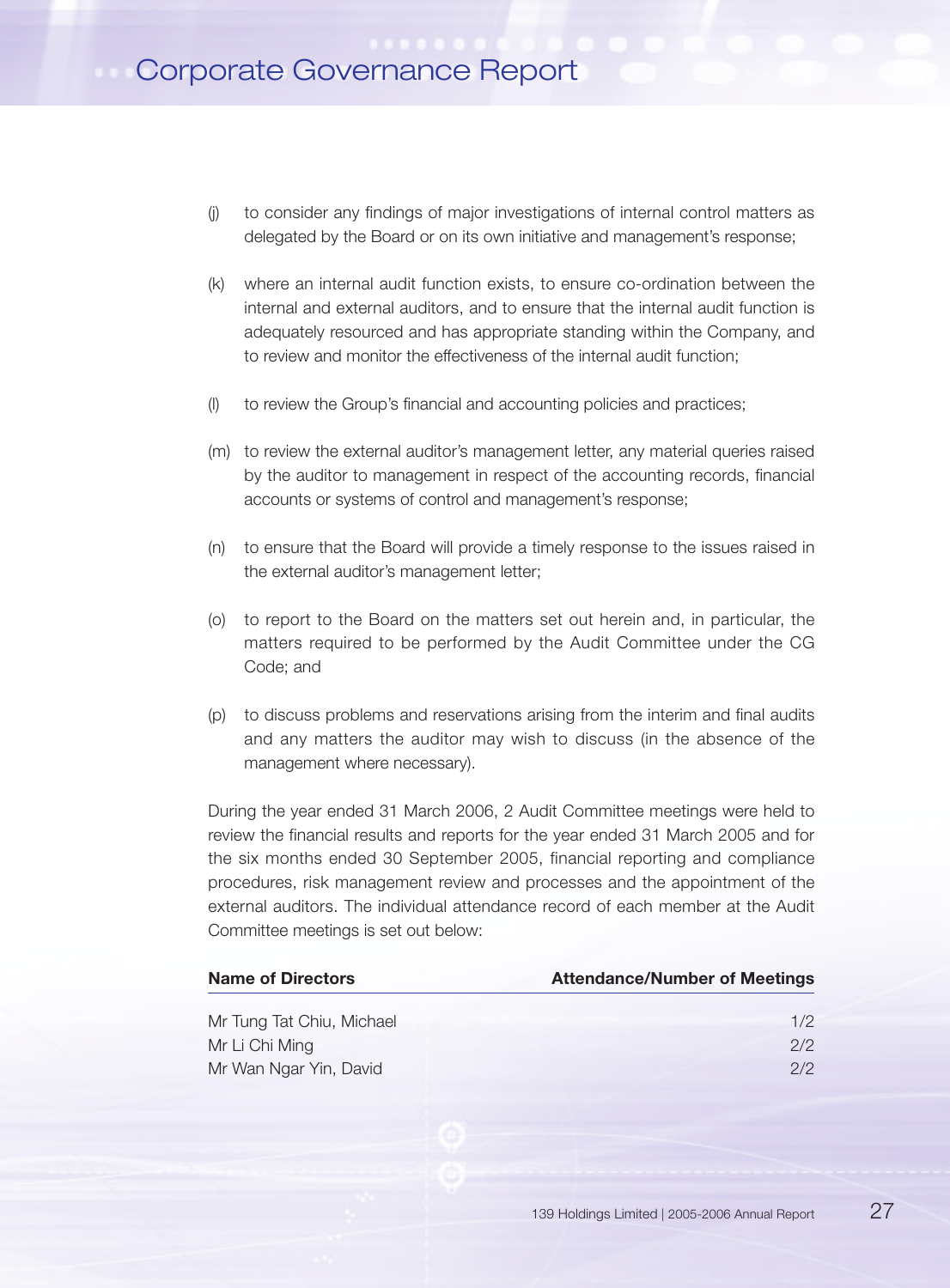#### **(2) Remuneration Committee**

The Remuneration Committee normally meets annually for reviewing the remuneration policy and structure and determination of the annual remuneration packages of the executive directors and the senior management and other related matters. The Human Resources Department is responsible for collection and administration of the human resources data and making recommendations to the Remuneration Committee for consideration. The Remuneration Committee shall report to the Board about its recommendations on remuneration policy and structure and remuneration packages. The Remuneration Committee comprises the following members:–

Mr Li Chi Ming *(Chairman of the Committee)* Mr Tung Tat Chiu, Michael Mr Wan Ngar Yin, David

The main duties of the Remuneration Committee include the following:

- (a) to make recommendations to the Board on the Company's policy and structure for all remuneration of directors and senior management and on the establishment of a formal and transparent procedure for developing such policy;
- (b) to have the delegated responsibility to determine the specific remuneration packages of all executive directors and senior management, including benefits in kind, pension rights and compensation payments, including any compensation payable for loss or termination of their office or appointment, and make recommendations to the Board of the remuneration of non-executive directors;
- (c) to review and approve performance-based remuneration by reference to corporate goals and objectives resolved by the Board from time to time;
- (d) to review and approve the compensation payable to executive directors and senior management in connection with any loss or termination of their office or appointment to ensure that such compensation is determined in accordance with relevant contractual terms and that such compensation is otherwise fair and not excessive for the Company;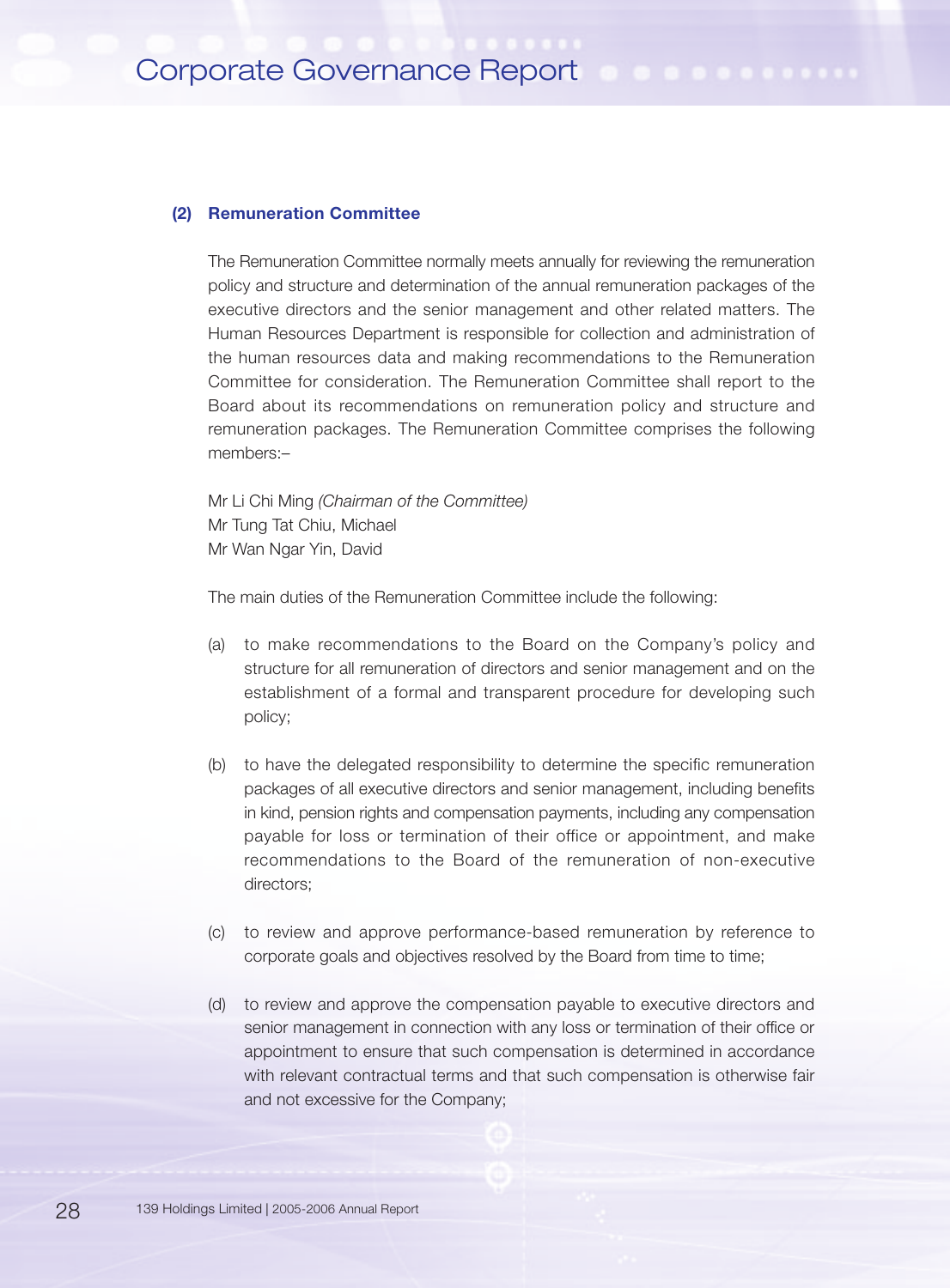- (e) to review and approve compensation arrangements relating to dismissal or removal of directors for misconduct to ensure that such arrangements are determined in accordance with relevant contractual terms and that any compensation payment is otherwise reasonable and appropriate;
- (f) to ensure that no director or any of his associates is involved in deciding his own remuneration; and
- (g) to advise shareholders on how to vote with respect to any service contracts of directors that require shareholders' approval under the Listing Rules.

During the year ended 31 March 2006, the Remuneration Committee met once and discussed the Company's remuneration policy and structure of the directors and senior management. The individual attendance record of each member at the Remuneration Committee meeting is set out below:

| <b>Attendance/Number of Meeting</b><br><b>Name of Directors</b> |     |
|-----------------------------------------------------------------|-----|
| Mr Tung Tat Chiu, Michael                                       | 1/1 |
| Mr Li Chi Ming                                                  | 1/1 |
| Mr Wan Ngar Yin, David                                          | 1/1 |

#### **(3) Executive Committee**

The Executive Committee comprises all the executive directors of the Company, with Mr Wong Howard acting as the Chairman.

The main duties of the Executive Committee include the following:

- (a) to monitor the execution of the Company's strategic plans and operations of all business units of the Company;
- (b) to discuss and make decisions on matters relating to the management and operations of the Company;
- (c) to appoint and remove the operating management;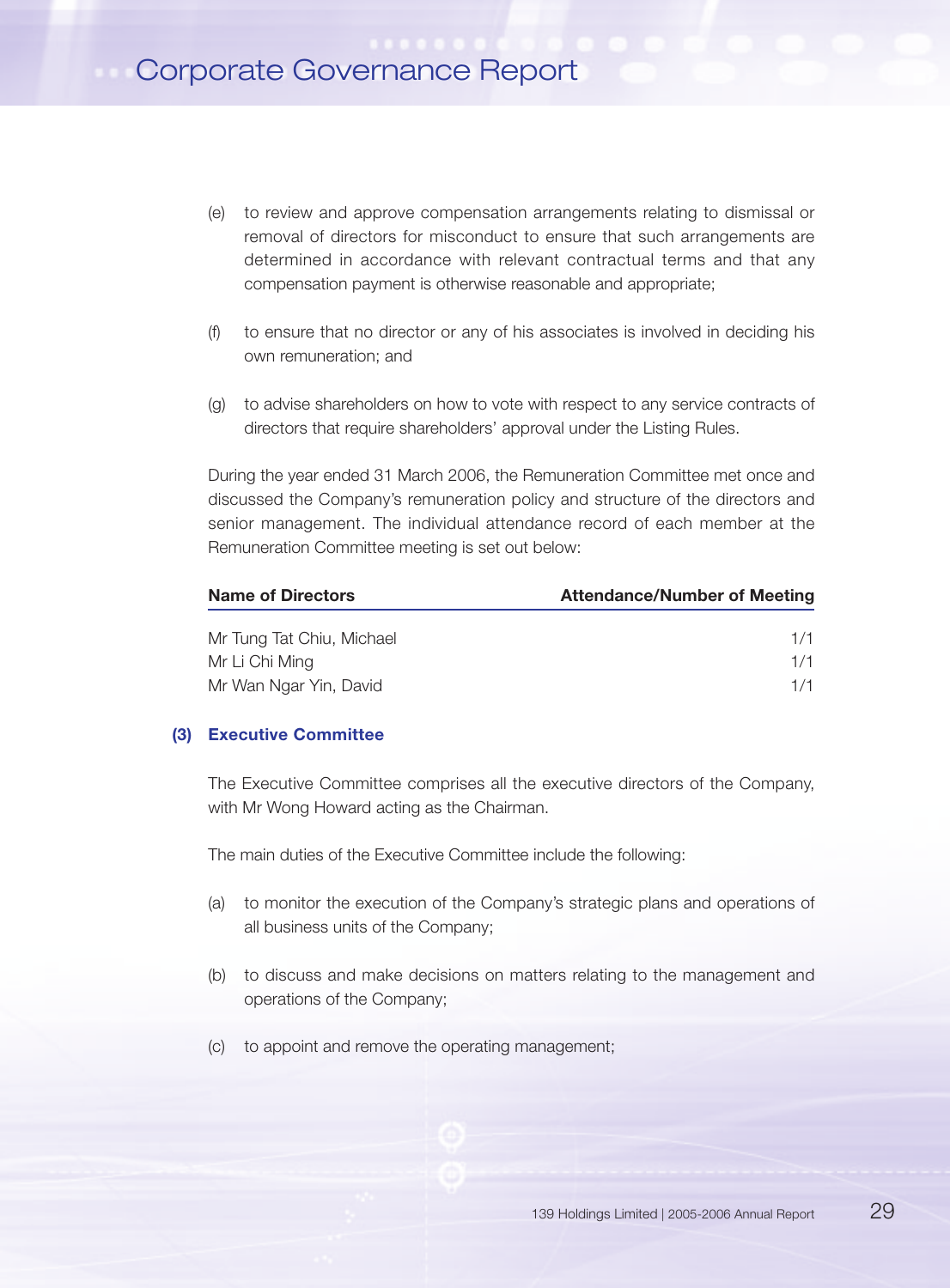- (d) to approve any changes to the scope of the authority delegated to the operational management and the corporate management;
- (e) to approve any excess in authority delegated to the corporate and operating management;
- (f) to exercise the functions and responsibilities of the Board between its regular meetings; and
- (g) to review and discuss any other matters as may from time to time be delegated to it by the Board.

## D. MODEL CODE FOR SECURITIES TRANSACTIONS

The Company has adopted its own code of conduct regarding directors' dealings in the Company's securities (the "Own Code") on terms no less exacting than the required standard set out in the Model Code for Securities Transactions by Directors of Listed Issuers (the "Model Code") contained in Appendix 10 to the Listing Rules. Specific enquiry has been made of all the directors and the directors confirmed that they have complied with the Own Code and the Model Code throughout the year ended 31 March 2006.

The Company has also established written guidelines on no less exacting terms than the Model Code (the "Employees Written Guidelines") in respect of the dealings in the Company's securities by employees who, because of such office or employment, are likely to be in possession of unpublished price-sensitive information of the Company or its securities. After making specific enquiry of the relevant employees of the Company, no incident of non-compliance of the Employees Written Guidelines was noted by the Company during the year ended 31 March 2006.

## E. RESPONSIBILITIES IN RESPECT OF THE FINANCIAL STATEMENTS AND AUDITORS' REMUNERATION

The Board is responsible for presenting a balanced, clear and understandable assessment of annual and interim reports, price-sensitive announcements and other disclosures required under the Listing Rules and other regulatory requirements. The directors acknowledge their responsibility for preparing the financial statements of the Company for the year ended 31 March 2006.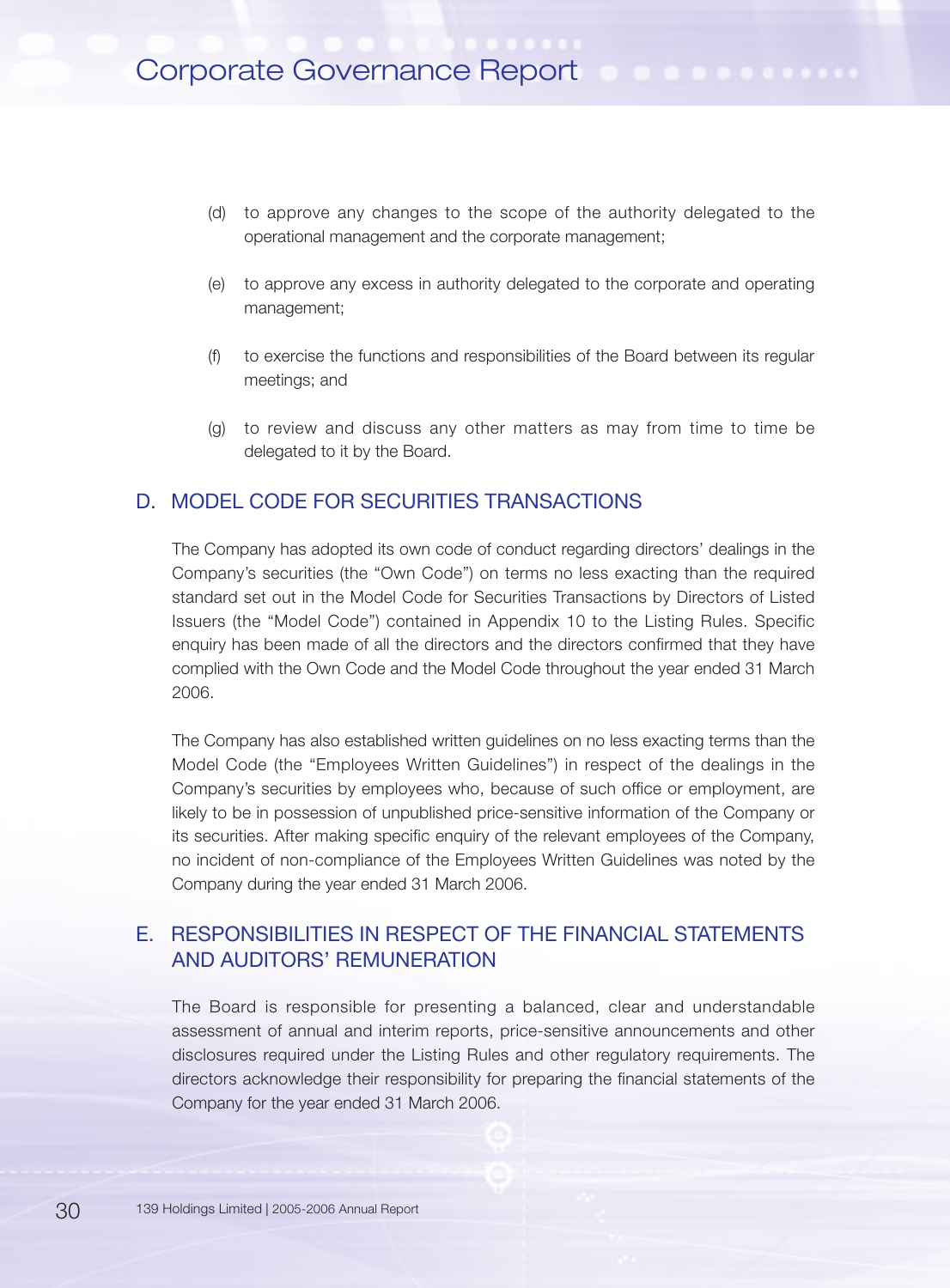The statement of the external auditors of the Company about their reporting responsibilities on the financial statements is set out in the "Auditors' Report" on page 33.

There are no material uncertainties relating to events or conditions that may cast significant doubt on the Company's ability to continue as a going concern.

The Board has not taken any different view from that of the Audit Committee regarding the selection, appointment, resignation or dismissal of external auditors.

The remuneration paid to the external auditors of the Company in respect of audit services and non-audit services for the year ended 31 March 2006 amounted to HK\$790,000 and HK\$591,655 respectively. The nature of and the fees paid/payable on the said audit and non-audit services are analysed below:

| by the external auditors                                    |                                                                    |        | Fees paid/payable (HK\$) |                              |
|-------------------------------------------------------------|--------------------------------------------------------------------|--------|--------------------------|------------------------------|
| Audit services:<br>Audit of the annual financial statements |                                                                    |        |                          | Audit services:<br>\$790,000 |
|                                                             | for the year ended 31 March 2006                                   |        |                          |                              |
|                                                             | Non-audit services:                                                |        |                          | Non-audit services:          |
| 1.                                                          | Issuance of accountants' report on<br>Very Substantial Acquisition |        | 1.                       | \$450,000                    |
| 2.                                                          | Financial advisory services                                        |        | 2.                       | \$87,155                     |
| 3.                                                          | Tax compliance                                                     |        | 3.                       | \$54,500                     |
|                                                             |                                                                    | TOTAL: |                          | \$591,655                    |

## **Type of services provided**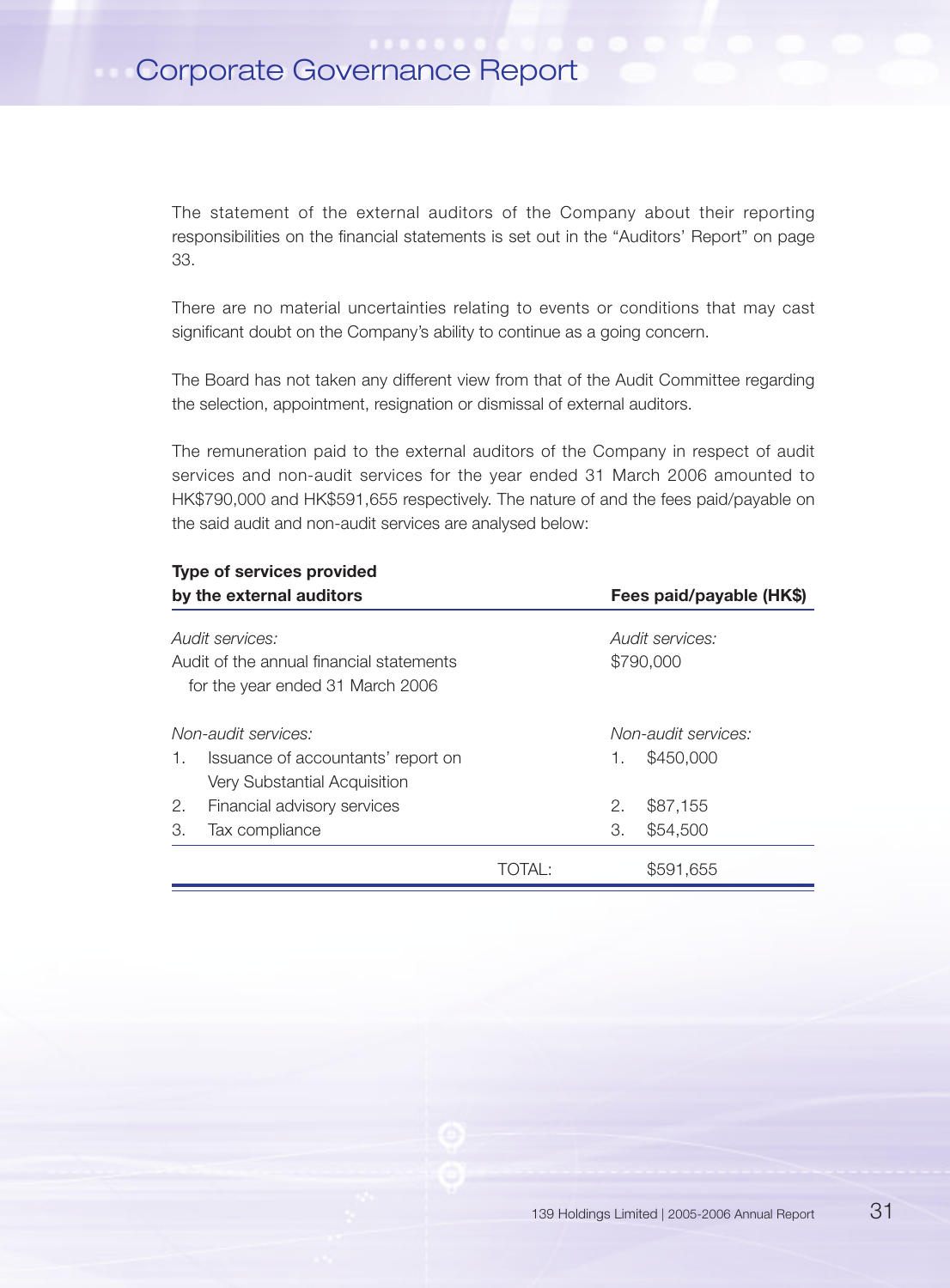## F. SHAREHOLDER RIGHTS AND INVESTOR RELATIONS

Pursuant to the Bye-laws of the Company, shareholders of the Company holding not less than one-tenth of the paid up capital of the Company carrying the right of voting at general meetings shall at all times have the right, by written requisition to the Board or the Company Secretary of the Company, to convene a special general meeting for the transaction of any specific issues of the Company. Besides, the Bye-laws of the Company contain the rights of shareholders and the procedures for demanding a poll voting on resolutions at shareholders' meetings. Details of such rights to demand a poll are included in all circulars to shareholders and will be explained during the proceedings of shareholders' meetings. In case poll voting is conducted, the poll procedures will be explained in the shareholders' meetings and the poll results will be published in newspapers on the business day following the shareholders' meeting and posted on the website of the Stock Exchange.

The general meetings of the Company provide an opportunity for communication between the shareholders and the Board. The Chairman of the Board as well as the chairmen of the Board Committees, or in their absence, other members of the respective Committees, are normally available to answer questions at the shareholders' meetings.

The Company continues to enhance communications and relationships with its investors. Designated executive directors and senior management maintain regular dialogue with institutional investors and analysts to keep them abreast of the Company's developments. Enquiries from investors are dealt with in an informative and timely manner. Investors may write directly to the Company at its principal place of business in Hong Kong for any inquiries.

As a channel to further promote effective communication, the Company also maintains a website at www.139hk.com, where information and updates on the Company's business developments and operations, financial information, corporate governance practices and other information are posted.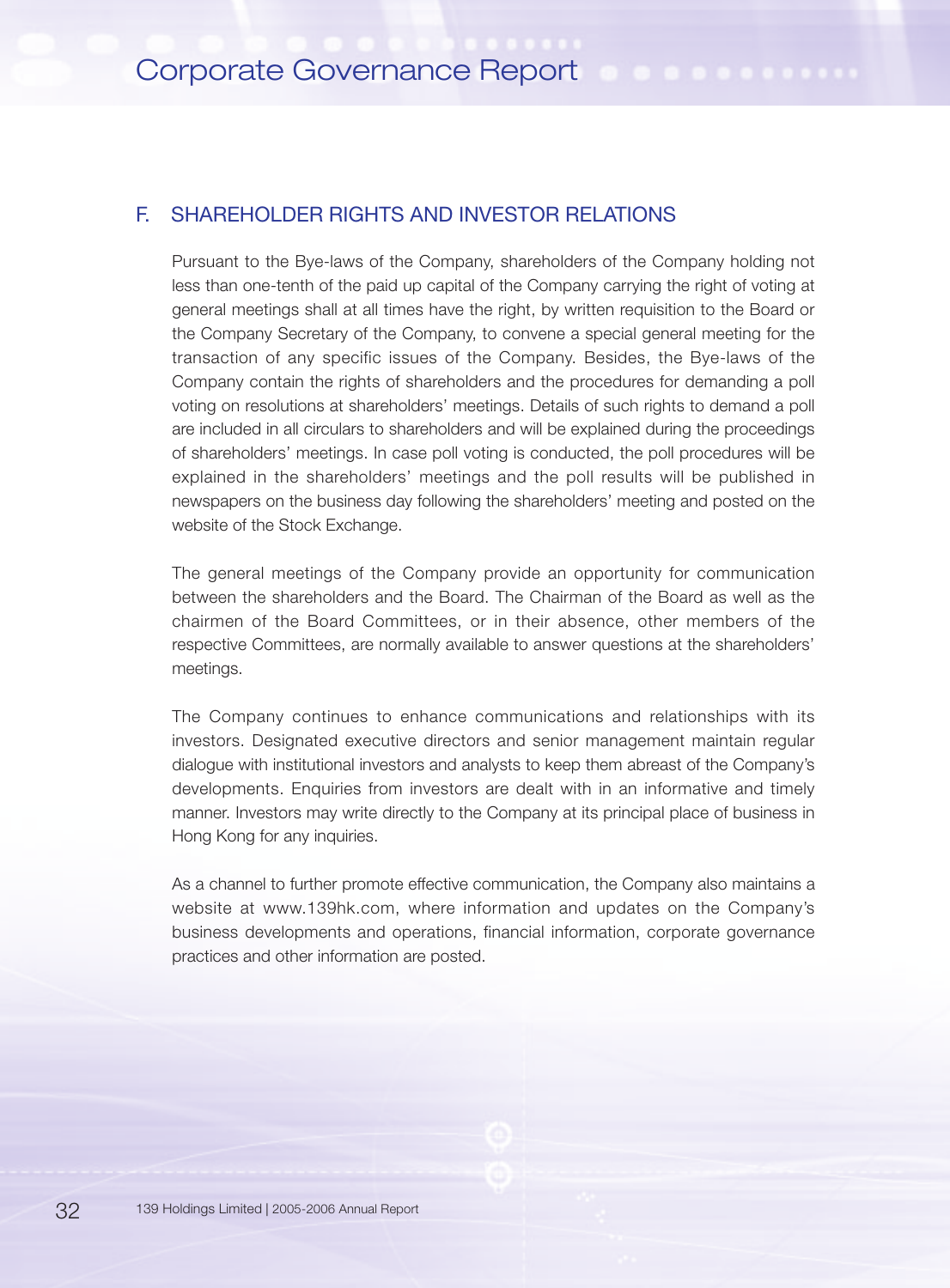

安永會計師事務所

To the members **139 Holdings Limited** *(Incorporated in Bermuda with limited liability)*

We have audited the financial statements on pages 34 to 100 which have been prepared in accordance with accounting principles generally accepted in Hong Kong.

## RESPECTIVE RESPONSIBILITIES OF DIRECTORS AND AUDITORS

The Company's directors are responsible for the preparation of financial statements which give a true and fair view. In preparing financial statements which give a true and fair view it is fundamental that appropriate accounting policies are selected and applied consistently. It is our responsibility to form an independent opinion, based on our audit, on those financial statements and to report our opinion solely to you, as a body, in accordance with Section 90 of the Bermuda Companies Act 1981, and for no other purpose. We do not assume responsibility towards or accept liability to any other person for the contents of this report.

## BASIS OF OPINION

We conducted our audit in accordance with Hong Kong Standards on Auditing issued by the Hong Kong Institute of Certified Public Accountants. An audit includes an examination, on a test basis, of evidence relevant to the amounts and disclosures in the financial statements. It also includes an assessment of the significant estimates and judgements made by the directors in the preparation of the financial statements, and of whether the accounting policies are appropriate to the Company's and the Group's circumstances, consistently applied and adequately disclosed.

We planned and performed our audit so as to obtain all the information and explanations which we considered necessary in order to provide us with sufficient evidence to give reasonable assurance as to whether the financial statements are free from material misstatement. In forming our opinion we also evaluated the overall adequacy of the presentation of information in the financial statements. We believe that our audit provides a reasonable basis for our opinion.

## OPINION

In our opinion the financial statements give a true and fair view of the state of affairs of the Company and of the Group as at 31 March 2006 and of the loss and cash flows of the Group for the year then ended and have been properly prepared in accordance with the disclosure requirements of the Hong Kong Companies Ordinance.

#### **Ernst & Young**

*Certified Public Accountants*

Hong Kong 20 July 2006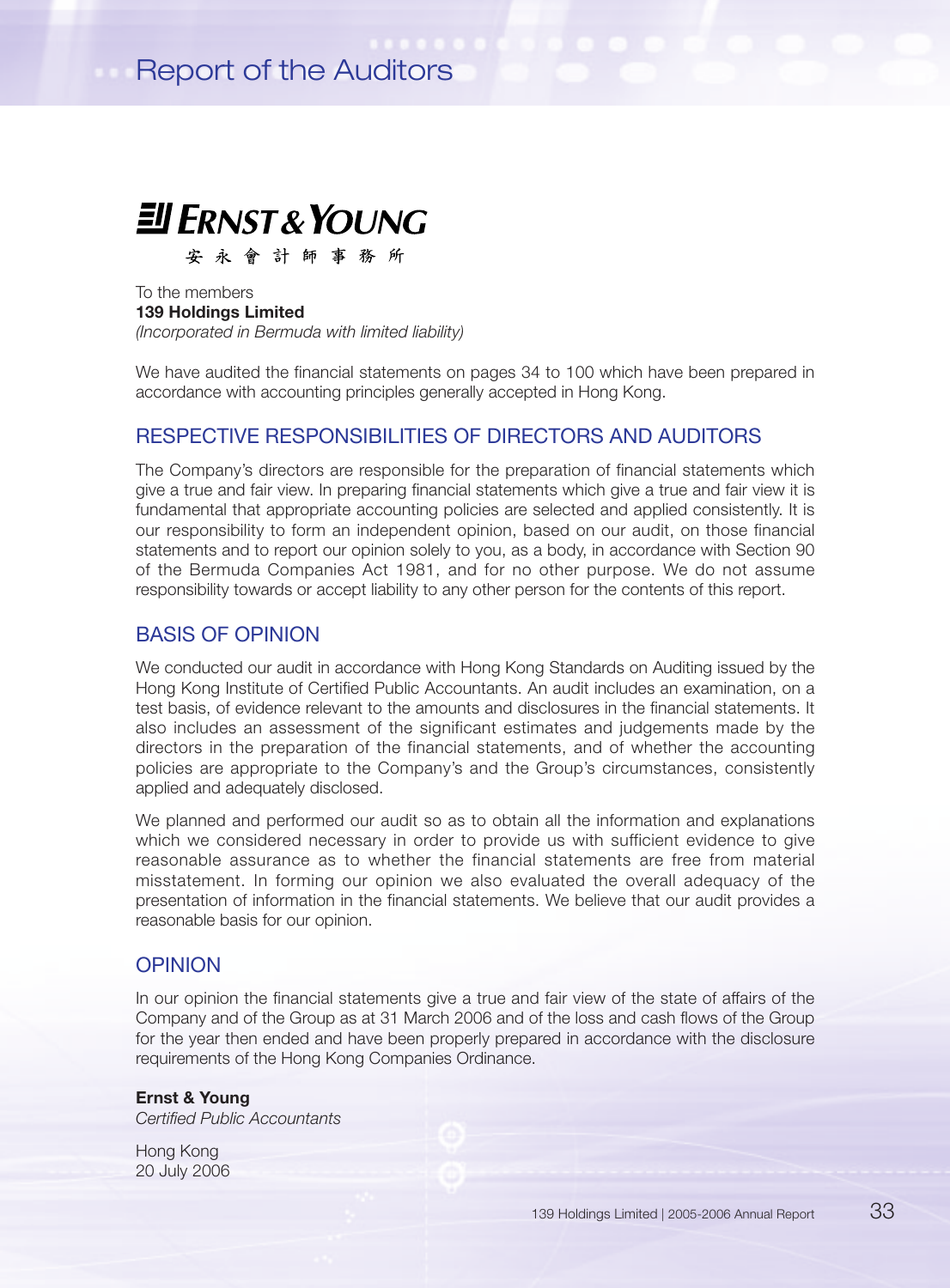# Consolidated Income Statement

Year ended 31 March 2006

|                                                                        |              | 2006                   | 2005            |
|------------------------------------------------------------------------|--------------|------------------------|-----------------|
|                                                                        | <b>Notes</b> | <b>HK\$'000</b>        | HK\$'000        |
| <b>REVENUE</b>                                                         | 5            |                        |                 |
| Electronic products                                                    |              | 29,216                 | 7,794           |
| Treasury investment                                                    |              | (18, 893)              | 32,064          |
|                                                                        |              | 10,323                 | 39,858          |
| Cost of electronic products sold                                       |              | (29, 308)              | (15, 522)       |
| Brokerage and commission expenses                                      |              | (1, 242)               | (241)           |
|                                                                        |              | (30, 550)              | (15, 763)       |
|                                                                        |              | (20, 227)              | 24,095          |
| Other income and gains                                                 | 5            | 3,246                  | 698             |
| Selling and distribution costs                                         |              | (303)                  | (642)           |
| Administrative expenses                                                |              | (16, 247)              | (17,896)        |
| Other operating expenses                                               |              | (415)                  | (3,941)         |
| Fair value losses, net:                                                |              |                        |                 |
| Equity investments at fair value through profit or loss                |              | (10,096)               |                 |
| Conversion option derivative                                           |              | (1, 479)               |                 |
| Unrealised gain on other securities<br>Finance costs                   | 7            | (961)                  | 22,961<br>(150) |
|                                                                        |              |                        |                 |
| <b>PROFIT/(LOSS) BEFORE TAX</b>                                        | 6            | (46, 482)              | 25,125          |
| Tax                                                                    | 10           |                        |                 |
| <b>PROFIT/(LOSS) FOR THE YEAR</b>                                      |              |                        |                 |
| <b>ATTRIBUTABLE TO ORDINARY EQUITY</b><br><b>HOLDERS OF THE PARENT</b> | 11           | (46, 482)              | 25,125          |
| <b>EARNINGS/(LOSS) PER SHARE ATTRIBUTABLE</b>                          |              |                        |                 |
| TO ORDINARY EQUITY HOLDERS                                             |              |                        |                 |
| OF THE PARENT                                                          | 12           |                        |                 |
|                                                                        |              |                        | (Restated)      |
| <b>Basic</b>                                                           |              | $(4.10 \text{ cents})$ | 2.67 cents      |
| <b>Diluted</b>                                                         |              | N/A                    | N/A             |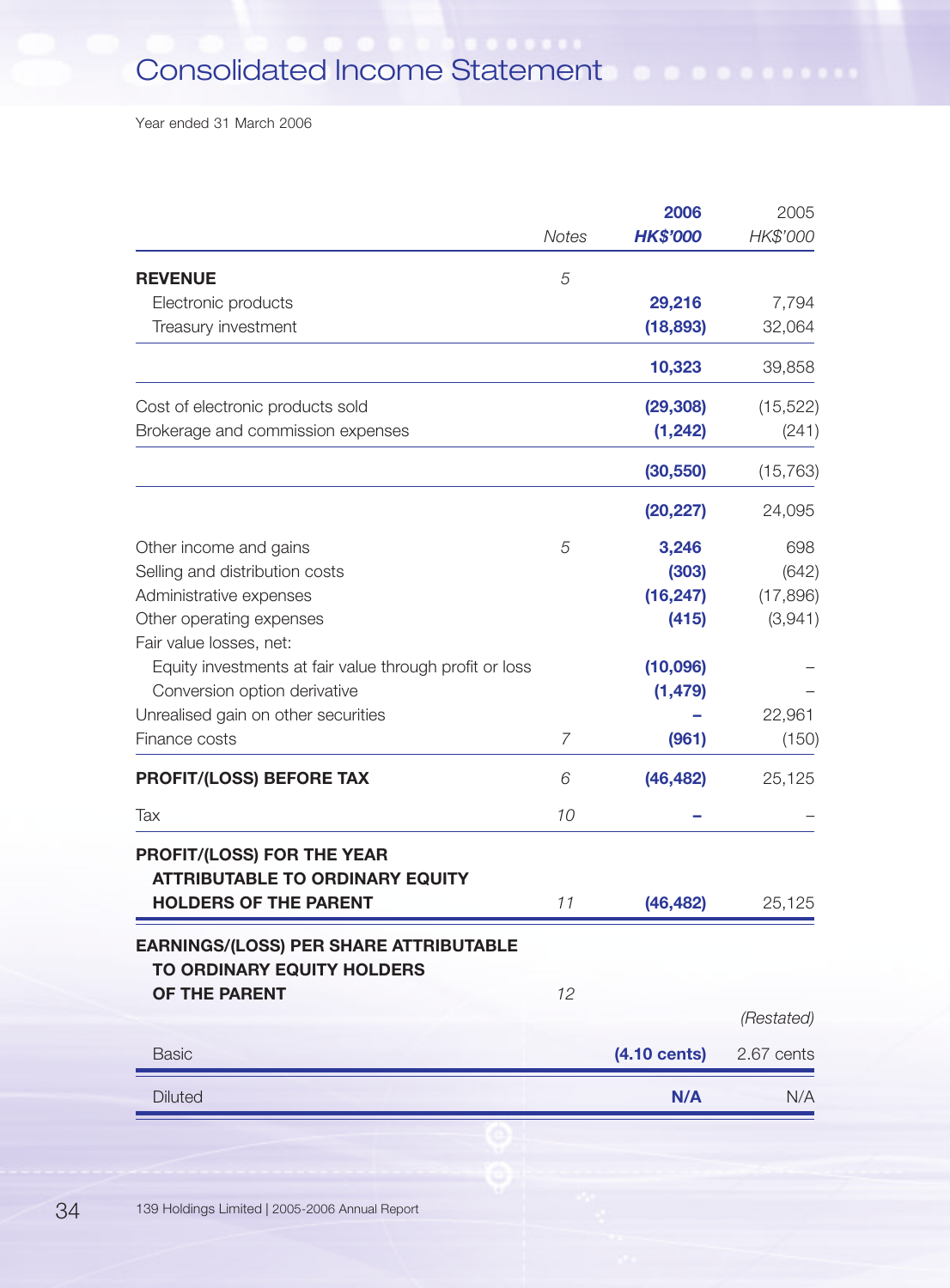Consolidated Balance Sheet

31 March 2006

|                                                  |              | 2006            | 2005     |
|--------------------------------------------------|--------------|-----------------|----------|
|                                                  | <b>Notes</b> | <b>HK\$'000</b> | HK\$'000 |
| <b>NON-CURRENT ASSETS</b>                        |              |                 |          |
| Property, plant and equipment                    | 13           | 403             | 172      |
| Prepaid land lease payment                       | 14           |                 |          |
| Convertible notes-loan portion/convertible notes | 16           | 12,480          | 13,500   |
| Available-for-sale equity investments/           |              |                 |          |
| investment securities                            | 17           | 122,743         |          |
| Total non-current assets                         |              | 135,626         | 13,672   |
| <b>CURRENT ASSETS</b>                            |              |                 |          |
| Equity investments at fair value                 |              |                 |          |
| through profit or loss/other securities          | 18           | 192,558         | 194,743  |
| Inventories                                      | 19           | 6               | 379      |
| Trade receivables                                | 20           | 10,235          |          |
| Prepayments, deposits and other receivables      | 21           | 7,985           | 26,132   |
| Pledged time deposits                            | 22           | 6,731           | 6,572    |
| Cash and cash equivalents                        | 22           | 18,780          | 83,505   |
| Total current assets                             |              | 236,295         | 311,331  |
| <b>CURRENT LIABILITIES</b>                       |              |                 |          |
| Trade payables                                   | 23           | 250             | 196      |
| Tax payable                                      |              | 363             | 363      |
| Other payables and accruals                      | 23           | 7,170           | 8,533    |
| Finance lease payables                           | 24           | 78              |          |
| Bank overdrafts, secured                         | 30           |                 | 1        |
| <b>Total current liabilities</b>                 |              | 7,861           | 9,093    |
| <b>NET CURRENT ASSETS</b>                        |              | 228,434         | 302,238  |
| TOTAL ASSETS LESS CURRENT LIABILITIES            |              | 364,060         | 315,910  |
| <b>NON-CURRENT LIABILITIES</b>                   |              |                 |          |
| Finance lease payables                           | 24           | 69              |          |
| Deferred tax liabilities                         | 25           | 6,471           |          |
| Total non-current liabilities                    |              | 6,540           |          |
| Net assets                                       |              | 357,520         | 315,910  |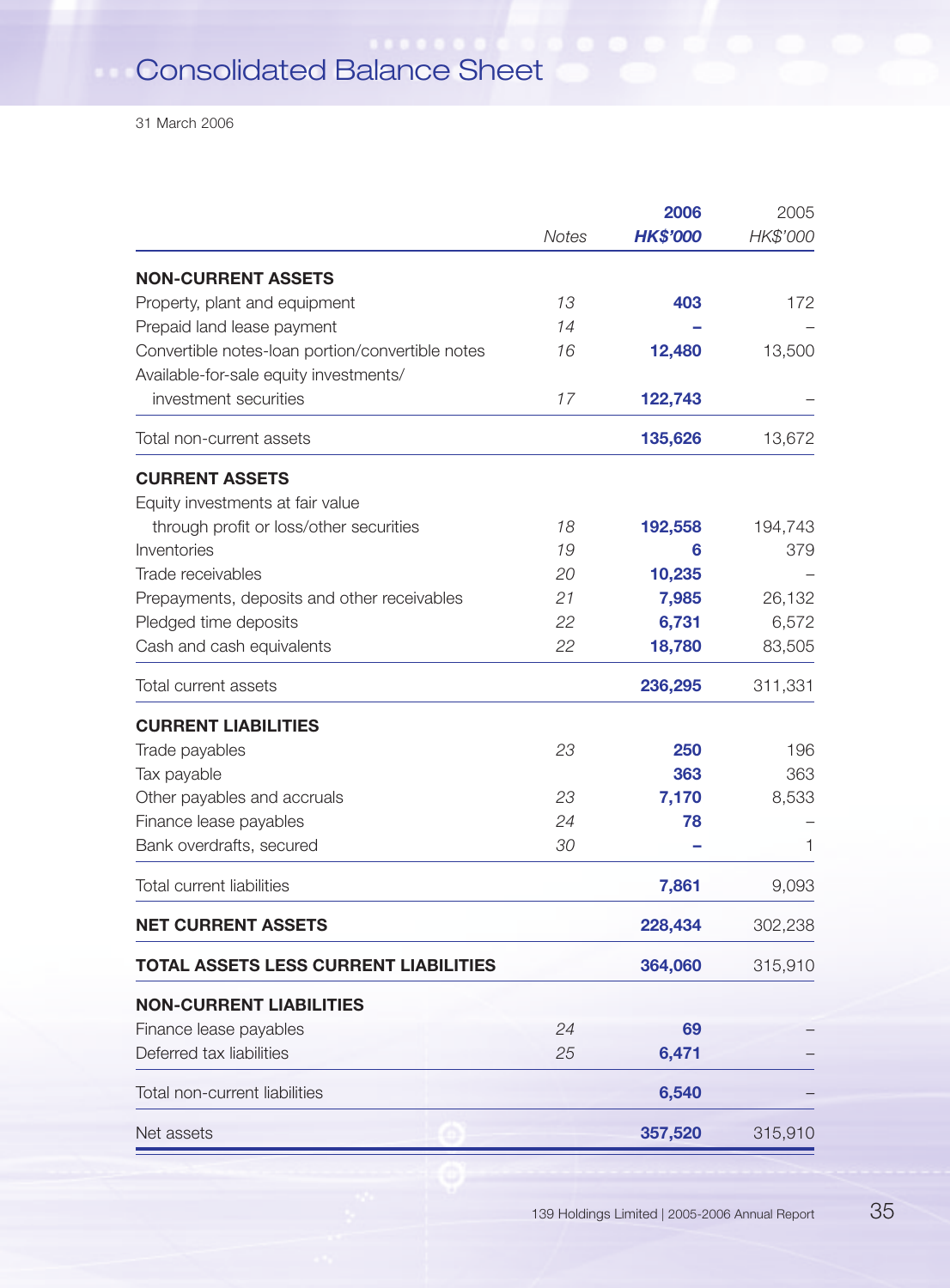Consolidated Balance Sheet (continued)

31 March 2006

|                                                     |              | 2006            | 2005     |
|-----------------------------------------------------|--------------|-----------------|----------|
|                                                     | <b>Notes</b> | <b>HK\$'000</b> | HK\$'000 |
| Equity attributable to equity holders of the parent |              |                 |          |
| <b>Issued capital</b>                               | 26           | 11,332          | 113,324  |
| Reserves                                            | 27(a)        | 346,188         | 202,586  |
| Total equity                                        |              | 357,520         | 315,910  |

Wong Howard **Wong Yat Fai** 

*Director Director*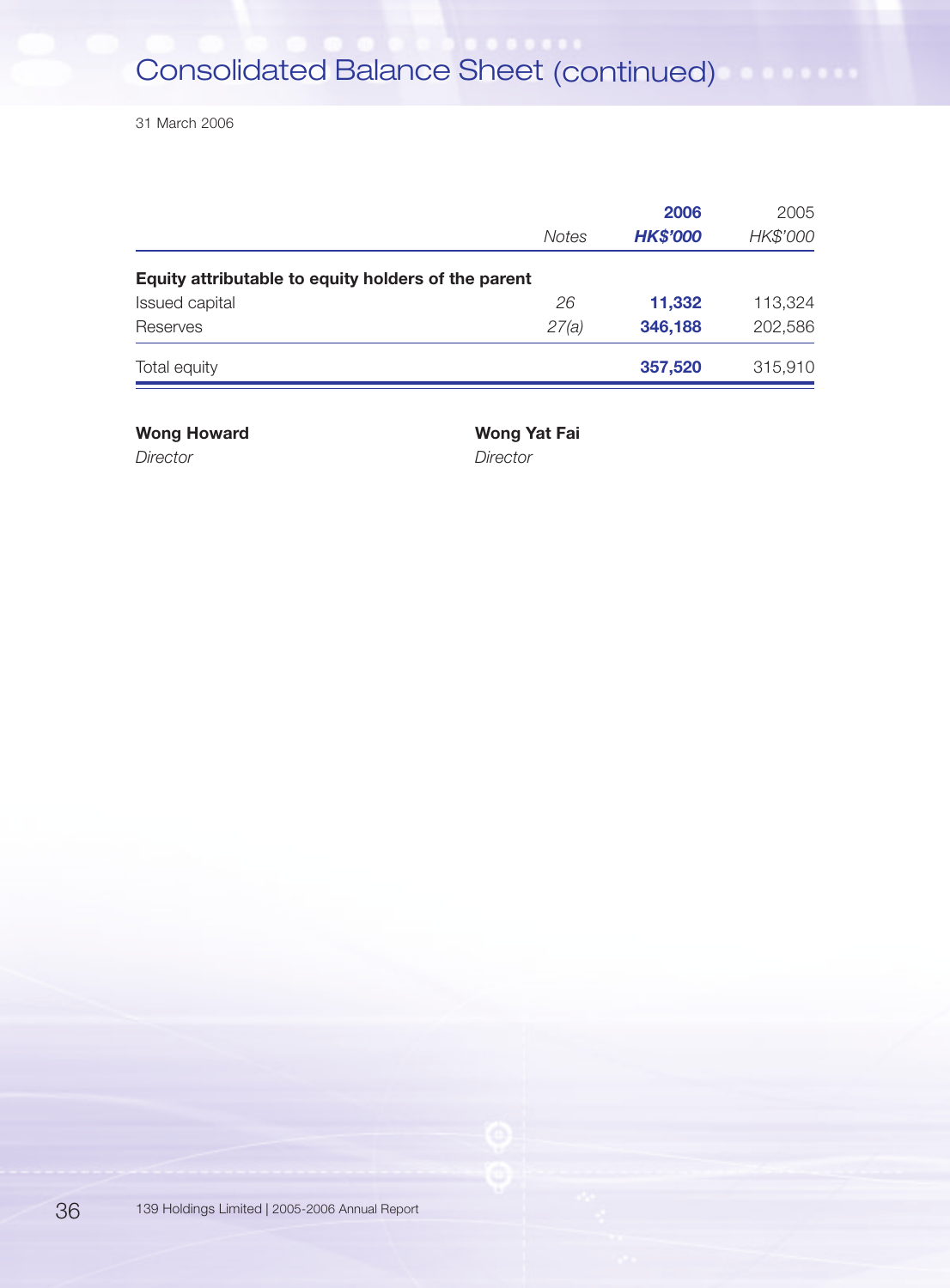# Consolidated Statement of Changes in Equity

Year ended 31 March 2006

|                                                       | Attributable to equity holders of the parent |                                        |                                         |                                  |                                |                                    |                                                                                      |                                 |                                               |                             |
|-------------------------------------------------------|----------------------------------------------|----------------------------------------|-----------------------------------------|----------------------------------|--------------------------------|------------------------------------|--------------------------------------------------------------------------------------|---------------------------------|-----------------------------------------------|-----------------------------|
|                                                       | Notes                                        | Issued<br>share<br>capital<br>HK\$'000 | Share<br>premium<br>account<br>HK\$'000 | Goodwill<br>reserve#<br>HK\$'000 | Capital<br>reserve<br>HK\$'000 | Contributed<br>surplus<br>HK\$'000 | Available-<br>for-sale<br>equity<br>investment<br>revaluation<br>reserve<br>HK\$'000 | Exchange<br>reserve<br>HK\$'000 | fluctuation Accumulated<br>losses<br>HK\$'000 | Total<br>equity<br>HK\$'000 |
| At 1 April 2004                                       |                                              | 93,324                                 | 267,600                                 |                                  | 556                            | 449,182                            |                                                                                      | 32                              | (582, 309)                                    | 228,385                     |
| Issue of shares                                       | 26                                           | 20,000                                 | 44,000                                  |                                  |                                |                                    |                                                                                      | $\overline{\phantom{a}}$        | ÷                                             | 64,000                      |
| Share issue expenses                                  | 26                                           | $\overline{\phantom{a}}$               | (1,600)                                 |                                  |                                |                                    |                                                                                      |                                 | $\qquad \qquad -$                             | (1,600)                     |
| Net profit for the year                               |                                              |                                        | $\overline{\phantom{0}}$                |                                  |                                |                                    |                                                                                      | $\overline{a}$                  | 25,125                                        | 25,125                      |
| At 31 March 2005 and                                  |                                              |                                        |                                         |                                  |                                |                                    |                                                                                      |                                 |                                               |                             |
| 1 April 2005                                          |                                              | 113,324                                | 310,000*                                | -*                               | 556*                           | 449,182*                           | -*                                                                                   | $32*$                           | $(557, 184)^*$                                | 315,910                     |
| Opening adjustment                                    | 2.4                                          | ÷                                      | $\overline{a}$                          | $\overline{\phantom{0}}$         | $\overline{\phantom{0}}$       | $\overline{\phantom{0}}$           | $\overline{\phantom{0}}$                                                             | $\qquad \qquad -$               | 20,374                                        | 20,374                      |
| At restated                                           |                                              | 113,324                                | 310,000                                 |                                  | 556                            | 449,182                            |                                                                                      | 32                              | (536, 810)                                    | 336,284                     |
| Capital reorganisation                                | 26                                           | (101, 992)                             |                                         |                                  |                                | 101,992                            |                                                                                      |                                 |                                               |                             |
| Changes in fair values of<br>available-for-sale       |                                              |                                        |                                         |                                  |                                |                                    |                                                                                      |                                 |                                               |                             |
| equity investments<br>Deferred tax arising from       |                                              |                                        |                                         |                                  |                                |                                    | 74,303                                                                               |                                 |                                               | 74,303                      |
| changes in fair value of<br>available-for-sale equity |                                              |                                        |                                         |                                  |                                |                                    |                                                                                      |                                 |                                               |                             |
| investments                                           | 25                                           |                                        |                                         |                                  |                                |                                    | (6, 471)                                                                             |                                 |                                               | (6,471)                     |
| Exchange realignment                                  |                                              |                                        |                                         |                                  |                                |                                    | $\overline{\phantom{a}}$                                                             | (114)                           | $\overline{\phantom{a}}$                      | (114)                       |
| Net loss for the year                                 |                                              |                                        |                                         |                                  |                                |                                    | ÷,                                                                                   | $\overline{a}$                  | (46, 482)                                     | (46, 482)                   |
| At 31 March 2006                                      |                                              | 11,332                                 | 310,000*                                | $-*$                             | 556*                           | 551,174*                           | 67,832 *                                                                             | $(82)^{*}$                      | $(583, 292)^*$                                | 357,520                     |

These reserve accounts comprise the consolidated reserves of HK\$346,188,000 (2005: HK\$202,586,000) in the consolidated balance sheet.

# Goodwill arising from acquisition of certain subsidiaries prior to 1 April 2001 that amounted to HK\$49,062,000 was previously eliminated against the consolidated reserve and remained eliminated against the consolidated reserve as at 31 March 2006. Such goodwill was fully impaired in prior years. The Group applied the transitional provisions of HKFRS 3 that permitted goodwill in respect of business combinations which occurred prior to 2001, to remain eliminated against consolidated reserve, and not be recognised in profit or loss when all or part of the business to which the goodwill relates is disposed of or when a cash-generating unit to which the goodwill relates becomes impaired.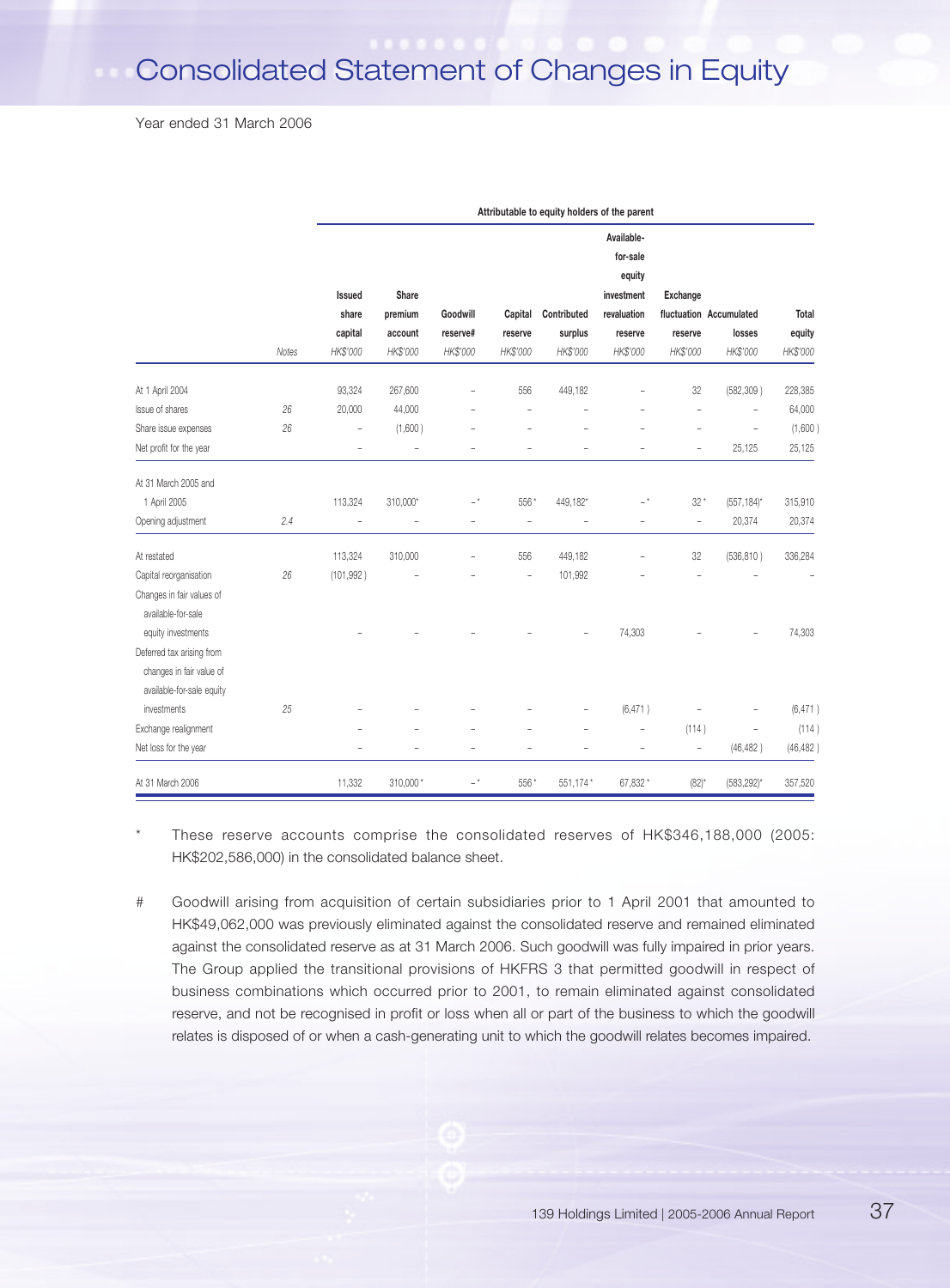# Consolidated Cash Flow Statement

Year ended 31 March 2006

|                                                              |              | 2006            | 2005      |
|--------------------------------------------------------------|--------------|-----------------|-----------|
|                                                              | <b>Notes</b> | <b>HK\$'000</b> | HK\$'000  |
| <b>CASH FLOWS FROM OPERATING ACTIVITIES</b>                  |              |                 |           |
| Profit/(loss) before tax                                     |              | (46, 482)       | 25,125    |
| Adjustments for:                                             |              |                 |           |
| Interest income                                              | 5            | (1,931)         | (356)     |
| Finance costs                                                | 7            | 961             | 150       |
| Depreciation                                                 | 6            | 143             | 4,513     |
| Provision for impairment of items of                         |              |                 |           |
| property, plant and equipment                                | 6            |                 | 3,777     |
| Gain on disposal of subsidiaries                             | 5 & 29       | (1, 173)        |           |
| Gain on disposal of items of                                 |              |                 |           |
| property, plant and equipment                                | 5            | (109)           |           |
| Provision/(write-back of provision) for inventories          | 6            | (1, 232)        | 2,707     |
| Fair value losses, net:                                      |              |                 |           |
| Equity investments at fair value through profit or loss      |              | 10,096          |           |
| Conversion option derivative                                 |              | 1,479           |           |
| Unrealised gain on other securities                          |              |                 | (22, 961) |
| Operating profit/(loss) before working capital changes       |              | (38, 248)       | 12,955    |
| Increase in convertible notes-loan portion/convertible notes |              | (459)           | (3,000)   |
| Decrease/(increase) in equity investments at fair value      |              |                 |           |
| through profit or loss/other securities                      |              | (31, 183)       | 9,516     |
| Decrease in inventories                                      |              | 1,605           | 1,309     |
| Decrease/(increase) in trade receivables                     |              | (10, 235)       | 728       |
| Increase/(decrease) in prepayments, deposits and             |              |                 |           |
| other receivables                                            |              | 18,135          | (21, 517) |
| Increase/(decrease) in trade payables                        |              | 54              | (1, 487)  |
| Increase/(decrease) in other payables and accruals           |              | (297)           | 799       |
| Cash used in operations                                      |              | (60, 628)       | (697)     |
| Interest paid                                                |              | (961)           | (150)     |
|                                                              |              |                 |           |
| Net cash outflow from operating activities                   |              | (61, 589)       | (847)     |
| <b>CASH FLOWS FROM INVESTING ACTIVITIES</b>                  |              |                 |           |
| Purchases of items of property, plant and equipment          |              | (57)            | (199)     |
| Purchases of available-for-sale equity investments           |              | (4, 794)        |           |
| Interest received                                            |              | 1,931           | 906       |
| Net cash inflow/(outflow) from investing activities          |              | (2,920)         | 707       |

38 139 Holdings Limited | 2005-2006 Annual Report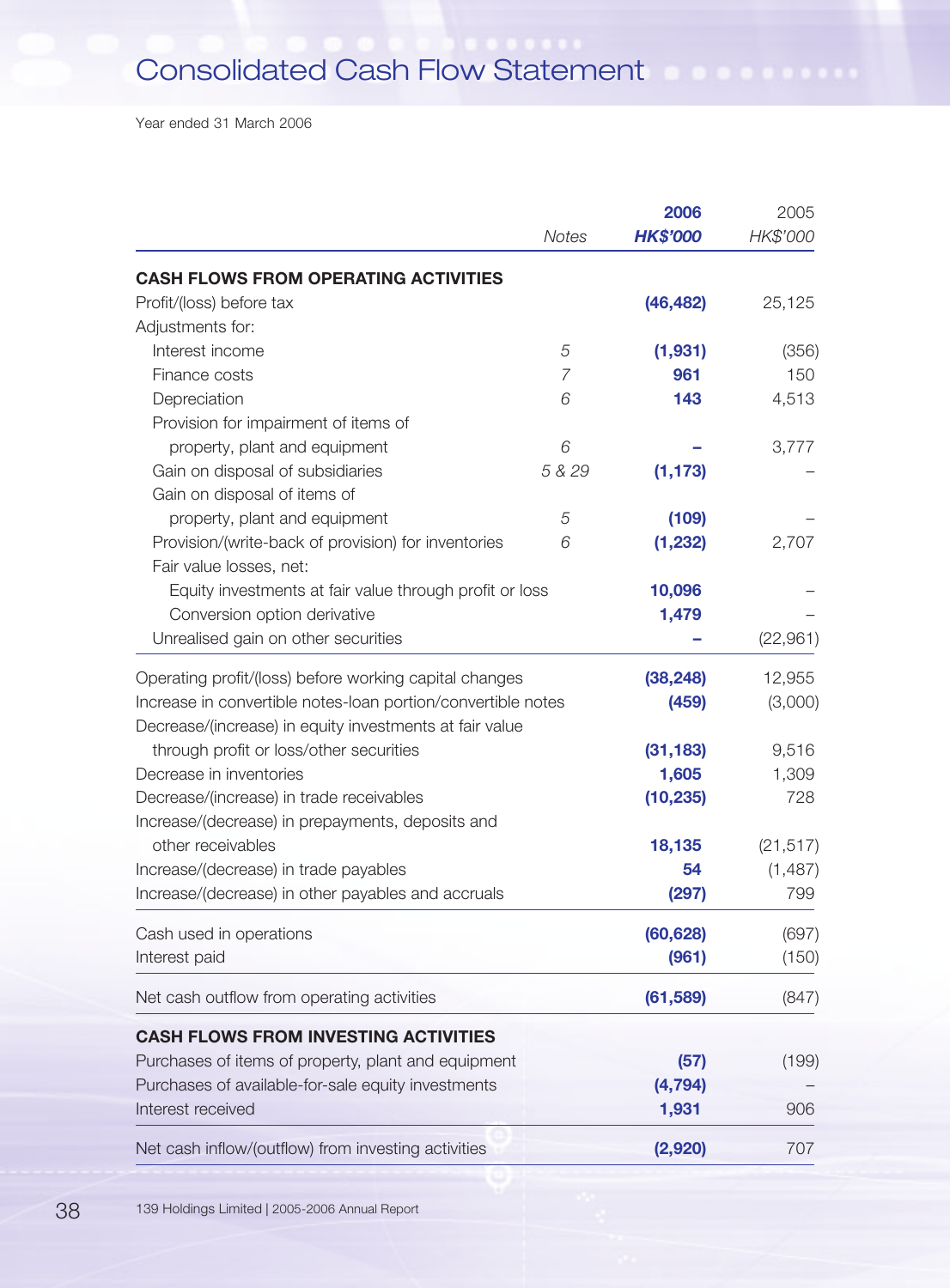# Consolidated Cash Flow Statement (continued)

Year ended 31 March 2006

|                                                     |              | 2006            | 2005     |
|-----------------------------------------------------|--------------|-----------------|----------|
|                                                     | <b>Notes</b> | <b>HK\$'000</b> | HK\$'000 |
| <b>CASH FLOWS FROM FINANCING ACTIVITIES</b>         |              |                 |          |
| Proceeds from issue of shares                       | 26           |                 | 64,000   |
| Share issue expenses                                | 26           |                 | (1,600)  |
| New other loans                                     |              | 90,000          |          |
| Repayment of other loans                            |              | (90,000)        |          |
| Capital element of finance lease rental payments    |              | (61)            |          |
| Net cash inflow/(outflow) from financing activities |              | (61)            | 62,400   |
| <b>NET INCREASE/(DECREASE) IN CASH AND</b>          |              |                 |          |
| <b>CASH EQUIVALENTS</b>                             |              | (64, 570)       | 62,260   |
| Cash and cash equivalents at beginning of year      |              | 90,076          | 27,816   |
| Effect of foreign exchange rate changes, net        |              | 5               |          |
| <b>CASH AND CASH EQUIVALENTS AT END OF YEAR</b>     |              | 25,511          | 90,076   |
| <b>ANALYSIS OF BALANCES OF CASH AND</b>             |              |                 |          |
| <b>CASH EQUIVALENTS</b>                             |              |                 |          |
| Cash and bank balances                              | 22           | 7,643           | 2,583    |
| Non-pledged time deposits with original maturity    |              |                 |          |
| of less than three months when acquired             | 22           | 11,137          | 80,922   |
| Time deposits with original maturity of less than   |              |                 |          |
| three months when acquired, pledged as security     |              |                 |          |
| for bank overdraft facilities                       | 22           | 6,731           | 6,572    |
| Bank overdrafts, secured                            |              |                 | (1)      |
|                                                     |              | 25,511          | 90,076   |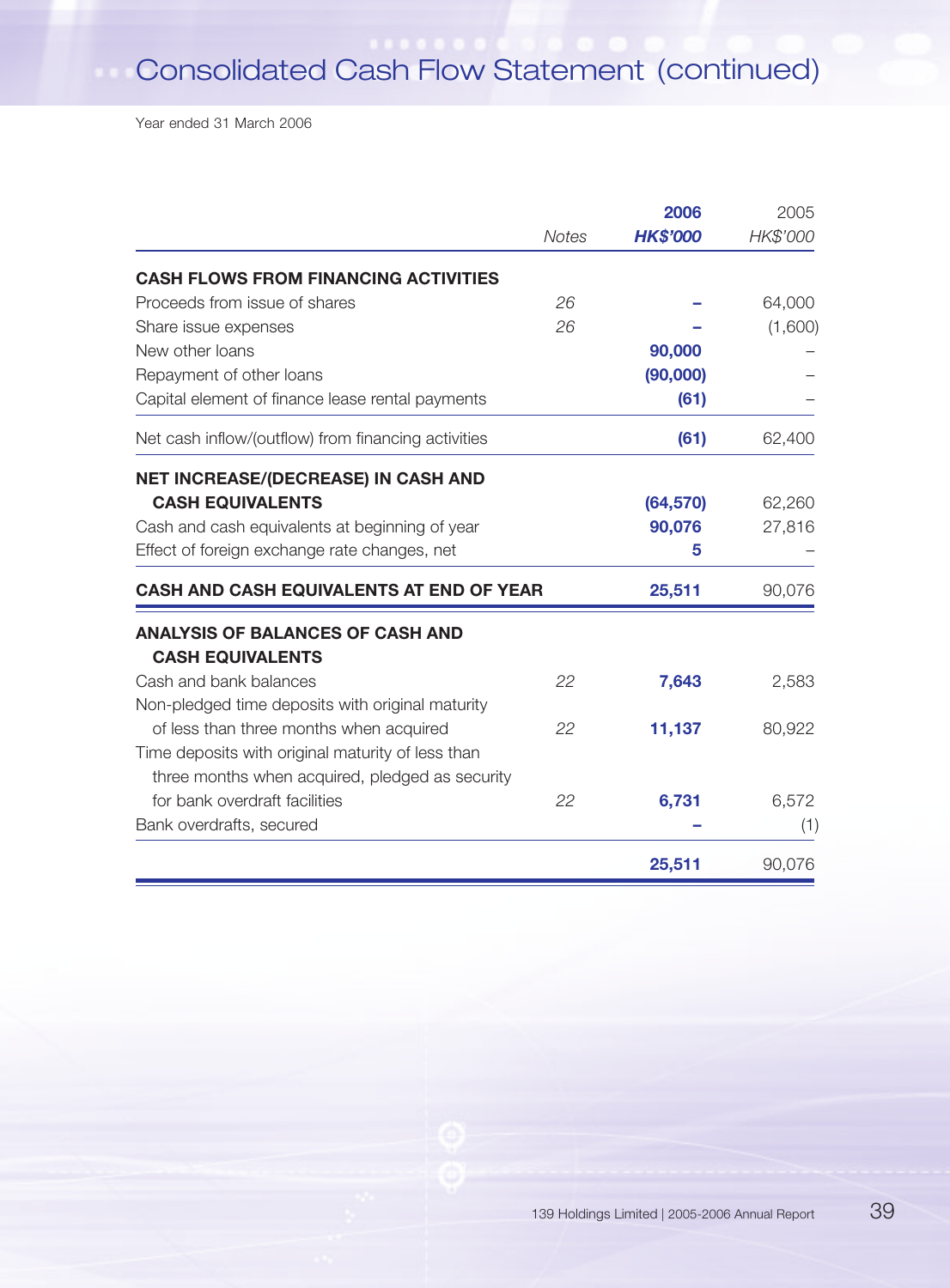Balance Sheet

31 March 2006

|                                             |              | 2006            | 2005     |
|---------------------------------------------|--------------|-----------------|----------|
|                                             | <b>Notes</b> | <b>HK\$'000</b> | HK\$'000 |
| <b>NON-CURRENT ASSETS</b>                   |              |                 |          |
| Property, plant and equipment               | 13           |                 |          |
| Interests in subsidiaries                   | 15           |                 |          |
| <b>CURRENT ASSETS</b>                       |              |                 |          |
| Due from subsidiaries                       | 15           | 277,673         | 213,502  |
| Prepayments, deposits and other receivables | 21           | 26              | 376      |
| Cash and cash equivalents                   | 22           | 320             | 63,861   |
| <b>Total current assets</b>                 |              | 278,019         | 277,739  |
| <b>CURRENT LIABILITIES</b>                  |              |                 |          |
| Tax payable                                 |              | 354             | 354      |
| Accruals                                    |              | 1,308           | 2,005    |
| Due to subsidiaries                         | 15           | 36,251          | 31,088   |
| <b>Total current liabilities</b>            |              | 37,913          | 33,447   |
| <b>NET CURRENT ASSETS</b>                   |              | 240,106         | 244,292  |
| Net assets                                  |              | 240,106         | 244,292  |
| <b>EQUITY</b>                               |              |                 |          |
| <b>Issued capital</b>                       | 26           | 11,332          | 113,324  |
| Reserves                                    | 27(b)        | 228,774         | 130,968  |
| Total equity                                |              | 240,106         | 244,292  |

Wong Howard **Wong Yat Fai** *Director Director*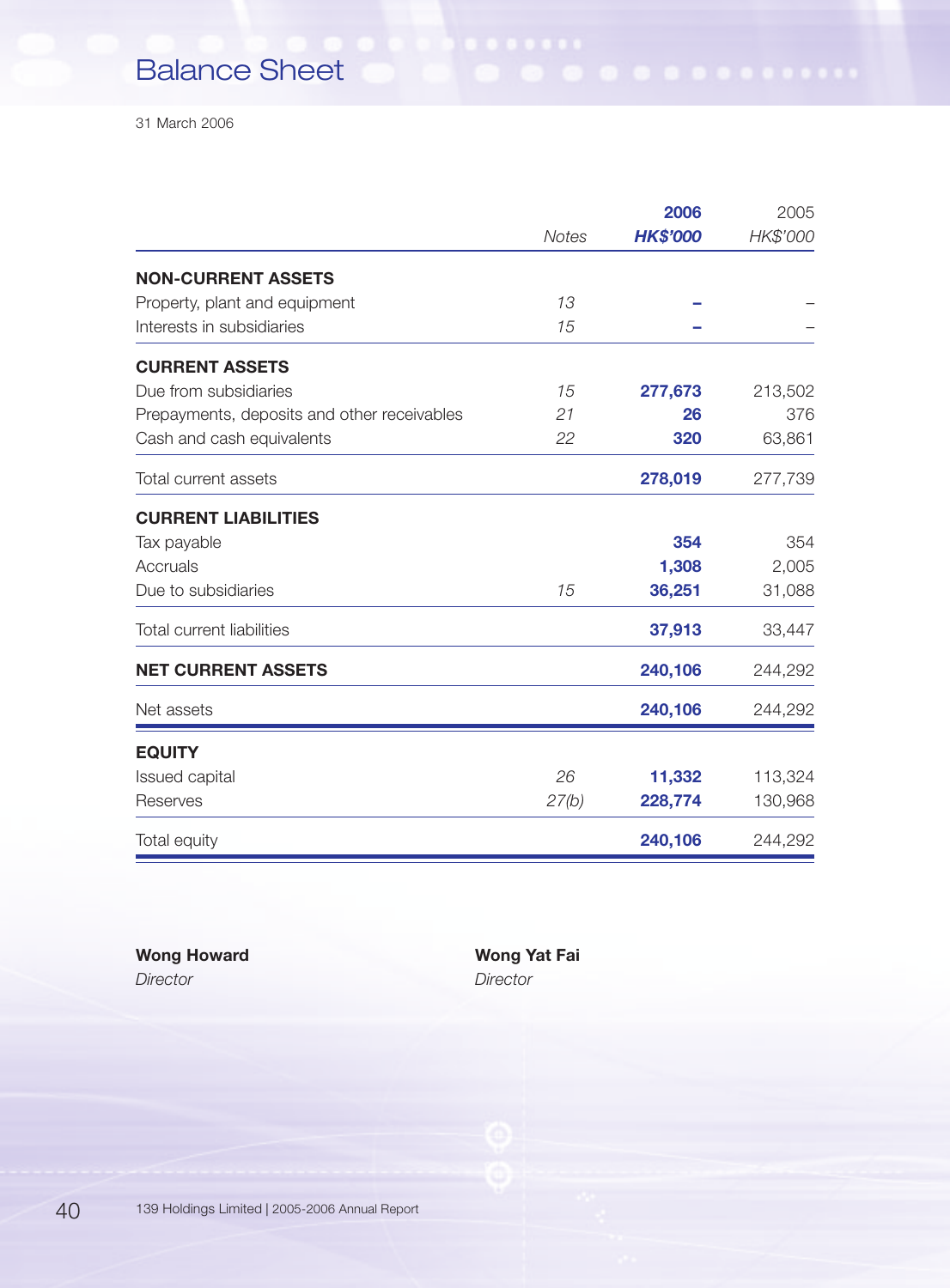### 1. CORPORATE INFORMATION

139 Holdings Limited (the "Company") is a limited liability company incorporated in Bermuda. The principal place of 139 Holdings Limited is located at Rooms 1603-5, 16/F., Harcourt House, 39 Gloucester Road, Wanchai, Hong Kong.

The principal activity of the Company is investment holding. The principal activities of the subsidiaries consisted of the trading and distribution of electronic products and other merchandise and securities investment and trading. There were no significant changes in the nature of the Group's principal activities during the year.

### 2.1 BASIS OF PREPARATION

These financial statements have been prepared in accordance with Hong Kong Financial Reporting Standards ("HKFRSs") (which also include Hong Kong Accounting Standards ("HKASs") and Interpretations) issued by the Hong Kong Institute of Certified Public Accountants, accounting principles generally accepted in Hong Kong and the disclosure requirements of the Hong Kong Companies Ordinance. They have been prepared under the historical cost convention, except for equity investments and conversion option derivative, which have been measured at fair value. These financial statements are presented in Hong Kong dollars ("HK\$") and all values are rounded to the nearest thousand except when otherwise indicated.

#### **Basis of consolidation**

The consolidated financial statements include the financial statements of the Company and its subsidiaries for the year ended 31 March 2006. The results of subsidiaries are consolidated from the date of acquisition, being the date on which the Group obtains control, and continue to be consolidated until the date that such control ceases. All significant intercompany transactions and balances within the Group are eliminated on consolidation.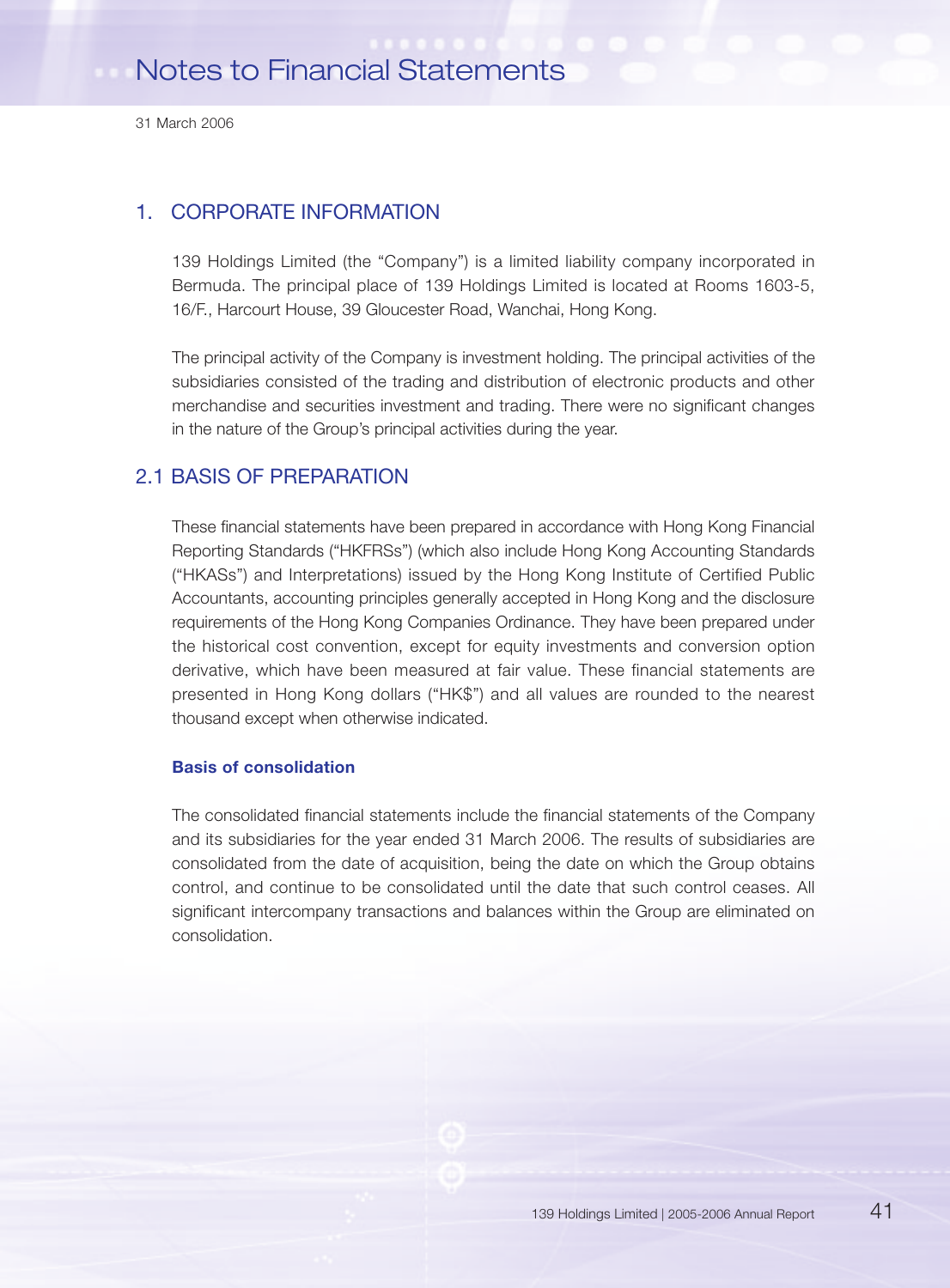# 2.2 IMPACT OF NEW AND REVISED HONG KONG FINANCIAL REPORTING STANDARDS

The following new and revised HKFRSs affect the Group and are adopted for the first time for the current year's financial statements:

| <b>Presentation of Financial Statements</b>                |
|------------------------------------------------------------|
| Inventories                                                |
| <b>Cash Flow Statements</b>                                |
| Accounting Policies, Changes in Accounting Estimates and   |
| Errors                                                     |
| Events after the Balance Sheet Date                        |
| <b>Income Taxes</b>                                        |
| Segment Reporting                                          |
| Property, Plant and Equipment                              |
| Leases                                                     |
| Revenue                                                    |
| <b>Employee Benefits</b>                                   |
| The Effects of Changes in Foreign Exchange Rates           |
| <b>Borrowing Costs</b>                                     |
| <b>Related Party Disclosures</b>                           |
| <b>Consolidated and Separate Financial Statements</b>      |
| Financial Instruments: Disclosure and Presentation         |
| Earnings per Share                                         |
| Impairment of Assets                                       |
| Provisions, Contingent Liabilities and Contingent Assets   |
| Financial Instruments: Recognition and Measurement         |
| Transition and Initial Recognition of Financial Assets and |
| <b>Financial Liabilities</b>                               |
| Share-based Payment                                        |
| <b>Business Combinations</b>                               |
|                                                            |

The adoption of HKASs 1, 2, 7, 8, 10, 12, 14, 16, 17, 18, 19, 21, 23, 24, 27, 33, 36, 37, 39 Amendment, HKFRSs 2 and 3 has had no material impact on the accounting policies of the Group and the Company and the methods of computation in the Group's and the Company's financial statements.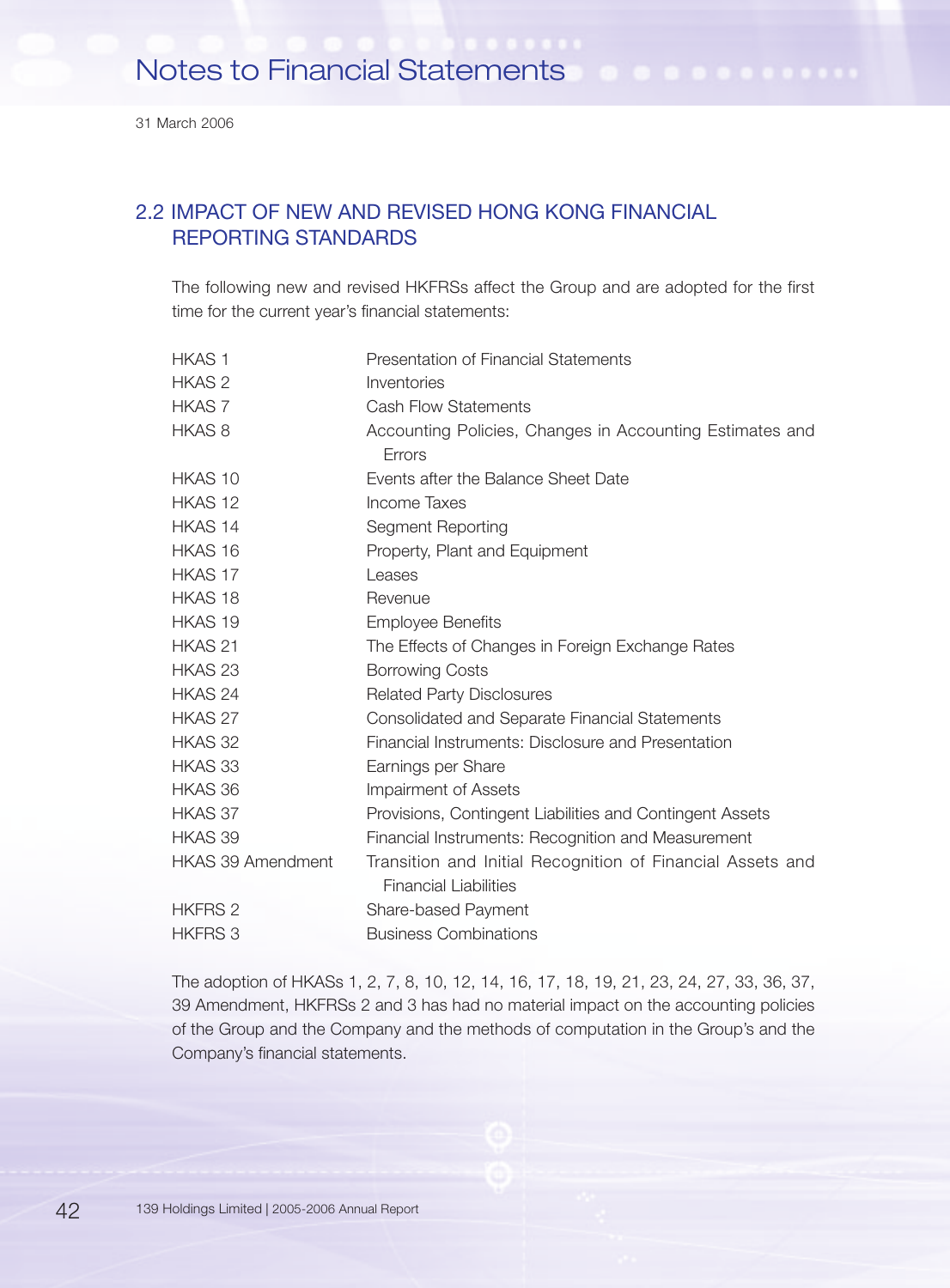# 2.2 IMPACT OF NEW AND REVISED HONG KONG FINANCIAL REPORTING STANDARDS (continued)

The impact of adopting the other HKFRSs is summarised as follows:

#### **HKAS 32 and HKAS 39 – Financial Instruments**

#### *(i) Equity securities*

At 31 March 2005, the Group classified its investments in securities into investment securities and other securities, which were stated in the balance sheet at cost less any impairment losses and at fair value, respectively. Any impairment losses on investment securities and changes in fair value on other securities were recognised in the income statement for the period in which they arise.

From 1 April 2005 onwards, the Group classified its investments in securities into the following categories, taking into account the purpose for which the investments are acquired:

#### *Equity investments at fair value through profit or loss*

Equity investments at fair value through profit or loss are financial assets held for trading and those designated at fair value through profit or loss at inception. They are carried at fair value in the balance sheet. Any change in fair value is recognised in the income statement.

#### *Available-for-sale equity investments*

Available-for-sale equity investments are non-derivative financial assets that are either designated in this category or not classified in any other categories. They are carried at fair value except for certain available-for-sale equity investments that do not have a published quoted price in an active market and whose fair value cannot be reliably measured, they are measured at cost less any accumulated impairment losses. The impairment loss is charged to the income statement for the period in which they arise.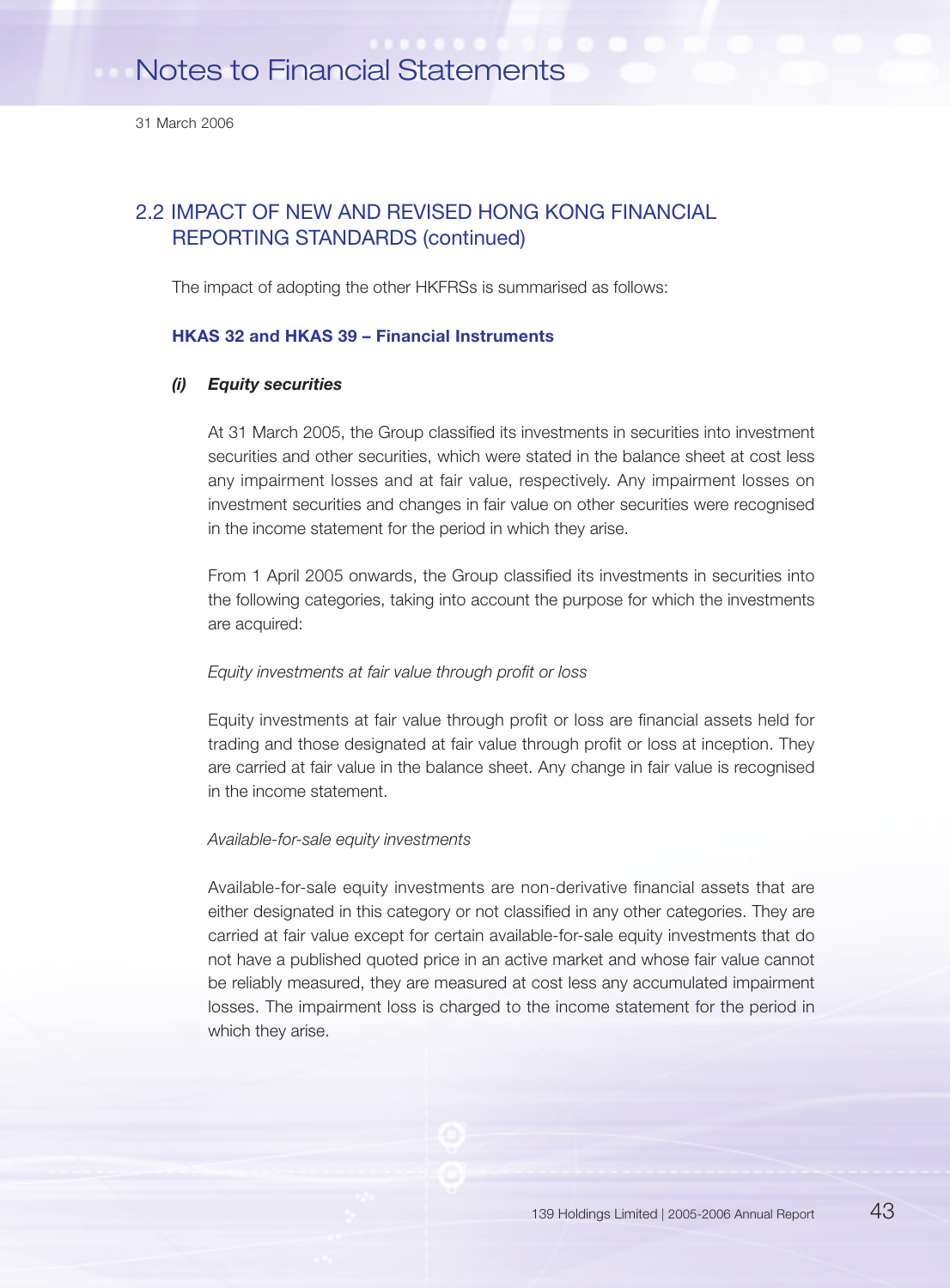# 2.2 IMPACT OF NEW AND REVISED HONG KONG FINANCIAL REPORTING STANDARDS (continued)

#### **HKAS 32 and HKAS 39 – Financial Instruments (continued)**

#### *(i) Equity securities (continued)*

#### *Available-for-sale equity investments (continued)*

For available-for-sale equity investments carried at fair value, any gain or loss arising from the change in fair value is recognised directly in equity except for impairment losses, until the financial asset is derecognised at which time the cumulative gain or loss previously recognised in equity is recognised in the income statement.

When a decline in the fair value of an available-for-sale equity investment has been recognised directly in equity and there is objective evidence that the asset is impaired, the cumulative loss that had been recognised directly in equity is removed from equity and recognised in the income statement. Impairment losses recognised in the income statement on equity instruments shall not be reversed through profit or loss.

In accordance with the transitional provisions of HKAS 39, the Group re-designated equity securities as follows:

(1) other securities with total carrying amounts of HK\$43,646,000 and HK\$171,471,000 were re-designated into available-for-sale equity investments and equity investments at fair value through profit or loss on 1 April 2005, respectively.

In prior years, in accordance with paragraph 41 of Statement of Standard Accounting Practice ("SSAP") 24 "Accounting for Investments in Securities", a discount was applied in determining the fair values of other securities with large size in holding to reflect the reduction in price likely to be incurred in disposing of the securities with such a large-sized holding.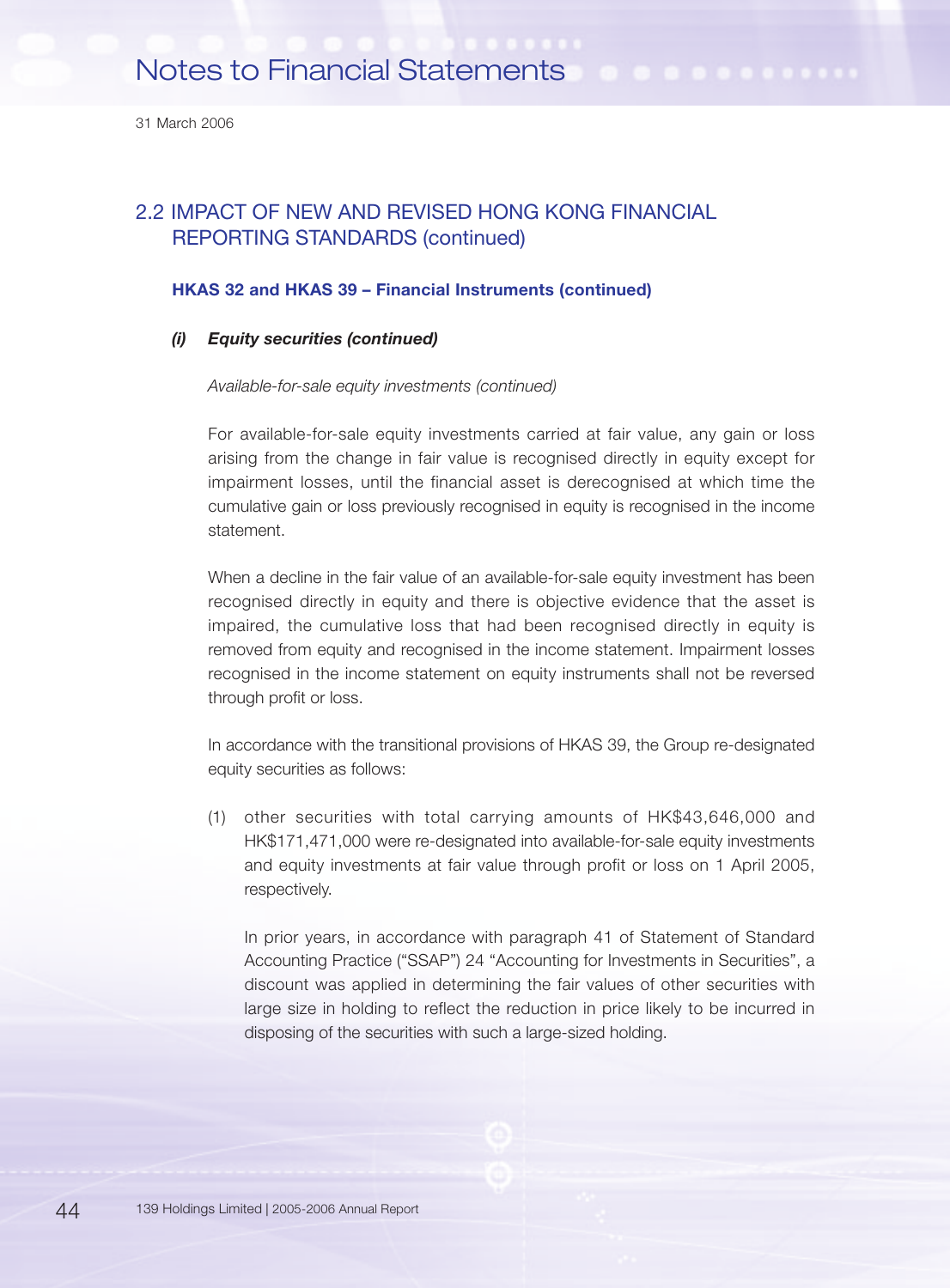# 2.2 IMPACT OF NEW AND REVISED HONG KONG FINANCIAL REPORTING STANDARDS (continued)

#### **HKAS 32 and HKAS 39 – Financial Instruments (continued)**

#### *(i) Equity securities (continued)*

#### *Available-for-sale equity investments (continued)*

Upon the adoption of HKAS 39, the application of discount on the determination of the fair value of the large-sized holding securities is not permitted. In accordance with the transitional provisions of HKAS 39, comparative amounts have not been restated and an adjustment of HK\$20,374,000 was credited to the opening balance of accumulated losses to reflect the write-back of the discount made in previous years.

(2) Investment securities which carried at cost of HK\$90,000,000 less an accumulated impairment loss of HK\$90,000,000 were re-designated into available-for-sale equity investments at cost less any accumulated impairment losses on 1 April 2005. There is no effect on re-measurement as the accounting policy on measurement of the Group's investment securities as at 31 March 2005 is the same as that for available-for-sale equity investments which are carried at cost.

#### *(ii) Convertible notes*

In prior years, convertible notes which were held for long term purposes were stated at cost less any impairment losses. Upon the adoption of HKAS 39, convertible notes are separated into two components: (1) loan portion and (2) conversion option derivative.

Loan portion is carried at amortised cost using the effective interest method at subsequent balance sheet date. Conversion option derivative is carried at fair value at each balance sheet date, with changes in fair value recognised in the income statement.

The effects of the above changes are summarised in note 2.4 to the financial statements. In accordance with the transitional provisions of HKAS 39, comparative amounts have not been restated.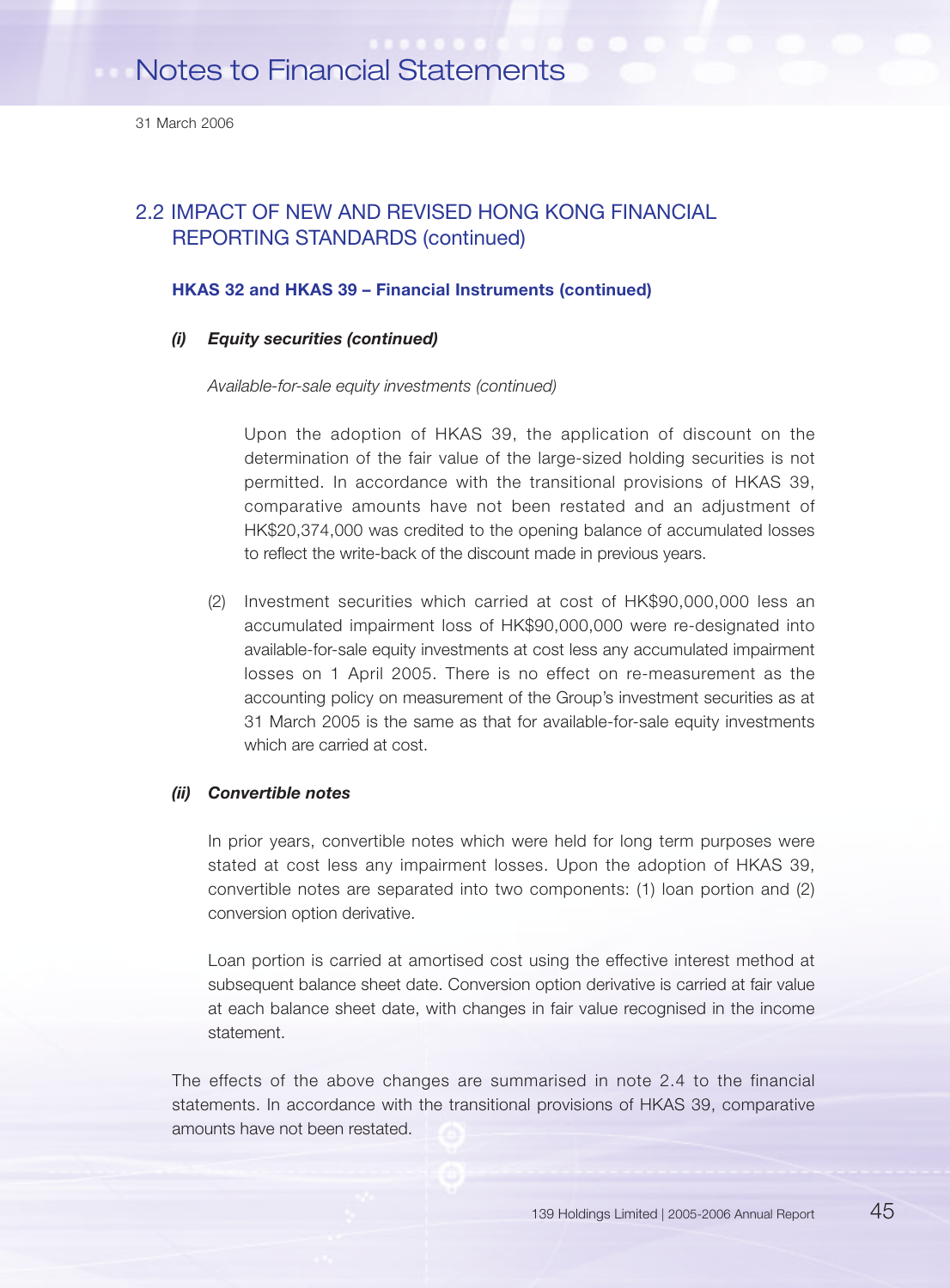# 2.3 IMPACT OF ISSUED BUT NOT YET EFFECTIVE HONG KONG FINANCIAL REPORTING STANDARDS

The Group has not applied the following new and revised HKFRSs applicable to the Group's financial statements, that have been issued but are not yet effective, in these financial statements. Unless otherwise stated, these HKFRSs are effective for annual periods beginning on or after 1 January 2006:

| <b>HKAS 1 Amendment</b>  | Capital Disclosures                                 |
|--------------------------|-----------------------------------------------------|
| <b>HKAS 39 Amendment</b> | Cash Flow Hedge Accounting of Forecast Intragroup   |
|                          | Transactions                                        |
| <b>HKAS 39 Amendment</b> | The Fair Value Option                               |
| HKAS 39 & HKFRS 4        | <b>Financial Guarantee Contracts</b>                |
| Amendments               |                                                     |
| <b>HKFRS 7</b>           | Financial Instruments: Disclosures                  |
| HK(IFRIC)-Int 4          | Determining whether an Arrangement contains a Lease |

The HKAS 1 Amendment shall be applied for annual periods beginning on or after 1 January 2007. The revised standard will affect the disclosures about qualitative information about the Group's objective, policies and processes for managing capital; quantitative data about what the Company regards as capital; and compliance with any capital requirements and the consequences of any non-compliance.

HKFRS 7 requires disclosures relating to financial instruments and incorporates many of the disclosure requirements of HKAS 32. This HKFRS shall be applied for annual periods beginning on or after 1 January 2007.

In accordance with the amendments to HKAS 39 regarding financial guarantee contracts, financial guarantee contracts are initially recognised at fair value and are subsequently measured at the higher of (i) the amount determined in accordance with HKAS 37 and (ii) the amount initially recognised, less, when appropriate, cumulative amortisation recognised in accordance with HKAS 18.

Except as stated above, the Group expects that the adoption of the pronouncements listed above will not have any significant impact on the Group's financial statements in the period of initial application.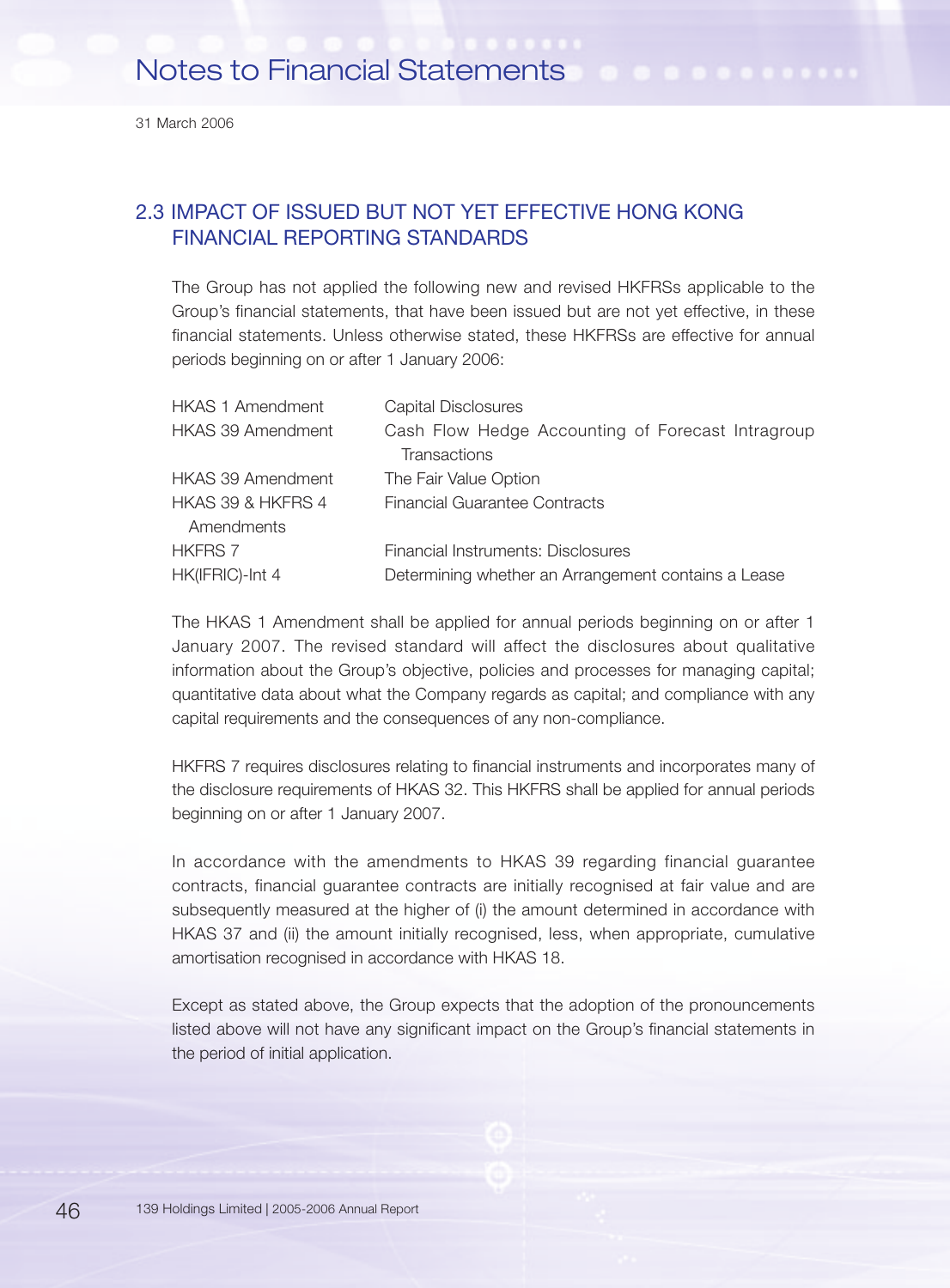# 2.4 SUMMARY OF THE IMPACT OF CHANGES IN ACCOUNTING **POLICIES**

#### **(a) Effect on the consolidated balance sheet**

|                                       | Effect of adopting           |             |              |            |
|---------------------------------------|------------------------------|-------------|--------------|------------|
| At 1 April 2005                       | HKASs 32 and 39 <sup>*</sup> | HKAS 39*    | HKAS 39*     |            |
|                                       |                              |             | Fair value   |            |
|                                       | Re-designation               |             | measurement  |            |
| Effect of new policies                | of equity                    | Convertible | on financial |            |
| (Increase/(decrease))                 | securities                   | notes       | instruments  | Total      |
|                                       | HK\$'000                     | HK\$'000    | HK\$'000     | HK\$'000   |
| <b>Assets</b>                         |                              |             |              |            |
| Available-for-sale equity investments | 43,646                       |             |              | 43,646     |
| Convertible notes                     |                              | (13,500)    |              | (13,500)   |
| Convertible notes-loan portion        |                              | 12,021      |              | 12,021     |
| Conversion option derivative          |                              | 1,479       |              | 1,479      |
| Equity investments at fair            |                              |             |              |            |
| value through profit or loss          | 171,471                      |             |              | 171,471    |
| Other securities                      | (215, 117)                   |             | 20,374       | (194, 743) |
|                                       |                              |             |              | 20,374     |
| <b>Equity</b>                         |                              |             |              |            |
| <b>Accumulated losses</b>             |                              |             | 20,374       | 20,374     |

Adjustments taken effect prospectively from 1 April 2005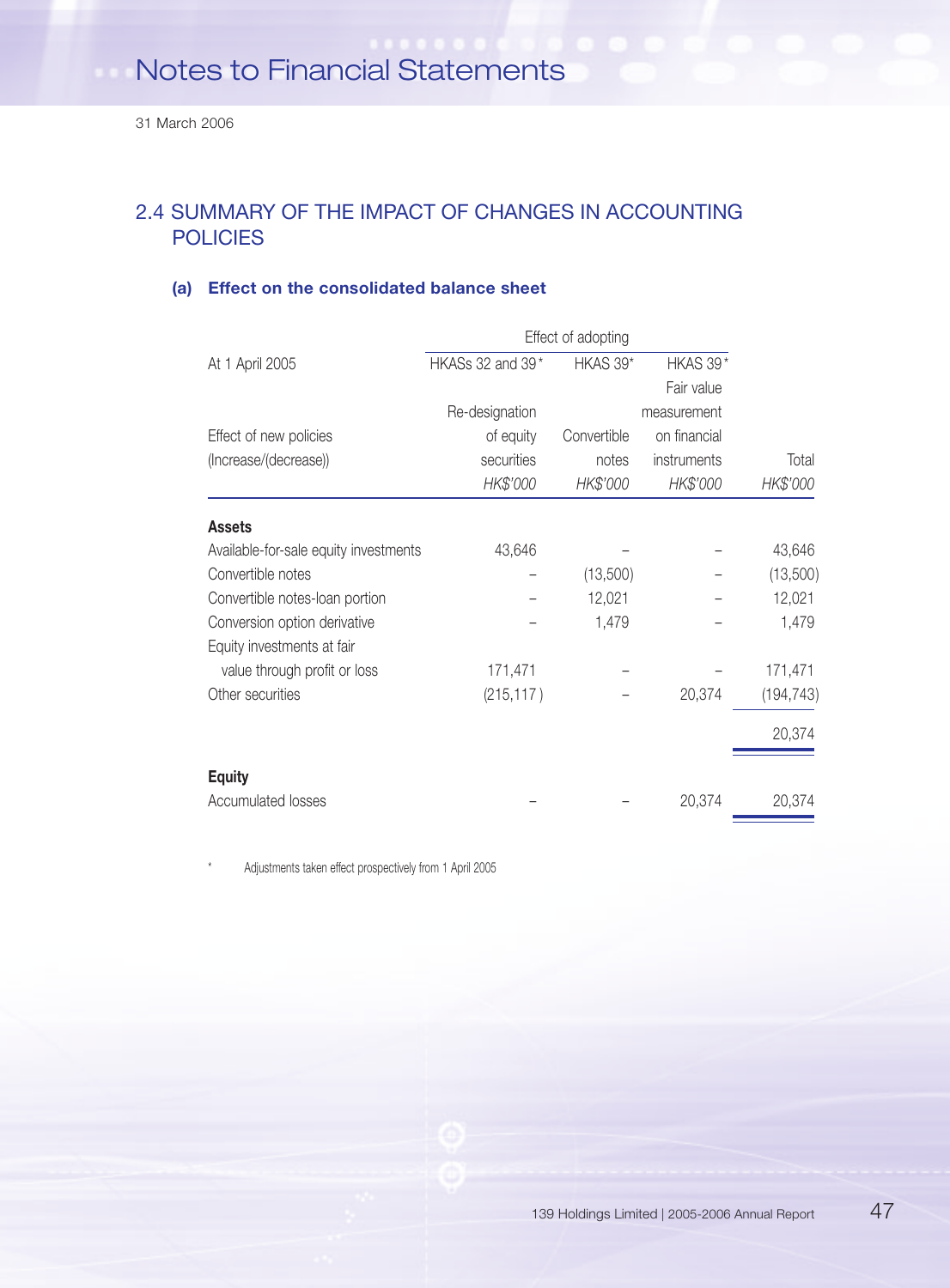# 2.4 SUMMARY OF THE IMPACT OF CHANGES IN ACCOUNTING POLICIES (continued)

#### **(a) Effect on the consolidated balance sheet (continued)**

|                                       | <b>Effect of adopting</b> |                    |                    |                 |
|---------------------------------------|---------------------------|--------------------|--------------------|-----------------|
| <b>At 31 March 2006</b>               | HKASs 32 and 39           | <b>HKAS 39</b>     | <b>HKAS 39</b>     |                 |
|                                       |                           |                    | <b>Fair value</b>  |                 |
|                                       | <b>Re-designation</b>     |                    | measurement        |                 |
| <b>Effect of new policies</b>         | of equity                 | <b>Convertible</b> | on financial       |                 |
| (Increase/(decrease))                 | <b>securities</b>         | notes              | <b>instruments</b> | <b>Total</b>    |
|                                       | <b>HK\$'000</b>           | <b>HK\$'000</b>    | <b>HK\$'000</b>    | <b>HK\$'000</b> |
| <b>Assets</b>                         |                           |                    |                    |                 |
| Available-for-sale equity investments | 122,743                   |                    |                    | 122,743         |
| Convertible notes                     |                           | (13,500)           |                    | (13,500)        |
| Convertible notes-loan portion        |                           | 12,480             |                    | 12,480          |
| Equity investments at fair            |                           |                    |                    |                 |
| value through profit or loss          | 192,558                   |                    |                    | 192,558         |
| Other securities                      | (315, 301)                |                    | 37,928             | (277, 373)      |
|                                       |                           |                    |                    | 36,908          |
| <b>Liabilities/Equity</b>             |                           |                    |                    |                 |
| Tax payable                           | (6, 471)                  |                    |                    | (6, 471)        |
| Deferred tax liabilities              | 6,471                     |                    |                    | 6,471           |
| Available-for-sale equity investment  |                           |                    |                    |                 |
| revaluation reserve                   | 67,832                    |                    |                    | 67,832          |
| <b>Accumulated losses</b>             | (67, 832)                 | (1,020)            | 37,928             | (30, 924)       |
|                                       |                           |                    |                    | 36,908          |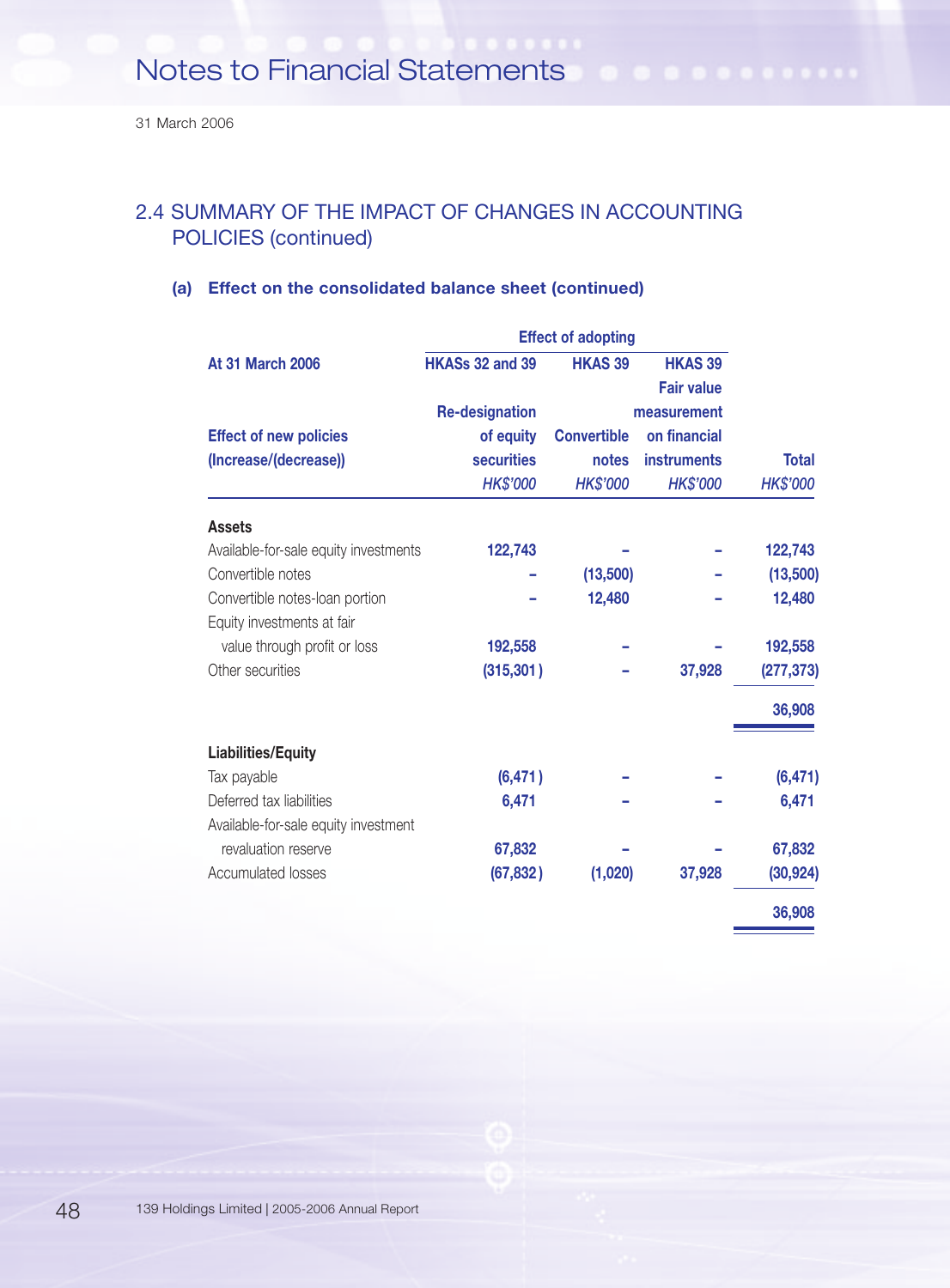# 2.4 SUMMARY OF THE IMPACT OF CHANGES IN ACCOUNTING POLICIES (continued)

**(b) Effect on the consolidated income statement for the year ended 31 March 2006**

|                                            | <b>Effect of adopting</b> |                       |                    |                       |
|--------------------------------------------|---------------------------|-----------------------|--------------------|-----------------------|
| <b>At 31 March 2006</b>                    | HKASs 32 and 39           | <b>HKAS 39</b>        | <b>HKAS 39</b>     |                       |
|                                            |                           |                       | <b>Fair value</b>  |                       |
|                                            | <b>Re-designation</b>     |                       | measurement        |                       |
| <b>Effect of new policies</b>              | of equity                 | <b>Convertible</b>    | on financial       |                       |
|                                            | <b>securities</b>         | notes                 | <b>instruments</b> | <b>Total</b>          |
|                                            | <b>HK\$'000</b>           | <b>HK\$'000</b>       | HK\$'000           | <b>HK\$'000</b>       |
| Year ended 31 March 2006                   |                           |                       |                    |                       |
| Increase in revenue from treasury          |                           |                       |                    |                       |
| investment                                 |                           | 459                   |                    | 459                   |
| Increase/(decrease) in fair value gains on |                           |                       |                    |                       |
| equity investments at fair value           |                           |                       |                    |                       |
| through profit or loss                     | (74, 303)                 |                       | 17,554             | (56, 749)             |
| Increase in fair value losses on           |                           |                       |                    |                       |
| a conversion option derivative             |                           | (1, 479)              |                    | (1, 479)              |
| Decrease in tax                            | 6,471                     |                       |                    | 6,471                 |
| Total increase/(decrease) in profit        | (67, 832)                 | (1,020)               | 17,554             | (51, 298)             |
| Increase/(decrease) in basic               |                           |                       |                    |                       |
| earnings/(loss) per share                  | $(5.9 \text{ cents})$     | $(0.1 \text{ cents})$ | 1.5 cents          | $(4.5 \text{ cents})$ |

# 2.5 SUMMARY OF SIGNIFICANT ACCOUNTING POLICIES

### **Subsidiaries**

A subsidiary is an entity whose financial and operating policies the Company controls, directly or indirectly, so as to obtain benefits from its activities.

The results of subsidiaries are included in the Company's income statement to the extent of dividends received and receivable. The Company's investments in subsidiaries are stated at cost less any impairment losses.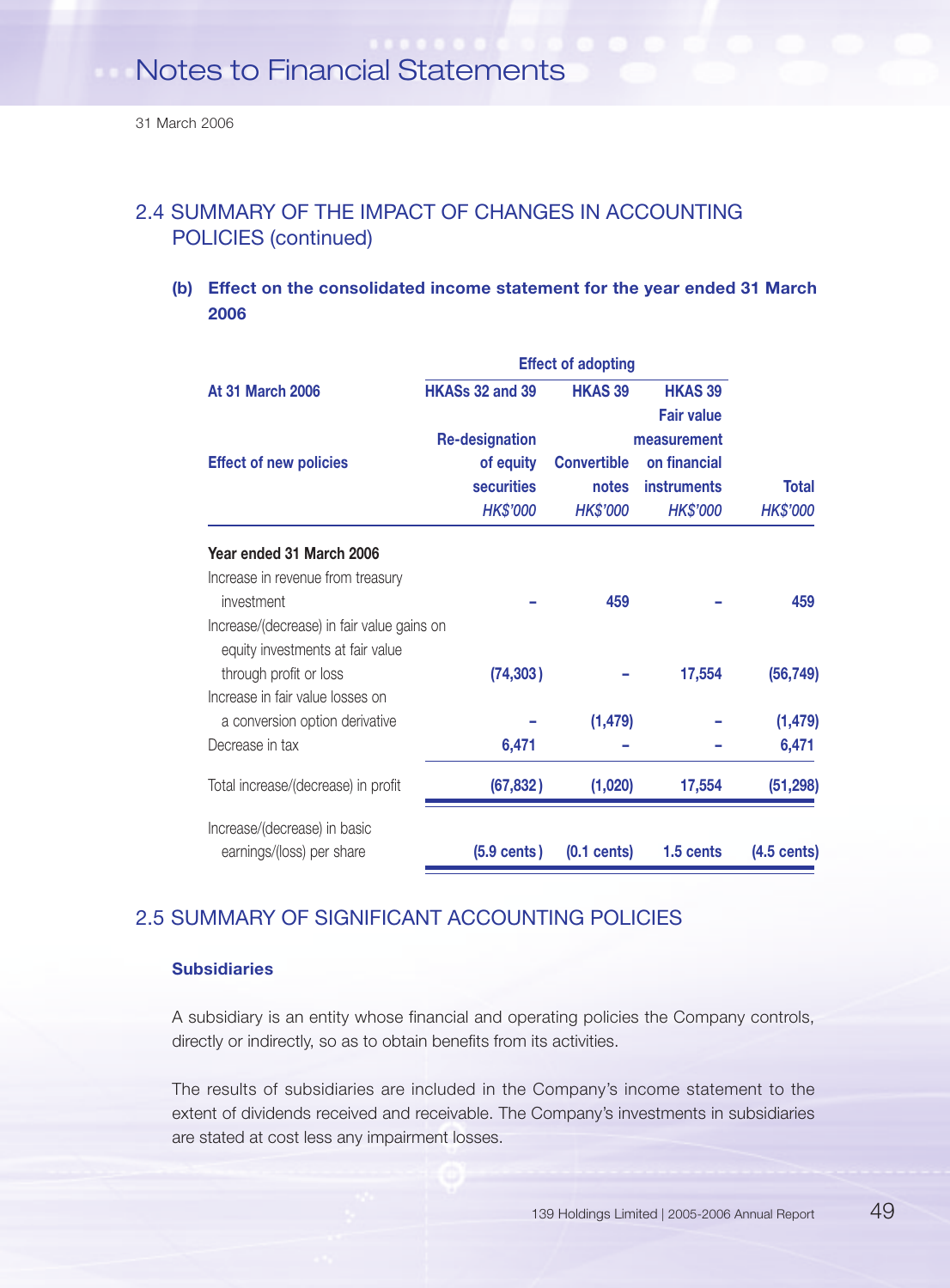# 2.5 SUMMARY OF SIGNIFICANT ACCOUNTING POLICIES (continued)

#### **Goodwill**

Goodwill arising on the acquisition of subsidiaries represents the excess of the cost of business combination over the Group's interest in the net fair value of the acquirees' identifiable assets acquired, and liabilities and contingent liabilities assumed as at the date of acquisition.

#### *Goodwill previously eliminated against the consolidated reserves*

Prior to the adoption of SSAP 30 "Business Combinations" on 1 April 2002, goodwill arising on acquisition was eliminated against the consolidated reserves in the year of acquisition. On the adoption of HKFRS 3, such goodwill remains eliminated against the consolidated reserves and is not recognised in profit or loss when all or part of the business to which the goodwill relates is disposed of or when a cash-generating unit to which the goodwill relates becomes impaired.

#### **Impairment of assets**

Where an indication of impairment exists, or when annual impairment testing for an asset is required (other than inventories and financial assets), the asset's recoverable amount is estimated. An asset's recoverable amount is calculated as the higher of the asset's or cash-generating unit's value in use and its fair value less costs to sell, and is determined for an individual asset, unless the asset does not generate cash inflows that are largely independent of those from other assets or groups of assets, in which case, the recoverable amount is determined for the cash-generating unit to which the asset belongs.

An impairment loss is recognised only if the carrying amount of an asset exceeds its recoverable amount. In assessing value in use, the estimated future cash flows are discounted to their present value using a pre-tax discount rate that reflects current market assessments of the time value of money and the risks specific to the asset. An impairment loss is charged to the income statement in the period in which it arises.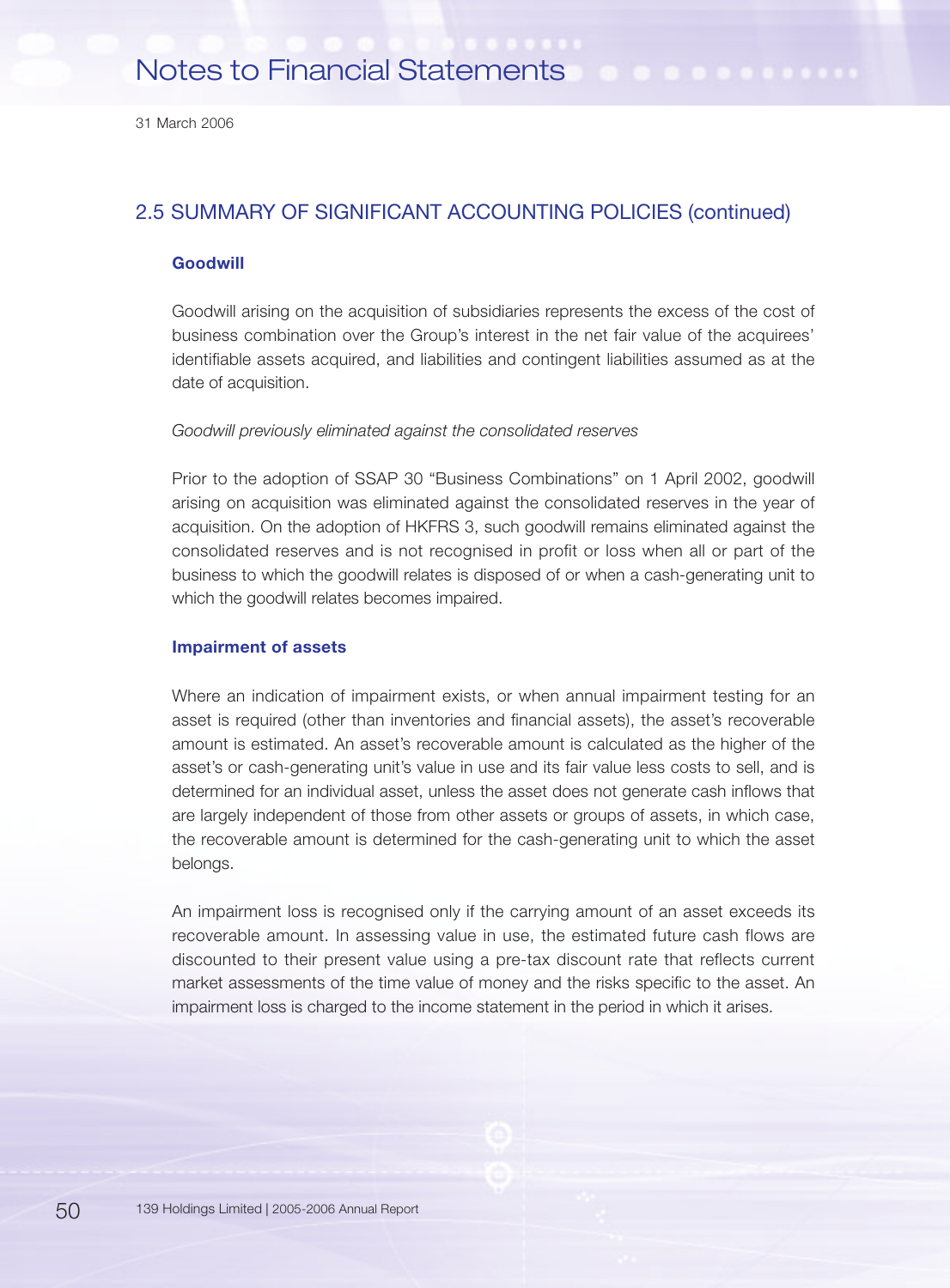#### **Impairment of assets (continued)**

An assessment is made at each reporting date as to whether there is any indication that previously recognised impairment losses may no longer exist or may have decreased. If such indication exists, the recoverable amount is estimated. A previously recognised impairment loss of an asset is reversed only if there has been a change in the estimates used to determine the recoverable amount of that asset, however not to an amount higher than the carrying amount that would have been determined (net of any depreciation/amortisation), had no impairment loss been recognised for the asset in prior years. A reversal of such impairment loss is credited to the income statement in the period in which it arises.

#### **Related parties**

A party is considered to be related to the Group if:

- (a) the party, directly or indirectly through one or more intermediaries, (i) controls, is controlled by, or is under common control with, the Group; (ii) has an interest in the Group that gives it significant influence over the Group; or (iii) has joint control over the Group;
- (b) the party is a member of the key management personnel of the Group or its parent;
- (c) the party is a close member of the family of any individual referred to in (a) or (b); or
- (d) the party is a post-employment benefit plan for the benefit of the employees of the Group, or of any entity that is a related party of the Group.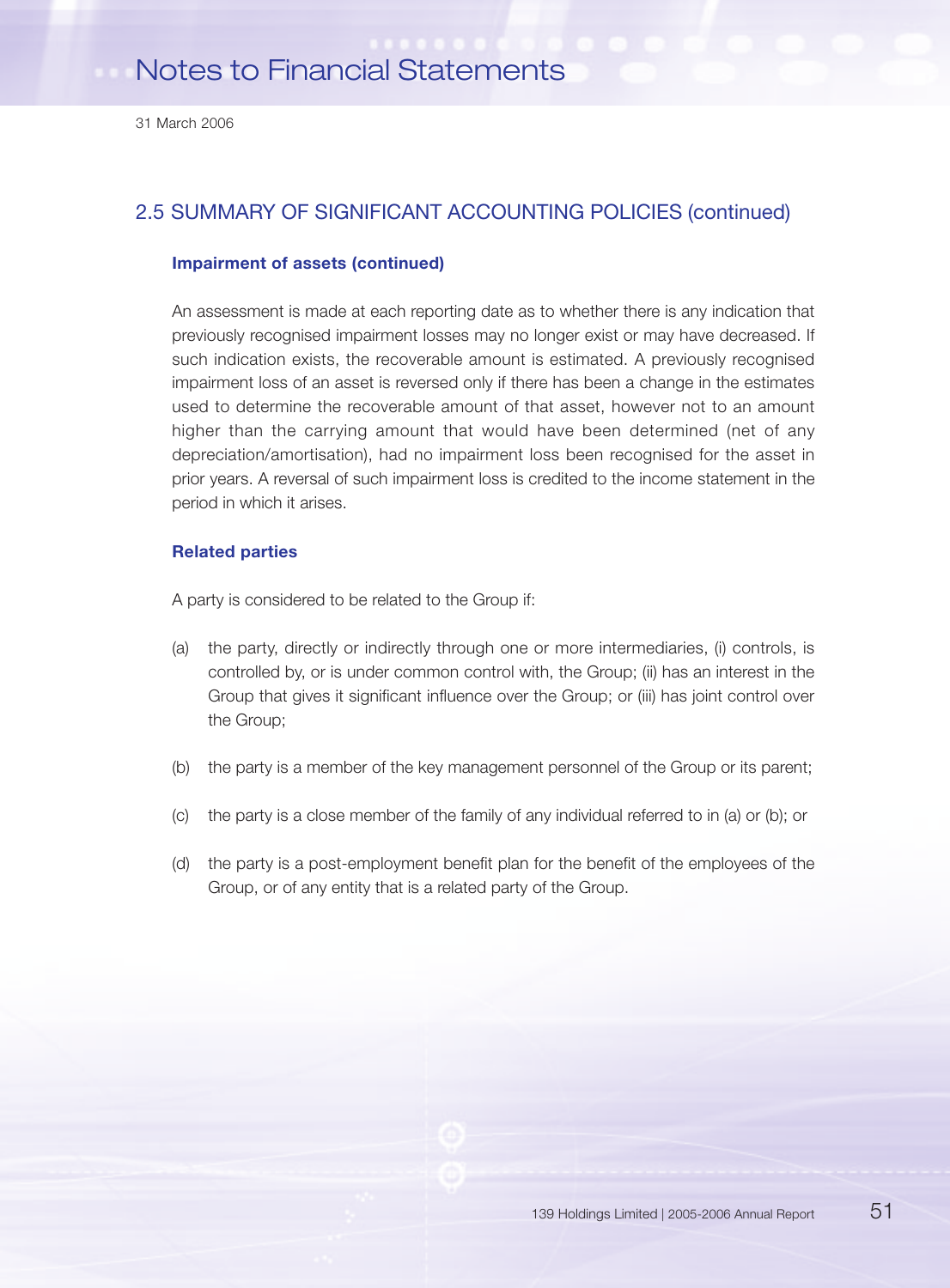#### **Property, plant and equipment and depreciation**

Property, plant and equipment are stated at cost less accumulated depreciation and any impairment losses. The cost of an item of property, plant and equipment comprises its purchase price and any directly attributable costs of bringing the asset to its working condition and location for its intended use. Expenditure incurred after items of property, plant and equipment have been put into operation, such as repairs and maintenance, is normally charged to the income statement in the period in which it is incurred. In situations where it can be clearly demonstrated that the expenditure has resulted in an increase in the future economic benefits expected to be obtained from the use of an item of property, plant and equipment, and where the cost of the item can be measured reliably, the expenditure is capitalised as an additional cost of that asset or as a replacement.

Depreciation is calculated on the straight-line basis to write off the cost of each item of property, plant and equipment to its residual value over its estimated useful life. The principal annual rates used for this purpose are as follows:

| Land and buildings         | 50 years or over the lease terms, whichever is shorter  |
|----------------------------|---------------------------------------------------------|
| Leasehold improvements     | Over the remaining lease terms or 3 years, whichever is |
|                            | shorter                                                 |
| Plant and machinery        | 7 to 10 years                                           |
| Motor vehicles, furniture, |                                                         |
| fixtures and equipment     | 3 to 5 years                                            |

Where parts of an item of property, plant and equipment have different useful lives, the cost of that item is allocated on a reasonable basis among the parts and each part is depreciated separately.

Residual values, useful lives and the depreciation method are reviewed, and adjusted if appropriate, at each balance sheet date.

An item of property, plant and equipment is derecognised upon disposal or when no future economic benefits are expected from its use or disposal. Any gain or loss on disposal or retirement recognised in the income statement in the year the asset is derecognised is the difference between the net sales proceeds and the carrying amount of the relevant asset.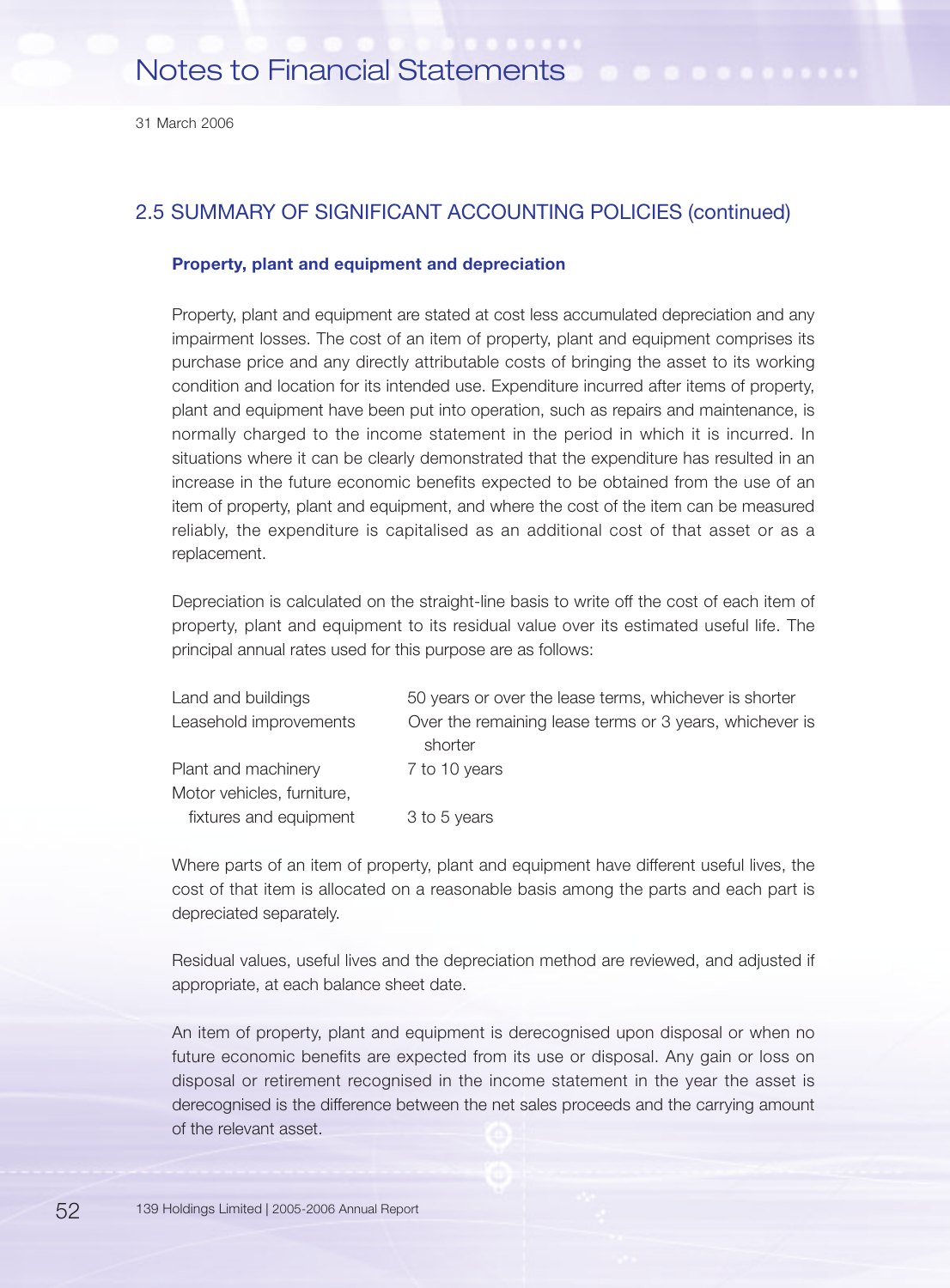## 2.5 SUMMARY OF SIGNIFICANT ACCOUNTING POLICIES (continued)

#### **Leases**

Leases that transfer substantially all the rewards and risks of ownership of assets to the Group, other than legal title, are accounted for as finance leases. At the inception of a finance lease, the cost of the leased asset is capitalised at the present value of the minimum lease payments and recorded together with the obligation, excluding the interest element, to reflect the purchase and financing. Assets held under capitalised finance leases are included in property, plant and equipment, and depreciated over the shorter of the lease terms and the estimated useful lives of the assets. The finance costs of such leases are charged to the income statement so as to provide a constant periodic rate of charge over the lease terms.

Leases where substantially all the rewards and risks of ownership of assets remain with the lessor are accounted for as operating leases. Where the Group is the lessee, rentals payable under the operating leases are charged to the income statement on the straight-line basis over the lease terms.

Prepaid land lease payments under operating leases are initially stated at cost and subsequently recognised on the straight-line basis over the lease terms.

#### **Investments and other financial assets**

#### **Applicable to the year ended 31 March 2005:**

The Group classified its equity investments, other than subsidiaries, as investment securities and other securities.

#### *Investment securities*

Investment securities are investments in listed and unlisted securities, intended to be held for long term purposes, and are stated at cost less any provisions for impairment in value on an individual basis.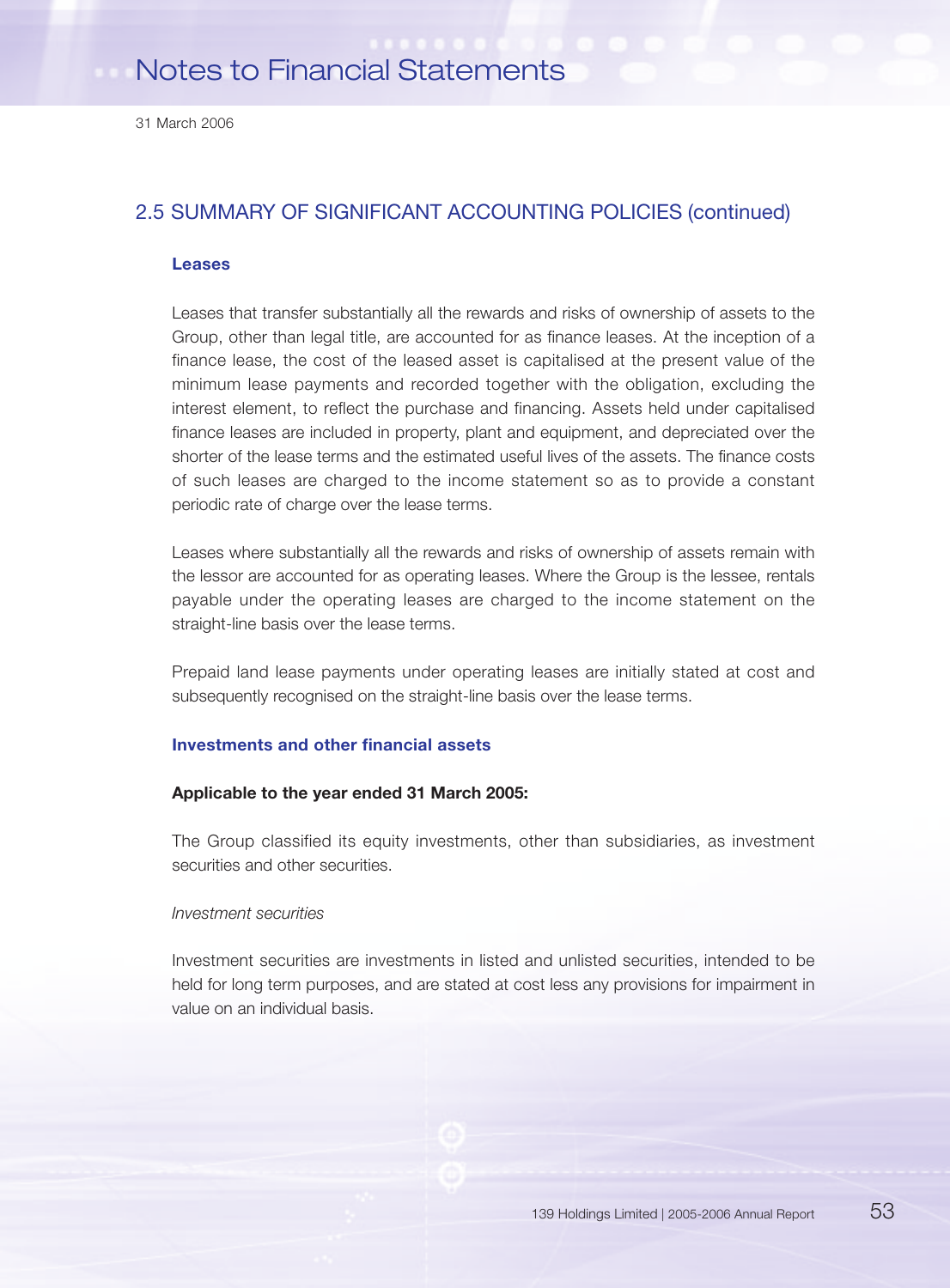#### **Investments and other financial assets (continued)**

#### **Applicable to the year ended 31 March 2005: (continued)**

#### *Investment securities (continued)*

When a decline in the fair value of a security below its carrying amount has occurred, unless there is evidence that the decline is temporary, the carrying amount of the security is reduced to its fair value, as estimated by the directors. The amount of the impairment is charged to the income statement for the period in which it arises. When the circumstances and events which led to the impairment in value cease to exist and there is persuasive evidence that the new circumstances and events will persist for the foreseeable future, the amount of the impairment previously charged is credited to the income statement to the extent of the amount previously charged.

#### *Other securities*

Investments other than investment securities are classified as other securities. Other securities are held for trading purposes and are stated at their fair values on the basis of their quoted market prices at the balance sheet date, on an individual investment basis. The gains or losses arising from changes in the fair values of securities are credited or charged to the income statement in the period in which they arise.

#### **Applicable to the year ended 31 March 2006:**

Financial assets in the scope of HKAS 39 are classified as financial assets at fair value through profit or loss, loans and receivables, or available-for-sale financial assets, as appropriate. When financial assets are recognised initially, they are measured at fair value, plus, in the case of investments not at fair value through profit or loss, directly attributable transaction costs. The Group determines the classification of its financial assets after initial recognition and, where allowed and appropriate, re-evaluates this designation at the balance sheet date.

All regular way purchases and sales of financial assets are recognised on the trade date, i.e., the date that the Group commits to purchase the asset. Regular way purchases or sales are purchases or sales of financial assets that require delivery of assets within the period generally established by regulation or convention in the marketplace.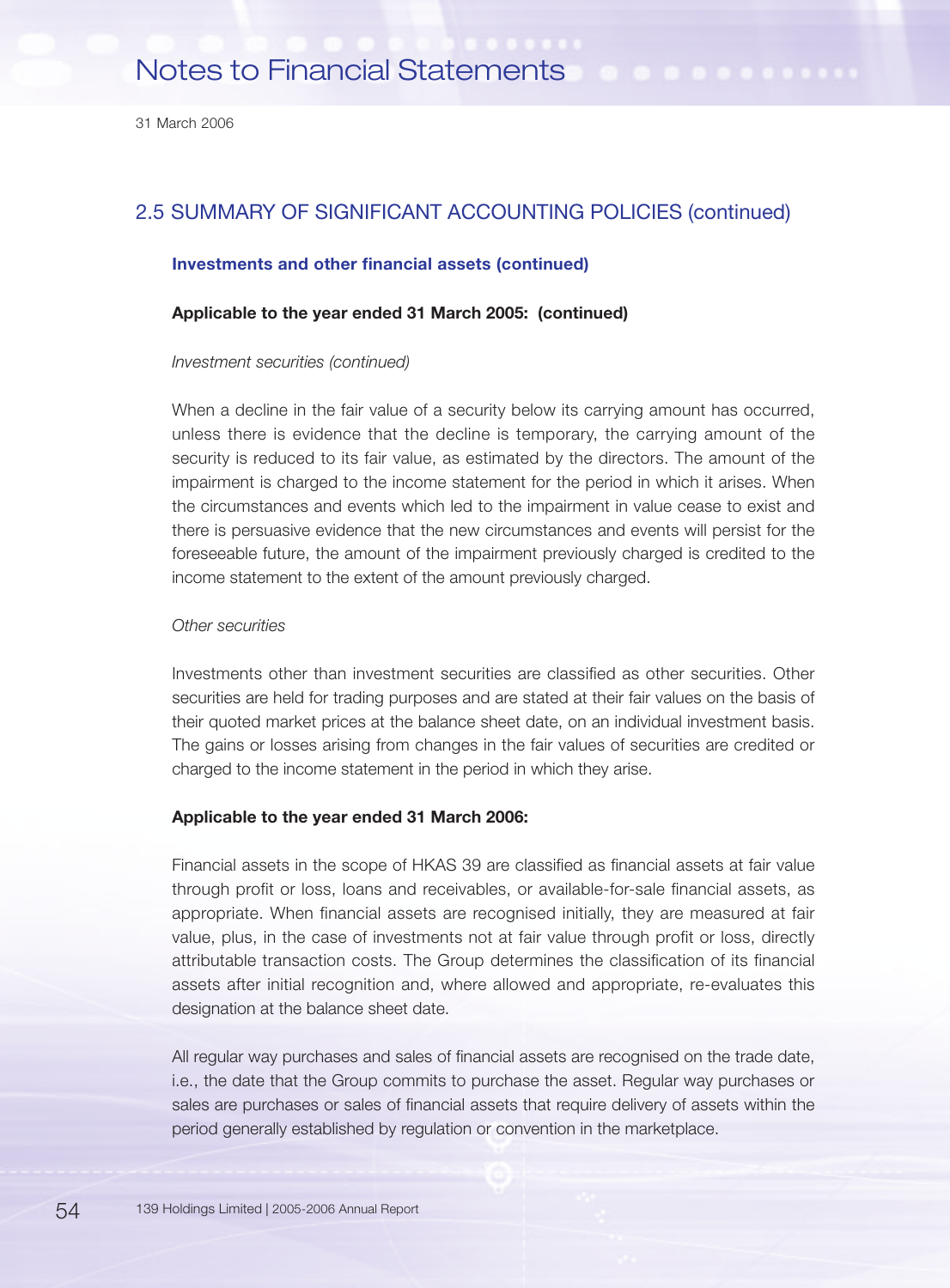#### **Investments and other financial assets (continued)**

#### **Applicable to the year ended 31 March 2006: (continued)**

#### *Financial assets at fair value through profit or loss*

Financial assets classified as held for trading are included in the category "financial assets at fair value through profit or loss". Financial assets are classified as held for trading if they are acquired for the purpose of sale in the near term. Derivatives are also classified as held for trading unless they are designated as effective hedging instruments. Gains or losses on investments held for trading are recognised in the income statement.

#### *Loans and receivables*

Loans and receivables are non-derivative financial assets with fixed or determinable payments that are not quoted in an active market. Such assets are carried at amortised cost using the effective interest method. Gains and losses are recognised in the income statement when the loans and receivables are derecognised or impaired, as well as through the amortisation process.

#### *Available-for-sale financial assets*

Available-for-sale financial assets are non-derivative financial assets in listed and unlisted equity securities that are designated as available for sale or are not classified in any of the other two categories. After initial recognition, available-for-sale financial assets are measured at fair value, with gains or losses recognised as a separate component of equity until the investment is derecognised or until the investment is determined to be impaired, at which time the cumulative gain or loss previously reported in equity is included in the income statement.

When the fair value of unlisted equity securities cannot be reliably measured because (a) the variability in the range of reasonable fair value estimates is significant for that investment or (b) the probabilities of the various estimates within the range cannot be reasonably assessed and used in estimating fair value, such securities are stated at cost less any impairment losses.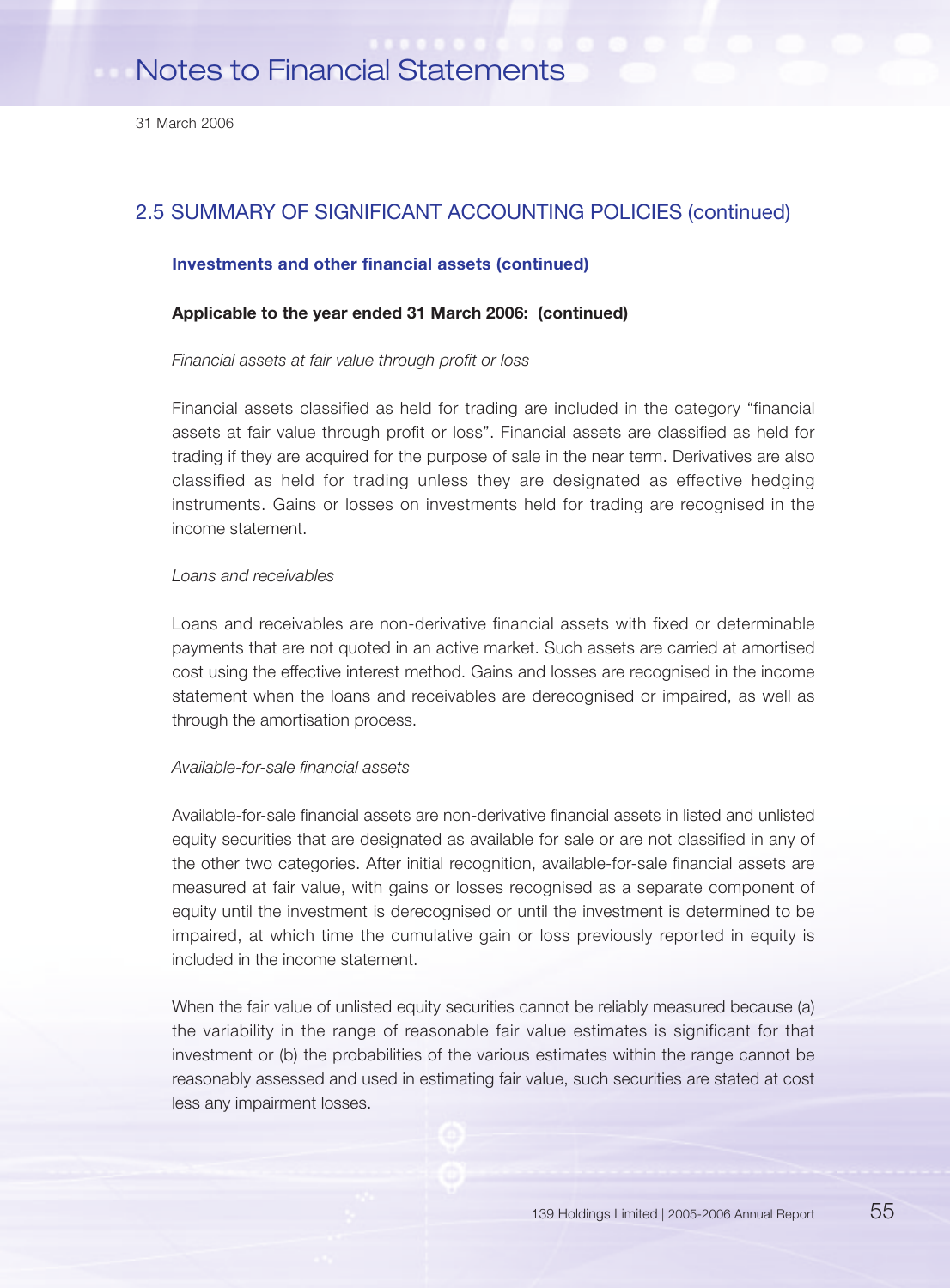#### **Investments and other financial assets (continued)**

#### **Applicable to the year ended 31 March 2006: (continued)**

#### *Fair value*

The fair value of investments that are actively traded in organised financial markets is determined by reference to quoted market bid prices at the close of business at the balance sheet date. For investments where there is no active market, fair value is determined using valuation techniques. Such techniques include using recent arm's length market transactions; reference to the current market value of another instrument which is substantially the same; a discounted cash flow analysis; and option pricing models.

#### **Impairment of financial assets (applicable to the year ended 31 March 2006)**

The Group assesses at each balance sheet date whether there is any objective evidence that a financial asset or a group of financial assets is impaired.

#### *Assets carried at amortised cost*

If there is objective evidence that an impairment loss on loans and receivables carried at amortised cost has been incurred, the amount of the loss is measured as the difference between the asset's carrying amount and the present value of estimated future cash flows (excluding future credit losses that have not been incurred) discounted at the financial asset's original effective interest rate (i.e., the effective interest rate computed at initial recognition). The carrying amount of the asset is reduced either directly or through the use of an allowance account. The amount of the impairment loss is recognised in profit or loss.

The Group first assesses whether objective evidence of impairment exists individually for financial assets that are individually significant, and individually or collectively for financial assets that are not individually significant. If it is determined that no objective evidence of impairment exists for an individually assessed financial asset, whether significant or not, the asset is included in a group of financial assets with similar credit risk characteristics and that group is collectively assessed for impairment. Assets that are individually assessed for impairment and for which an impairment loss is or continues to be recognised are not included in a collective assessment of impairment.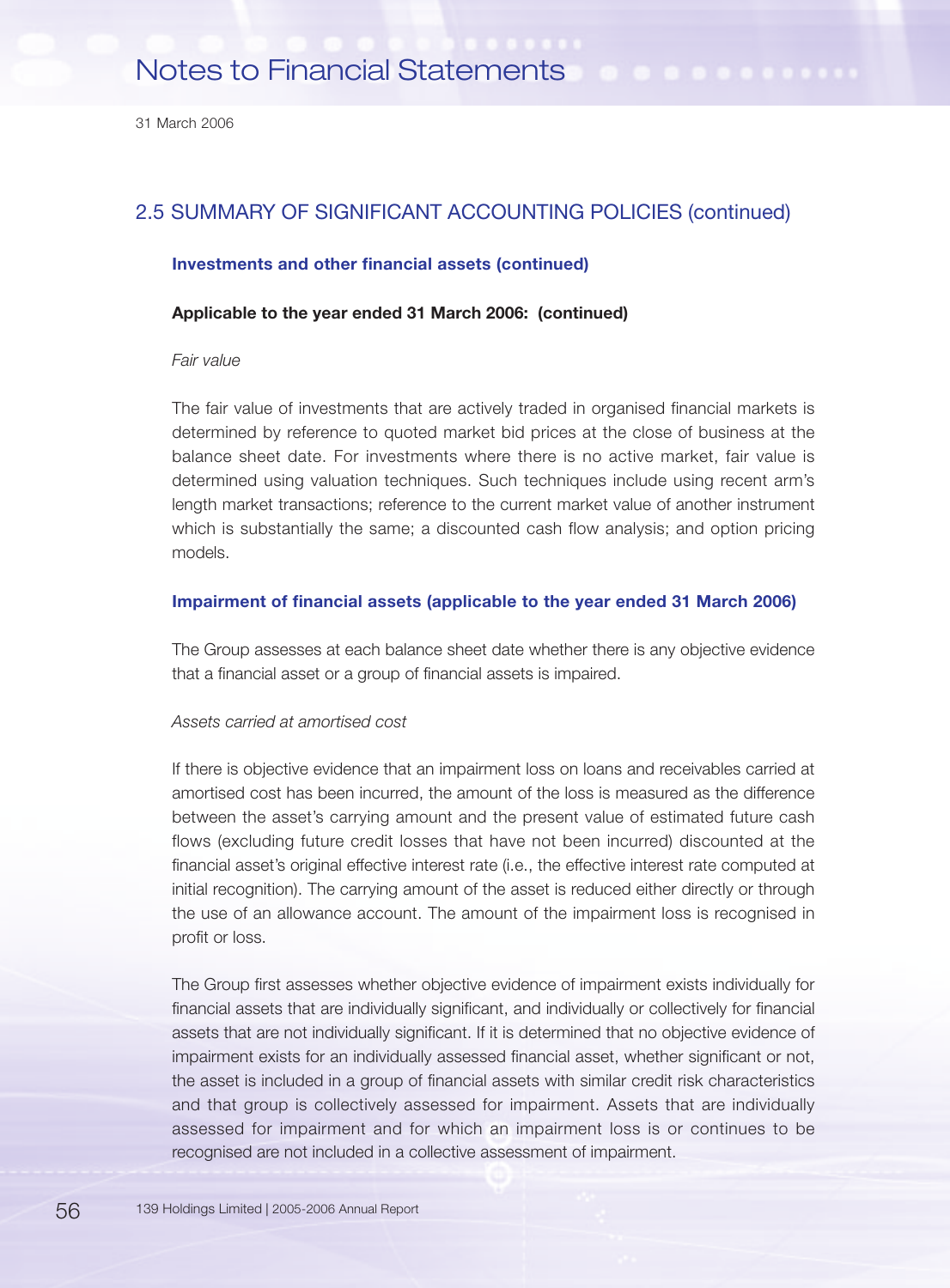### **Impairment of financial assets (applicable to the year ended 31 March 2006) (continued)**

#### *Assets carried at amortised cost (continued)*

If, in a subsequent period, the amount of the impairment loss decreases and the decrease can be related objectively to an event occurring after the impairment was recognised, the previously recognised impairment loss is reversed. Any subsequent reversal of an impairment loss is recognised in the income statement, to the extent that the carrying value of the asset does not exceed its amortised cost at the reversal date.

#### *Assets carried at cost*

If there is objective evidence that an impairment loss on an unquoted equity instrument that is not carried at fair value because its fair value cannot be reliably measured has been incurred, the amount of the loss is measured as the difference between the asset's carrying amount and the present value of estimated future cash flows discounted at the current market rate of return for a similar financial asset. Impairment losses on these assets are not reversed.

#### *Available-for-sale financial assets*

If an available-for-sale asset is impaired, an amount comprising the difference between its cost (net of any principal payment and amortisation) and its current fair value, less any impairment loss previously recognised in profit or loss, is transferred from equity to the income statement. Impairment losses on equity instruments classified as available for sale are not reversed through profit or loss.

#### **Derecognition of financial assets (applicable to the year ended 31 March 2006)**

A financial asset (or, where applicable, a part of a financial asset or part of a group of similar financial assets) is derecognised where:

- the rights to receive cash flows from the asset have expired;
- the Group retains the rights to receive cash flows from the asset, but has assumed an obligation to pay in full without material delay to a third party under a "passthrough" arrangement; or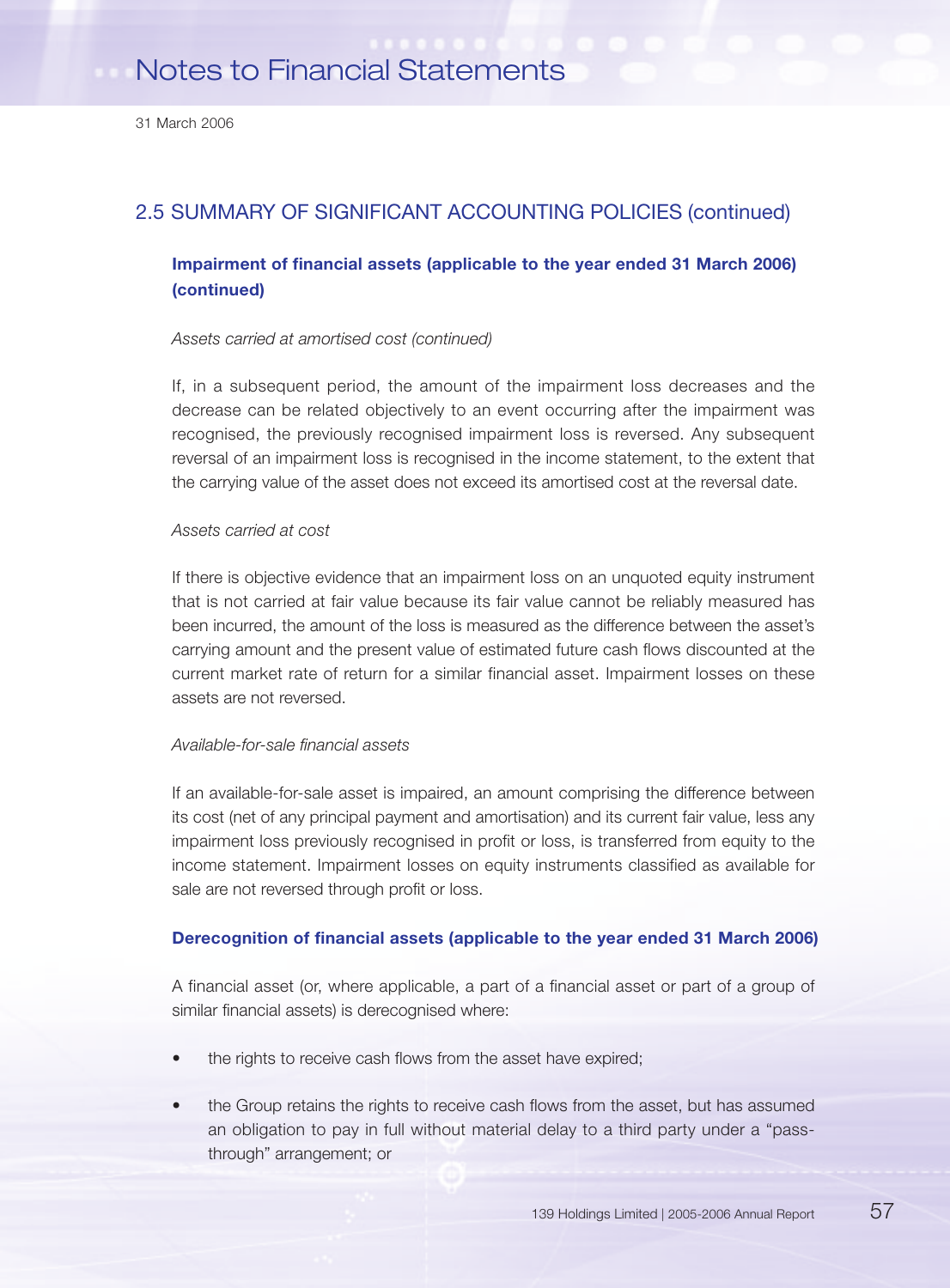### **Derecognition of financial assets (applicable to the year ended 31 March 2006) (continued)**

the Group has transferred its rights to receive cash flows from the asset and either (a) has transferred substantially all the risks and rewards of the asset, or (b) has neither transferred nor retained substantially all the risks and rewards of the asset, but has transferred control of the asset.

Where the Group has transferred its rights to receive cash flows from an asset and has neither transferred nor retained substantially all the risks and rewards of the asset nor transferred control of the asset, the asset is recognised to the extent of the Group's continuing involvement in the asset. Continuing involvement that takes the form of a guarantee over the transferred asset is measured at the lower of the original carrying amount of the asset and the maximum amount of consideration that the Group could be required to repay.

Where continuing involvement takes the form of a written and/or purchased option (including a cash-settled option or similar provision) on the transferred asset, the extent of the Group's continuing involvement is the amount of the transferred asset that the Group may repurchase, except in the case of a written put option (including a cashsettled option or similar provision) on an asset measured at fair value, where the extent of the Group's continuing involvement is limited to the lower of the fair value of the transferred asset and the option exercise price.

#### **Interest-bearing loans and borrowings**

All loans and borrowings are initially recognised at the fair value of the consideration received less directly attributable transaction costs.

After initial recognition, interest-bearing loans and borrowings are subsequently measured at amortised cost using the effective interest method.

Gains and losses are recognised in net profit or loss when the liabilities are derecognised as well as through the amortisation process.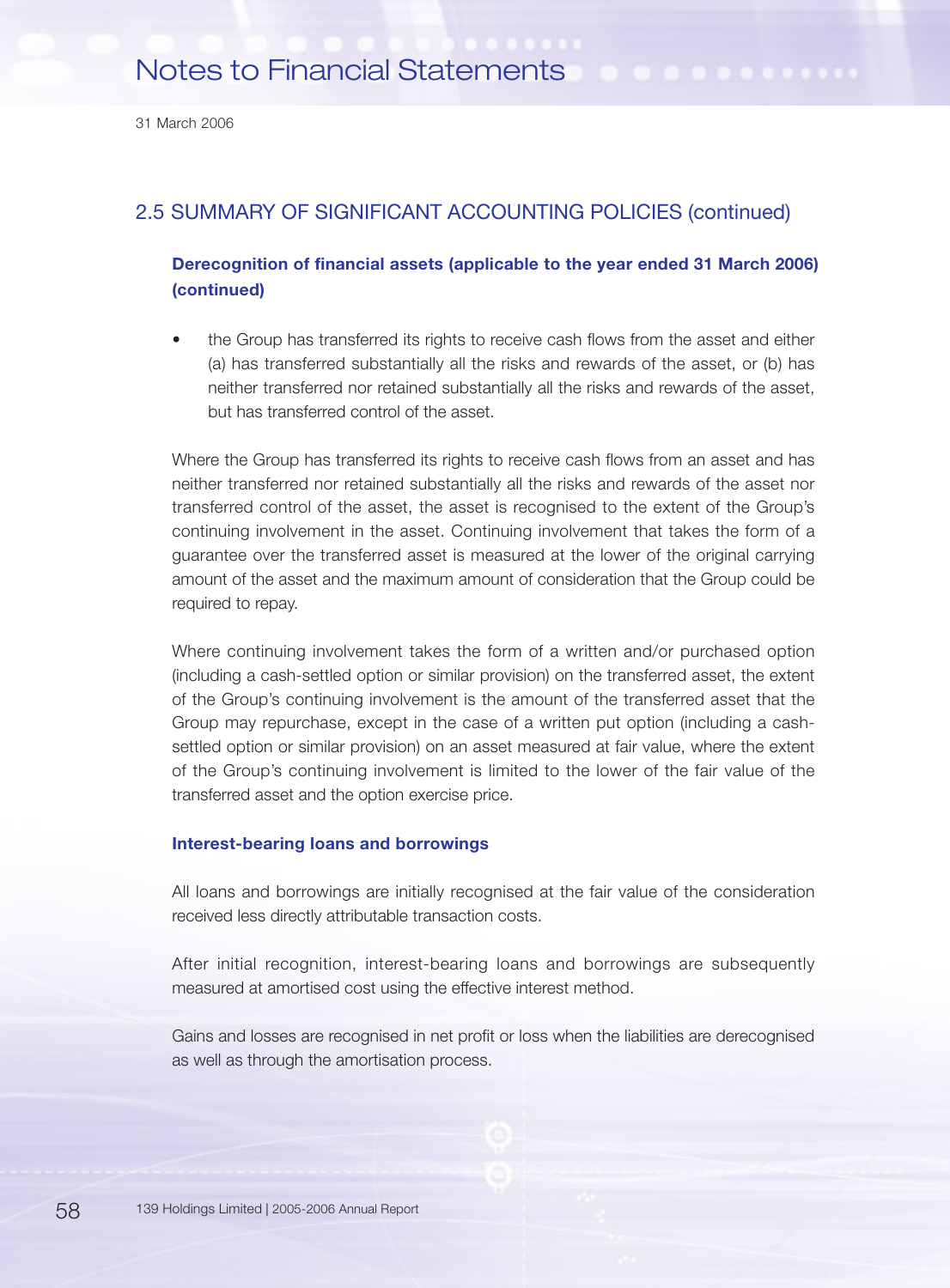### **Derecognition of financial liabilities (applicable to the year ended 31 March 2006)**

A financial liability is derecognised when the obligation under the liability is discharged or cancelled or expires.

When an existing financial liability is replaced by another from the same lender on substantially different terms, or the terms of an existing liability are substantially modified, such an exchange or modification is treated as a derecognition of the original liability and a recognition of a new liability, and the difference between the respective carrying amounts is recognised in profit or loss.

#### **Inventories**

Inventories are stated at the lower of cost and net realisable value. Cost is determined on the first-in, first-out basis and, in the case of work in progress and finished goods, comprises direct materials, direct labour and an appropriate proportion of overheads. Net realisable value is based on estimated selling prices less any estimated costs to be incurred to completion and disposal.

#### **Cash and cash equivalents**

For the purpose of the consolidated cash flow statement, cash and cash equivalents comprise cash on hand and demand deposits, and short term highly liquid investments which are readily convertible into known amounts of cash and which are subject to an insignificant risk of changes in value, and have a short maturity of generally within three months when acquired, less bank overdrafts which are repayable on demand and form an integral part of the Group's cash management.

For the purpose of the balance sheets, cash and cash equivalents comprise cash on hand and at banks, including term deposits, which are not restricted as to use.

#### **Provisions**

A provision is recognised when a present obligation (legal or constructive) has arisen as a result of a past event and it is probable that a future outflow of resources will be required to settle the obligation, provided that a reliable estimate can be made of the amount of the obligation.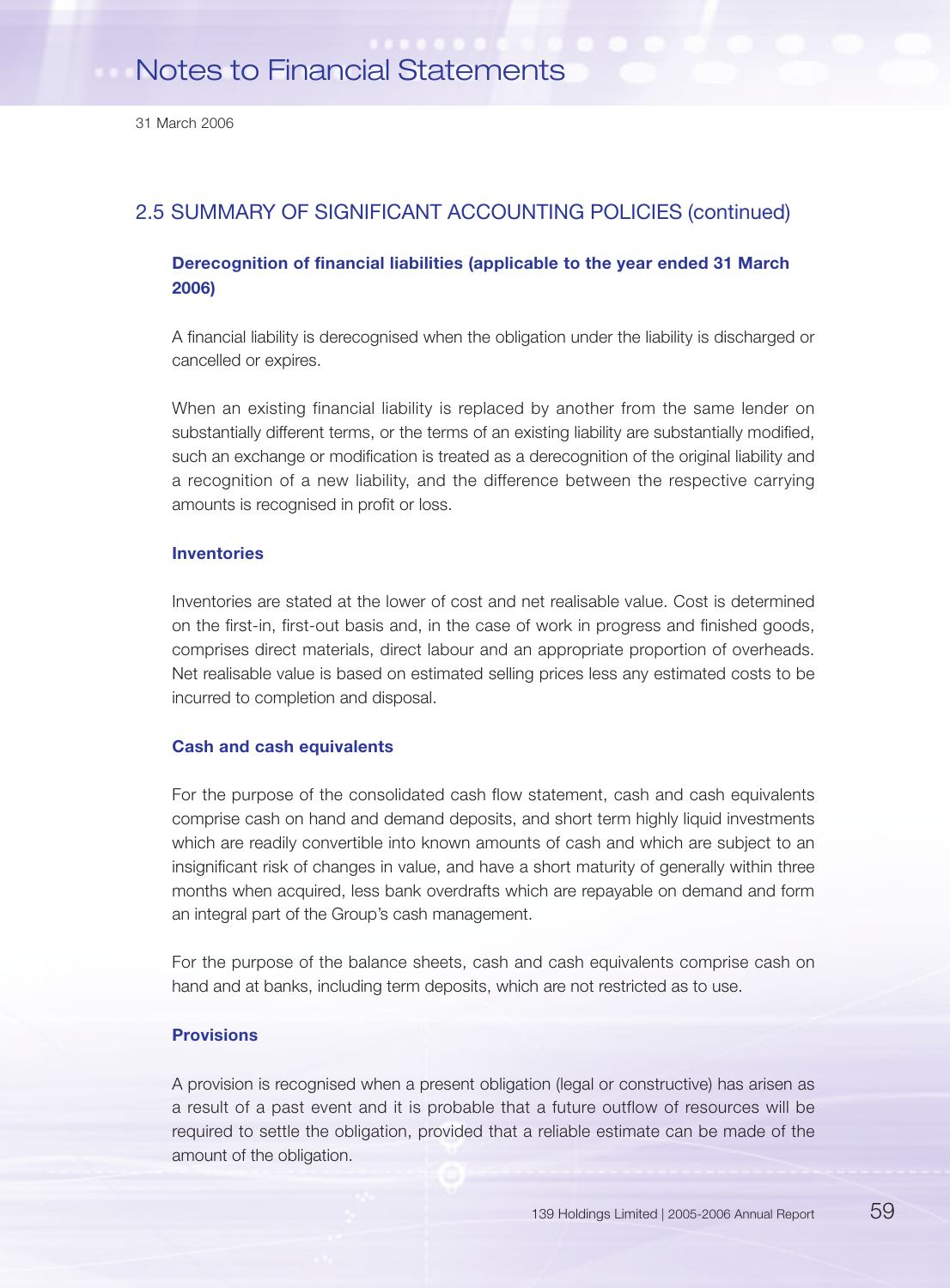# 2.5 SUMMARY OF SIGNIFICANT ACCOUNTING POLICIES (continued)

#### **Provisions (continued)**

When the effect of discounting is material, the amount recognised for a provision is the present value at the balance sheet date of the future expenditure expected to be required to settle the obligation. The increase in the discounted present value amount arising from the passage of time is included in finance costs in the income statement.

#### **Income tax**

Income tax comprises current and deferred tax. Income tax is recognised in the income statement, or in equity if it relates to items that are recognised in the same or a different period directly in equity.

Current tax assets and liabilities for the current and prior periods are measured at the amount expected to be recovered from or paid to the tax authorities.

Deferred tax is provided, using the liability method, on all temporary differences at the balance sheet date between the tax bases of assets and liabilities and their carrying amounts for financial reporting purposes.

Deferred tax liabilities are recognised for all taxable temporary differences, except:

- where the deferred tax liability arises from goodwill or the initial recognition of an asset or liability in a transaction that is not a business combination and, at the time of the transaction, affects neither the accounting profit nor taxable profit or loss; and
- in respect of taxable temporary differences associated with investments in subsidiaries, where the timing of the reversal of the temporary differences can be controlled and it is probable that the temporary differences will not reverse in the foreseeable future.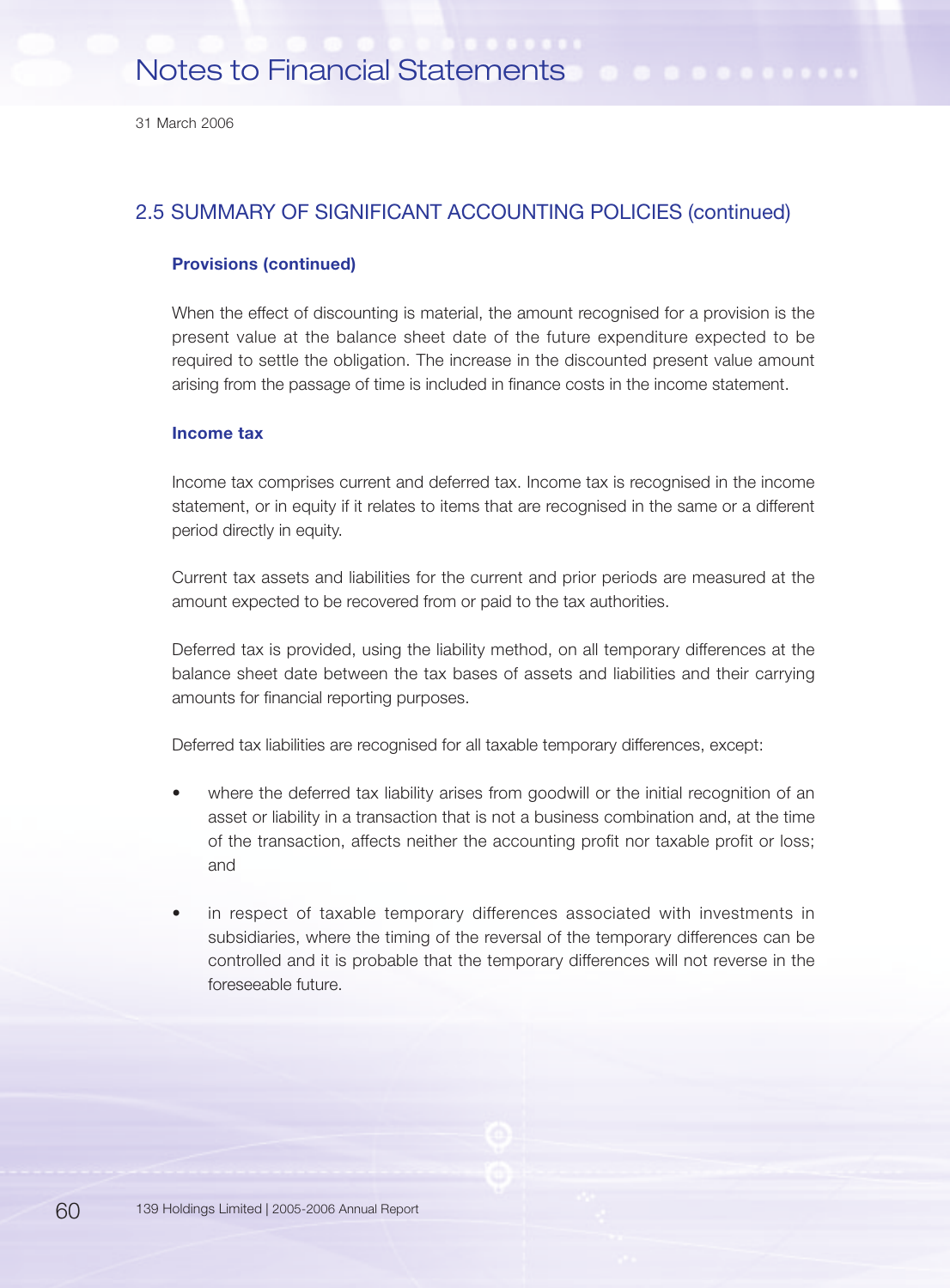#### **Income tax (continued)**

Deferred tax assets are recognised for all deductible temporary differences, carryforward of unused tax credits and unused tax losses, to the extent that it is probable that taxable profit will be available against which the deductible temporary differences, and the carryforward of unused tax credits and unused tax losses can be utilised except:

- where the deferred tax asset relating to the deductible temporary differences arises from the initial recognition of an asset or liability in a transaction that is not a business combination and, at the time of the transaction, affects neither the accounting profit nor taxable profit or loss; and
- in respect of deductible temporary differences associated with investments in subsidiaries, deferred tax assets are only recognised to the extent that it is probable that the temporary differences will reverse in the foreseeable future and taxable profit will be available against which the temporary differences can be utilised.

The carrying amount of deferred tax assets is reviewed at each balance sheet date and reduced to the extent that it is no longer probable that sufficient taxable profit will be available to allow all or part of the deferred tax asset to be utilised. Conversely, previously unrecognised deferred tax assets are reassessed at each balance sheet date and are recognised to the extent that it is probable that sufficient taxable profit will be available to allow all or part of the deferred tax asset to be utilised.

Deferred tax assets and liabilities are measured at the tax rates that are expected to apply to the period when the asset is realised or the liability is settled, based on tax rates (and tax laws) that have been enacted or substantively enacted at the balance sheet date.

Deferred tax assets and deferred tax liabilities are offset, if a legally enforceable right exists to set off current tax assets against current tax liabilities and the deferred taxes relate to the same taxable entity and the same tax authority.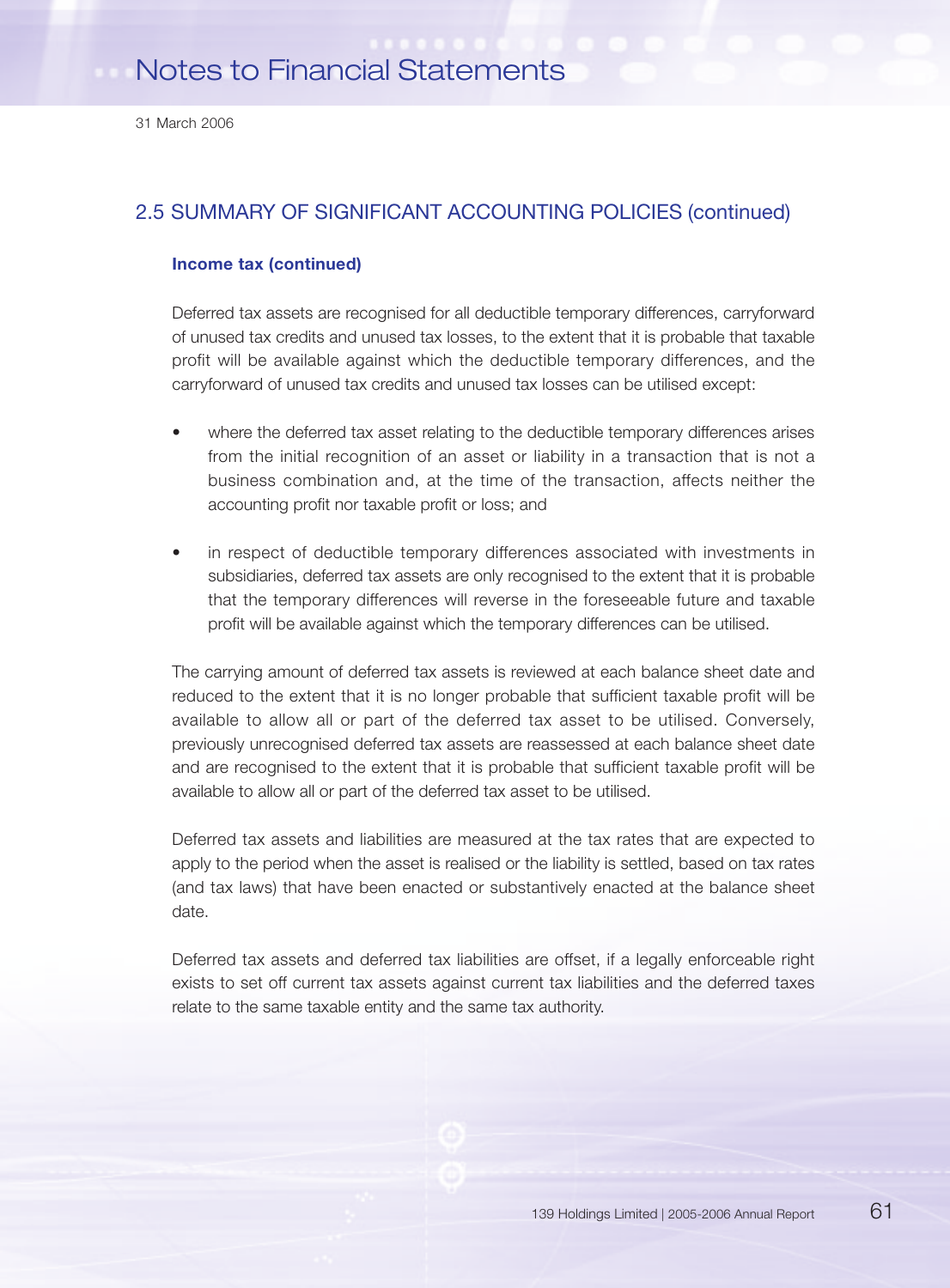#### **Revenue recognition**

Revenue is recognised when it is probable that the economic benefits will flow to the Group and when the revenue can be measured reliably, on the following bases:

- (a) from the sale of goods, when the significant risks and rewards of ownership have been transferred to the buyer, provided that the Group maintains neither managerial involvement to the degree usually associated with ownership, nor effective control over the goods sold;
- (b) the profit or loss on the trading of equity investments at fair value through profit or loss on the transaction dates when the relevant contract notes are executed;
- (c) interest income, on an accrual basis using the effective interest method by applying the rate that discounts the estimated future cash receipts through the expected life of the financial instrument to the net carrying amount of the financial asset; and
- (d) dividend income, when the shareholders' right to receive payment has been established.

#### **Employee benefits**

#### *Share-based payment transactions*

The Company operates a share option scheme for the purpose of providing incentives and rewards to eligible participants who contribute to the success of the Group's operations. Employees (including directors) of the Group receive remuneration in the form of share-based payment transactions, whereby employees render services as consideration for equity instruments ("equity-settled transactions").

The cost of equity-settled transactions with employees is measured by reference to the fair value at the date at which they are granted. The fair value is determined by an external valuer using a binomial model. In valuing equity-settled transactions, no account is taken of any performance conditions, other than conditions linked to the price of the shares of the Company ("market conditions"), if applicable.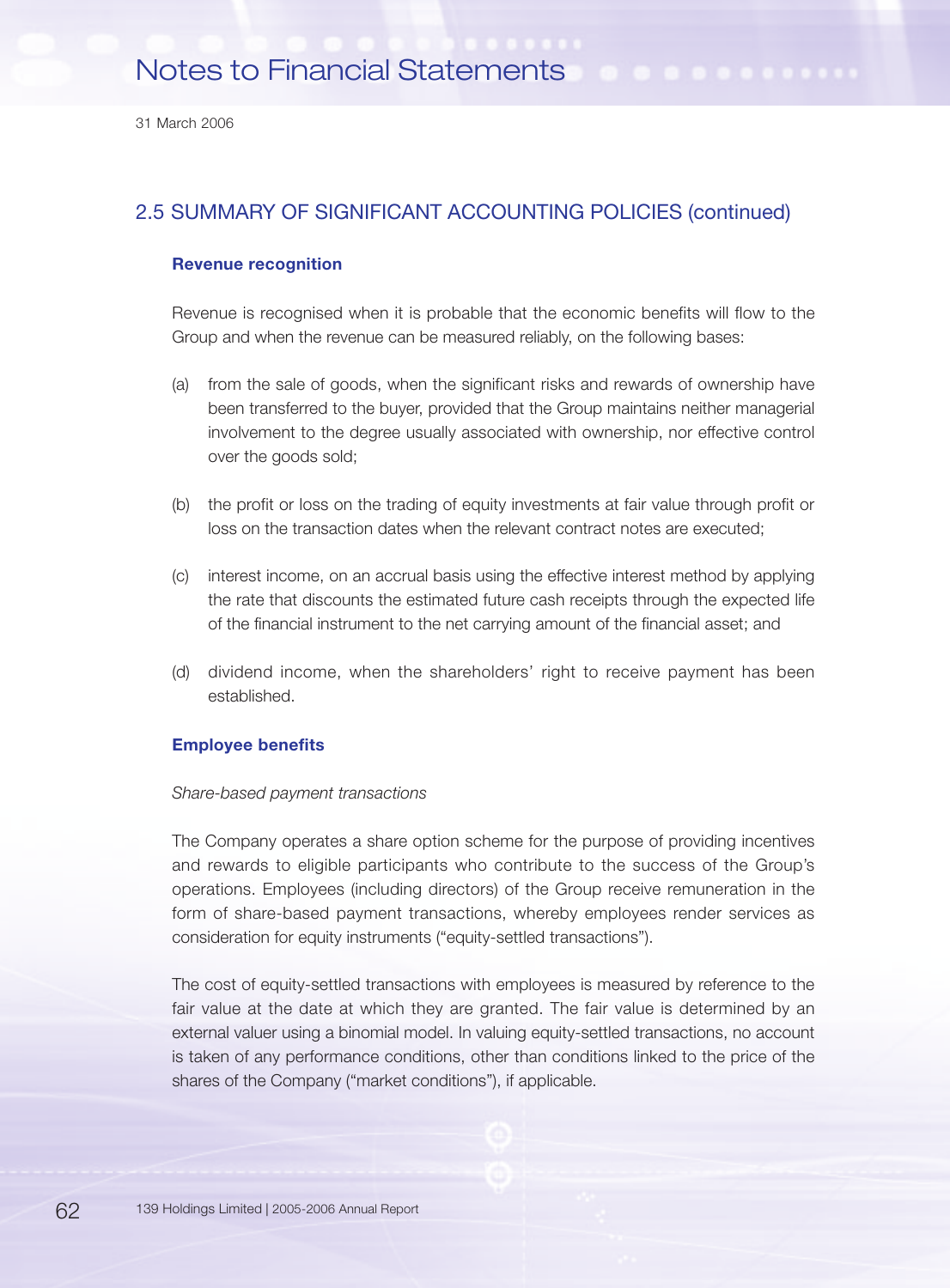#### **Employee benefits (continued)**

#### *Share-based payment transactions (continued)*

The cost of equity-settled transactions is recognised, together with a corresponding increase in equity, over the period in which the performance and/or service conditions are fulfilled, ending on the date on which the relevant employees become fully entitled to the award (the "vesting date"). The cumulative expense recognised for equity-settled transactions at each balance sheet date until the vesting date reflects the extent to which the vesting period has expired and the Group's best estimate of the number of equity instruments that will ultimately vest. The charge or credit to the income statement for a period represents the movement in the cumulative expense recognised as at the beginning and end of that period.

No expense is recognised for awards that do not ultimately vest, except for awards where vesting is conditional upon a market condition, which are treated as vesting irrespective of whether or not the market condition is satisfied, provided that all other performance conditions are satisfied.

Where the terms of an equity-settled award are modified, as a minimum an expense is recognised as if the terms had not been modified. In addition, an expense is recognised for any modification, which increases the total fair value of the share-based payment arrangement, or is otherwise beneficial to the employee as measured at the date of modification.

Where an equity-settled award is cancelled, it is treated as if it had vested on the date of cancellation, and any expense not yet recognised for the award is recognised immediately. However, if a new award is substituted for the cancelled award, and is designated as a replacement award on the date that it is granted, the cancelled and new awards are treated as if they were a modification of the original award, as described in the previous paragraph.

The dilutive effect of outstanding options is reflected as additional share dilution in the computation of earnings per share.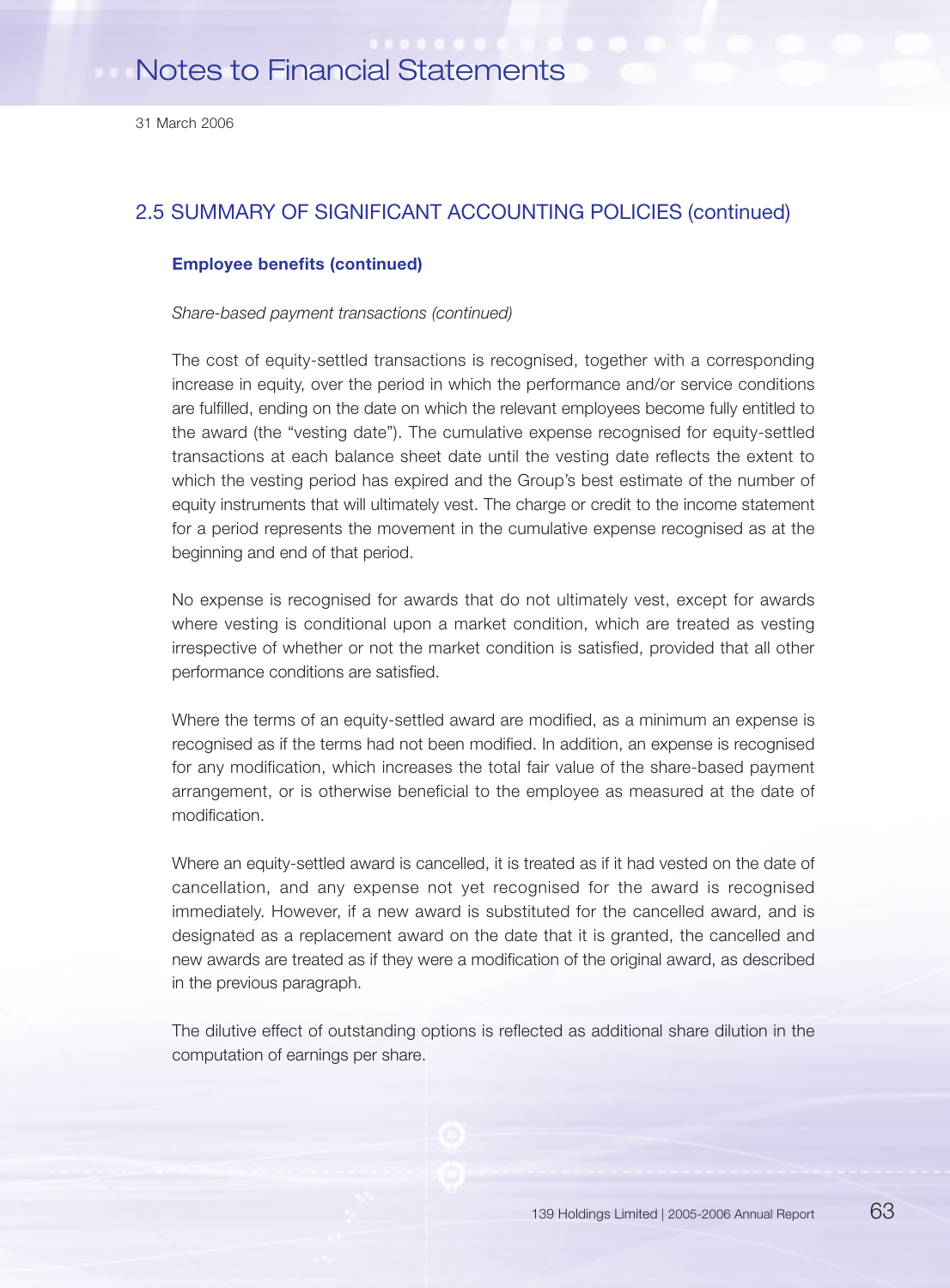#### **Employee benefits (continued)**

#### *Employment Ordinance long service payments*

Certain of the Group's employees have completed the required number of years of service to the Group in order to be eligible for long service payments under the Hong Kong Employment Ordinance in the event of the termination of their employment. The Group is liable to make such payments in the event that such a termination of employment meets the circumstances specified in the Employment Ordinance.

A provision is recognised in respect of the probable future long service payments expected to be made. The provision is based on the best estimate of the probable future payments which have been earned by the employees from their service to the Group to the balance sheet date.

#### *Retirement benefits schemes*

The Group operates a defined contribution Mandatory Provident Fund retirement benefits scheme (the "MPF Scheme") under the Mandatory Provident Fund Schemes Ordinance, for all of its employees. Contributions are made based on a percentage of the employees' basic salaries and are charged to the income statement as they become payable in accordance with the rules of the MPF Scheme. The assets of the MPF Scheme are held separately from those of the Group in an independently administered fund. The Group's employer contributions vest fully with the employees when contributed into the MPF Scheme, except for the Group's employer voluntary contributions, which are refunded to the Group when the employee leaves employment prior to the contributions vesting fully, in accordance with the rules of the MPF Scheme.

Pursuant to the relevant regulations of Mainland China, subsidiaries of the Company operating in Mainland China participate in a local municipal government retirement benefits scheme (the "Mainland Scheme") whereby the subsidiaries are required to contribute a percentage of the basic salaries of their employees to the Mainland Scheme to fund their retirement benefits obligations of all existing and future retired employees of the subsidiaries. The only obligation of the Group with respect to the Mainland Scheme is to pay the ongoing required contributions under the Mainland Scheme mentioned above. Contributions under the Mainland Scheme are changed to the income statement as incurred. There are no provisions under the Mainland Scheme whereby forfeited contributions may be used to reduce future contributions.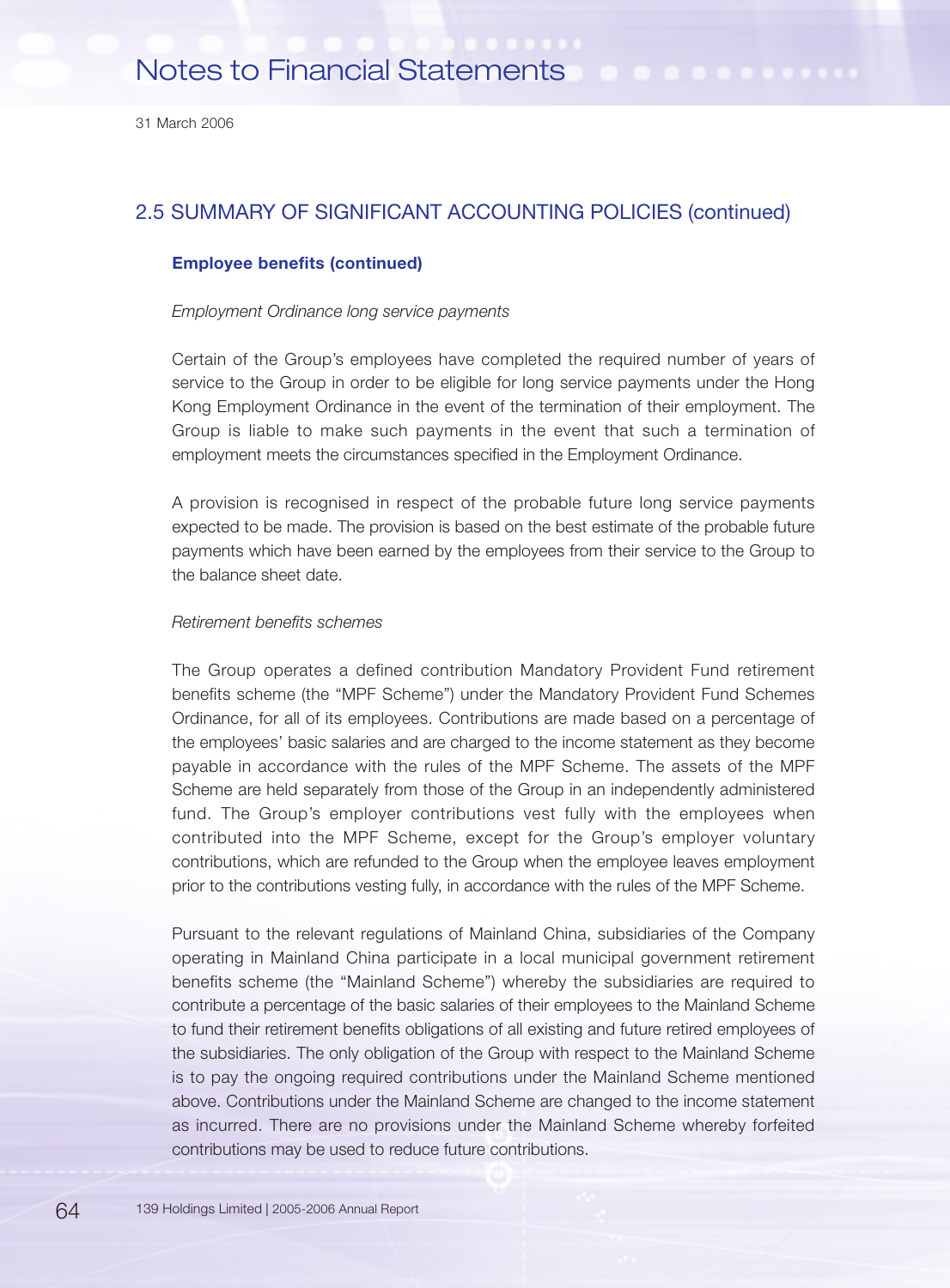# 2.5 SUMMARY OF SIGNIFICANT ACCOUNTING POLICIES (continued)

#### **Foreign currencies**

These financial statements are presented in Hong Kong dollars, which is the Company's functional and presentation currency. Each entity in the Group determines its own functional currency and items included in the financial statements of each entity are measured using that functional currency. Foreign currency transactions are initially recorded using the functional currency rates of exchange ruling at the date of the transactions. Monetary assets and liabilities denominated in foreign currencies are retranslated at the functional currency rates of exchange ruling at the balance sheet date. All differences are taken to profit or loss. Non-monetary items that are measured in terms of historical cost in a foreign currency are translated using the exchange rates at the dates of the initial transactions. Non-monetary items measured at fair value in a foreign currency are translated using the exchange rates at the date when the fair value was determined.

The functional currencies of certain overseas subsidiaries are currencies other than the Hong Kong dollar. As at the balance sheet date, the assets and liabilities of these entities are translated into the presentation currency of the Company at the exchange rates ruling at the balance sheet date and, their income statements are translated into Hong Kong dollars at the weighted average exchange rates for the year. The resulting exchange differences are included in the exchange fluctuation reserve. On disposal of a foreign entity, the deferred cumulative amount recognised in equity relating to that particular foreign operation is recognised in the income statement.

For the purpose of the consolidated cash flow statement, cash flows of overseas subsidiaries are translated into Hong Kong dollars at the exchange rates ruling at the dates of the cash flows. Frequently recurring cash flows of overseas subsidiaries which arise throughout the year are translated into Hong Kong dollars at the weighted average exchange rates for the year.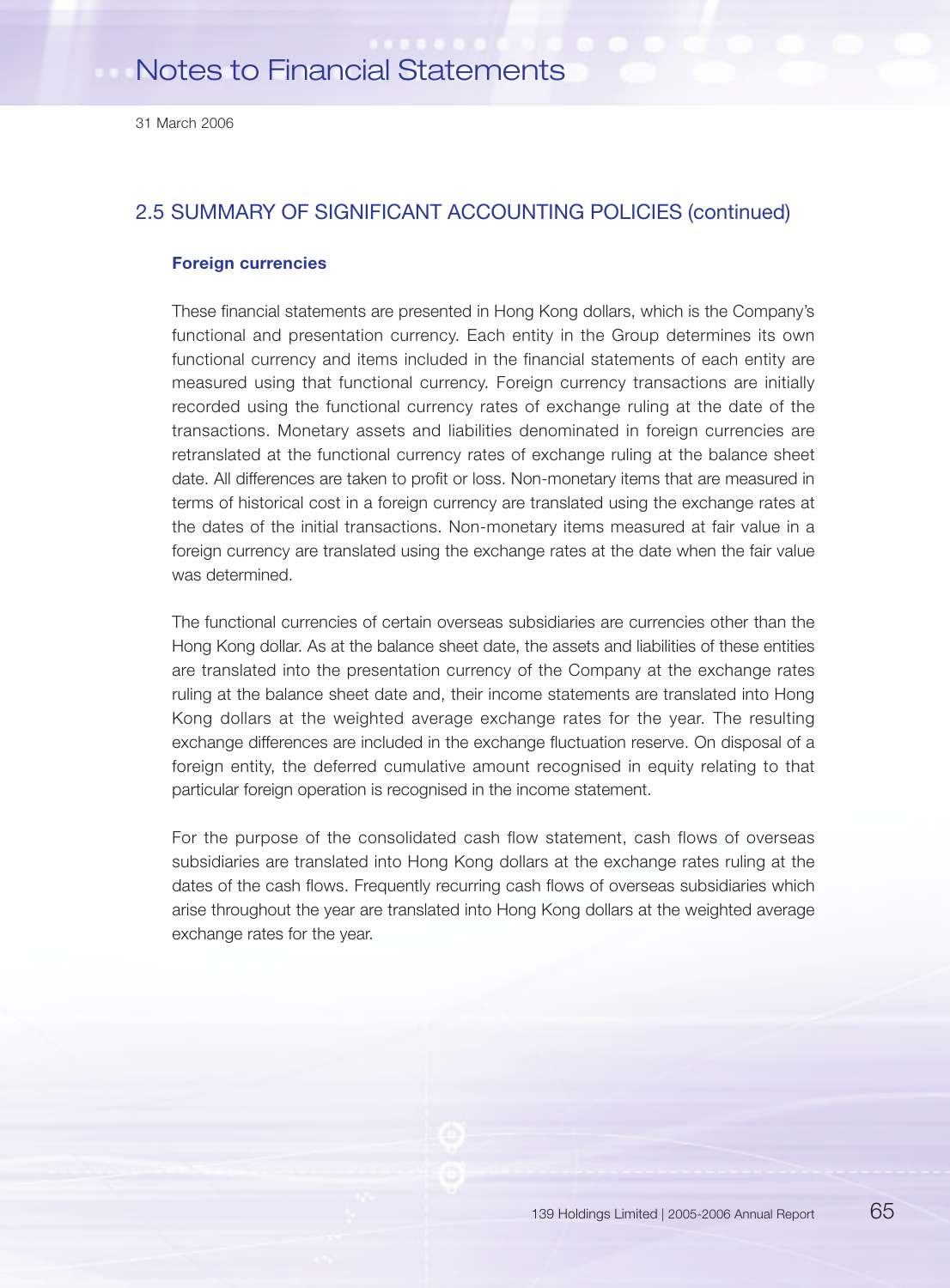# 3. SIGNIFICANT ACCOUNTING JUDGEMENTS AND ESTIMATES

#### **Judgements**

In the process of applying the Group's accounting policies, management has made the following judgements, apart from those involving estimations, which have the most significant effect on the amounts recognised in the financial statements:

#### *Impairment of assets*

In determining whether an asset is impaired or the event previously causing the impairment no longer exists, the Group has to exercise judgement in the area of asset impairment, particularly in assessing: (1) whether an event has occurred that may affect the asset value or such event affecting the asset value has not been in existence; (2) whether the carrying value of an asset can be supported by the net present value of future cash flows which are estimated based upon the continued use of the asset or derecognition; and (3) the appropriate key assumptions to be applied in preparing cash flow projections including whether these cash flow projections are discounted using an appropriate rate. Changing the assumptions selected by management to determine the level of impairment, including the discount rate or the growth rate assumptions in the cash flow projections, could materially affect the net present value used in the impairment test.

#### *Income tax*

Deferred tax is provided using the liability method, on all temporary differences at the balance sheet date between the tax bases of assets and liabilities and their carrying amounts for financial reporting purposes.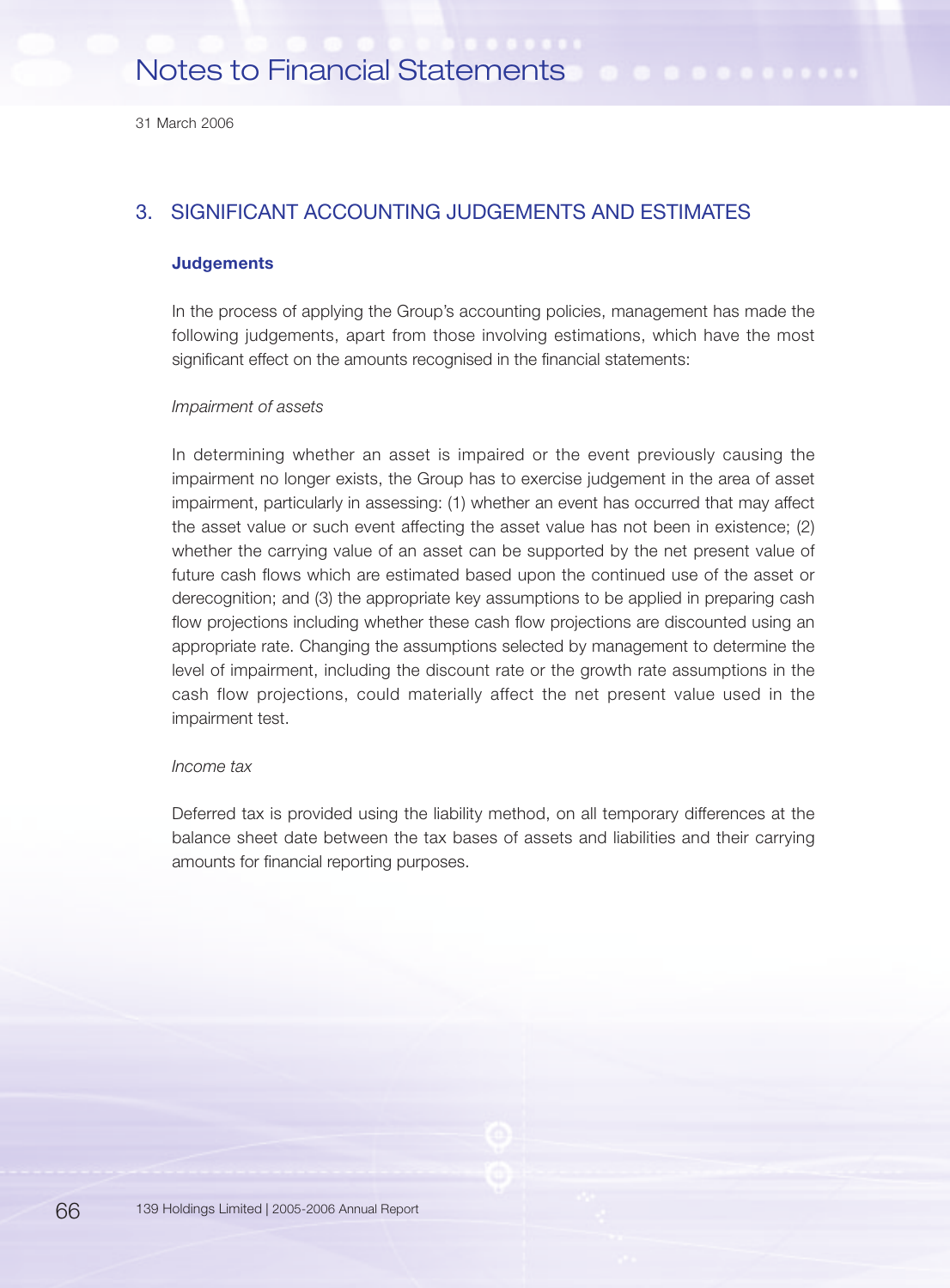# Notes to Financial Statements

# 3. SIGNIFICANT ACCOUNTING JUDGEMENTS AND ESTIMATES (continued)

#### *Income tax (continued)*

Deferred tax assets are recognised for unused tax losses carried forward to the extent that it is probable (i.e., more likely than not) that future taxable profits will be available against which the unused tax losses can be utilised, based on all available evidence. Recognition primarily involves judgement regarding the future performance of the particular legal entity or tax group in which the deferred tax asset has been recognised. A variety of other factors are also evaluated in considering whether there is convincing evidence that it is probable that some portion or all of the deferred tax assets will ultimately be realised, such as the existence of taxable temporary differences, tax planning strategies and the periods in which estimated tax losses can be utilised. The carrying amount of deferred tax assets and related financial models and budgets are reviewed at each balance sheet date and to the extent that there is insufficient convincing evidence that sufficient taxable profits will be available within the utilisation periods to allow utilisation of the carried forward tax losses, the asset balance will be reduced and charged to the income statement.

#### **Estimation uncertainty**

The key assumptions concerning the future and other key sources of estimation uncertainty at the balance sheet date, that have a significant risk of causing a material adjustment to the carrying amounts of assets and liabilities within the next financial year are discussed below.

#### *Impairment test of assets*

The Group determines whether an asset is impaired at least on an annual basis. This requires an estimation of the value in use of the asset. Estimating the value in use requires the Group to make an estimate of the expected future cash flows from the assets and also to choose a suitable discount rate in order to calculate the present value of those cash flows.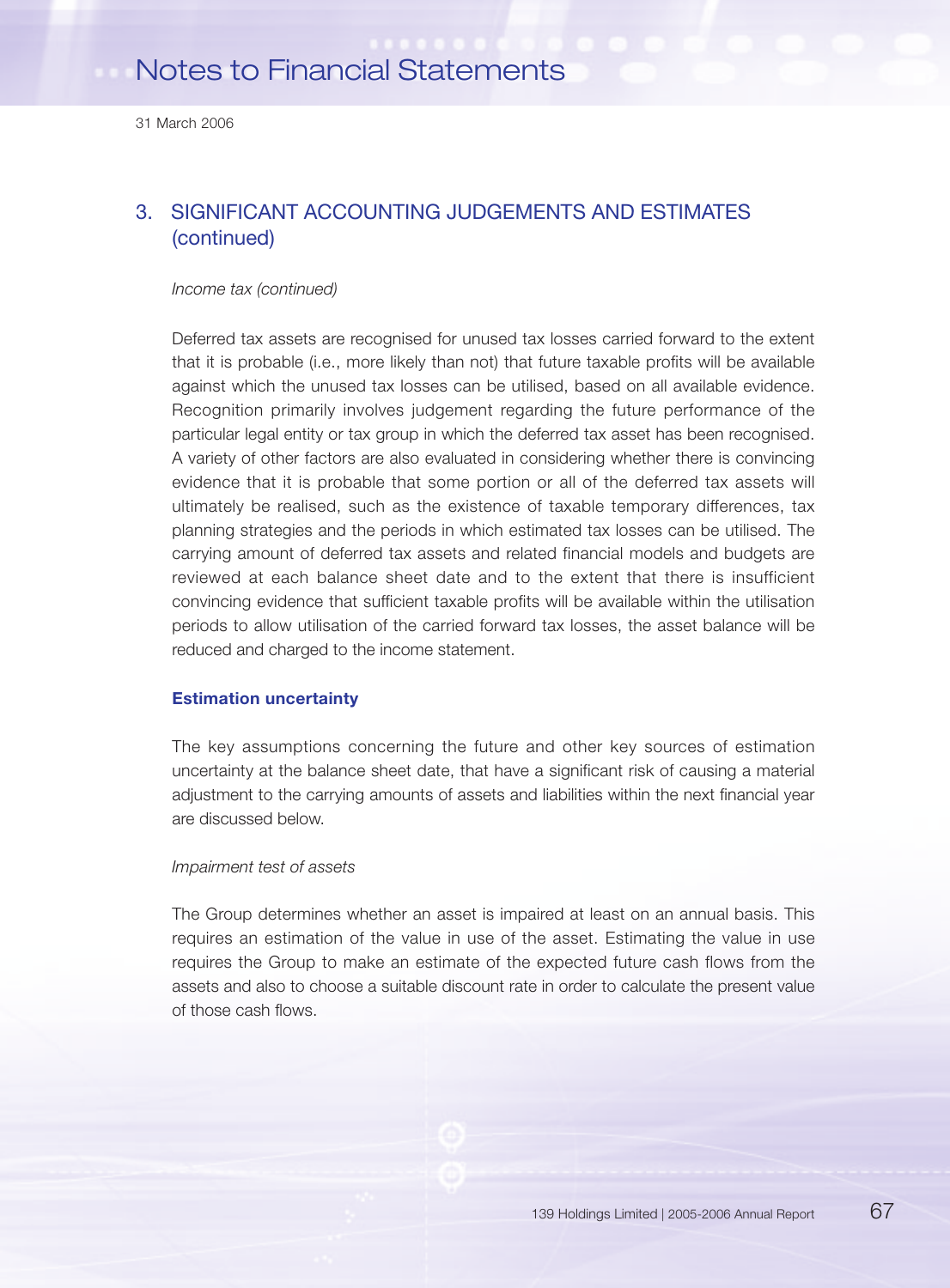### 4. SEGMENT INFORMATION

Segment information is presented by way of two segment formats: (i) on a primary segment reporting basis, by business segment; and (ii) on a secondary segment reporting basis, by geographical segment.

The Group's operating businesses are structured and managed separately according to the nature of their operations and the products and services they provide. Each of the Group's business segments represents a strategic business unit that offers products and services which are subject to risks and returns that are different from those of the other business segments. Summary details of the business segments are as follows:

- (a) the electronic products segment trades electronic products;
- (b) the treasury investment segment comprises securities investment and trading; and
- (c) the corporate and others segment comprises corporate income and expenses items.

In determining the Group's geographical segments, revenues are attributed to the segments based on the location of the customers, and assets are attributed to the segments based on the location of the assets.

There are no intersegment sales and transfers between the business segments.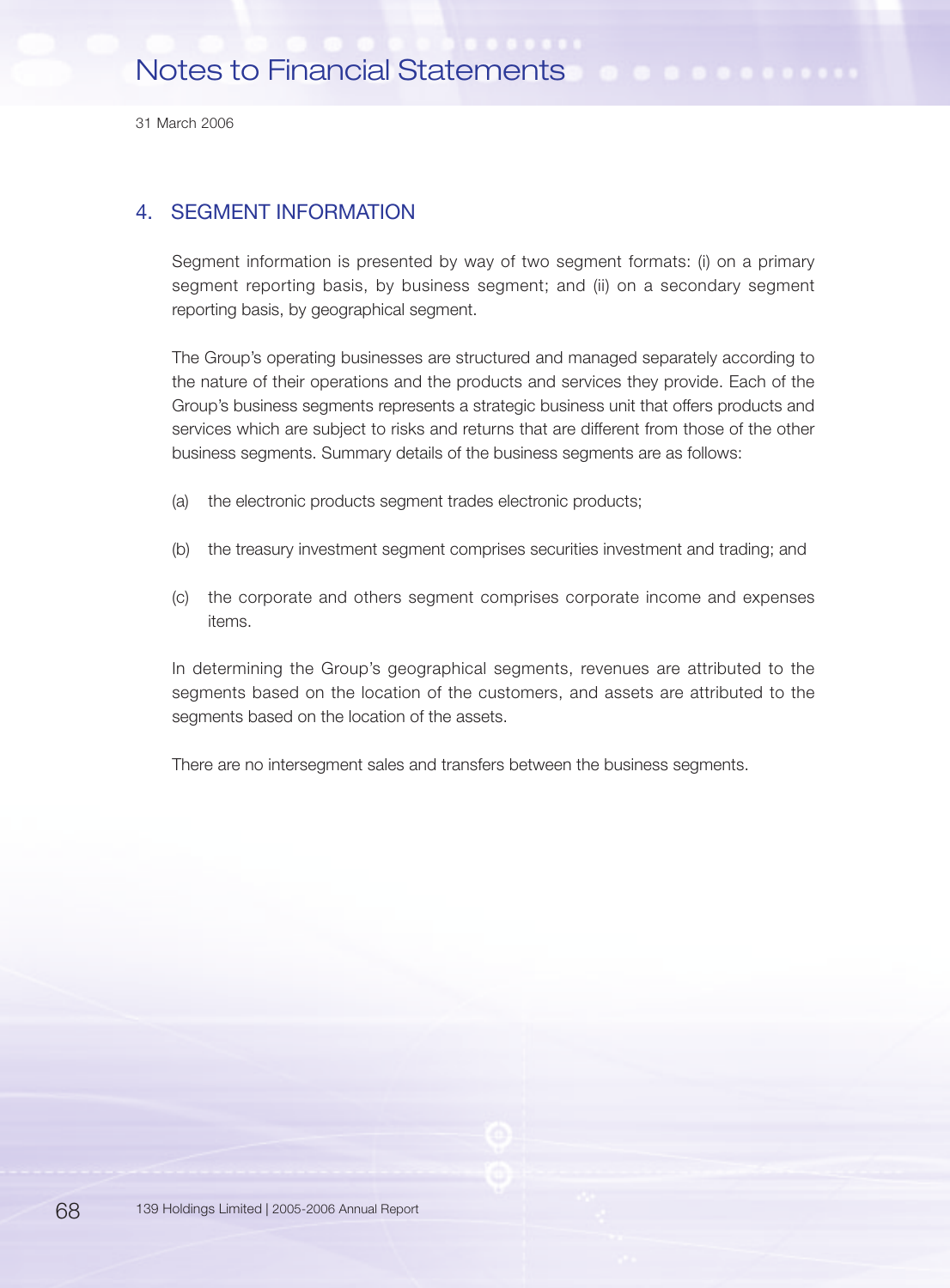# 4. SEGMENT INFORMATION (continued)

#### **(a) Business segments**

The following tables present revenue, profit/(loss) and certain asset, liability and expenditure information for the Group's business segments for the years ended 31 March 2006 and 2005.

### **Group**

|                                                                                          | <b>Electronic products</b><br>2006<br><b>HK\$'000</b> | 2005<br>HK\$'000         | <b>Treasury investment</b><br>2006<br><b>HK\$'000</b> | 2005<br>HK\$'000 | 2006<br><b>HK\$'000</b> | <b>Corporate and others</b><br>2005<br>HK\$'000 | 2006<br><b>HK\$'000</b> | <b>Consolidated</b><br>2005<br>HK\$'000 |
|------------------------------------------------------------------------------------------|-------------------------------------------------------|--------------------------|-------------------------------------------------------|------------------|-------------------------|-------------------------------------------------|-------------------------|-----------------------------------------|
| Segment revenue:<br>Sales to external<br>customers                                       | 29,216                                                | 7,794                    |                                                       |                  |                         |                                                 | 29,216                  | 7,794                                   |
| Gains/(losses) from<br>treasury investment                                               |                                                       | $\overline{\phantom{0}}$ | (18, 893)                                             | 32,064           |                         |                                                 | (18, 893)               | 32,064                                  |
| Total                                                                                    | 29,216                                                | 7,794                    | (18, 893)                                             | 32,064           |                         | $\overline{a}$                                  | 10,323                  | 39,858                                  |
| <b>Segment results</b>                                                                   | (2,916)                                               | (15, 721)                | (35,687)                                              | 50,581           | (9,035)                 | (9, 392)                                        | (47, 638)               | 25,468                                  |
| Interest income, gains and<br>unallocated gains<br>Unallocated expenses<br>Finance costs |                                                       |                          |                                                       |                  |                         |                                                 | 3,109<br>(992)<br>(961) | 696<br>(889)<br>(150)                   |
| Profit/(loss) before tax<br>Tax                                                          |                                                       |                          |                                                       |                  |                         |                                                 | (46, 482)               | 25,125                                  |
| Profit/(loss) for the year                                                               |                                                       |                          |                                                       |                  |                         |                                                 | (46, 482)               | 25,125                                  |
| <b>Assets and liabilities</b><br>Segment assets<br>Unallocated assets                    | 12,835                                                | 648                      | 338,687                                               | 204,465          | 1,224                   | 65,294                                          | 352,746<br>19,175       | 270,407<br>54,596                       |
| Total assets                                                                             |                                                       |                          |                                                       |                  |                         |                                                 | 371,921                 | 325,003                                 |
| Segment liabilities<br>Unallocated liabilities                                           | 5,447                                                 | 4,975                    | 120                                                   |                  | 2,301                   | 3,210                                           | 7,868<br>6,533          | 8,185<br>908                            |
| <b>Total liabilities</b>                                                                 |                                                       |                          |                                                       |                  |                         |                                                 | 14,401                  | 9,093                                   |
| Other segment information:<br>Depreciation<br>Unallocated depreciation                   | 20                                                    | 4,378                    |                                                       |                  | 120                     | 132                                             | 140<br>3                | 4,510<br>3                              |
|                                                                                          |                                                       |                          |                                                       |                  |                         |                                                 | 143                     | 4,513                                   |
| Impairment losses recognised<br>in the income statement                                  |                                                       | 3,777                    |                                                       |                  |                         |                                                 |                         | 3,777                                   |
| Other non-cash expenses                                                                  |                                                       | 2,821                    |                                                       |                  |                         |                                                 |                         | 2,821                                   |
| Capital expenditure                                                                      |                                                       | 160                      |                                                       |                  | 375                     | 39                                              | 375                     | 199                                     |
|                                                                                          |                                                       |                          |                                                       |                  |                         |                                                 |                         |                                         |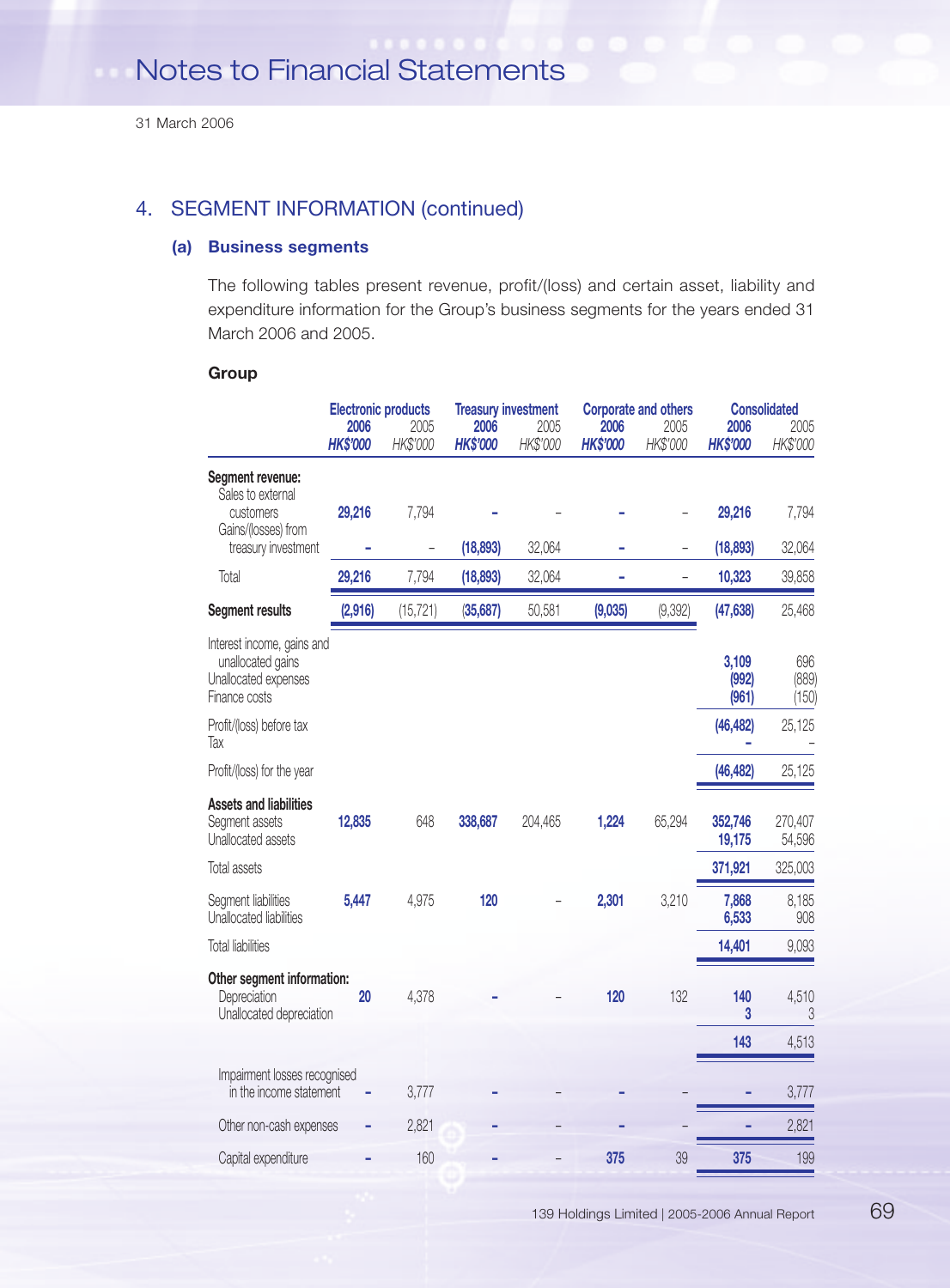# 4. SEGMENT INFORMATION (continued)

#### **(b) Geographical segments**

The following table presents revenue and certain asset and expenditure information for the Group's geographical segments for the years ended 31 March 2006 and 2005.

|                            | People's                 |                       |                 | <b>United States of</b> |                     |          |
|----------------------------|--------------------------|-----------------------|-----------------|-------------------------|---------------------|----------|
|                            | <b>Republic of China</b> |                       |                 | <b>America and</b>      |                     |          |
|                            |                          | (including Hong Kong) |                 | <b>Europe</b>           | <b>Consolidated</b> |          |
|                            | 2006                     | 2005                  | 2006            | 2005                    | 2006                | 2005     |
|                            | <b>HK\$'000</b>          | HK\$'000              | <b>HK\$'000</b> | HK\$'000                | <b>HK\$'000</b>     | HK\$'000 |
| Segment revenue:           |                          |                       |                 |                         |                     |          |
| Electronic products        | 27,315                   |                       | 1,901           | 7,794                   | 29,216              | 7,794    |
| Treasury investment        | (18, 893)                | 32,064                |                 |                         | (18, 893)           | 32,064   |
|                            | 8,422                    | 32,064                | 1,901           | 7,794                   | 10,323              | 39,858   |
| Other segment information: |                          |                       |                 |                         |                     |          |
| Segment assets             | 371,921                  | 325,003               |                 |                         | 371,921             | 325,003  |
| Capital expenditure        | 375                      | 199                   |                 |                         | 375                 | 199      |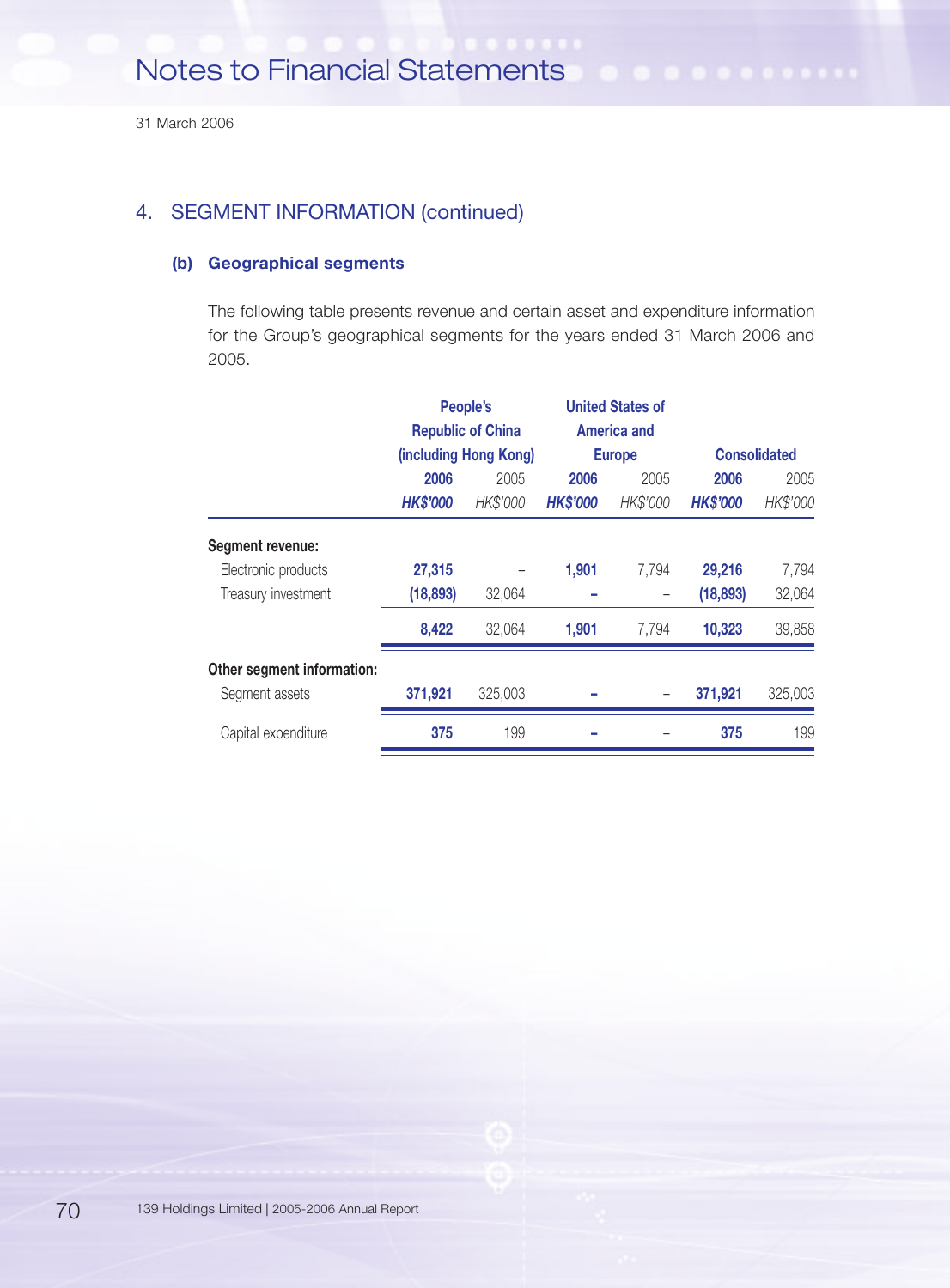# 5. REVENUE, OTHER INCOME AND GAINS

Revenue, which is also the Group's turnover, represents the aggregate of the net invoiced value of goods sold, after allowances for returns and trade discounts, and gains/(losses) on disposal of trading securities, dividend income arising from listed investments and interest income from convertible notes during the year.

An analysis of revenue, other income and gains is as follows:

|                                                            | 2006            | 2005     |
|------------------------------------------------------------|-----------------|----------|
|                                                            | <b>HK\$'000</b> | HK\$'000 |
| <b>Revenue</b>                                             |                 |          |
| Sale of goods                                              | 29,216          | 7,794    |
| Gains/(losses) on disposal of equity investments at        |                 |          |
| fair value through profit or loss/other securities         | (24,066)        | 28,220   |
| Dividend income from listed securities                     | 4,289           | 3,655    |
| Interest income from convertible notes                     | 884             | 189      |
|                                                            | 10,323          | 39,858   |
| Other income and gains                                     |                 |          |
| Bank interest income                                       | 1,931           | 167      |
| Gain on disposal of subsidiaries (note 29)                 | 1,173           |          |
| Gain on disposal of items of property, plant and equipment | 109             |          |
| Others                                                     | 33              | 531      |
|                                                            | 3,246           | 698      |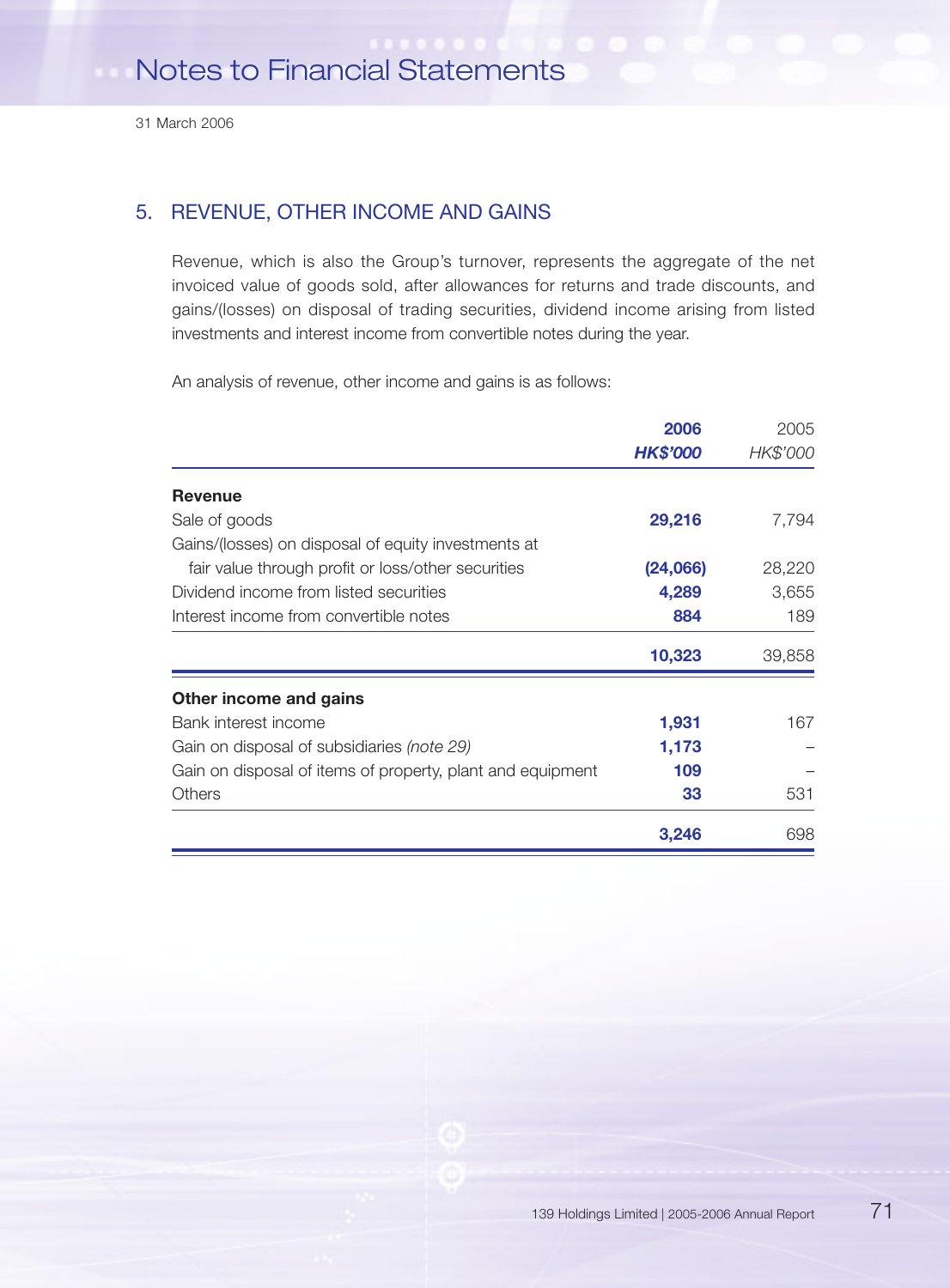# 6. PROFIT/(LOSS) BEFORE TAX

The Group's profit/(loss) before tax is arrived at after charging/(crediting):

|                                                                            |              | 2006            | 2005     |
|----------------------------------------------------------------------------|--------------|-----------------|----------|
|                                                                            | <b>Notes</b> | <b>HK\$'000</b> | HK\$'000 |
| Cost of inventories sold                                                   |              | 29,945          | 9,361    |
| Depreciation                                                               | 13           | 143             | 4,513    |
| Provision for impairment of items of                                       |              |                 |          |
| property, plant and equipment**                                            | 13           |                 | 3,777    |
| Provision/(write-back of provision) for inventories*                       |              | (1,232)         | 2,707    |
| Employee benefit expenses (including directors'<br>remuneration (note 8):* |              |                 |          |
| Wages and salaries                                                         |              | 7,190           | 10,245   |
| Retirement benefits scheme contributions***                                |              | 343             | 375      |
|                                                                            |              | 7,533           | 10,620   |
| Minimum lease payments                                                     |              |                 |          |
| under operating leases in respect of buildings                             |              | 1,566           | 1,461    |
| Auditors' remuneration                                                     |              | 790             | 690      |
| Foreign exchange differences, net                                          |              | 4               | 114      |

The employee benefit expenses of HK\$87,000 (2005: HK\$128,000) and the write-back of provision for inventories of HK\$1,232,000 (2005: provision for inventories of HK\$2,707,000) are included in "Cost of electronic products sold" on the face of the income statement.

\*\* The provision for impairment of items of property, plant and equipment is included in "Other operating expenses" on the face of the income statement.

\*\*\* At 31 March 2006, the Group had no forfeited contributions available to reduce its contributions to the retirement benefits scheme in future years (2005: Nil).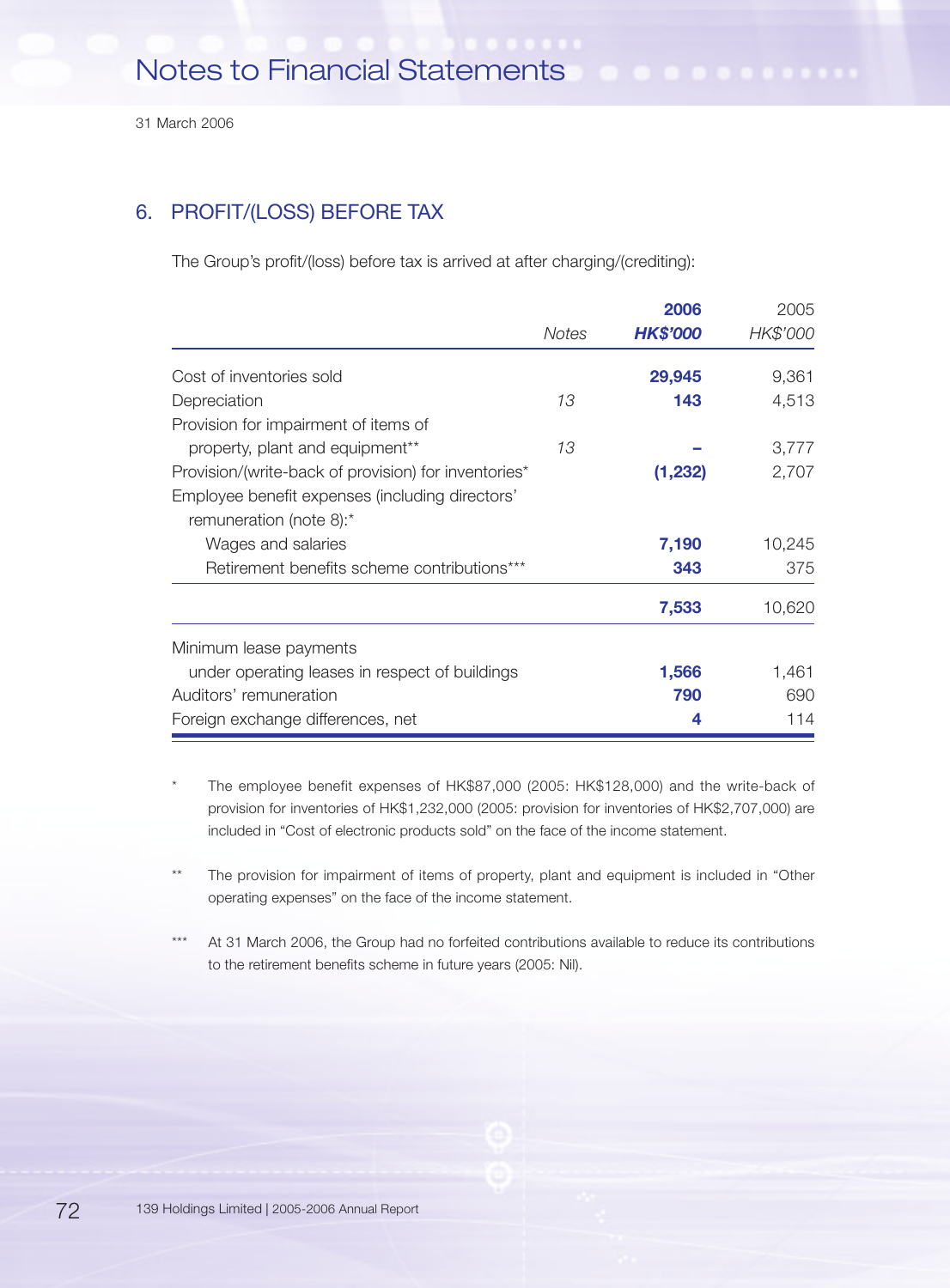## 7. FINANCE COSTS

|                                              | <b>Group</b>    |          |
|----------------------------------------------|-----------------|----------|
|                                              | 2006            | 2005     |
|                                              | <b>HK\$'000</b> | HK\$'000 |
| Interest on bank overdrafts wholly repayable |                 |          |
| within five years                            | 1               | 150.     |
| Interest on other loans                      | 949             |          |
| Interest on finance lease                    | 11              |          |
|                                              | 961             | 150      |

## 8. DIRECTORS' REMUNERATION

Directors' remuneration for the year, disclosed pursuant to the Listing Rules and Section 161 of the Companies Ordinance, is as follows:

|                                           | <b>Group</b>    |          |
|-------------------------------------------|-----------------|----------|
|                                           | 2006            | 2005     |
|                                           | <b>HK\$'000</b> | HK\$'000 |
| Fees                                      | 400             | 400      |
| Other emoluments of executive directors:  |                 |          |
| Salaries, allowances and benefits in kind | 2,665           | 4,031    |
| Pension scheme contributions              | 133             | 160      |
|                                           | 2,798           | 4,191    |
|                                           | 3,198           | 4,591    |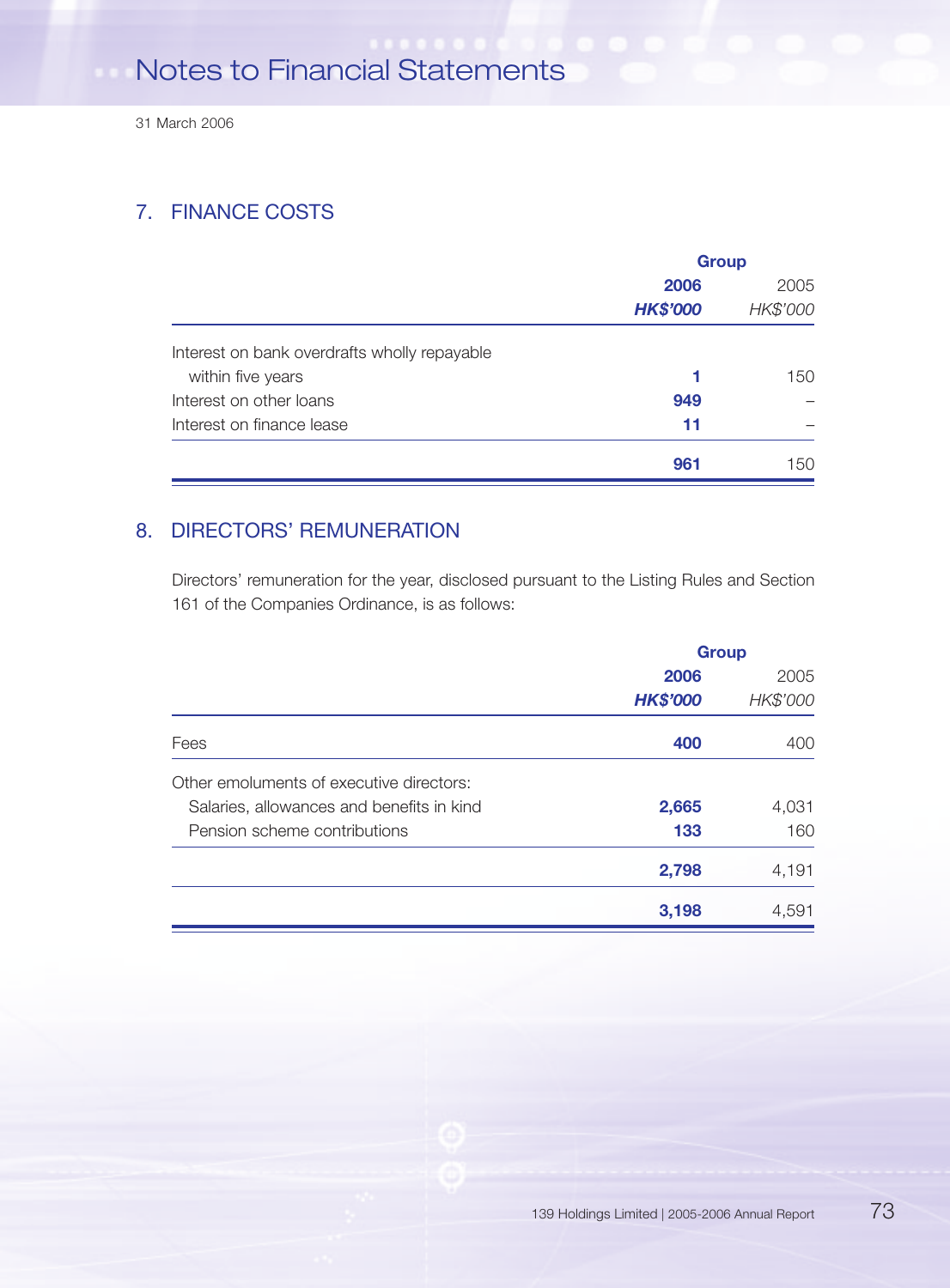## 8. DIRECTORS' REMUNERATION (continued)

### **(a) Independent non-executive directors**

The fees paid to independent non-executive directors during the year were as follows:

|                            | 2006            | 2005     |
|----------------------------|-----------------|----------|
|                            | <b>HK\$'000</b> | HK\$'000 |
| Mr. Li Chi Ming            | 150             | 150      |
| Mr. Tung Tat Chiu, Michael | 150             | 150      |
| Mr. Wan Ngar Yin, David    | 100             | 100      |
|                            | 400             | 400      |

There were no other emoluments payable to the independent non-executive directors during the year (2005: Nil).

#### **(b) Executive directors**

|                      |                 | Salaries,       |                      |                 |
|----------------------|-----------------|-----------------|----------------------|-----------------|
|                      |                 | allowances      | <b>Pension</b>       |                 |
|                      |                 | and benefits    | scheme               | <b>Total</b>    |
|                      | <b>Fees</b>     | in kind         | <b>contributions</b> | remuneration    |
|                      | <b>HK\$'000</b> | <b>HK\$'000</b> | <b>HK\$'000</b>      | <b>HK\$'000</b> |
| 2006                 |                 |                 |                      |                 |
| Executive directors: |                 |                 |                      |                 |
| Mr. Wong Howard      |                 | 1,040           | 52                   | 1,092           |
| Mr. Wong Yat Fai     |                 | 975             | 49                   | 1,024           |
| Mr. Wu Qing          |                 | 650             | 32                   | 682             |
|                      |                 | 2,665           | 133                  | 2,798           |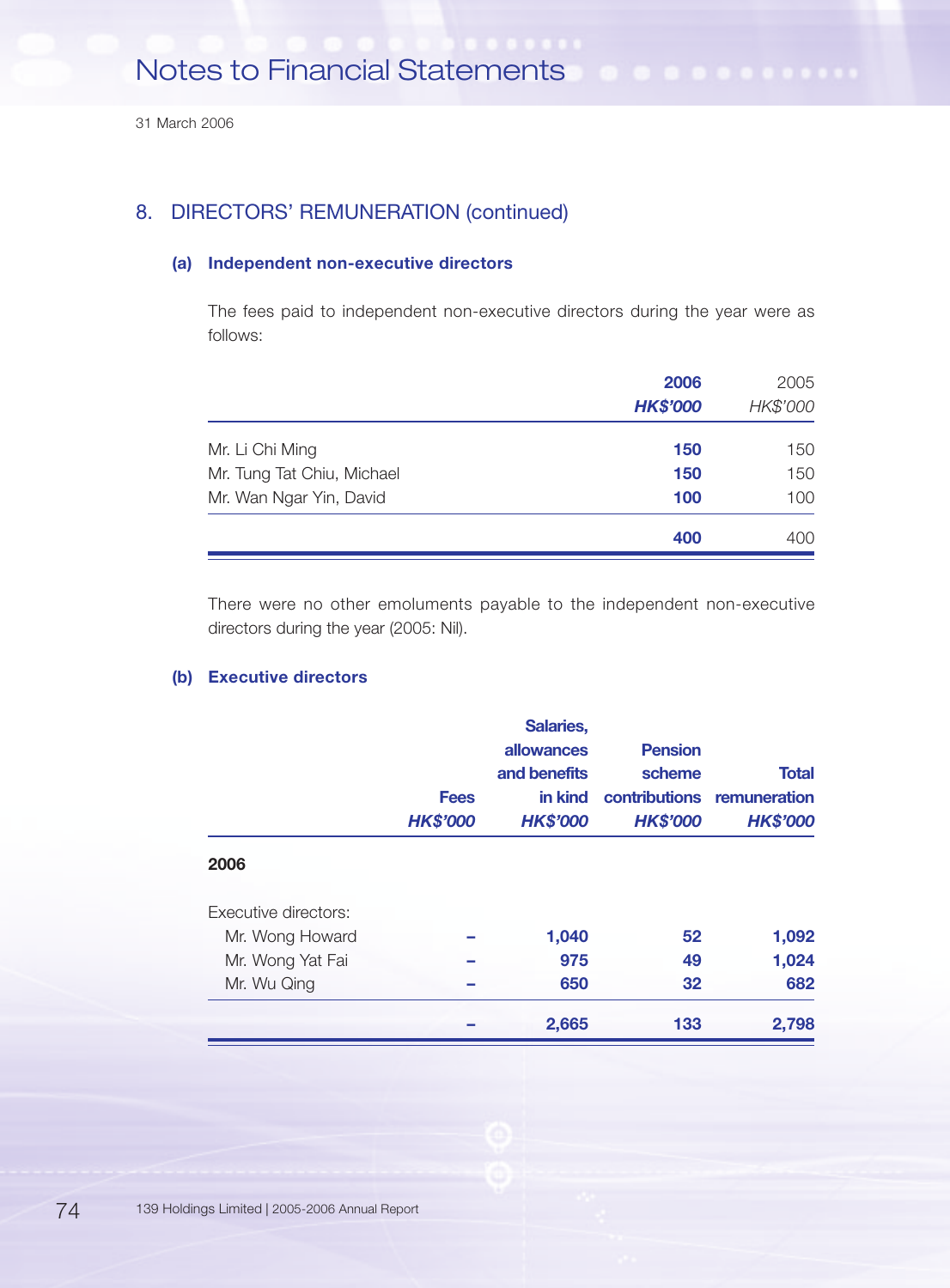## 8. DIRECTORS' REMUNERATION (continued)

### **(b) Executive directors (continued)**

|                          |          | Salaries,    |               |              |
|--------------------------|----------|--------------|---------------|--------------|
|                          |          | allowances   | Pension       |              |
|                          |          | and benefits | scheme        | Total        |
|                          | Fees     | in kind      | contributions | remuneration |
|                          | HK\$'000 | HK\$'000     | HK\$'000      | HK\$'000     |
| 2005                     |          |              |               |              |
| Executive directors:     |          |              |               |              |
| Mr. Wong Howard          |          | 1,866        | 52            | 1,918        |
| Mr. Wong Yat Fai         |          | 975          | 49            | 1,024        |
| Mr. Wu Qing              |          | 650          | 33            | 683          |
| Ms. Lo Ki Yan, Karen     |          | 540          | 26            | 566          |
| Mr. Chan Chun Tung, John |          |              |               |              |
|                          |          | 4,031        | 160           | 4,191        |

There was no arrangement under which a director waived or agreed to waive any remuneration during the year.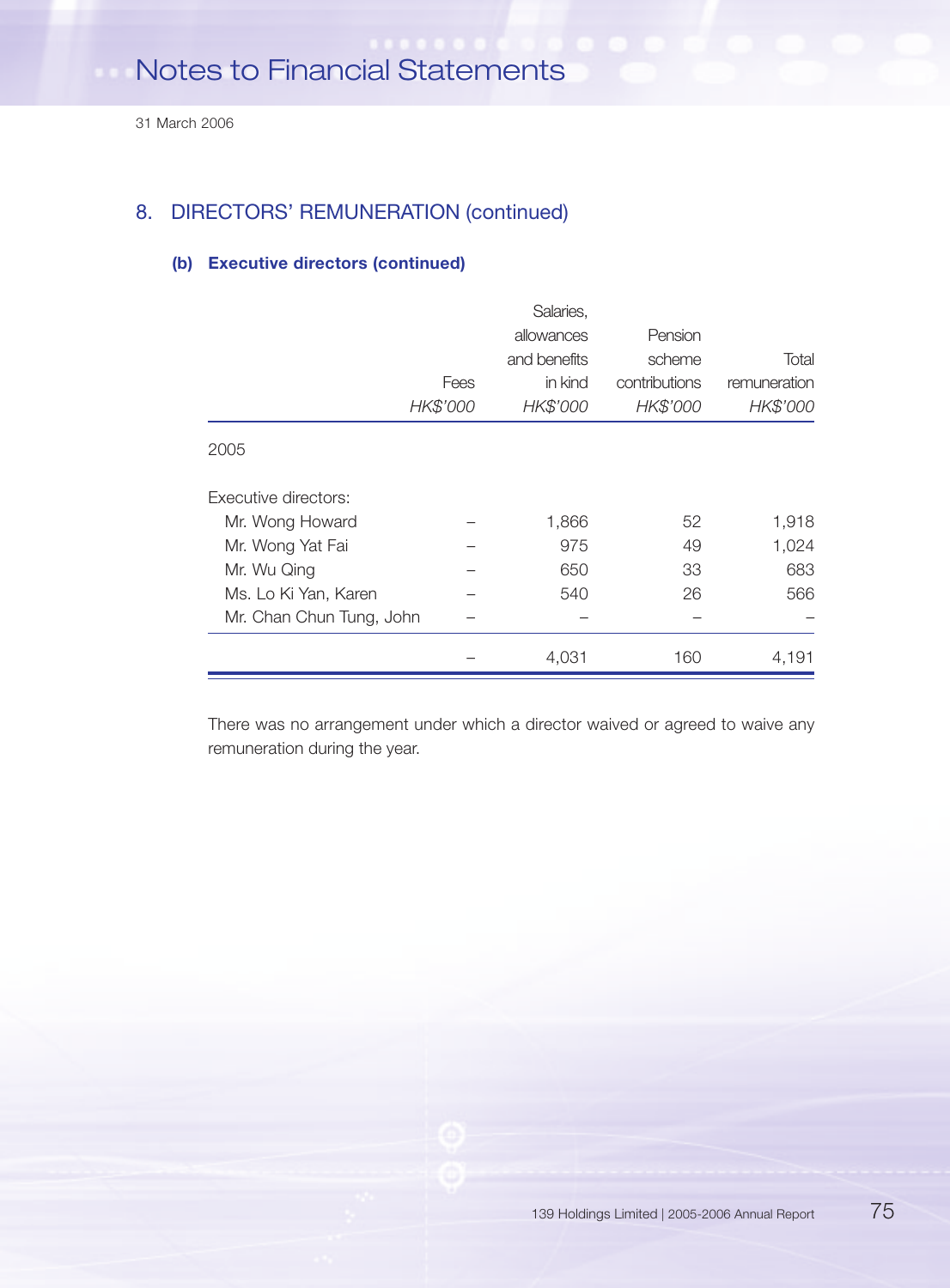### 9. FIVE HIGHEST PAID EMPLOYEES

The five highest paid employees during the year included three (2005: four) directors, details of whose remuneration are set out in note 8 above. Details of the remuneration of the remaining two (2005: one) non-director, highest paid employees for the year are as follows:

|                                           | <b>Group</b>    |          |
|-------------------------------------------|-----------------|----------|
|                                           | 2006            | 2005     |
|                                           | <b>HK\$'000</b> | HK\$'000 |
| Salaries, allowances and benefits in kind | 1,021           | 650      |
| Performance related bonuses               | 25              |          |
| Pension scheme contributions              | 53              | 33       |
|                                           | 1,099           | 683      |

The number of non-director, highest paid employees whose remuneration fell within the following band is as follows:

|                      |      | <b>Number of employees</b> |  |
|----------------------|------|----------------------------|--|
|                      | 2006 | 2005                       |  |
| Nil to HK\$1,000,000 |      |                            |  |

## 10. TAX

No provision for Hong Kong profits tax has been made as the Group had no assessable profits during the year (2005: Nil). No provision for Mainland China corporate income tax has been made as the Group did not generate any assessable profits in Mainland China during the year (2005: Nil).

A reconciliation of the tax applicable to profit/(loss) before tax using the statutory rates in Hong Kong of 17.5% (2005: 17.5%) and Mainland China of 33% (2005: 33%) in which the Company and the majority of its subsidiaries are domiciled to the effective tax rates is as follows: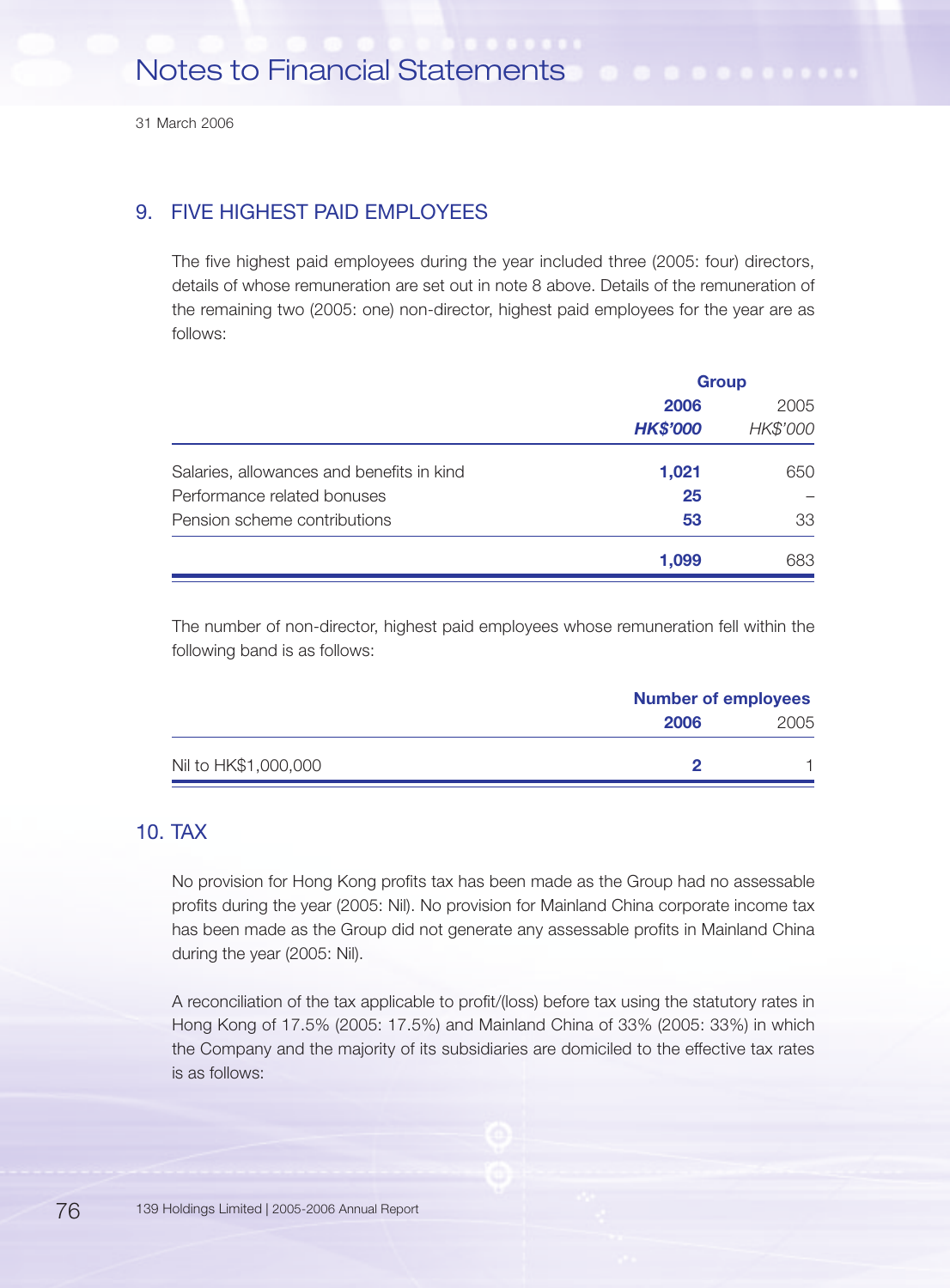# 10. TAX (continued)

### **Group – 2006**

|                                        | <b>Hong Kong</b><br><b>HK\$'000</b> | <b>Mainland</b><br><b>China</b><br><b>HK\$'000</b> | Total<br><b>HK\$'000</b> |
|----------------------------------------|-------------------------------------|----------------------------------------------------|--------------------------|
| Profit/(loss) before tax               | (46, 212)                           | (270)                                              | (46, 482)                |
| Tax at the applicable tax rates        | 8,087                               | 89                                                 | 8,176                    |
| Lower tax rate for specific            |                                     |                                                    |                          |
| provinces or local authority           |                                     | (4)                                                | (4)                      |
| Income not subject to tax              | 1,092                               |                                                    | 1,092                    |
| Expenses not deductible for tax        | (1, 113)                            |                                                    | (1, 113)                 |
| Tax losses for the year not recognised | (8,066)                             | (85)                                               | (8, 151)                 |
| Tax credit/(charge)                    |                                     |                                                    |                          |

### **Group – 2005**

|                                        | Hong Kong<br>HK\$'000 | Mainland<br>China<br>HK\$'000 | Total<br>HK\$'000 |
|----------------------------------------|-----------------------|-------------------------------|-------------------|
| Profit/(loss) before tax               | 37,350                | (12, 225)                     | 25,125            |
| Tax at the applicable tax rates        | (6,536)               | 4,034                         | (2,502)           |
| Lower tax rate for specific            |                       |                               |                   |
| provinces or local authority           |                       | (716)                         | (716)             |
| Income not subject to tax              | 660                   |                               | 660               |
| Expenses not deductible for tax        | (176)                 |                               | (176)             |
| Tax losses utilised                    | 8,850                 |                               | 8,850             |
| Tax losses for the year not recognised | (2,798)               | (3,318)                       | (6, 116)          |
| Tax credit/(charge)                    |                       |                               |                   |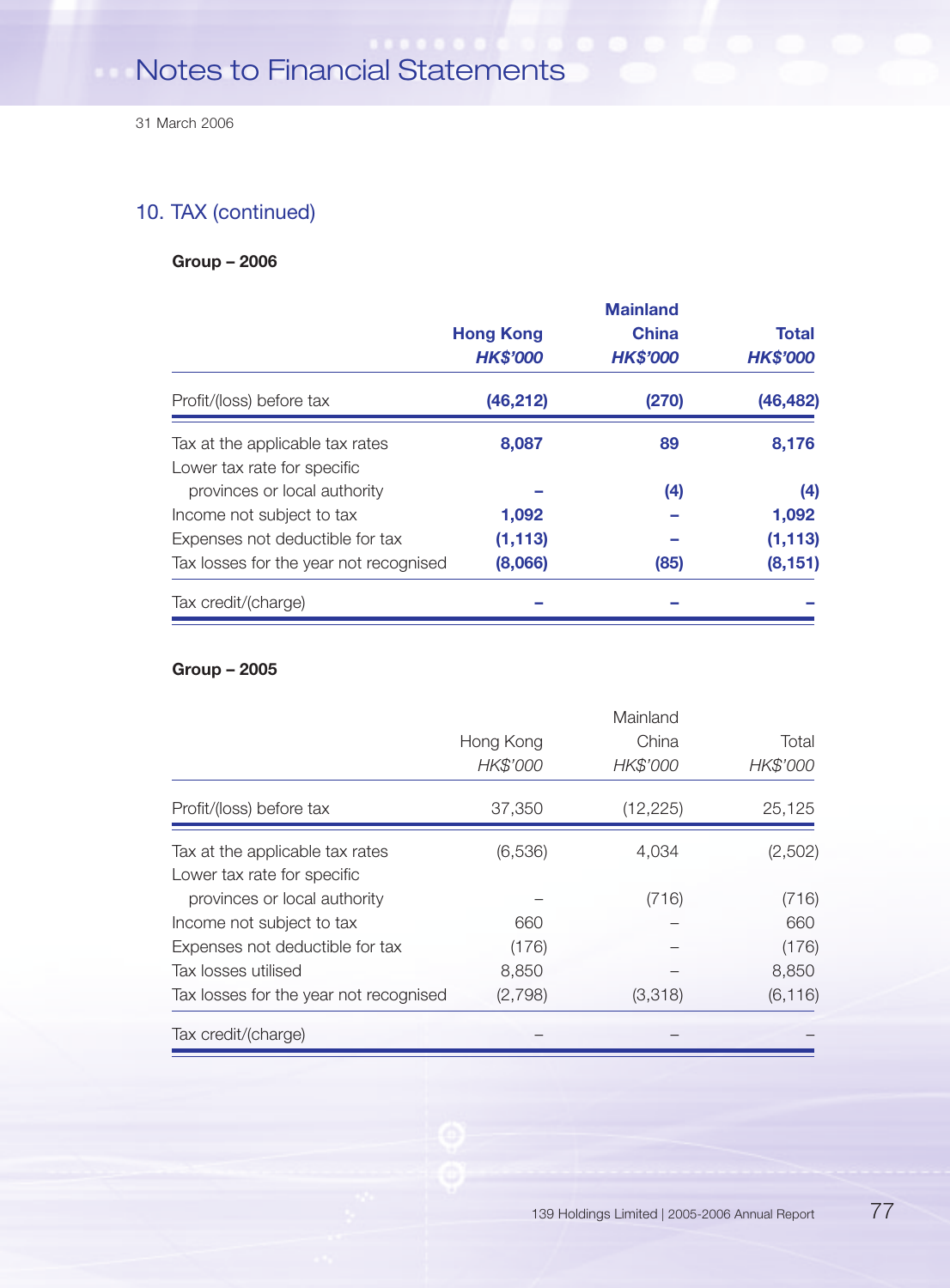## 11. NET PROFIT/(LOSS) FROM ORDINARY ACTIVITIES ATTRIBUTABLE TO EQUITY HOLDERS OF THE PARENT

The net loss from ordinary activities attributable to the equity holders of the parent for the year ended 31 March 2006 dealt with in the financial statements of the Company, was HK\$4,186,000 (2005: HK\$4,994,000) (note 27(b)).

## 12. EARNINGS/(LOSS) PER SHARE ATTRIBUTABLE TO ORDINARY EQUITY HOLDERS OF THE PARENT

The calculation of basic earnings/(loss) per share is based on the net loss for the year attributable to ordinary equity holders of the parent for the year of HK\$46,482,000 (2005: net profit for the year attributable to equity holders of the parent of HK\$25,125,000), and the weighted average number of 1,133,243,047 (2005: 942,558,116) ordinary shares in issue during the year. The weighted average number of shares in 2005 is adjusted to reflect the changes in the number of ordinary shares as a result of the capital reorganisation (note 26) of the Company during the year.

Diluted earnings/(loss) per share amounts for the years ended 31 March 2006 and 2005 have not been disclosed as no diluting events existed during these years.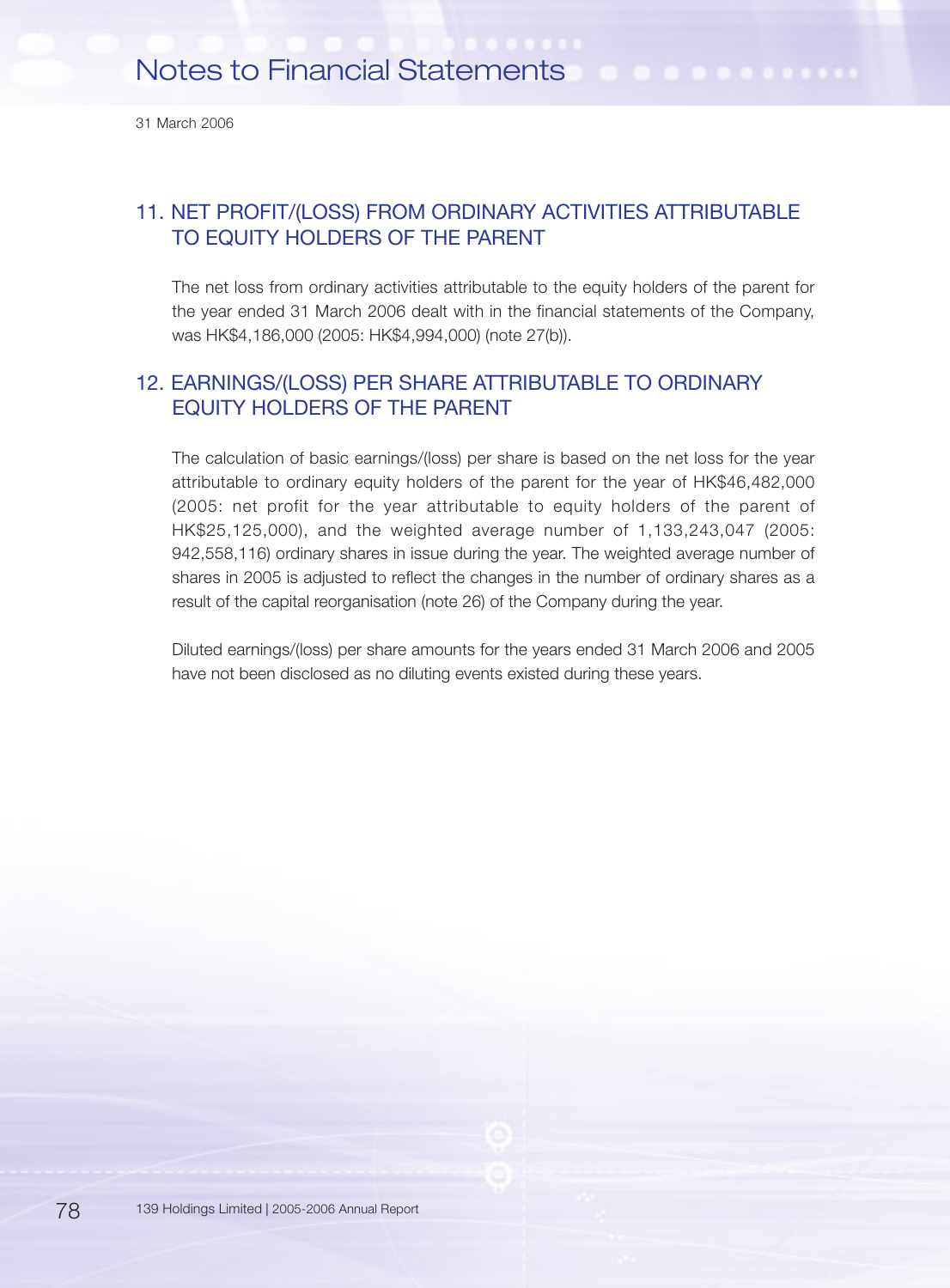## 13. PROPERTY, PLANT AND EQUIPMENT

### **Group**

|                                     | Land<br>and<br>buildings<br>HK\$'000 | Leasehold<br>improve-<br>ments<br>HK\$'000 | machinery<br>HK\$'000 | <b>Motor</b><br>vehicles,<br>furniture,<br><b>Plant and fixtures and</b><br>equipment<br>HK\$'000 | <b>Total</b><br>HK\$'000 |
|-------------------------------------|--------------------------------------|--------------------------------------------|-----------------------|---------------------------------------------------------------------------------------------------|--------------------------|
| Cost:                               |                                      |                                            |                       |                                                                                                   |                          |
| At 1 April 2004<br><b>Additions</b> | 13,238                               | 427                                        | 13,691<br>135         | 5,049<br>64                                                                                       | 32,405<br>199            |
| At 31 March 2005 and                |                                      |                                            |                       |                                                                                                   |                          |
| 1 April 2005                        | 13,238                               | 427                                        | 13,826                | 5,113                                                                                             | 32,604                   |
| Additions                           |                                      |                                            |                       | 375                                                                                               | 375                      |
| Disposals                           |                                      |                                            |                       | (238)                                                                                             | (238)                    |
| At 31 March 2006                    | 13,238                               | 427                                        | 13,826                | 5,250                                                                                             | 32,741                   |
| Accumulated depreciation:           |                                      |                                            |                       |                                                                                                   |                          |
| At 1 April 2004                     | 9,249                                | 427                                        | 10,608                | 3,858                                                                                             | 24,142                   |
| Provided during the year            | 1,891                                |                                            | 1,863                 | 759                                                                                               | 4,513                    |
| Impairment                          | 2,098                                |                                            | 1,355                 | 324                                                                                               | 3,777                    |
| At 31 March 2005 and                |                                      |                                            |                       |                                                                                                   |                          |
| 1 April 2005                        | 13,238                               | 427                                        | 13,826                | 4,941                                                                                             | 32,432                   |
| Provided during the year            |                                      |                                            |                       | 143                                                                                               | 143                      |
| Disposals                           |                                      |                                            |                       | (237)                                                                                             | (237)                    |
| At 31 March 2006                    | 13,238                               | 427                                        | 13,826                | 4,847                                                                                             | 32,338                   |
| Net carrying amount:                |                                      |                                            |                       |                                                                                                   |                          |
| At 31 March 2006                    |                                      |                                            |                       | 403                                                                                               | 403                      |
| At 31 March 2005                    |                                      |                                            |                       | 172                                                                                               | 172                      |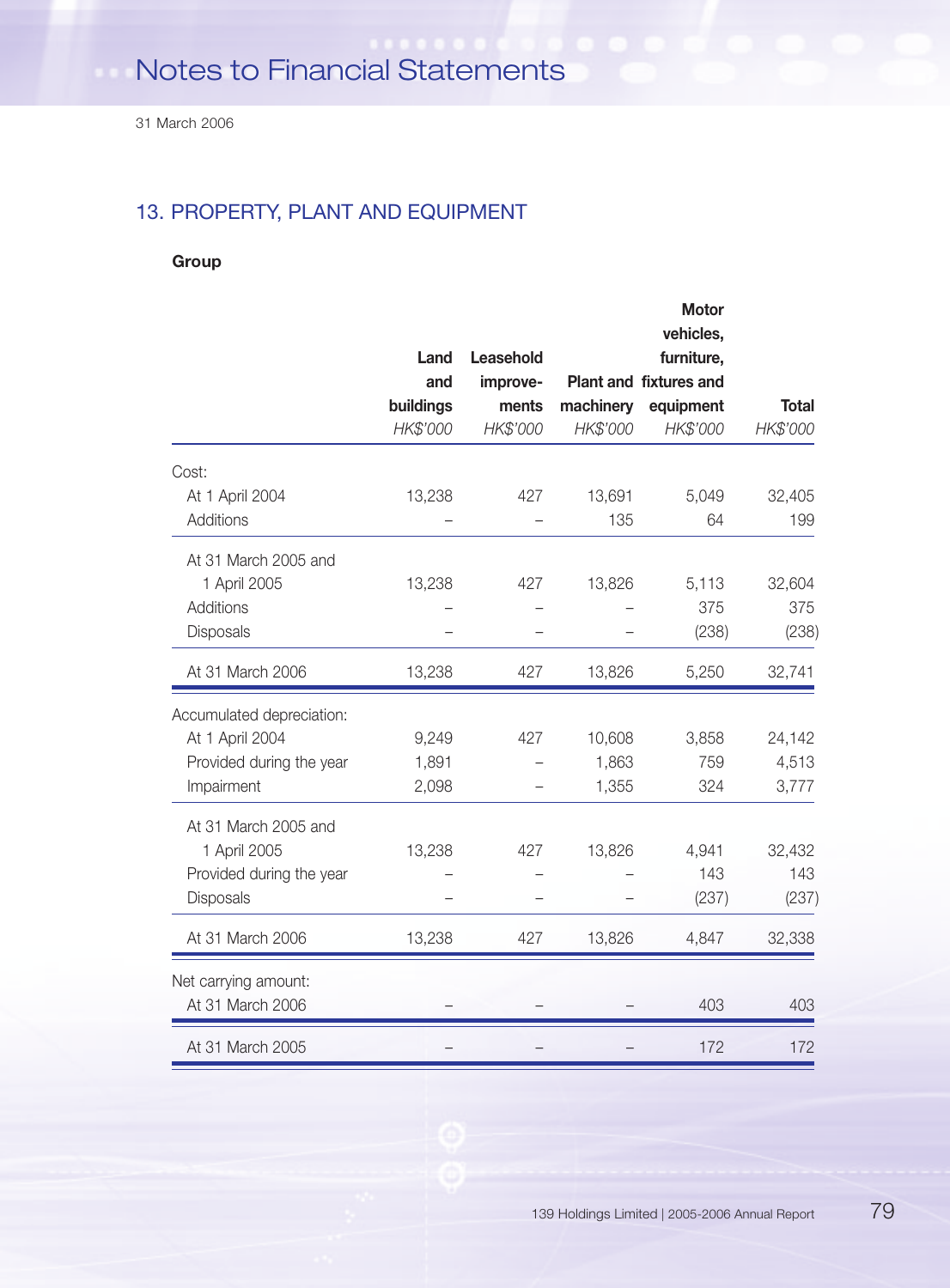### 13. PROPERTY, PLANT AND EQUIPMENT (continued)

All the Group's buildings included above are stated at cost and are held under medium term leases outside Hong Kong.

The net book value of the Group's property, plant and equipment held under finance leases included in the total amount of motor vehicles, furniture, fixtures and equipment at 31 March 2006 amounted to HK\$265,000 (2005: Nil).

The provision for impairment of HK\$3,777,000 charged to the income statement for the year ended 31 March 2005 mainly represented the write-down of certain items of property, plant and equipment in Mainland China in the "Electronic products" segment to their recoverable amounts. The recoverable amount estimation was based on fair value less costs to sell.

#### **Company**

|                                                                            | Leasehold<br>improvements<br>HK\$'000 | Furniture,<br>fixtures and<br>equipment<br>HK\$'000 | Total<br>HK\$'000 |
|----------------------------------------------------------------------------|---------------------------------------|-----------------------------------------------------|-------------------|
| Cost:<br>At 1 April 2004, 31 March 2005,<br>1 April 2005 and 31 March 2006 | 299                                   | 415                                                 | 714               |
| Accumulated depreciation:<br>At 1 April 2004<br>Provided during the year   | 299                                   | 387<br>28                                           | 686<br>28         |
| At 31 March 2005, 1 April 2005<br>and 31 March 2006                        | 299                                   | 415                                                 | 714               |
| Net carrying amount:<br>At 31 March 2006                                   |                                       |                                                     |                   |
| At 31 March 2005                                                           |                                       |                                                     |                   |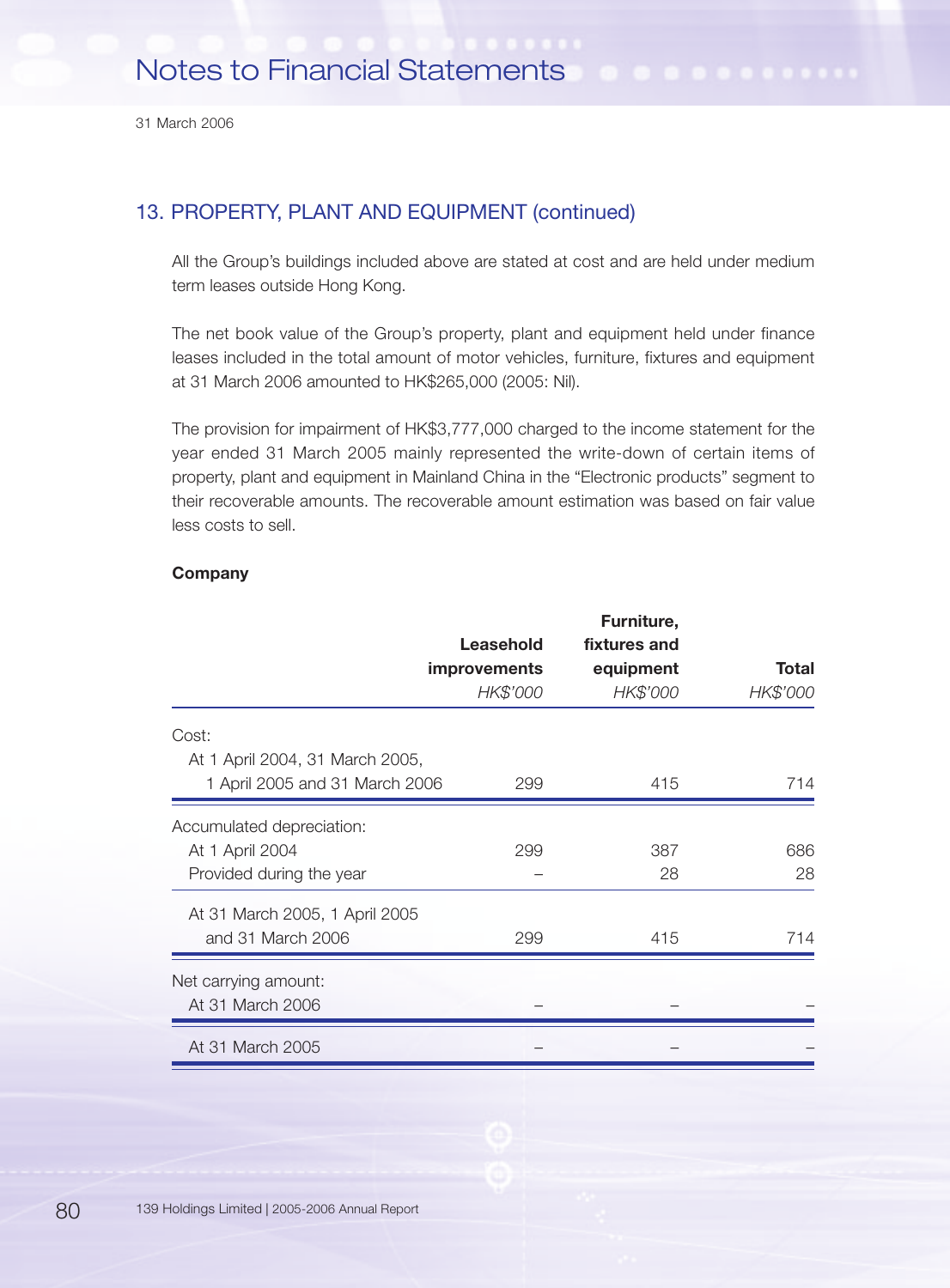### 14. PREPAID LAND LEASE PAYMENT

|                                              | Group    |
|----------------------------------------------|----------|
|                                              | HK\$'000 |
| Cost:                                        |          |
| At 1 April 2004, 31 March 2005, 1 April 2005 |          |
| and 31 March 2006                            | 821      |
| Accumulated amortisation:                    |          |
| At 1 April 2004, 31 March 2005, 1 April 2005 |          |
| and 31 March 2006                            | 821      |
| Net carrying amount:                         |          |
| At 31 March 2006                             |          |
| At 31 March 2005                             |          |
|                                              |          |

The Group is required to pay an annual fee of HK\$57,000 with an annual increment of 5% in respect of certain land in Mainland China used by the Group for its electronic products business up to 2006 commencing from 1993. The annual fee paid by the Group during the year which had been charged to the income statement for the year, was HK\$110,000 (2005: HK\$101,000). The Group's legal counsel confirmed that the Group properly owns the legal right to use the land for the period granted.

## 15. INTERESTS IN SUBSIDIARIES

|                                | <b>Company</b>  |            |  |
|--------------------------------|-----------------|------------|--|
|                                | 2006            | 2005       |  |
|                                | <b>HK\$'000</b> | HK\$'000   |  |
| Unlisted shares, at cost       |                 |            |  |
| Due from subsidiaries          | 577,710         | 513,577    |  |
| Less: Provision for impairment | (300, 037)      | (300, 075) |  |
|                                | 277,673         | 213,502    |  |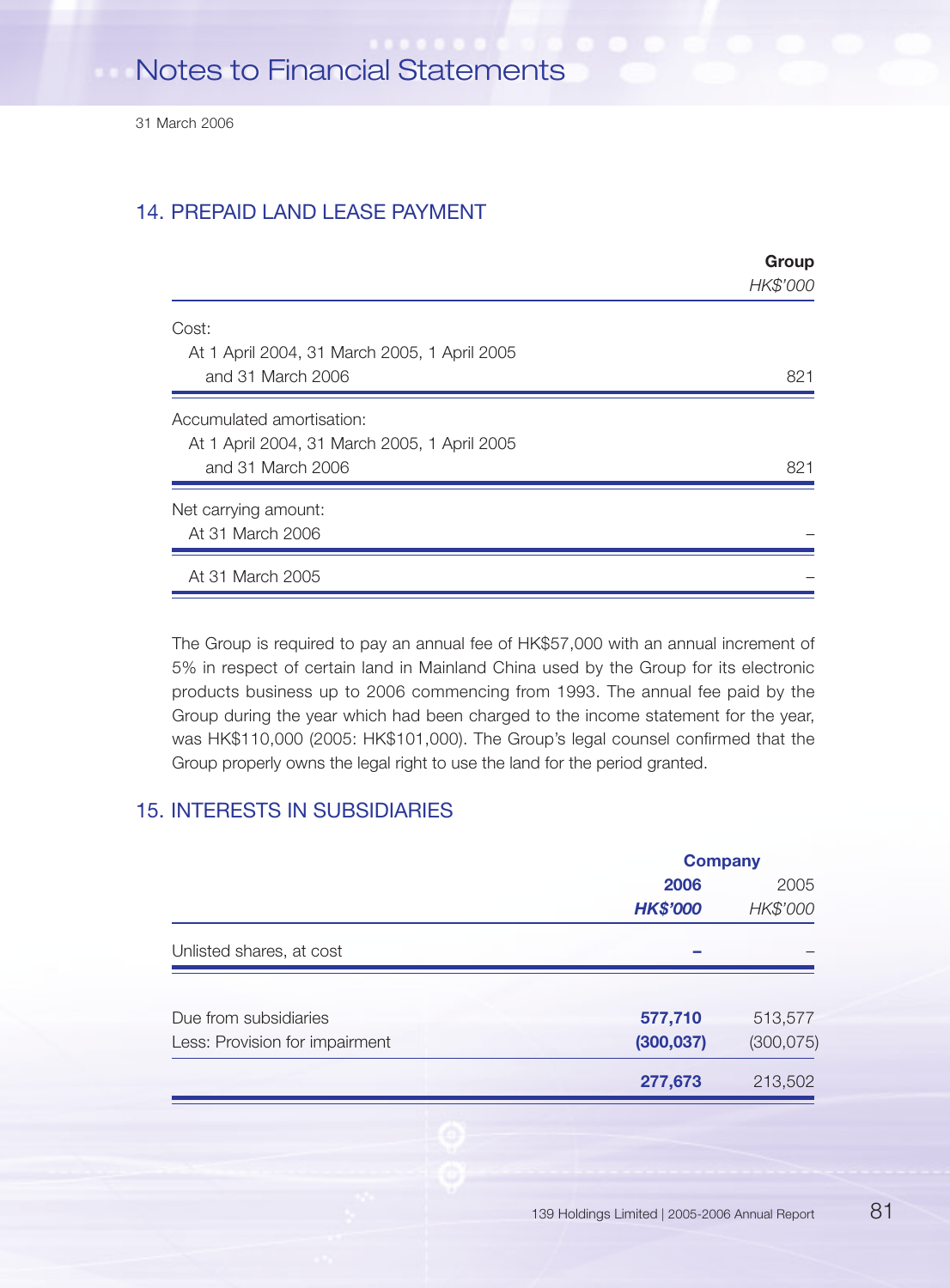### 15. INTERESTS IN SUBSIDIARIES (continued)

The amounts due from and to subsidiaries are unsecured, interest-free and have no fixed terms of repayment. The carrying amounts of the amounts due from/to subsidiaries approximate to their fair values.

Particulars of the principal subsidiaries during the year are as follows:

|                                            | Place of<br>incorporation/<br>registration | <b>Nominal value</b><br>of issued<br>ordinary/<br>registered |               | Percentage<br>of equity<br>attributable<br>to the Company | <b>Principal</b>                              |
|--------------------------------------------|--------------------------------------------|--------------------------------------------------------------|---------------|-----------------------------------------------------------|-----------------------------------------------|
| <b>Name</b>                                | and operations                             | share capital                                                | <b>Direct</b> | Indirect                                                  | activities                                    |
| Hoshing Limited                            | British Virgin Islands                     | Ordinary<br><b>US\$1</b>                                     | 100           |                                                           | Investment<br>holding                         |
| Sino Electronics Limited                   | British Virgin Islands/<br>Hong Kong       | Ordinary<br><b>US\$2</b>                                     |               | 100                                                       | Investment<br>holding                         |
| <b>Chongqing Electronics</b><br>Limited    | Hong Kong                                  | Ordinary<br><b>HK\$2</b>                                     |               | 100                                                       | Trading of<br>electronic<br>products          |
| 139 Enterprises<br>Limited                 | Hong Kong                                  | Ordinary<br><b>US\$2</b>                                     |               | 100                                                       | Provision of<br>administrative<br>services    |
| Chaifa Finance Limited                     | Hong Kong                                  | Ordinary<br><b>HK\$2</b>                                     |               | 100                                                       | Provision of<br>finance<br>services           |
| Main Purpose<br><b>Investments Limited</b> | British Virgin Islands/<br>Hong Kong       | Ordinary<br><b>US\$1</b>                                     |               | 100                                                       | Investment in<br>and trading of<br>securities |

The above table lists the subsidiaries of the Company which, in the opinion of the directors, principally affected the results for the year or formed a substantial portion of the net assets of the Group. To give details of other subsidiaries would, in the opinion of the directors, result in particulars of excessive length.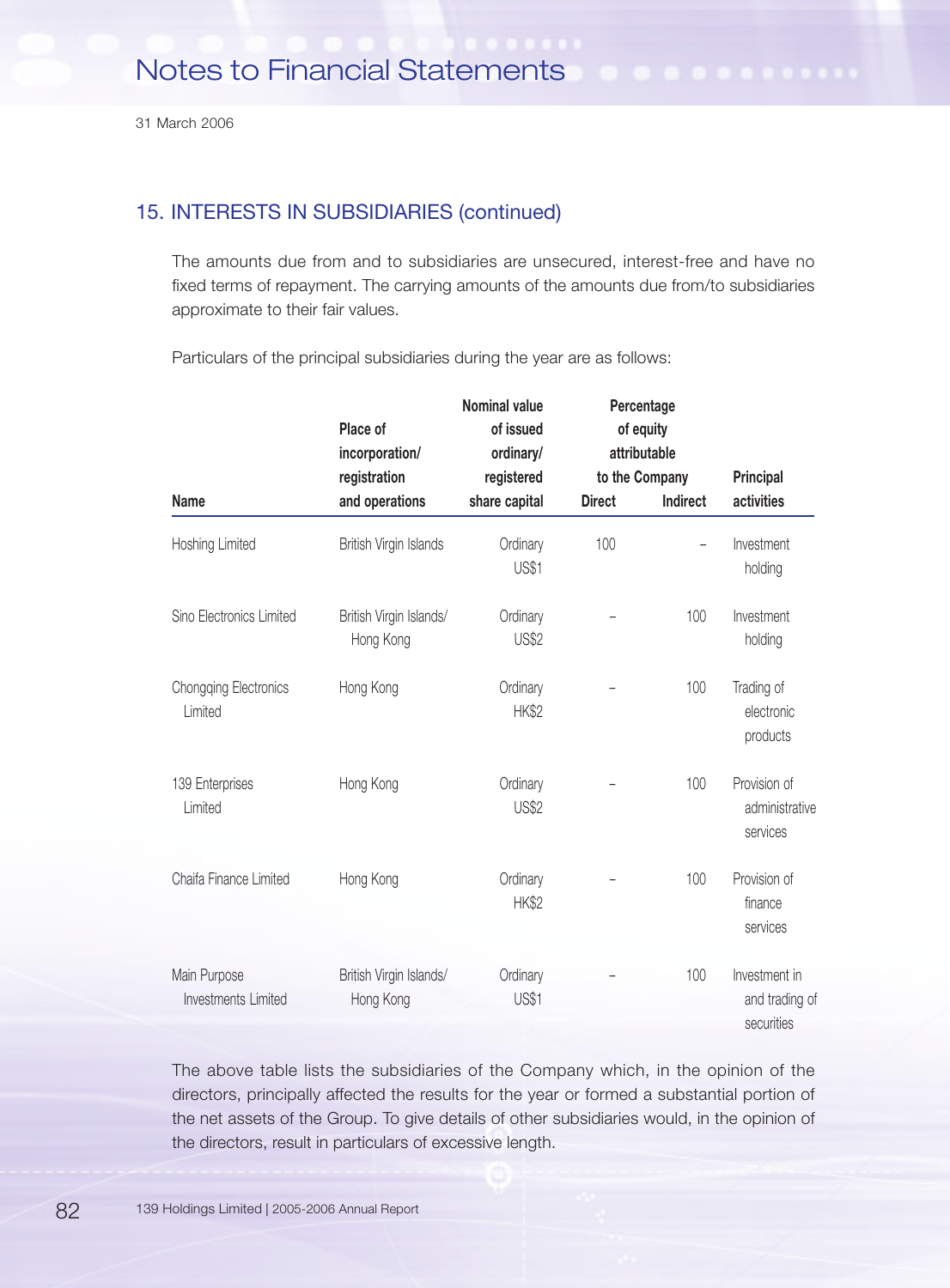### 16. CONVERTIBLE NOTES

|                                     | <b>Group</b>    |          |  |
|-------------------------------------|-----------------|----------|--|
|                                     | 2006            | 2005     |  |
|                                     | <b>HK\$'000</b> | HK\$'000 |  |
| Unlisted convertible notes, at cost |                 | 13,500   |  |
| Unlisted convertible notes          |                 |          |  |
| - Loan portion                      | 12,480          |          |  |

On 31 March 2005, the Group subscribed for convertible notes issued by China Sci-Tech Holdings Limited (the "CST Convertible Notes"), a company listed on the Stock Exchange of Hong Kong Limited (the "Stock Exchange") and independent of the Group. The CST Convertible Notes bear interest at the rate of 3% per annum, are unsecured and mature on 30 March 2008. The CST Convertible Notes are convertible into approximately 45,000,000 ordinary shares of China Sci-Tech Holdings Limited at an initial conversion price of HK\$0.3 per share. The conversion price will be HK\$0.35 and HK\$0.40 per share for the period from the date immediately following the first anniversary from the date of issue of the convertible notes (the "Issue Date") to the second anniversary from the Issue Date and for the period from the date immediately following the second anniversary from the Issue Date to the third anniversary of the Issue Date, respectively. These conversion prices are subject to adjustment. Upon maturity, China Sci-Tech Holdings Limited will repay the outstanding principal amount of the convertible notes, together with the interest accrued, in cash to the Group.

From 1 April 2005 onwards, the Group has classified and measured convertible notes in accordance with the requirements of HKAS 39. In accordance with HKAS 39, the CST Convertible Notes of HK\$13,500,000 at 31 March 2005 has been separated into two components at 1 April 2005, with the loan portion of the CST Convertible Notes valued at HK\$12,021,000 and the conversion option derivative of the CST Convertible Notes valued at HK\$1,479,000.

The fair value of the conversion option derivative is determined by using the binomial model.

The fair value of the loan portion of the CST Convertible Notes at 31 March 2006 approximated to the corresponding carrying amount, and its effective interest rate was 7.1%.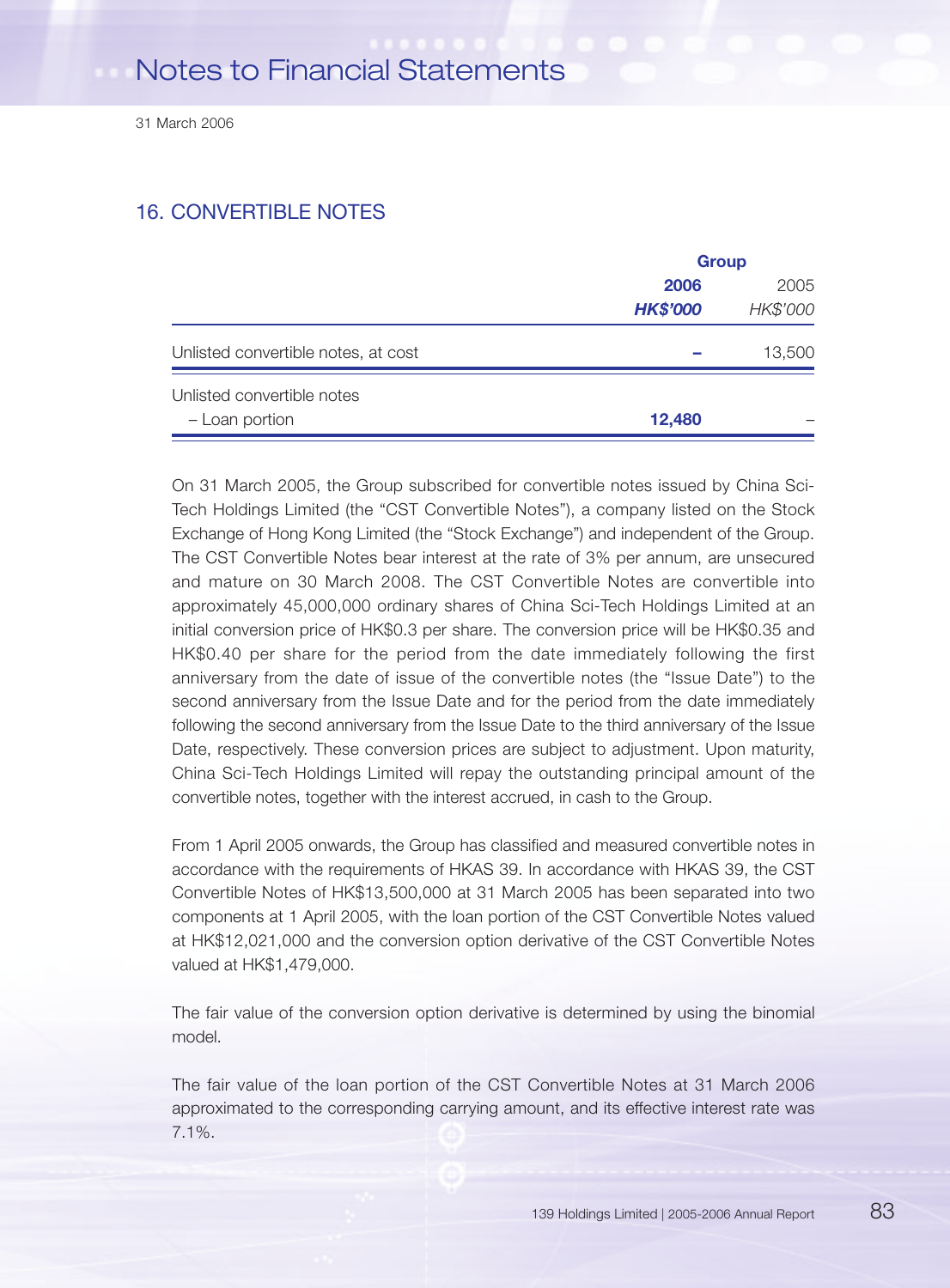## 17. AVAILABLE-FOR-SALE EQUITY INVESTMENTS/INVESTMENT **SECURITIES**

|                                                        | <b>Group</b>    |          |
|--------------------------------------------------------|-----------------|----------|
|                                                        | 2006            | 2005     |
|                                                        | <b>HK\$'000</b> | HK\$'000 |
| Listed equity investments in Hong Kong, at fair value  | 122,743         |          |
| Unlisted equity investments outside Hong Kong, at cost |                 | 90,000   |
| Provision for impairment in values                     |                 | (90,000) |
|                                                        | 122,743         |          |

The market value of the Group's listed equity investments at the date of approval of these financial statements was approximately HK\$105,296,000.

At 31 March 2006, the carrying amount of the Group's shareholding in the following companies exceeded 10% of the total assets of the Group.

| <b>Name</b>                                | Place of<br>incorporation | <b>Particulars</b><br>of issued<br>share capital | Percentage<br>of capital<br>held | <b>Principal</b><br>activities                                              |
|--------------------------------------------|---------------------------|--------------------------------------------------|----------------------------------|-----------------------------------------------------------------------------|
| Qualipak International<br>Holdings Limited | Bermuda                   | Ordinary shares<br>of HK\$0.01 each              | 4.8%                             | Manufacturing and<br>sales of watch<br>boxes, gift boxes<br>and brief cases |
| Y.T. Realty Group Limited                  | Bermuda                   | Ordinary shares<br>of HK\$0.1 each               | 4.0%                             | Property trading,<br>investment and<br>management<br>service                |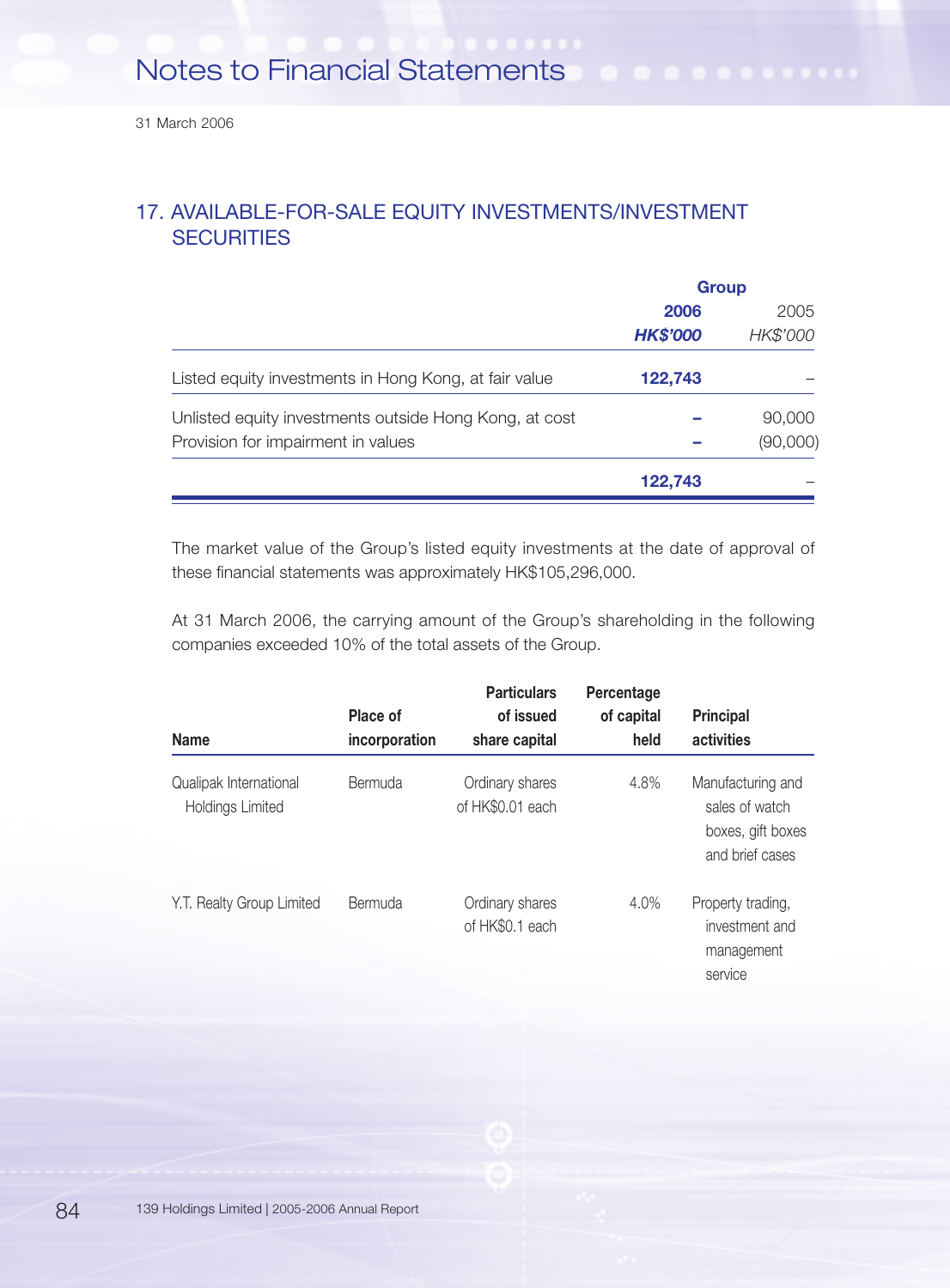## 18. EQUITY INVESTMENTS AT FAIR VALUE THROUGH PROFIT OR LOSS/OTHER SECURITIES

|                                                       | <b>Group</b>            |                  |
|-------------------------------------------------------|-------------------------|------------------|
|                                                       | 2006<br><b>HK\$'000</b> | 2005<br>HK\$'000 |
| Listed equity investments in Hong Kong, at fair value | 192,558                 | 190,676          |
| Unlisted investment fund, at fair value               |                         | 4,067            |
|                                                       | 192,558                 | 194,743          |

At 31 March 2005, the unlisted investment fund of HK\$4,067,000 was pledged to secure banking facilities granted to the Group (note 31).

The above equity investments at 31 March 2006 were classified as held for trading.

The market value of the Group's equity investments at fair value through profit or loss at the date of approval of these financial statements was approximately HK\$139,219,000.

At 31 March 2006, the carrying amount of the Group's shareholding in the following companies exceeded 10% of the total assets of the Group.

| <b>Name</b>                                     | Place of<br>incorporation | <b>Particulars</b><br>of issued<br>share capital | Percentage<br>of capital<br>held | <b>Principal</b><br>activities                                                           |
|-------------------------------------------------|---------------------------|--------------------------------------------------|----------------------------------|------------------------------------------------------------------------------------------|
| The Cross-Habour<br>(Holdings) Limited          | Hong Kong                 | Ordinary share<br>of HK\$1 each                  | 2.6%                             | Operation of motoring<br>school, tunnels and<br>an electronic toll<br>collection system  |
| China Strategic Holdings<br>Limited             | Hong Kong                 | Ordinary share<br>of HK\$0.1 each                | 4.7%                             | Manufacturing and<br>sales of battery<br>products, sand<br>mining and trading<br>of land |
| Willie International<br><b>Holdings Limited</b> | Hong Kong                 | Ordinary share<br>of HK\$0.1 each                | 4.8%                             | Money lending and<br>property investment                                                 |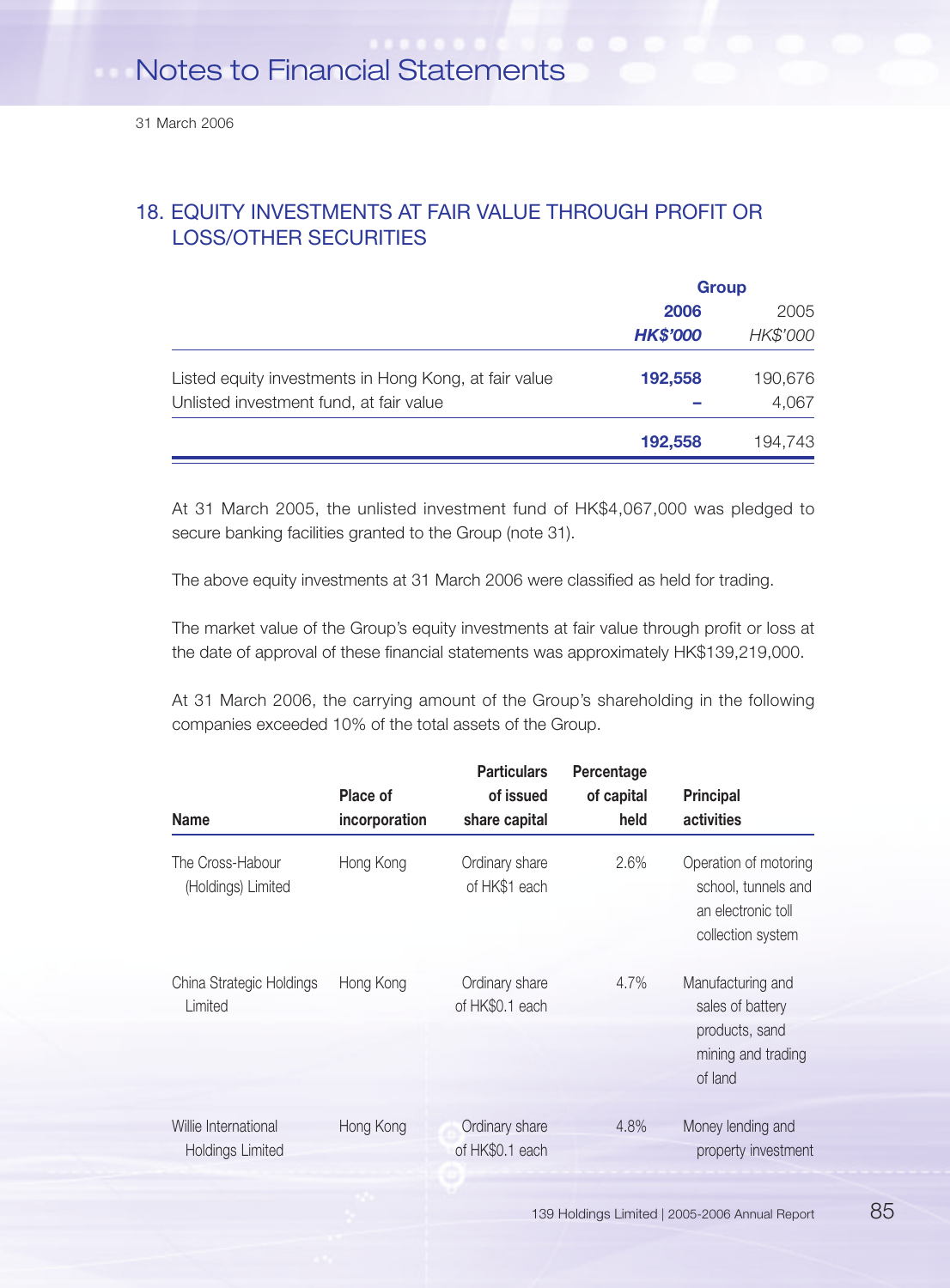### 19. INVENTORIES

|                |                 | <b>Group</b> |  |
|----------------|-----------------|--------------|--|
|                | 2006            | 2005         |  |
|                | <b>HK\$'000</b> | HK\$'000     |  |
| Raw materials  |                 | 168          |  |
| Finished goods | 6               | 211          |  |
|                | 6               | 379          |  |

### 20. TRADE RECEIVABLES

The Group's trading terms with its customers are mainly on credit, except for new customers, where payment in advance is normally required. The credit period is generally for a period of one month, extending up to three months for major customers. Each customer has a maximum credit limit. The Group seeks to maintain strict control over its outstanding receivables. Overdue balances are regularly reviewed by senior management. In view of the aforementioned and the fact that the Group's trade receivables relate to a large number of diversified customers, there is no significant concentration of credit risk. Trade receivables are non-interest-bearing.

An aged analysis of the trade receivables as at the balance sheet date, based on the invoice date, is as follows:

|                | <b>Group</b>    |          |  |
|----------------|-----------------|----------|--|
|                | 2006            | 2005     |  |
|                | <b>HK\$'000</b> | HK\$'000 |  |
| Within 1 month | 8,709           |          |  |
| 1 to 2 months  | 736             |          |  |
| 2 to 3 months  | 790             |          |  |
|                | 10,235          |          |  |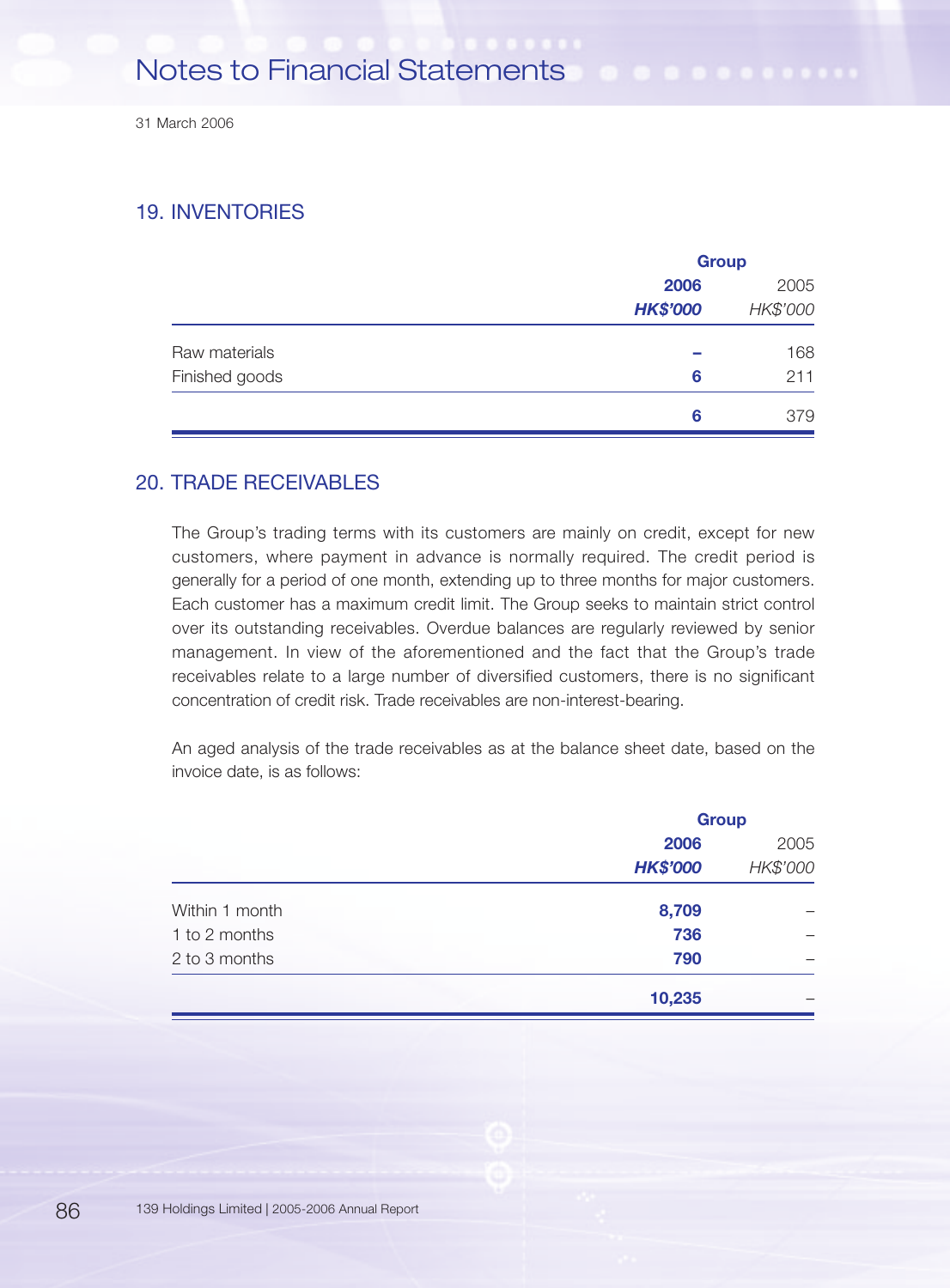### 21. PREPAYMENTS, DEPOSITS AND OTHER RECEIVABLES

Included in the balance at 31 March 2005 was an amount of HK\$25 million which represented a deposit paid for the proposed acquisition of the entire interest in Sociedade De Fomento Predial Fu Wa (Macau) Limitada (the "Acquisition"), a company incorporated under the laws of Macau with limited liability. The Acquisition was cancelled and the deposit was refunded during the year.

# **Group Company 2006** 2005 **2006** 2005 *HK\$'000 HK\$'000 HK\$'000 HK\$'000* Cash and bank balances **7,643** 2,583 **320** 1,461 Time deposits **17,868** 87,494 **–** 62,400 **25,511** 90,077 **320** 63,861 Less: Pledged time deposits for bank overdraft facilities *(note 31)* **(6,731)** (6,572) **–** – Cash and cash equivalents **18,780** 83,505 **320** 63,861

### 22. CASH AND CASH EQUIVALENTS AND PLEDGED DEPOSITS

At the balance sheet date, cash and bank balances of the Group denominated in Renminbi ("RMB") amounted to HK\$211,000 (2005: HK\$138,000). The RMB is not freely convertible into other currencies, however, under Mainland China's Foreign Exchange Control Regulations and Administration of Settlement, Sale and Payment of Foreign Exchange Regulations, the Group is permitted to exchange RMB for other currencies through banks authorised to conduct foreign exchange business.

Cash at banks earns interest at floating rates based on daily bank deposit rates. Short term time deposits are made for varying periods from one day to one month depending on the immediate cash requirements of the Group, and earn interest at the respective short term time deposit rates. The carrying amounts of the cash and cash equivalents and the pledged deposits approximate to their fair values.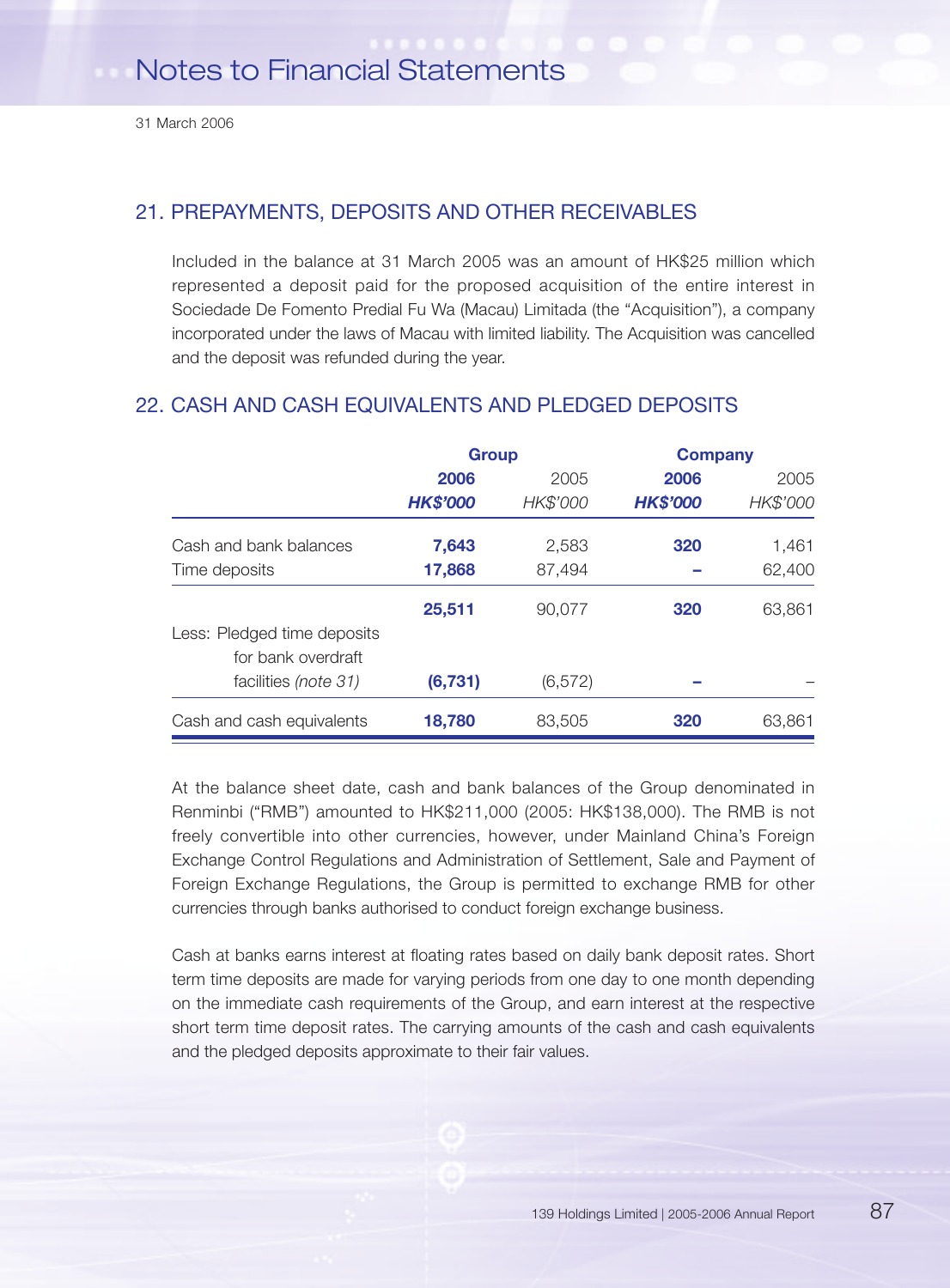### 23. TRADE PAYABLES/OTHER PAYABLES AND ACCRUALS

An aged analysis of the trade payables as at the balance sheet date, based on the invoice date, is as follows:

|                             | <b>Group</b>    |          |  |
|-----------------------------|-----------------|----------|--|
|                             | 2006            |          |  |
|                             | <b>HK\$'000</b> | HK\$'000 |  |
| Within 1 month              | 210             | 14       |  |
| 1 to 2 months               |                 | 68       |  |
| 2 to 3 months               |                 | 68       |  |
| Over 3 months               | 40              | 46       |  |
|                             | 250             | 196      |  |
| Other payables and accruals | 7,170           | 8,533    |  |
|                             | 7,420           | 8,729    |  |

Trade payables are non-interest-bearing and are normally settled on 60-day terms. Other payables and accruals are non-interest bearing and have an average term of three months.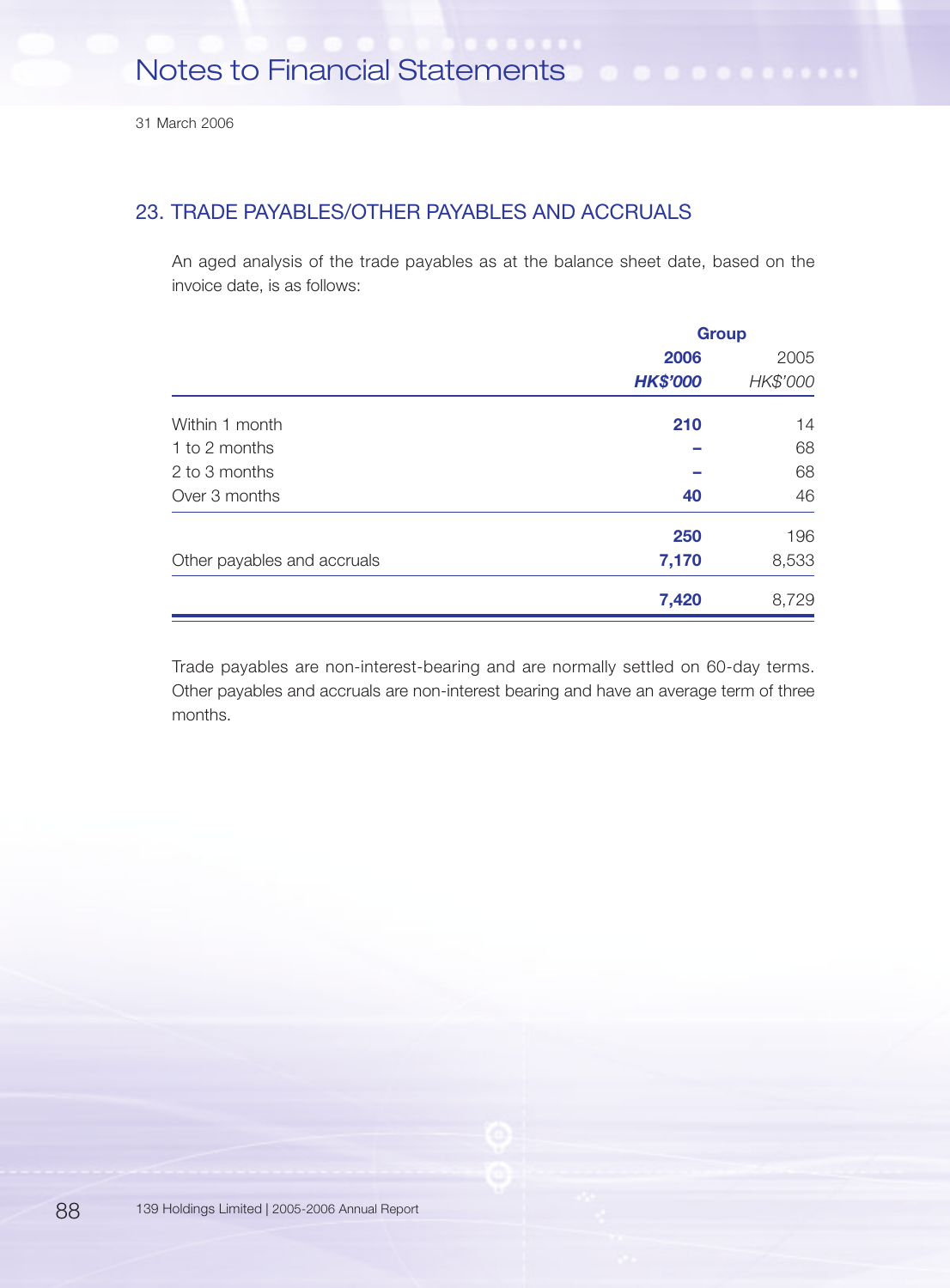## 24. FINANCE LEASE PAYABLES

The lease is classified as a finance lease and has a remaining lease term of two years.

At 31 March 2006, the total future minimum lease payments under a finance lease and their present values were as follows:

|                         |                 |          | <b>Present</b>  | Present  |
|-------------------------|-----------------|----------|-----------------|----------|
|                         |                 |          | value of        | value of |
|                         | <b>Minimum</b>  | Minimum  | minimum         | minimum  |
|                         | lease           | lease    | lease           | lease    |
| Group                   | payments        | payments | payments        | payments |
|                         | 2006            | 2005     | 2006            | 2005     |
|                         | <b>HK\$'000</b> | HK\$'000 | <b>HK\$'000</b> | HK\$'000 |
| Amounts payable:        |                 |          |                 |          |
| Within one year         | 86              |          | 78              |          |
| In the second year      | 71              |          | 69              |          |
| Total minimum finance   |                 |          |                 |          |
| lease payments          | 157             |          | 147             |          |
| Future finance charges  | (10)            |          |                 |          |
| Total net finance lease |                 |          |                 |          |
| payables                | 147             |          |                 |          |
| Portion classified as   |                 |          |                 |          |
| current liabilities     | (78)            |          |                 |          |
| Non-current portion     | 69              |          |                 |          |

At 31 March 2006, the effective interest rate of the finance lease payables was 7.1% per annum.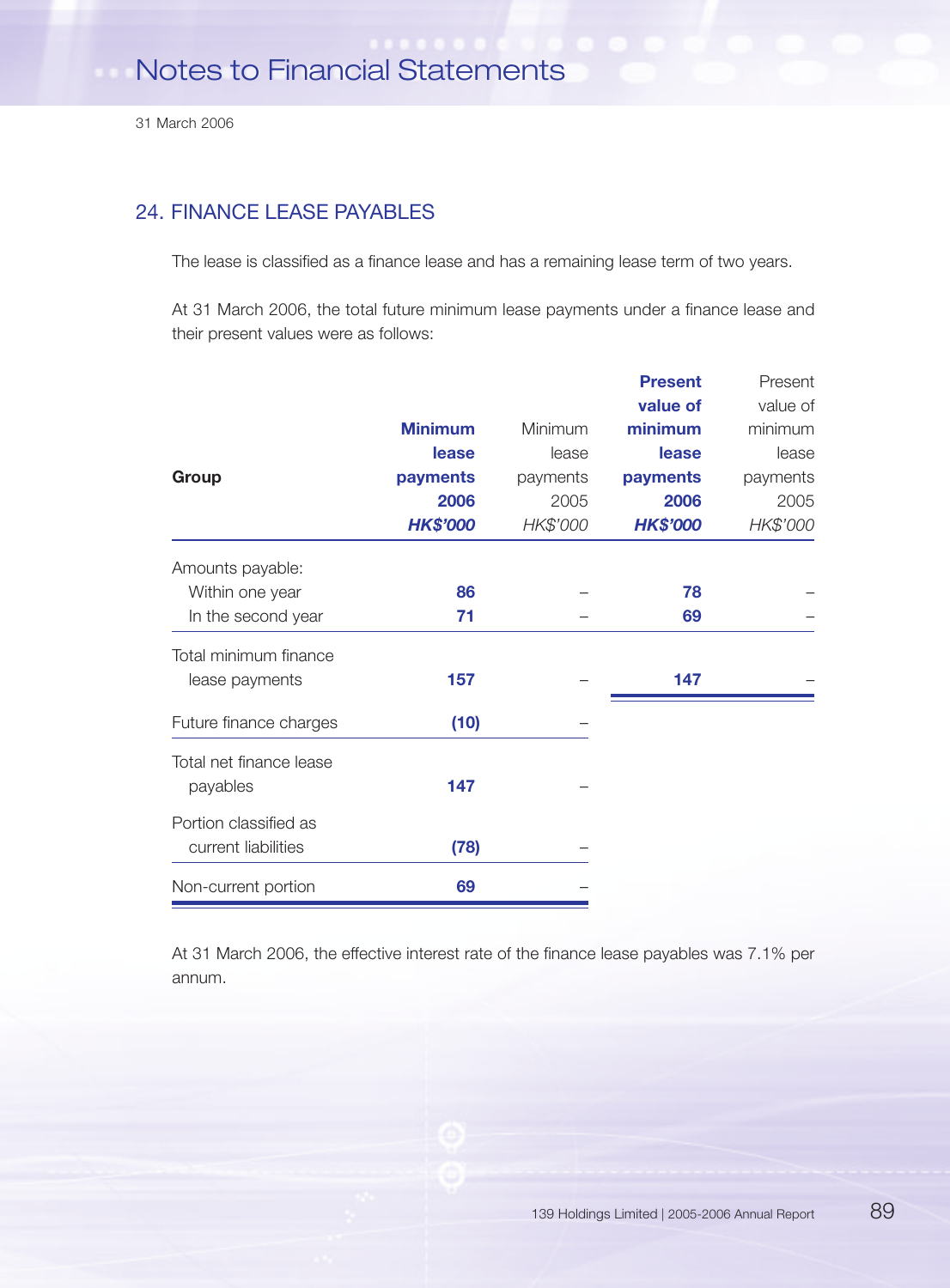### 25. DEFERRED TAX LIABILITIES

The movements in deferred tax liabilities during the year are as follows:

#### **Deferred tax liabilities**

#### **Group**

|                                | Fair value gains<br>on available-for-sale |                   |          |
|--------------------------------|-------------------------------------------|-------------------|----------|
|                                | equity investments                        | <b>Tax losses</b> | Total    |
|                                | HK\$'000                                  | HK\$'000          | HK\$'000 |
| At 1 April 2005                |                                           |                   |          |
| Deferred tax debited to equity |                                           |                   |          |
| during the year                | 13,003                                    | (6, 532)          | 6,471    |
| At 31 March 2006               | 13,003                                    | (6,532)           | 6,471    |

At 31 March 2006, there was no significant unrecognised deferred tax liability (2005: Nil) for taxes that would be payable on the unremitted earnings of certain of the Group's subsidiaries as the Group has no liability to additional tax should such amounts be remitted.

The Group has tax losses arising in Hong Kong of HK\$104,128,000 (2005: HK\$95,364,000) and in Mainland China of HK\$4,594,000 (2005: HK\$4,337,000) that are available for offsetting against future taxable profits of the companies in which the losses arose. Deferred tax assets have not been recognised in respect of these losses as they have arisen in subsidiaries that have been loss-making for some time.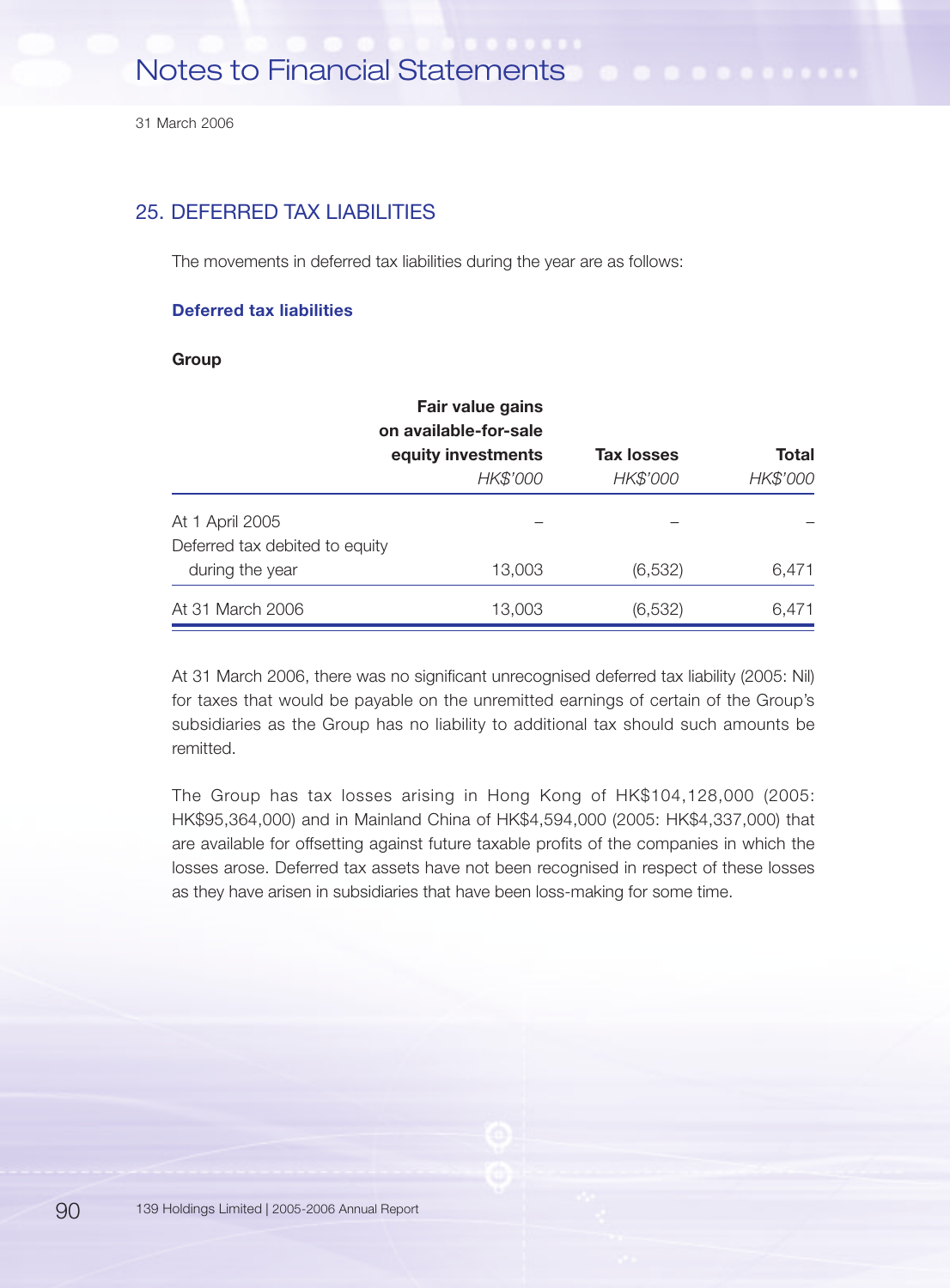## 26. SHARE CAPITAL

#### **Shares**

|                                                                                                          | 2006<br><b>HK\$'000</b> | 2005<br>HK\$'000 |
|----------------------------------------------------------------------------------------------------------|-------------------------|------------------|
| Authorised:<br>60,000,000,000 ordinary shares of HK\$0.01 each                                           | 600,000                 | 600,000          |
| Issued and fully paid:<br>1, 133, 243, 047 (2005: 11, 332, 430, 478)<br>ordinary shares of HK\$0.01 each | 11,332                  | 113,324          |

A summary of the transactions during the year, with reference to the above movements in the Company's issued share capital is as follows:

|                        |              | <b>Number</b><br>of shares | <b>Issued</b><br>share | <b>Share</b><br>premium |              |
|------------------------|--------------|----------------------------|------------------------|-------------------------|--------------|
|                        | <b>Notes</b> | in issue                   | capital                | account                 | <b>Total</b> |
|                        |              |                            | HK\$'000               | HK\$'000                | HK\$'000     |
| At 1 April 2004        |              | 9,332,430,478              | 93,324                 | 267,600                 | 360,924      |
| Issue of shares        | (i)          | 2,000,000,000              | 20,000                 | 44,000                  | 64,000       |
| Share issue expenses   | (i)          |                            |                        | (1,600)                 | (1,600)      |
| At 31 March 2005       |              |                            |                        |                         |              |
| and 1 April 2005       |              | 11,332,430,478             | 113,324                | 310,000                 | 423,324      |
| Capital reorganisation | (ii)         | (10, 199, 187, 431)        | (101, 992)             |                         | (101, 992)   |
| At 31 March 2006       |              | 1,133,243,047              | 11,332                 | 310,000                 | 321,332      |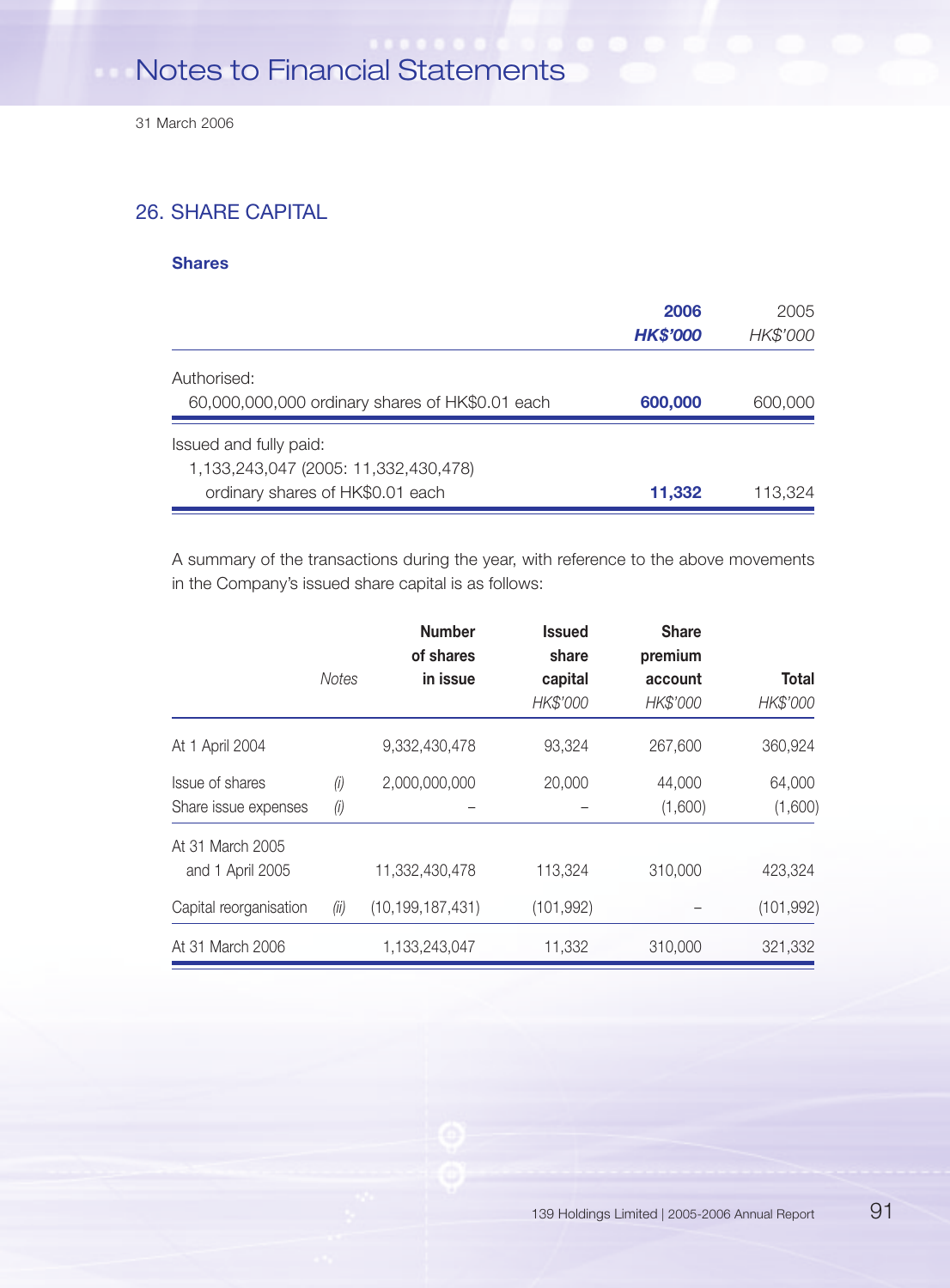### 26. SHARE CAPITAL (continued)

#### **Shares (continued)**

*Notes:*

- (i) The Company entered into a placing agreement with Tai Fook Securities Company Limited, the placing agent, on 27 January 2005, for the subscription of 2,000,000,000 new shares of the Company of HK\$0.01 each at a price of HK\$0.032 per share. 2,000,000,000 shares of HK\$0.01 each of the Company were issued and cash proceeds of HK\$64,000,000, net of share issue expenses of HK\$1,600,000, were received by the Company. The proceeds were applied as the general working capital of the Group.
- (ii) A capital reorganisation scheme was approved by the shareholders under a special resolution on 28 July 2005, details of the which are as follows:
	- (a) Every ten shares of HK\$0.01 each in the issued share capital of the Company were consolidated into one consolidated share of HK\$0.10;
	- (b) Every issued consolidated share was reduced in nominal amount by cancelling HK\$0.09 of the capital paid up for each issued consolidated share so as to form (after the share consolidation) one reorganised share of HK\$0.01; and
	- (c) The credit arising from the capital reorganisation was transferred to the contributed surplus of the Company.

The value of the authorised share capital of the Company before and after the capital reorganisation remains unchanged and is HK\$600,000,000.

#### **Share options**

Details of the Company's share option scheme and the share options issued under the scheme are included in note 28 to the financial statements.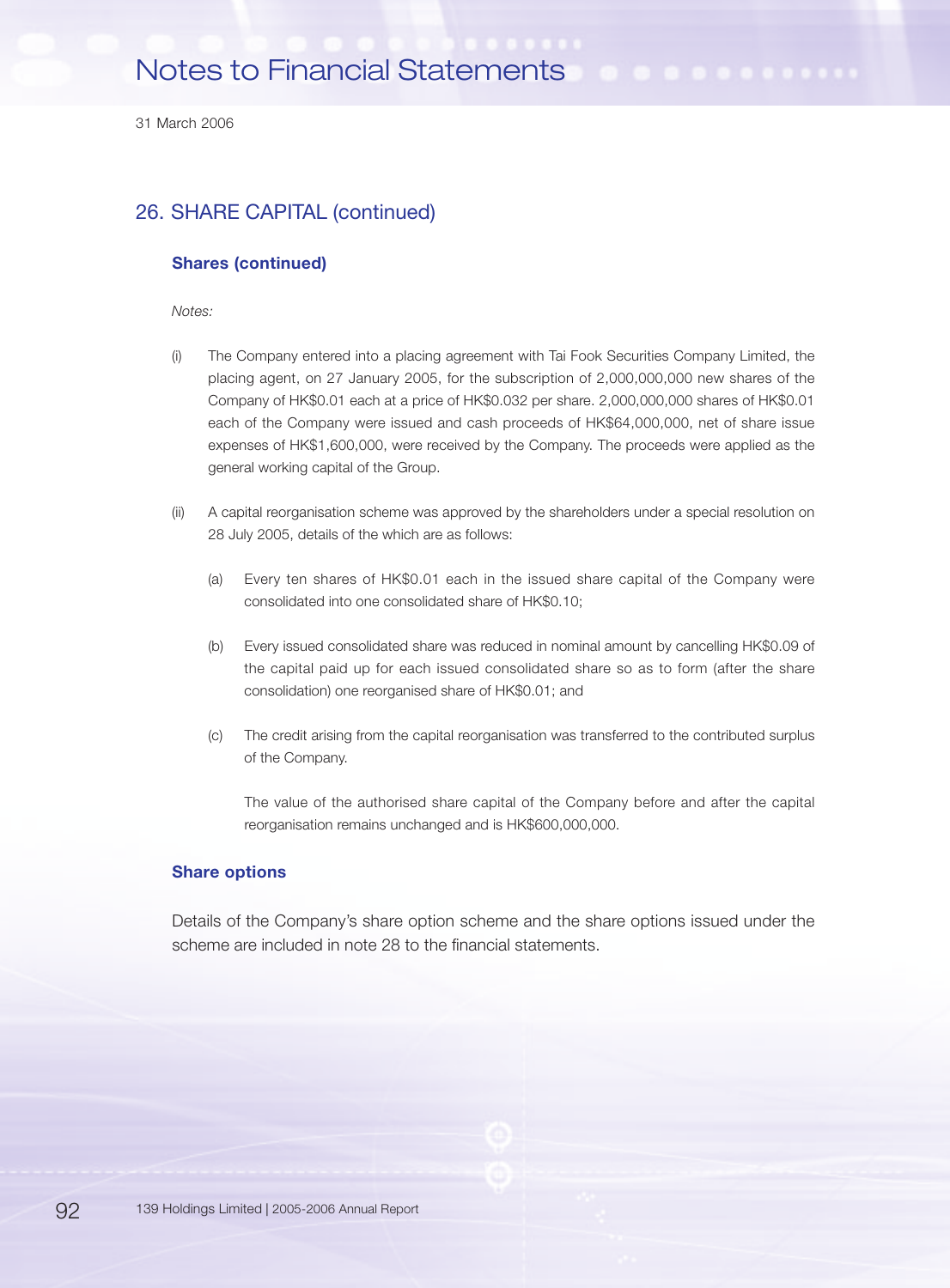### 27. RESERVES

### **(a) Group**

The amounts of the Group's reserves and the movements therein for the current and prior years are presented in the consolidated statement of changes in equity on page 37 of the annual report.

The contributed surplus of the Group arose as a result of the Group reorganisation upon listing of the Company's shares in 1994, and represented the difference between the nominal value of the shares of the former holding company of the Group prior to the Group reorganisation, over the nominal value of the Company's shares issued in exchange therefor.

In addition, pursuant to special and ordinary resolutions passed at the special general meeting held on 22 September 2000, the issued and fully paid share capital of the Company was reduced by HK\$448,992,000 through a reduction in the nominal value of the share capital of the Company. The credit arising as a result of the reduction of the share capital of approximately HK\$448,992,000 was transferred to the contributed surplus.

During the year, a credit of HK\$101,992,000 arising from the capital reorganisation was transferred to the contributed surplus as explained in note 26 to the financial statements.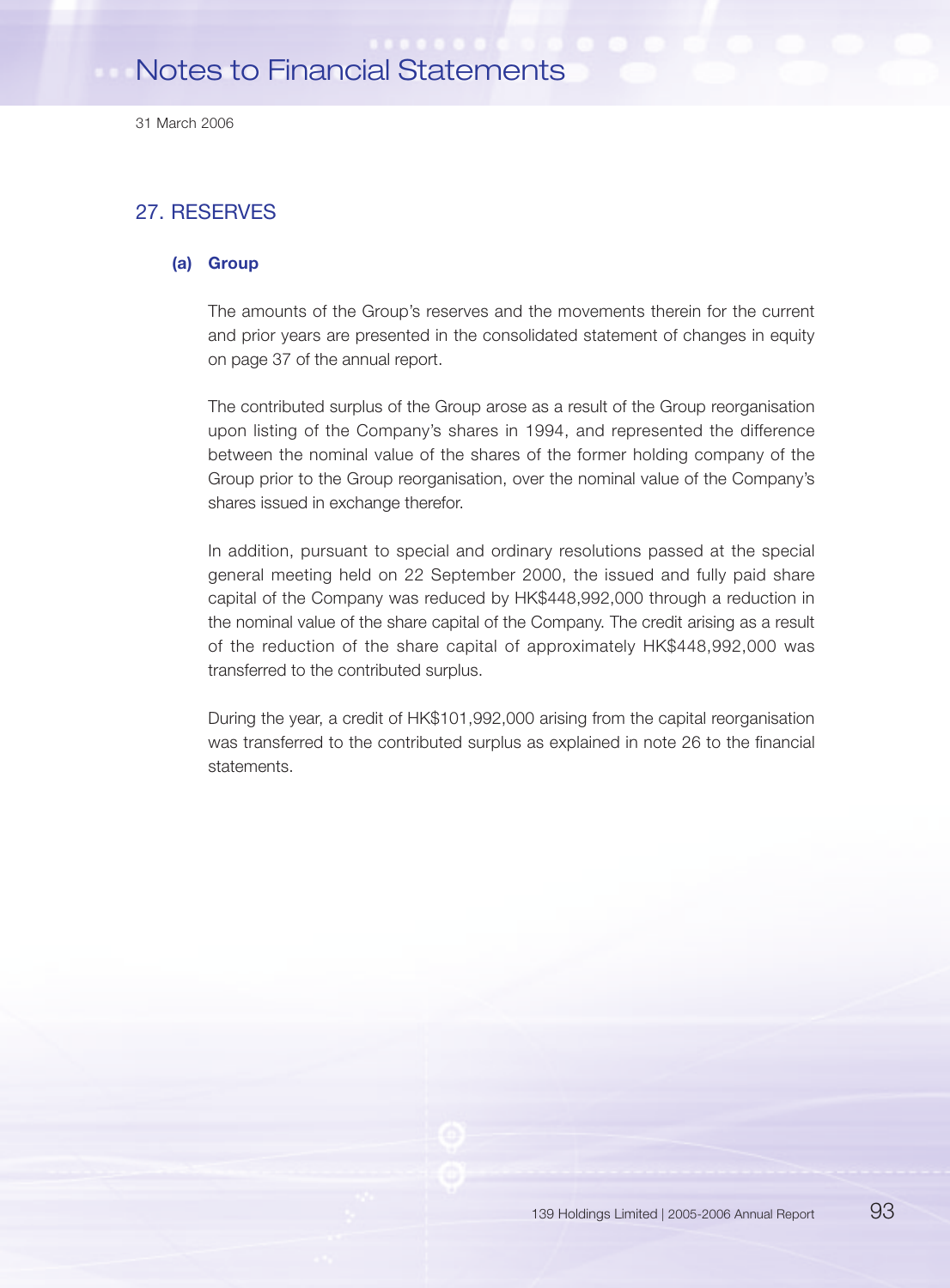## 27. RESERVES (continued)

### **(b) Company**

|                        | <b>Share</b><br>premium<br>account<br>HK\$'000 | Capital<br>redemption<br>reserve |                     |                                                             |                          |
|------------------------|------------------------------------------------|----------------------------------|---------------------|-------------------------------------------------------------|--------------------------|
|                        |                                                |                                  | surplus<br>HK\$'000 | <b>Contributed Accumulated</b><br><b>losses</b><br>HK\$'000 | <b>Total</b><br>HK\$'000 |
|                        |                                                |                                  |                     |                                                             |                          |
|                        |                                                | HK\$'000                         |                     |                                                             |                          |
| At 1 April 2004        | 267,600                                        | 556                              | 492,681             | (667, 275)                                                  | 93,562                   |
| Premium upon issue     |                                                |                                  |                     |                                                             |                          |
| of shares (note 26)    | 44,000                                         |                                  |                     |                                                             | 44,000                   |
| Share issue expenses   |                                                |                                  |                     |                                                             |                          |
| (note 26)              | (1,600)                                        |                                  |                     |                                                             | (1,600)                  |
| Net loss for the year  |                                                |                                  |                     | (4,994)                                                     | (4,994)                  |
| At 31 March 2005 and   |                                                |                                  |                     |                                                             |                          |
| 1 April 2005           | 310,000                                        | 556                              | 492,681             | (672, 269)                                                  | 130,968                  |
| Capital reorganisation |                                                |                                  |                     |                                                             |                          |
| (note 26)              |                                                |                                  | 101,992             |                                                             | 101,992                  |
| Net loss for the year  |                                                |                                  |                     | (4, 186)                                                    | (4, 186)                 |
| At 31 March 2006       | 310,000                                        | 556                              | 594,673             | (676, 455)                                                  | 228,774                  |

#### *Note:*

The contributed surplus of the Company arose as a result of the Group reorganisation referred to in (a) above and represents the excess of the then combined net assets of the subsidiaries acquired, over the nominal value of the Company's shares issued in exchange therefor.

In addition, the capital reorganisation described in (a) above also resulted in an aggregate credit balance of approximately HK\$550,984,000 being transferred to the Company's contributed surplus.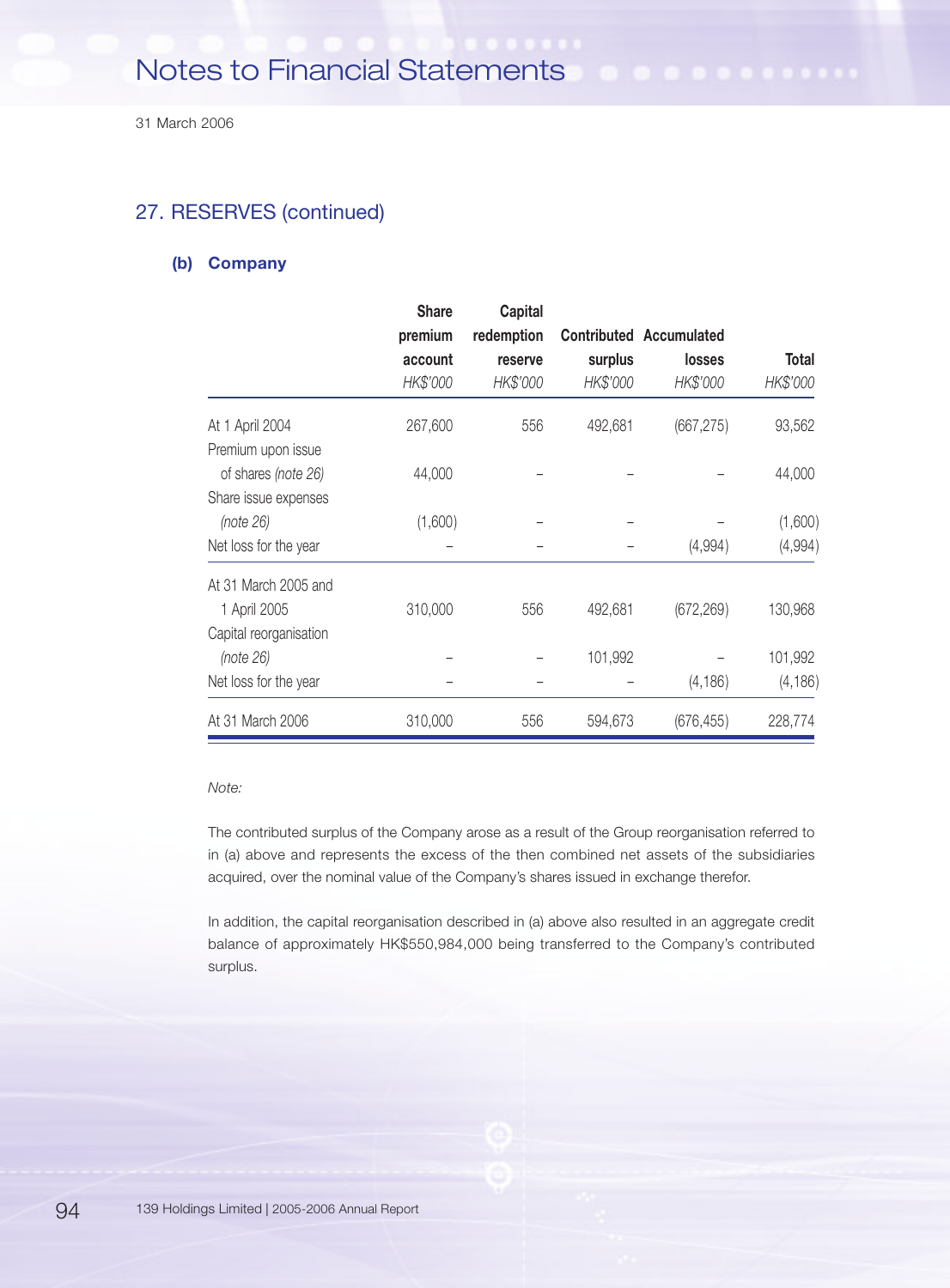# Notes to Financial Statements

31 March 2006

#### 28. SHARE OPTION SCHEME

The Company operates a share option scheme (the "Scheme") for the purpose of providing incentives and rewards to eligible participants who contribute to the success of the Group's operations. Eligible participants include the Company's directors, including independent non-executive directors, other employees of the Group or any invested entity, suppliers of goods or services to the Group or any invested entity, customers of the Group or any invested entity, shareholders of the Group or any invested entity, holders of securities of the Group or any invested entity and persons or entities that provide research, development or other technological support to the Group or any invested entity. The Scheme became effective on 27 August 2003 and, unless otherwise cancelled or amended, will remain in force for 10 years from that date.

The maximum number of shares which may be issued upon exercise of all options granted and to be granted under the Scheme is an amount equivalent to 10% of the shares of the Company in issue as at the date of approval of the Scheme, unless approval for refreshing the 10% limit from the Company's shareholders has been obtained. The total number of shares of the Company available for issue under the Scheme is 86,193,604 shares, representing approximately 7.6% of the issued share capital of the Company as at the date of this annual report. The maximum number of share issued and to be issued upon exercise of the share options granted to each eligible participant in the Scheme (including exercised, cancelled and outstanding options) within any 12-month period, is limited to 1% of the shares of the Company in issue. Any further grant of share options in excess of this limit is subject to shareholders' approval in a general meeting.

Under the Scheme, share options granted to a director, chief executive or substantial shareholder of the Company, or to any of their associates are subject to approval in advance by the independent non-executive directors. In addition, any grant of share options to a substantial shareholder or an independent non-executive director of the Company, or to any of their associates, which would result in the shares issued and to be issued upon exercise of all options already granted and to be granted (including options exercised, cancelled and outstanding) to such person in the 12-month period up to and including the date of such grant in excess of 0.1% of the shares of the Company in issue and with an aggregate value (based on the closing price of the Company's shares at the date of the grant) in excess of HK\$5,000,000 is subject to shareholders' approval in advance in a general meeting.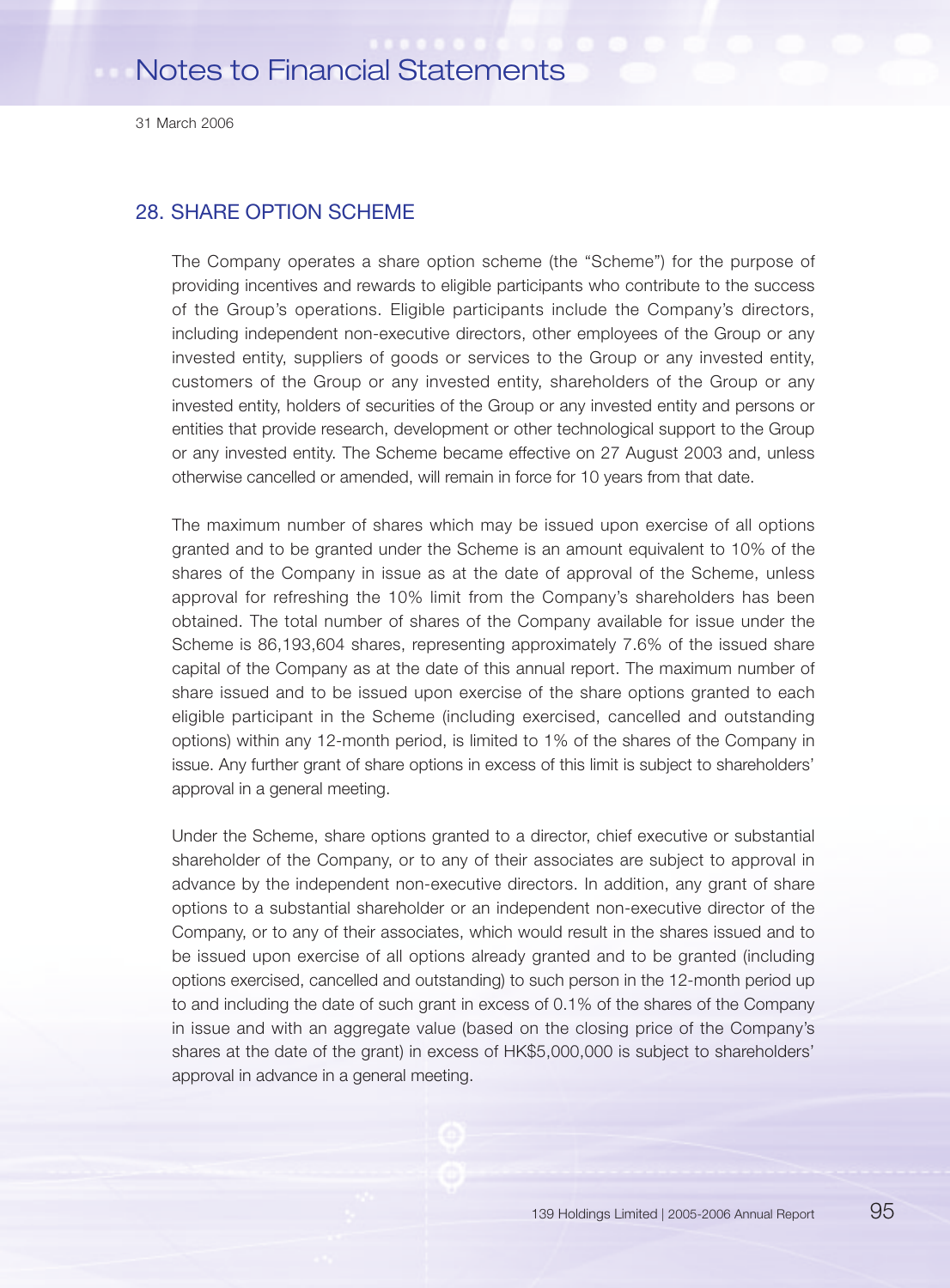### 28. SHARE OPTION SCHEME (continued)

The offer of a grant of share options under the Scheme may be accepted within 28 days from the date of offer, upon payment of a nominal consideration of HK\$1 in total by the grantee. The exercise period of the share options granted is determined by the directors, save that such period shall not be more than 10 years from the date of adoption of the Scheme subject to the provisions for early termination set out in the Scheme. Unless otherwise determined by the directors at their sole discretion, there is no requirement of a minimum period for which an option must be held before it can be exercised.

The exercise price of share options granted under the Scheme is determined by the directors, but shall not be less than the highest of (i) the Stock Exchange closing price of the Company's shares on the date of the offer of the share options; (ii) the average Stock Exchange closing price of the Company's shares for the five trading days immediately preceding the date of offer; and (iii) the nominal value of a share of the Company on the date of offer.

Share options do not confer rights on the holders to dividends or to vote at shareholders' meetings.

Since the date of adoption of the Scheme, no options have been granted under the Scheme.

There were no share options granted, lapsed, exercised or cancelled during the year ended 31 March 2006 (2005: Nil).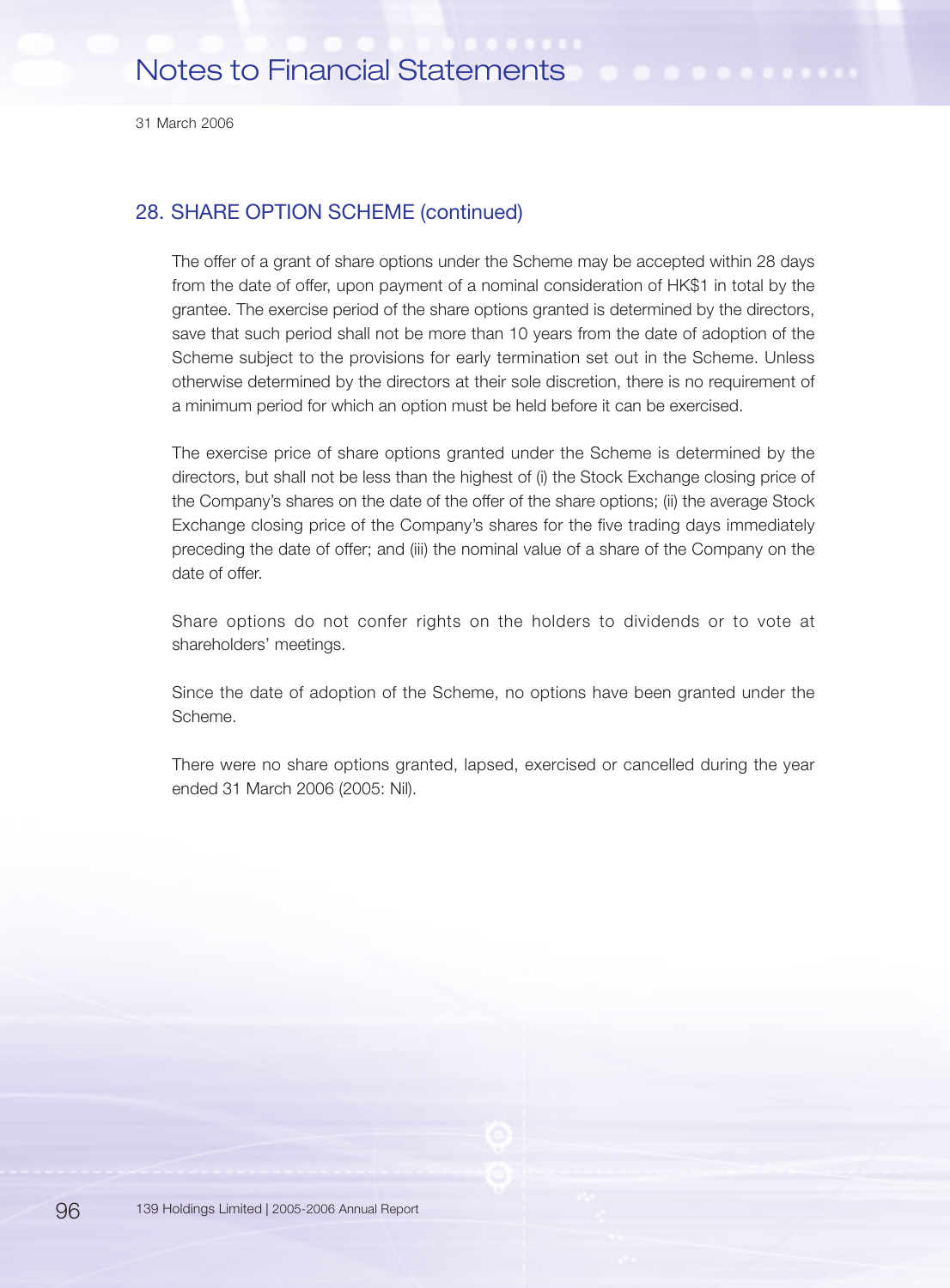### 29. DISPOSAL OF SUBSIDIARIES

|                                   | 2006            | 2005     |
|-----------------------------------|-----------------|----------|
|                                   | <b>HK\$'000</b> | HK\$'000 |
| Net assets disposed of:           |                 |          |
| Prepayments and other receivables | 12              |          |
| Other payables and accruals       | (1, 185)        |          |
|                                   | (1, 173)        |          |
| Gain on disposal of subsidiaries  | 1,173           |          |
|                                   |                 |          |
| Satisfied by:                     |                 |          |
| Cash                              |                 |          |

The results of subsidiaries disposed of in the year ended 31 March 2006 had no significant impact on the Group's consolidated turnover or loss after tax for the year.

### 30. NOTES TO THE CONSOLIDATED CASH FLOW STATEMENT

#### **Major non-cash transactions**

- (i) During the year, the Group acquired certain convertible notes that amounted to HK\$27,000,000. These convertible notes were converted into 39,705,882 shares of a company listed on the Stock Exchange at a conversion price of HK\$0.68 per share which were subsequently disposed of during the year.
- (ii) During the year, the Group entered into a finance lease arrangement in respect of the property, plant and equipment with a total capital value at the inception of the leases of HK\$208,000 (2005: Nil). Pursuant to the finance lease agreement, the Group disposed of a motor vehicle with a carrying value of HK\$1,000 in exchange for a reduction of HK\$110,000 in the price of the property, plant and equipment acquired.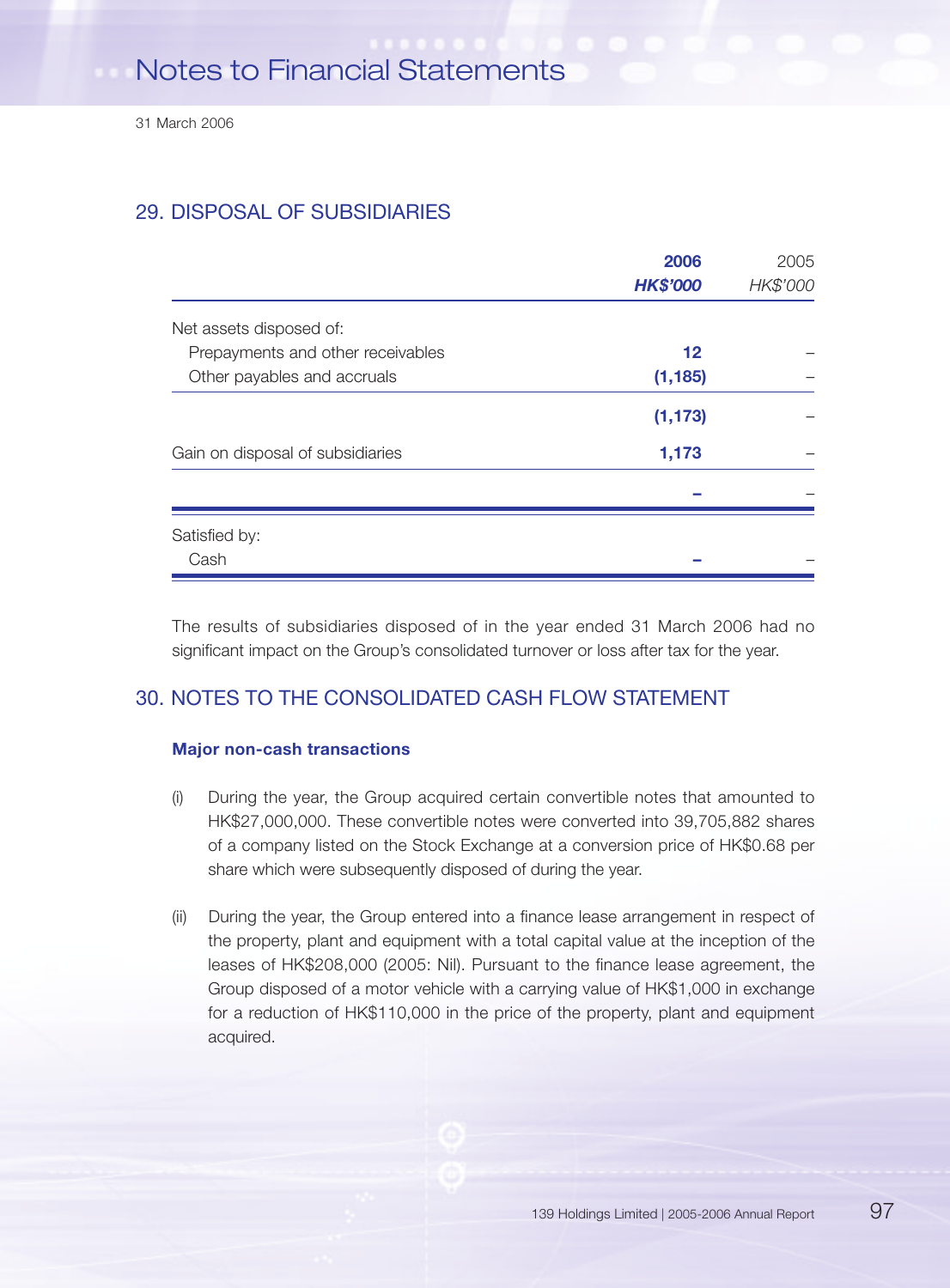### 31. PLEDGE OF ASSETS

At 31 March 2006, the Group's banking facilities were secured by the Group's fixed deposits of HK\$6,731,000 (note 22).

At 31 March 2005, the Group's banking facilities were secured by the Group's fixed deposits of HK\$6,572,000 (note 22) and an unlisted investment fund of HK\$4,067,000 (note 18).

### 32. OPERATING LEASE ARRANGEMENTS

The Group leases certain of its office properties under operating lease arrangements. Leases for properties are negotiated for terms ranging from one to two years.

At 31 March 2006, the Group had total future minimum lease payments under noncancellable operating leases falling due as follows:

|                                         | <b>Group</b>    |          |
|-----------------------------------------|-----------------|----------|
|                                         | 2006            | 2005     |
|                                         | <b>HK\$'000</b> | HK\$'000 |
| Within one year                         | 952             | 873      |
| In the second to fifth years, inclusive | 15              | 689      |
|                                         | 967             | 1,562    |

In addition, the Group is required to pay an annual fee of HK\$57,000 in respect of the use of certain land in Mainland China for its electronic products business up to 2006 with an annual increment of 5% commencing from 1993. The total future annual fee payable within one year from the balance sheet date amounted to HK\$67,000.

### 33. RELATED PARTY TRANSACTIONS

The Group considers the directors of the Company to be the key management personnel, whose compensation has been disclosed in note 8 to the financial statements.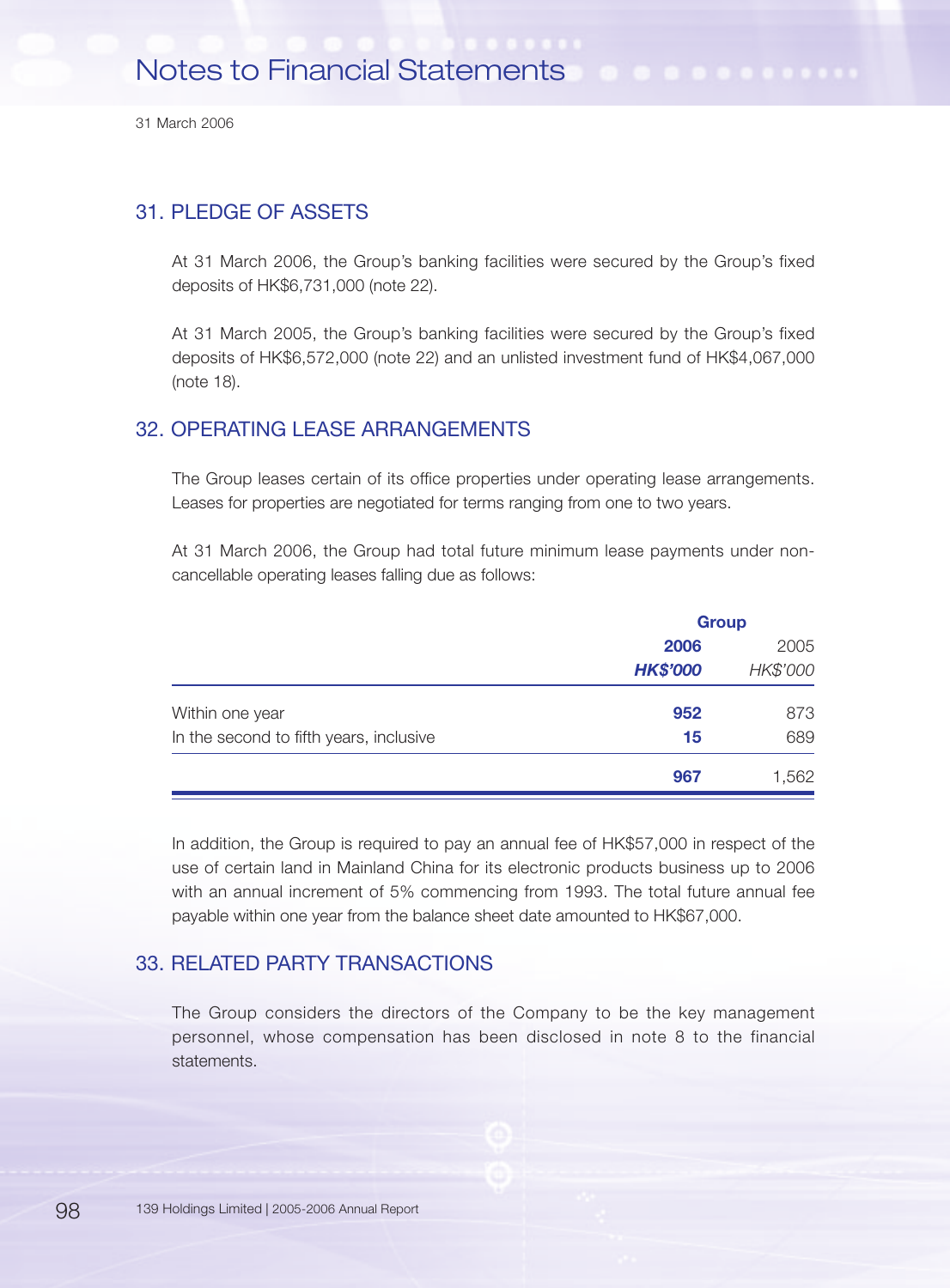### 34. FINANCIAL RISK MANAGEMENT OBJECTIVES AND POLICIES

The Group's principal financial instruments include equity investments, convertible notes, cash and short term deposits. The main purpose of these financial instruments is to raise finance for the Group's operations. The Group has various other financial assets and liabilities such as trade receivables and trade payables. Details of the major financial instruments and the Group's accounting policies in relation to them are disclosed in note 2.5 to the financial statements.

The main risks arising from the Group's financial instruments are cash flow interest rate risk, foreign currency risk, credit risk and liquidity risk. The directors review and agree policies for managing each of these risks and they are summarised below.

#### **Cash flow interest rate risk**

The Group does not have any significant exposure to the risk of changes in market interest rates, and therefore it does not use derivative financial instruments to hedge its debt obligations.

#### **Foreign currency risk**

The Group has currency exposures as its sales were denominated in United States dollars. As United States dollars and Hong Kong dollars are pegged, the Group does not expect any significant movements in exchange rates in the foreseeable future.

The Group currently does not have a foreign currency hedging policy. However, management monitors the foreign exchange exposure and will consider hedging significant foreign currency exposures should the need arise.